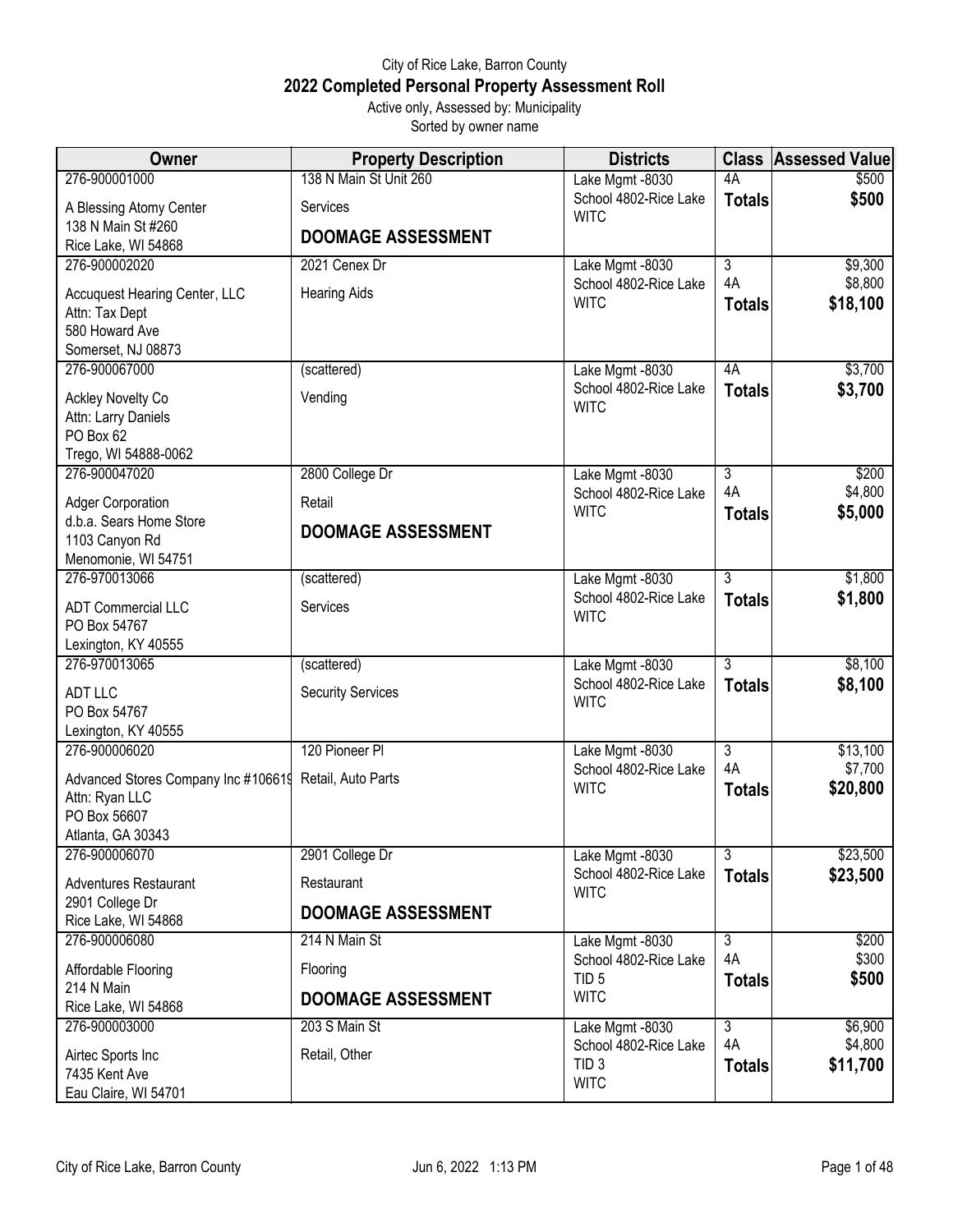| Owner                                                   | <b>Property Description</b>  | <b>Districts</b>                         |                                 | <b>Class Assessed Value</b> |
|---------------------------------------------------------|------------------------------|------------------------------------------|---------------------------------|-----------------------------|
| 276-970025020                                           | 2900 S Main St Unit E2       | Lake Mgmt -8030                          | 3                               | \$7,300                     |
| <b>AKA Wireless Inc</b>                                 | Retail                       | School 4802-Rice Lake<br><b>WITC</b>     | 4A<br><b>Totals</b>             | \$15,000<br>\$22,300        |
| Attn: Marvin F Poer & Co                                |                              |                                          |                                 |                             |
| PO Box 802206<br>Dallas, TX 75380-2206                  |                              |                                          |                                 |                             |
| 276-900013035                                           | 437 Bone Ave                 | Lake Mgmt -8030                          | $\overline{3}$                  | \$1,500                     |
| Alderman Heating & Cooling, LLC                         | Heating/Cooling              | School 4802-Rice Lake                    | <b>Totals</b>                   | \$1,500                     |
| Attn: Ken Selzler                                       | <b>DOOMAGE ASSESSMENT</b>    | TID <sub>5</sub><br><b>WITC</b>          |                                 |                             |
| 437 Bone Ave                                            |                              |                                          |                                 |                             |
| Rice Lake, WI 54868<br>276-900013040                    | 2200 S Main St               | Lake Mgmt -8030                          | $\overline{3}$                  | \$235,300                   |
|                                                         | Grocery                      | School 4802-Rice Lake                    | 4A                              | \$14,300                    |
| Aldi Inc. (Wisconsin) #72045<br>PO Box 460049           |                              | <b>WITC</b>                              | <b>Totals</b>                   | \$249,600                   |
| Dept 801                                                |                              |                                          |                                 |                             |
| Houston, TX 77056                                       |                              |                                          |                                 |                             |
| 276-900007010                                           | 3011 S Main St               | Lake Mgmt -8030<br>School 4802-Rice Lake | $\overline{3}$<br><b>Totals</b> | \$9,200<br>\$9,200          |
| Aligned Partners LLC<br>3011 S Main St Ste 2            | <b>Chiropractic Services</b> | <b>WITC</b>                              |                                 |                             |
| Rice Lake, WI 54868                                     |                              |                                          |                                 |                             |
| 276-900007020                                           | 800 Hammond Ave              | Lake Mgmt -8030                          | $\overline{3}$                  | \$3,000                     |
| All Out Sport, LLC                                      | <b>Fitness</b>               | School 4802-Rice Lake<br><b>WITC</b>     | <b>Totals</b>                   | \$3,000                     |
| 800 Hammond Ave                                         | <b>DOOMAGE ASSESSMENT</b>    |                                          |                                 |                             |
| Rice Lake, WI 54868<br>276-970038800                    | 130 N Main St                | Lake Mgmt -8030                          | $\overline{3}$                  | \$2,800                     |
|                                                         |                              | School 4802-Rice Lake                    | 4A                              | \$1,200                     |
| Allstate Insurance Company<br>PO Box 37945              | <b>Insurance Services</b>    | TID <sub>5</sub>                         | <b>Totals</b>                   | \$4,000                     |
| Charlotte, NC 28237-7945                                |                              | <b>WITC</b>                              |                                 |                             |
| 276-900012000                                           | 201 E South St               | Lake Mgmt -8030                          | $\overline{3}$                  | \$12,100                    |
| American Christian Tours Inc                            | Transportation, Bus          | School 4802-Rice Lake<br><b>WITC</b>     | <b>Totals</b>                   | \$12,100                    |
| 201 E South St                                          |                              |                                          |                                 |                             |
| Rice Lake, WI 54868-3019<br>276-900013012               | 421 N Main St                | Lake Mgmt -8030                          | $\overline{3}$                  | \$400                       |
|                                                         |                              | School 4802-Rice Lake                    | <b>Totals</b>                   | \$400                       |
| American Family Mutual Insurance Co.                    | <b>Insurance Services</b>    | TID <sub>5</sub>                         |                                 |                             |
| PO Box 4747                                             |                              | <b>WITC</b>                              |                                 |                             |
| Oak Brook, IL 60522-4747                                |                              |                                          |                                 |                             |
| 276-900013013                                           | 710 S Main St                | Lake Mgmt -8030<br>School 4802-Rice Lake | $\overline{3}$<br><b>Totals</b> | \$500<br>\$500              |
| American Greetings Corp<br>One American Blvd            | Wholesale                    | <b>WITC</b>                              |                                 |                             |
| Cleveland, OH 44145                                     |                              |                                          |                                 |                             |
| 276-900013020                                           | (scattered)                  | Lake Mgmt -8030                          | 4A                              | \$100                       |
| Amerigas Propane LP                                     | Leasing                      | School 4802-Rice Lake                    | <b>Totals</b>                   | \$100                       |
| PO Box 798                                              |                              | <b>WITC</b>                              |                                 |                             |
| Valley Forge, PA 19482                                  |                              |                                          | $\overline{3}$                  |                             |
| 276-900013000                                           | 23 W Humbird St              | Lake Mgmt -8030<br>School 4802-Rice Lake | 4A                              | \$2,500<br>\$300            |
| Ameriprise Financial                                    | <b>Financial Advisor</b>     | <b>WITC</b>                              | <b>Totals</b>                   | \$2,800                     |
| Attn: Brad Genereaux/Kirk Brettingen<br>23 W Humbird St |                              |                                          |                                 |                             |
| Rice Lake, WI 54868-1747                                |                              |                                          |                                 |                             |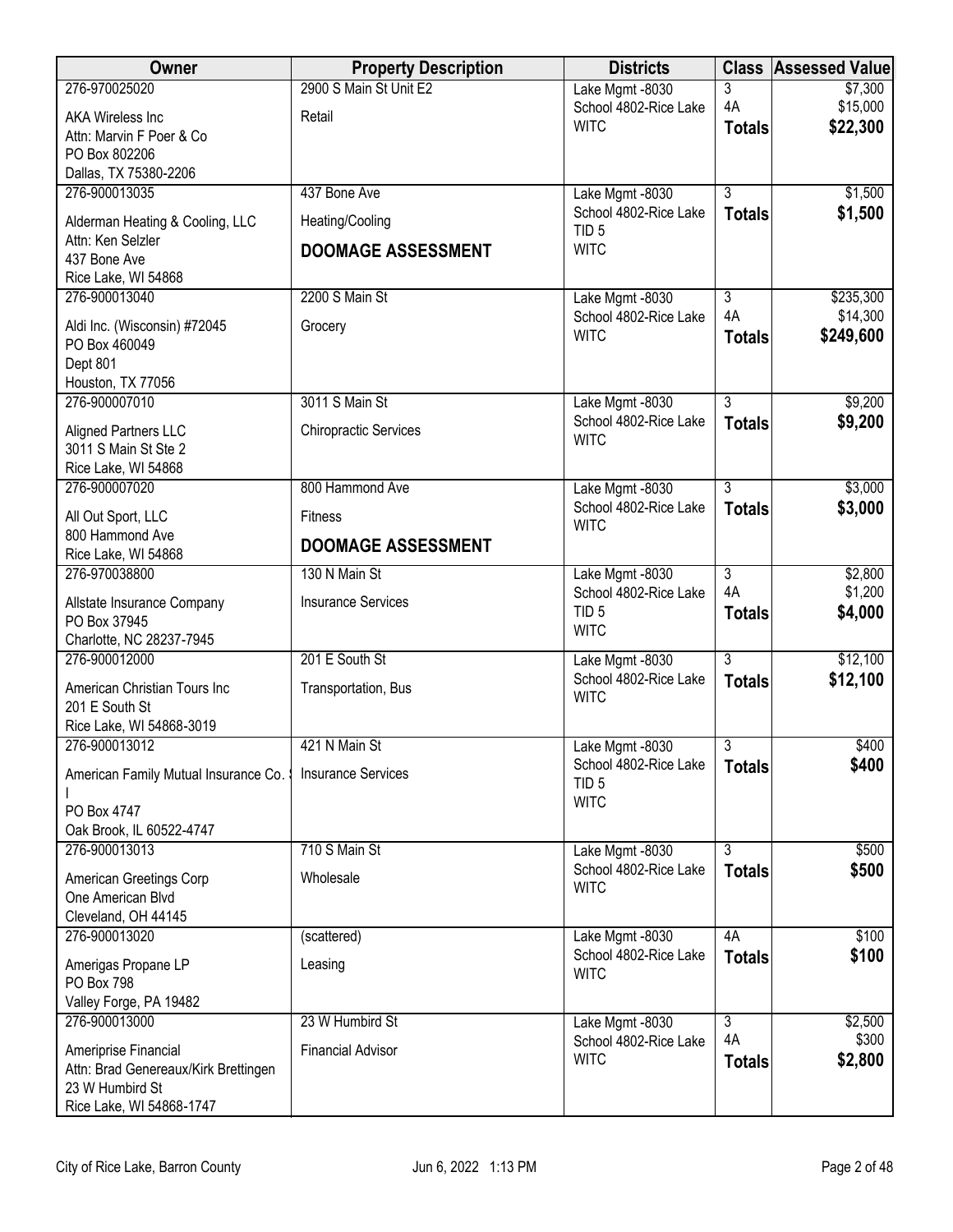| Owner                                             | <b>Property Description</b> | <b>Districts</b>                          |                           | <b>Class Assessed Value</b> |
|---------------------------------------------------|-----------------------------|-------------------------------------------|---------------------------|-----------------------------|
| 276-900014000                                     | 102 N Main St               | Lake Mgmt -8030                           | 3                         | \$1,000                     |
| Amundson's Appliance Center                       | Sales & Service             | School 4802-Rice Lake                     | <b>Totals</b>             | \$1,000                     |
| Attn: Roland Amundson                             | <b>DOOMAGE ASSESSMENT</b>   | TID <sub>5</sub><br><b>WITC</b>           |                           |                             |
| 102 N Main St                                     |                             |                                           |                           |                             |
| Rice Lake, WI 54868-1739                          |                             |                                           |                           |                             |
| 276-900016000                                     | 827 Hammond Ave             | Lake Mgmt -8030                           | $\overline{\overline{3}}$ | \$1,900                     |
| Anderson, Hager & Moe SC                          | Accountants                 | School 4802-Rice Lake                     | 4A                        | \$0                         |
| Attn: Mark Beckman                                |                             | <b>WITC</b>                               | <b>Totals</b>             | \$1,900                     |
| 827 Hammond Ave                                   |                             |                                           |                           |                             |
| Rice Lake, WI 54868-1210                          |                             |                                           |                           |                             |
| 276-900017050                                     | 2466 S Main St              | Lake Mgmt -8030                           | $\overline{3}$            | \$1,100                     |
| <b>Angel Nails</b>                                | Salon                       | School 4802-Rice Lake<br><b>WITC</b>      | <b>Totals</b>             | \$1,100                     |
| 2466 S Main St                                    |                             |                                           |                           |                             |
| Rice Lake, WI 54868                               |                             |                                           |                           |                             |
| 276-900070000                                     | 2496 S Main St              | Lake Mgmt -8030                           | $\overline{3}$            | \$27,200                    |
| Animal Hospital North                             | Vending                     | School 4802-Rice Lake<br><b>WITC</b>      | 4A<br><b>Totals</b>       | \$2,400<br>\$29,600         |
| Attn: Kamran Khan<br>2496 S Main St               | <b>DOOMAGE ASSESSMENT</b>   |                                           |                           |                             |
| Rice Lake, WI 54868                               |                             |                                           |                           |                             |
| 276-910015060                                     | 326 S Main St               | Lake Mgmt -8030                           | $\overline{3}$            | \$4,900                     |
| APG Media of WI                                   | Newspaper                   | School 4802-Rice Lake                     | 4A                        | \$12,500                    |
| PO Box 410                                        | <b>DOOMAGE ASSESSMENT</b>   | TID <sub>5</sub><br><b>WITC</b>           | <b>Totals</b>             | \$17,400                    |
| Ashland, WI 54806-0410                            |                             |                                           |                           |                             |
| 276-900006000                                     | 230 S Main St               | Lake Mgmt -8030                           | $\overline{3}$            | \$13,500                    |
| APH Stores, Inc                                   | Sales & Service             | School 4802-Rice Lake<br>TID <sub>3</sub> | <b>Totals</b>             | \$13,500                    |
| PO Box 1338                                       |                             | <b>WITC</b>                               |                           |                             |
| St. Cloud, MN 56302                               |                             |                                           |                           |                             |
| 276-900018010                                     | 2901 Decker Dr              | Lake Mgmt -8030<br>School 4802-Rice Lake  | $\overline{3}$            | \$161,600                   |
| Apple Minnesota LLC                               | Restaurant                  | <b>WITC</b>                               | <b>Totals</b>             | \$161,600                   |
| d.b.a. Applebee's (6301)                          |                             |                                           |                           |                             |
| 6200 Oak Tree Blvd #250                           |                             |                                           |                           |                             |
| Independence, OH 44131<br>276-900019000           |                             |                                           |                           |                             |
|                                                   | 19 W Messenger St           | Lake Mgmt -8030<br>School 4802-Rice Lake  | $\overline{3}$<br>4A      | \$15,700<br>\$500           |
| Appleyard Funeral Home                            | <b>Funeral Services</b>     | TID <sub>5</sub>                          | <b>Totals</b>             | \$16,200                    |
| Attn: Jon Tillung<br>19 W Messenger St            | <b>DOOMAGE ASSESSMENT</b>   | <b>WITC</b>                               |                           |                             |
| Rice Lake, WI 54868-2242                          |                             |                                           |                           |                             |
| 276-900007000                                     | 2021 Kern Ave               | Lake Mgmt -8030                           | 3                         | \$1,900                     |
|                                                   |                             | School 4802-Rice Lake                     | 4A                        | \$3,600                     |
| Apria Healthcare LLC #6832                        | Home Health Care Services   | TID <sub>4</sub>                          | <b>Totals</b>             | \$5,500                     |
| Attn: Tax Dept<br>7353 Company Dr                 |                             | <b>WITC</b>                               |                           |                             |
| Indianapolis, IN 46237                            |                             |                                           |                           |                             |
| 276-900019060                                     | 2921 Decker Dr              | Lake Mgmt -8030                           | $\overline{3}$            | \$18,500                    |
|                                                   |                             | School 4802-Rice Lake                     | 4A                        | \$18,100                    |
| Arbys Restaurant Group Inc<br>d.b.a. Arby's #7816 | Restaurant                  | <b>WITC</b>                               | <b>Totals</b>             | \$36,600                    |
| Attn: Wilson & Franco                             |                             |                                           |                           |                             |
| 11000 Richmond Ave Ste 350                        |                             |                                           |                           |                             |
| Houston, TX 77042                                 |                             |                                           |                           |                             |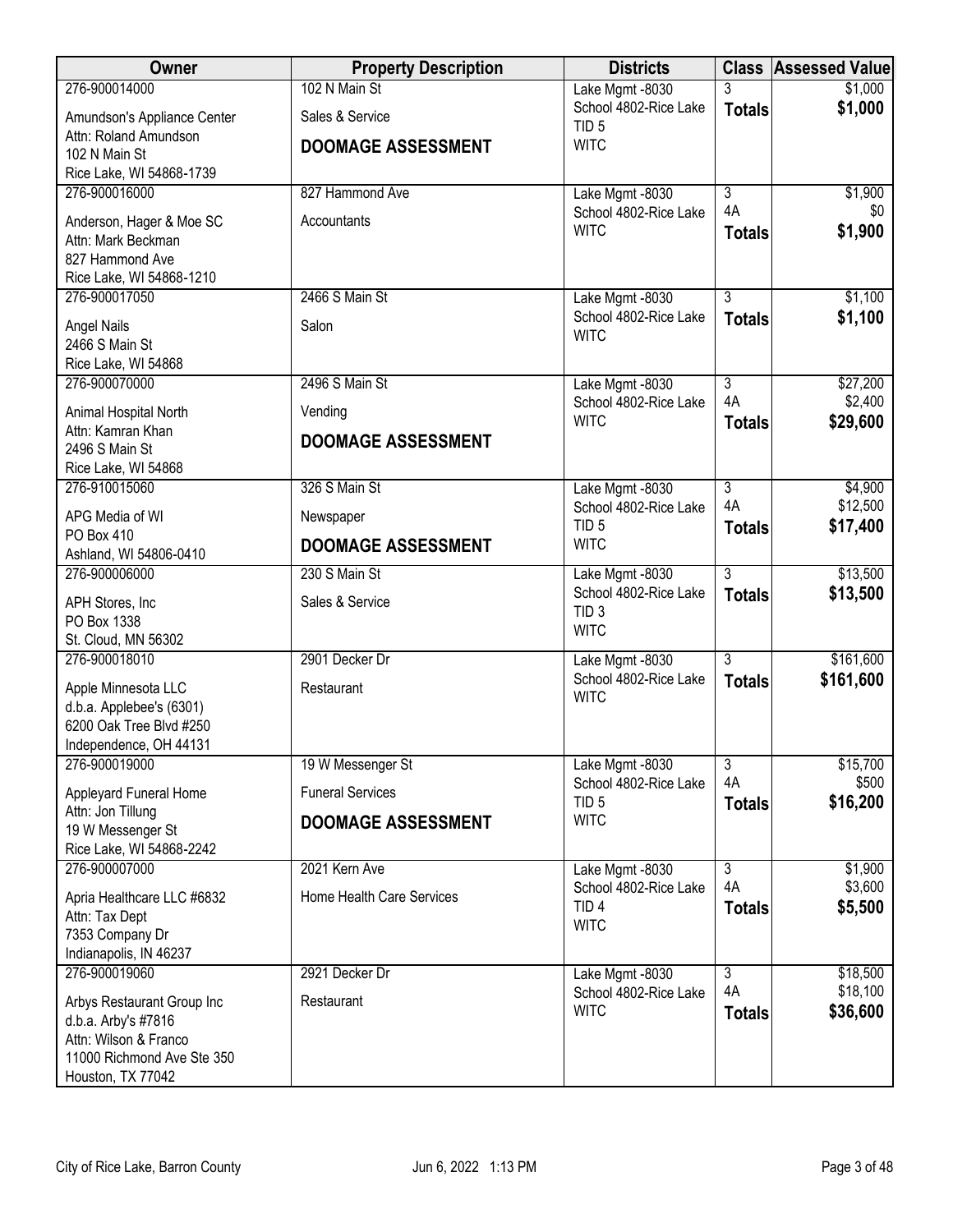| 3<br>Lake Mgmt -8030<br>\$78,700<br>4A<br>\$500<br>School 4802-Rice Lake<br><b>Dental Services</b><br>Arrowhead Family Dental, LLC<br><b>WITC</b><br>\$79,200<br><b>Totals</b><br>4607 Royal Dr<br>Eau Claire, WI 54701<br>276-940035020<br>2850 Pioneer Ave<br>$\overline{3}$<br>\$80,200<br>Lake Mgmt -8030<br>4A<br>\$32,800<br>School 4802-Rice Lake<br>Associated Bank N.A.<br>Banking<br><b>WITC</b><br>\$113,000<br><b>Totals</b><br>433 Main St<br>MS#8227<br>Green Bay, WI 54301<br>1111 W Knapp St<br>$\overline{3}$<br>\$2,100<br>276-900025000<br>Lake Mgmt -8030<br>4A<br>\$1,100<br>School 4802-Rice Lake<br><b>Real Estate</b><br><b>Associated Realty</b><br><b>WITC</b><br>\$3,200<br><b>Totals</b><br>1111 W Knapp St<br>PO Box 127<br>Rice Lake, WI 54868-0127<br>276-970039100<br>10 E Burton St<br>$\overline{3}$<br>\$31,200<br>Lake Mgmt -8030<br>4A<br>\$19,700<br>School 4802-Rice Lake<br>Sales & Service<br>Autozone Parts Inc<br>TID <sub>4</sub><br>\$50,900<br><b>Totals</b><br>d.b.a. Store #104374<br><b>WITC</b><br>Attn: Wilson & Franco<br>11000 Richmond Ave Ste 350<br>Houston, TX 77042<br>3 W Eau Claire St<br>$\overline{3}$<br>\$14,900<br>276-900032000<br>Lake Mgmt -8030<br>School 4802-Rice Lake<br>\$14,900<br><b>Totals</b><br>Coffee Shop<br>Badger Brew Coffee Loft<br>TID <sub>5</sub><br>3 W Eau Claire St<br><b>WITC</b><br>Rice Lake, WI 54868<br>$\overline{3}$<br>276-950056020<br>11 E Marshall St Unit 102<br>\$10,000<br>Lake Mgmt -8030<br>4A<br>\$1,000<br>School 4802-Rice Lake<br><b>Insurance Services</b><br><b>Badger Insurance Solutions LLC</b><br>TID <sub>5</sub><br>\$11,000<br><b>Totals</b><br>d.b.a. Rural Insurance<br><b>WITC</b><br>11 E Marshall St #102<br>Rice Lake, WI 54868-8710<br>$\overline{3}$<br>276-900071000<br>3125 Pioneer Ave<br>\$700<br>Lake Mgmt -8030<br>4A<br>\$300<br>School 4802-Rice Lake<br>Fabrication<br>Badger Steel & Fabricating Inc<br><b>WITC</b><br>\$1,000<br><b>Totals</b><br>Attn: Stewart Williams<br>3125 Pioneer Ave<br>Rice Lake, WI 54868-2417<br>276-900033010<br>121 Cameron Rd<br>$\overline{3}$<br>\$400<br>Lake Mgmt -8030<br>4A<br>\$100<br>School 4802-Rice Lake<br>Day Care<br><b>Balsavich Daycare</b><br><b>WITC</b><br>\$500<br><b>Totals</b><br>Attn: Margie Balsavich<br>121 Cameron Rd<br>Rice Lake, WI 54868<br>276-940050000<br>1230 S Main St<br>$\overline{3}$<br>\$3,500<br>Lake Mgmt -8030<br>School 4802-Rice Lake<br>\$3,500<br><b>Totals</b><br>Sales & Service<br>Barron Power Equipment Inc<br><b>WITC</b><br>d.b.a. Northwest Honda<br><b>DOOMAGE ASSESSMENT</b><br><b>PO Box 148</b><br>Rice Lake, WI 54868<br>276-900036010<br>2900 S Main St Unit A4<br>$\overline{3}$<br>\$16,200<br>Lake Mgmt -8030<br>4A<br>\$300<br>School 4802-Rice Lake<br>Bath & Body Works #3989<br>Retail<br>\$16,500<br><b>WITC</b><br><b>Totals</b><br>Attn: Grant Thornton LLP<br>PO Box 4747 | Owner                    | <b>Property Description</b> | <b>Districts</b> | <b>Class</b> | <b>Assessed Value</b> |
|----------------------------------------------------------------------------------------------------------------------------------------------------------------------------------------------------------------------------------------------------------------------------------------------------------------------------------------------------------------------------------------------------------------------------------------------------------------------------------------------------------------------------------------------------------------------------------------------------------------------------------------------------------------------------------------------------------------------------------------------------------------------------------------------------------------------------------------------------------------------------------------------------------------------------------------------------------------------------------------------------------------------------------------------------------------------------------------------------------------------------------------------------------------------------------------------------------------------------------------------------------------------------------------------------------------------------------------------------------------------------------------------------------------------------------------------------------------------------------------------------------------------------------------------------------------------------------------------------------------------------------------------------------------------------------------------------------------------------------------------------------------------------------------------------------------------------------------------------------------------------------------------------------------------------------------------------------------------------------------------------------------------------------------------------------------------------------------------------------------------------------------------------------------------------------------------------------------------------------------------------------------------------------------------------------------------------------------------------------------------------------------------------------------------------------------------------------------------------------------------------------------------------------------------------------------------------------------------------------------------------------------------------------------------------------------------------------------------------------------------------------------------------------------------------------------------------------------------------------------------------------------------------------------------------|--------------------------|-----------------------------|------------------|--------------|-----------------------|
|                                                                                                                                                                                                                                                                                                                                                                                                                                                                                                                                                                                                                                                                                                                                                                                                                                                                                                                                                                                                                                                                                                                                                                                                                                                                                                                                                                                                                                                                                                                                                                                                                                                                                                                                                                                                                                                                                                                                                                                                                                                                                                                                                                                                                                                                                                                                                                                                                                                                                                                                                                                                                                                                                                                                                                                                                                                                                                                            | 276-920004000            | 5 West Ave                  |                  |              |                       |
|                                                                                                                                                                                                                                                                                                                                                                                                                                                                                                                                                                                                                                                                                                                                                                                                                                                                                                                                                                                                                                                                                                                                                                                                                                                                                                                                                                                                                                                                                                                                                                                                                                                                                                                                                                                                                                                                                                                                                                                                                                                                                                                                                                                                                                                                                                                                                                                                                                                                                                                                                                                                                                                                                                                                                                                                                                                                                                                            |                          |                             |                  |              |                       |
|                                                                                                                                                                                                                                                                                                                                                                                                                                                                                                                                                                                                                                                                                                                                                                                                                                                                                                                                                                                                                                                                                                                                                                                                                                                                                                                                                                                                                                                                                                                                                                                                                                                                                                                                                                                                                                                                                                                                                                                                                                                                                                                                                                                                                                                                                                                                                                                                                                                                                                                                                                                                                                                                                                                                                                                                                                                                                                                            |                          |                             |                  |              |                       |
|                                                                                                                                                                                                                                                                                                                                                                                                                                                                                                                                                                                                                                                                                                                                                                                                                                                                                                                                                                                                                                                                                                                                                                                                                                                                                                                                                                                                                                                                                                                                                                                                                                                                                                                                                                                                                                                                                                                                                                                                                                                                                                                                                                                                                                                                                                                                                                                                                                                                                                                                                                                                                                                                                                                                                                                                                                                                                                                            |                          |                             |                  |              |                       |
|                                                                                                                                                                                                                                                                                                                                                                                                                                                                                                                                                                                                                                                                                                                                                                                                                                                                                                                                                                                                                                                                                                                                                                                                                                                                                                                                                                                                                                                                                                                                                                                                                                                                                                                                                                                                                                                                                                                                                                                                                                                                                                                                                                                                                                                                                                                                                                                                                                                                                                                                                                                                                                                                                                                                                                                                                                                                                                                            |                          |                             |                  |              |                       |
|                                                                                                                                                                                                                                                                                                                                                                                                                                                                                                                                                                                                                                                                                                                                                                                                                                                                                                                                                                                                                                                                                                                                                                                                                                                                                                                                                                                                                                                                                                                                                                                                                                                                                                                                                                                                                                                                                                                                                                                                                                                                                                                                                                                                                                                                                                                                                                                                                                                                                                                                                                                                                                                                                                                                                                                                                                                                                                                            |                          |                             |                  |              |                       |
|                                                                                                                                                                                                                                                                                                                                                                                                                                                                                                                                                                                                                                                                                                                                                                                                                                                                                                                                                                                                                                                                                                                                                                                                                                                                                                                                                                                                                                                                                                                                                                                                                                                                                                                                                                                                                                                                                                                                                                                                                                                                                                                                                                                                                                                                                                                                                                                                                                                                                                                                                                                                                                                                                                                                                                                                                                                                                                                            |                          |                             |                  |              |                       |
|                                                                                                                                                                                                                                                                                                                                                                                                                                                                                                                                                                                                                                                                                                                                                                                                                                                                                                                                                                                                                                                                                                                                                                                                                                                                                                                                                                                                                                                                                                                                                                                                                                                                                                                                                                                                                                                                                                                                                                                                                                                                                                                                                                                                                                                                                                                                                                                                                                                                                                                                                                                                                                                                                                                                                                                                                                                                                                                            |                          |                             |                  |              |                       |
|                                                                                                                                                                                                                                                                                                                                                                                                                                                                                                                                                                                                                                                                                                                                                                                                                                                                                                                                                                                                                                                                                                                                                                                                                                                                                                                                                                                                                                                                                                                                                                                                                                                                                                                                                                                                                                                                                                                                                                                                                                                                                                                                                                                                                                                                                                                                                                                                                                                                                                                                                                                                                                                                                                                                                                                                                                                                                                                            |                          |                             |                  |              |                       |
|                                                                                                                                                                                                                                                                                                                                                                                                                                                                                                                                                                                                                                                                                                                                                                                                                                                                                                                                                                                                                                                                                                                                                                                                                                                                                                                                                                                                                                                                                                                                                                                                                                                                                                                                                                                                                                                                                                                                                                                                                                                                                                                                                                                                                                                                                                                                                                                                                                                                                                                                                                                                                                                                                                                                                                                                                                                                                                                            |                          |                             |                  |              |                       |
|                                                                                                                                                                                                                                                                                                                                                                                                                                                                                                                                                                                                                                                                                                                                                                                                                                                                                                                                                                                                                                                                                                                                                                                                                                                                                                                                                                                                                                                                                                                                                                                                                                                                                                                                                                                                                                                                                                                                                                                                                                                                                                                                                                                                                                                                                                                                                                                                                                                                                                                                                                                                                                                                                                                                                                                                                                                                                                                            |                          |                             |                  |              |                       |
|                                                                                                                                                                                                                                                                                                                                                                                                                                                                                                                                                                                                                                                                                                                                                                                                                                                                                                                                                                                                                                                                                                                                                                                                                                                                                                                                                                                                                                                                                                                                                                                                                                                                                                                                                                                                                                                                                                                                                                                                                                                                                                                                                                                                                                                                                                                                                                                                                                                                                                                                                                                                                                                                                                                                                                                                                                                                                                                            |                          |                             |                  |              |                       |
|                                                                                                                                                                                                                                                                                                                                                                                                                                                                                                                                                                                                                                                                                                                                                                                                                                                                                                                                                                                                                                                                                                                                                                                                                                                                                                                                                                                                                                                                                                                                                                                                                                                                                                                                                                                                                                                                                                                                                                                                                                                                                                                                                                                                                                                                                                                                                                                                                                                                                                                                                                                                                                                                                                                                                                                                                                                                                                                            |                          |                             |                  |              |                       |
|                                                                                                                                                                                                                                                                                                                                                                                                                                                                                                                                                                                                                                                                                                                                                                                                                                                                                                                                                                                                                                                                                                                                                                                                                                                                                                                                                                                                                                                                                                                                                                                                                                                                                                                                                                                                                                                                                                                                                                                                                                                                                                                                                                                                                                                                                                                                                                                                                                                                                                                                                                                                                                                                                                                                                                                                                                                                                                                            |                          |                             |                  |              |                       |
|                                                                                                                                                                                                                                                                                                                                                                                                                                                                                                                                                                                                                                                                                                                                                                                                                                                                                                                                                                                                                                                                                                                                                                                                                                                                                                                                                                                                                                                                                                                                                                                                                                                                                                                                                                                                                                                                                                                                                                                                                                                                                                                                                                                                                                                                                                                                                                                                                                                                                                                                                                                                                                                                                                                                                                                                                                                                                                                            |                          |                             |                  |              |                       |
|                                                                                                                                                                                                                                                                                                                                                                                                                                                                                                                                                                                                                                                                                                                                                                                                                                                                                                                                                                                                                                                                                                                                                                                                                                                                                                                                                                                                                                                                                                                                                                                                                                                                                                                                                                                                                                                                                                                                                                                                                                                                                                                                                                                                                                                                                                                                                                                                                                                                                                                                                                                                                                                                                                                                                                                                                                                                                                                            |                          |                             |                  |              |                       |
|                                                                                                                                                                                                                                                                                                                                                                                                                                                                                                                                                                                                                                                                                                                                                                                                                                                                                                                                                                                                                                                                                                                                                                                                                                                                                                                                                                                                                                                                                                                                                                                                                                                                                                                                                                                                                                                                                                                                                                                                                                                                                                                                                                                                                                                                                                                                                                                                                                                                                                                                                                                                                                                                                                                                                                                                                                                                                                                            |                          |                             |                  |              |                       |
|                                                                                                                                                                                                                                                                                                                                                                                                                                                                                                                                                                                                                                                                                                                                                                                                                                                                                                                                                                                                                                                                                                                                                                                                                                                                                                                                                                                                                                                                                                                                                                                                                                                                                                                                                                                                                                                                                                                                                                                                                                                                                                                                                                                                                                                                                                                                                                                                                                                                                                                                                                                                                                                                                                                                                                                                                                                                                                                            |                          |                             |                  |              |                       |
|                                                                                                                                                                                                                                                                                                                                                                                                                                                                                                                                                                                                                                                                                                                                                                                                                                                                                                                                                                                                                                                                                                                                                                                                                                                                                                                                                                                                                                                                                                                                                                                                                                                                                                                                                                                                                                                                                                                                                                                                                                                                                                                                                                                                                                                                                                                                                                                                                                                                                                                                                                                                                                                                                                                                                                                                                                                                                                                            |                          |                             |                  |              |                       |
|                                                                                                                                                                                                                                                                                                                                                                                                                                                                                                                                                                                                                                                                                                                                                                                                                                                                                                                                                                                                                                                                                                                                                                                                                                                                                                                                                                                                                                                                                                                                                                                                                                                                                                                                                                                                                                                                                                                                                                                                                                                                                                                                                                                                                                                                                                                                                                                                                                                                                                                                                                                                                                                                                                                                                                                                                                                                                                                            |                          |                             |                  |              |                       |
|                                                                                                                                                                                                                                                                                                                                                                                                                                                                                                                                                                                                                                                                                                                                                                                                                                                                                                                                                                                                                                                                                                                                                                                                                                                                                                                                                                                                                                                                                                                                                                                                                                                                                                                                                                                                                                                                                                                                                                                                                                                                                                                                                                                                                                                                                                                                                                                                                                                                                                                                                                                                                                                                                                                                                                                                                                                                                                                            |                          |                             |                  |              |                       |
|                                                                                                                                                                                                                                                                                                                                                                                                                                                                                                                                                                                                                                                                                                                                                                                                                                                                                                                                                                                                                                                                                                                                                                                                                                                                                                                                                                                                                                                                                                                                                                                                                                                                                                                                                                                                                                                                                                                                                                                                                                                                                                                                                                                                                                                                                                                                                                                                                                                                                                                                                                                                                                                                                                                                                                                                                                                                                                                            |                          |                             |                  |              |                       |
|                                                                                                                                                                                                                                                                                                                                                                                                                                                                                                                                                                                                                                                                                                                                                                                                                                                                                                                                                                                                                                                                                                                                                                                                                                                                                                                                                                                                                                                                                                                                                                                                                                                                                                                                                                                                                                                                                                                                                                                                                                                                                                                                                                                                                                                                                                                                                                                                                                                                                                                                                                                                                                                                                                                                                                                                                                                                                                                            |                          |                             |                  |              |                       |
|                                                                                                                                                                                                                                                                                                                                                                                                                                                                                                                                                                                                                                                                                                                                                                                                                                                                                                                                                                                                                                                                                                                                                                                                                                                                                                                                                                                                                                                                                                                                                                                                                                                                                                                                                                                                                                                                                                                                                                                                                                                                                                                                                                                                                                                                                                                                                                                                                                                                                                                                                                                                                                                                                                                                                                                                                                                                                                                            |                          |                             |                  |              |                       |
|                                                                                                                                                                                                                                                                                                                                                                                                                                                                                                                                                                                                                                                                                                                                                                                                                                                                                                                                                                                                                                                                                                                                                                                                                                                                                                                                                                                                                                                                                                                                                                                                                                                                                                                                                                                                                                                                                                                                                                                                                                                                                                                                                                                                                                                                                                                                                                                                                                                                                                                                                                                                                                                                                                                                                                                                                                                                                                                            |                          |                             |                  |              |                       |
|                                                                                                                                                                                                                                                                                                                                                                                                                                                                                                                                                                                                                                                                                                                                                                                                                                                                                                                                                                                                                                                                                                                                                                                                                                                                                                                                                                                                                                                                                                                                                                                                                                                                                                                                                                                                                                                                                                                                                                                                                                                                                                                                                                                                                                                                                                                                                                                                                                                                                                                                                                                                                                                                                                                                                                                                                                                                                                                            |                          |                             |                  |              |                       |
|                                                                                                                                                                                                                                                                                                                                                                                                                                                                                                                                                                                                                                                                                                                                                                                                                                                                                                                                                                                                                                                                                                                                                                                                                                                                                                                                                                                                                                                                                                                                                                                                                                                                                                                                                                                                                                                                                                                                                                                                                                                                                                                                                                                                                                                                                                                                                                                                                                                                                                                                                                                                                                                                                                                                                                                                                                                                                                                            |                          |                             |                  |              |                       |
|                                                                                                                                                                                                                                                                                                                                                                                                                                                                                                                                                                                                                                                                                                                                                                                                                                                                                                                                                                                                                                                                                                                                                                                                                                                                                                                                                                                                                                                                                                                                                                                                                                                                                                                                                                                                                                                                                                                                                                                                                                                                                                                                                                                                                                                                                                                                                                                                                                                                                                                                                                                                                                                                                                                                                                                                                                                                                                                            |                          |                             |                  |              |                       |
|                                                                                                                                                                                                                                                                                                                                                                                                                                                                                                                                                                                                                                                                                                                                                                                                                                                                                                                                                                                                                                                                                                                                                                                                                                                                                                                                                                                                                                                                                                                                                                                                                                                                                                                                                                                                                                                                                                                                                                                                                                                                                                                                                                                                                                                                                                                                                                                                                                                                                                                                                                                                                                                                                                                                                                                                                                                                                                                            |                          |                             |                  |              |                       |
|                                                                                                                                                                                                                                                                                                                                                                                                                                                                                                                                                                                                                                                                                                                                                                                                                                                                                                                                                                                                                                                                                                                                                                                                                                                                                                                                                                                                                                                                                                                                                                                                                                                                                                                                                                                                                                                                                                                                                                                                                                                                                                                                                                                                                                                                                                                                                                                                                                                                                                                                                                                                                                                                                                                                                                                                                                                                                                                            |                          |                             |                  |              |                       |
|                                                                                                                                                                                                                                                                                                                                                                                                                                                                                                                                                                                                                                                                                                                                                                                                                                                                                                                                                                                                                                                                                                                                                                                                                                                                                                                                                                                                                                                                                                                                                                                                                                                                                                                                                                                                                                                                                                                                                                                                                                                                                                                                                                                                                                                                                                                                                                                                                                                                                                                                                                                                                                                                                                                                                                                                                                                                                                                            |                          |                             |                  |              |                       |
|                                                                                                                                                                                                                                                                                                                                                                                                                                                                                                                                                                                                                                                                                                                                                                                                                                                                                                                                                                                                                                                                                                                                                                                                                                                                                                                                                                                                                                                                                                                                                                                                                                                                                                                                                                                                                                                                                                                                                                                                                                                                                                                                                                                                                                                                                                                                                                                                                                                                                                                                                                                                                                                                                                                                                                                                                                                                                                                            |                          |                             |                  |              |                       |
|                                                                                                                                                                                                                                                                                                                                                                                                                                                                                                                                                                                                                                                                                                                                                                                                                                                                                                                                                                                                                                                                                                                                                                                                                                                                                                                                                                                                                                                                                                                                                                                                                                                                                                                                                                                                                                                                                                                                                                                                                                                                                                                                                                                                                                                                                                                                                                                                                                                                                                                                                                                                                                                                                                                                                                                                                                                                                                                            |                          |                             |                  |              |                       |
|                                                                                                                                                                                                                                                                                                                                                                                                                                                                                                                                                                                                                                                                                                                                                                                                                                                                                                                                                                                                                                                                                                                                                                                                                                                                                                                                                                                                                                                                                                                                                                                                                                                                                                                                                                                                                                                                                                                                                                                                                                                                                                                                                                                                                                                                                                                                                                                                                                                                                                                                                                                                                                                                                                                                                                                                                                                                                                                            |                          |                             |                  |              |                       |
|                                                                                                                                                                                                                                                                                                                                                                                                                                                                                                                                                                                                                                                                                                                                                                                                                                                                                                                                                                                                                                                                                                                                                                                                                                                                                                                                                                                                                                                                                                                                                                                                                                                                                                                                                                                                                                                                                                                                                                                                                                                                                                                                                                                                                                                                                                                                                                                                                                                                                                                                                                                                                                                                                                                                                                                                                                                                                                                            |                          |                             |                  |              |                       |
|                                                                                                                                                                                                                                                                                                                                                                                                                                                                                                                                                                                                                                                                                                                                                                                                                                                                                                                                                                                                                                                                                                                                                                                                                                                                                                                                                                                                                                                                                                                                                                                                                                                                                                                                                                                                                                                                                                                                                                                                                                                                                                                                                                                                                                                                                                                                                                                                                                                                                                                                                                                                                                                                                                                                                                                                                                                                                                                            |                          |                             |                  |              |                       |
|                                                                                                                                                                                                                                                                                                                                                                                                                                                                                                                                                                                                                                                                                                                                                                                                                                                                                                                                                                                                                                                                                                                                                                                                                                                                                                                                                                                                                                                                                                                                                                                                                                                                                                                                                                                                                                                                                                                                                                                                                                                                                                                                                                                                                                                                                                                                                                                                                                                                                                                                                                                                                                                                                                                                                                                                                                                                                                                            |                          |                             |                  |              |                       |
|                                                                                                                                                                                                                                                                                                                                                                                                                                                                                                                                                                                                                                                                                                                                                                                                                                                                                                                                                                                                                                                                                                                                                                                                                                                                                                                                                                                                                                                                                                                                                                                                                                                                                                                                                                                                                                                                                                                                                                                                                                                                                                                                                                                                                                                                                                                                                                                                                                                                                                                                                                                                                                                                                                                                                                                                                                                                                                                            |                          |                             |                  |              |                       |
|                                                                                                                                                                                                                                                                                                                                                                                                                                                                                                                                                                                                                                                                                                                                                                                                                                                                                                                                                                                                                                                                                                                                                                                                                                                                                                                                                                                                                                                                                                                                                                                                                                                                                                                                                                                                                                                                                                                                                                                                                                                                                                                                                                                                                                                                                                                                                                                                                                                                                                                                                                                                                                                                                                                                                                                                                                                                                                                            |                          |                             |                  |              |                       |
|                                                                                                                                                                                                                                                                                                                                                                                                                                                                                                                                                                                                                                                                                                                                                                                                                                                                                                                                                                                                                                                                                                                                                                                                                                                                                                                                                                                                                                                                                                                                                                                                                                                                                                                                                                                                                                                                                                                                                                                                                                                                                                                                                                                                                                                                                                                                                                                                                                                                                                                                                                                                                                                                                                                                                                                                                                                                                                                            |                          |                             |                  |              |                       |
|                                                                                                                                                                                                                                                                                                                                                                                                                                                                                                                                                                                                                                                                                                                                                                                                                                                                                                                                                                                                                                                                                                                                                                                                                                                                                                                                                                                                                                                                                                                                                                                                                                                                                                                                                                                                                                                                                                                                                                                                                                                                                                                                                                                                                                                                                                                                                                                                                                                                                                                                                                                                                                                                                                                                                                                                                                                                                                                            |                          |                             |                  |              |                       |
|                                                                                                                                                                                                                                                                                                                                                                                                                                                                                                                                                                                                                                                                                                                                                                                                                                                                                                                                                                                                                                                                                                                                                                                                                                                                                                                                                                                                                                                                                                                                                                                                                                                                                                                                                                                                                                                                                                                                                                                                                                                                                                                                                                                                                                                                                                                                                                                                                                                                                                                                                                                                                                                                                                                                                                                                                                                                                                                            |                          |                             |                  |              |                       |
|                                                                                                                                                                                                                                                                                                                                                                                                                                                                                                                                                                                                                                                                                                                                                                                                                                                                                                                                                                                                                                                                                                                                                                                                                                                                                                                                                                                                                                                                                                                                                                                                                                                                                                                                                                                                                                                                                                                                                                                                                                                                                                                                                                                                                                                                                                                                                                                                                                                                                                                                                                                                                                                                                                                                                                                                                                                                                                                            |                          |                             |                  |              |                       |
|                                                                                                                                                                                                                                                                                                                                                                                                                                                                                                                                                                                                                                                                                                                                                                                                                                                                                                                                                                                                                                                                                                                                                                                                                                                                                                                                                                                                                                                                                                                                                                                                                                                                                                                                                                                                                                                                                                                                                                                                                                                                                                                                                                                                                                                                                                                                                                                                                                                                                                                                                                                                                                                                                                                                                                                                                                                                                                                            |                          |                             |                  |              |                       |
|                                                                                                                                                                                                                                                                                                                                                                                                                                                                                                                                                                                                                                                                                                                                                                                                                                                                                                                                                                                                                                                                                                                                                                                                                                                                                                                                                                                                                                                                                                                                                                                                                                                                                                                                                                                                                                                                                                                                                                                                                                                                                                                                                                                                                                                                                                                                                                                                                                                                                                                                                                                                                                                                                                                                                                                                                                                                                                                            |                          |                             |                  |              |                       |
|                                                                                                                                                                                                                                                                                                                                                                                                                                                                                                                                                                                                                                                                                                                                                                                                                                                                                                                                                                                                                                                                                                                                                                                                                                                                                                                                                                                                                                                                                                                                                                                                                                                                                                                                                                                                                                                                                                                                                                                                                                                                                                                                                                                                                                                                                                                                                                                                                                                                                                                                                                                                                                                                                                                                                                                                                                                                                                                            |                          |                             |                  |              |                       |
|                                                                                                                                                                                                                                                                                                                                                                                                                                                                                                                                                                                                                                                                                                                                                                                                                                                                                                                                                                                                                                                                                                                                                                                                                                                                                                                                                                                                                                                                                                                                                                                                                                                                                                                                                                                                                                                                                                                                                                                                                                                                                                                                                                                                                                                                                                                                                                                                                                                                                                                                                                                                                                                                                                                                                                                                                                                                                                                            |                          |                             |                  |              |                       |
|                                                                                                                                                                                                                                                                                                                                                                                                                                                                                                                                                                                                                                                                                                                                                                                                                                                                                                                                                                                                                                                                                                                                                                                                                                                                                                                                                                                                                                                                                                                                                                                                                                                                                                                                                                                                                                                                                                                                                                                                                                                                                                                                                                                                                                                                                                                                                                                                                                                                                                                                                                                                                                                                                                                                                                                                                                                                                                                            | Oak Brook, IL 60522-4747 |                             |                  |              |                       |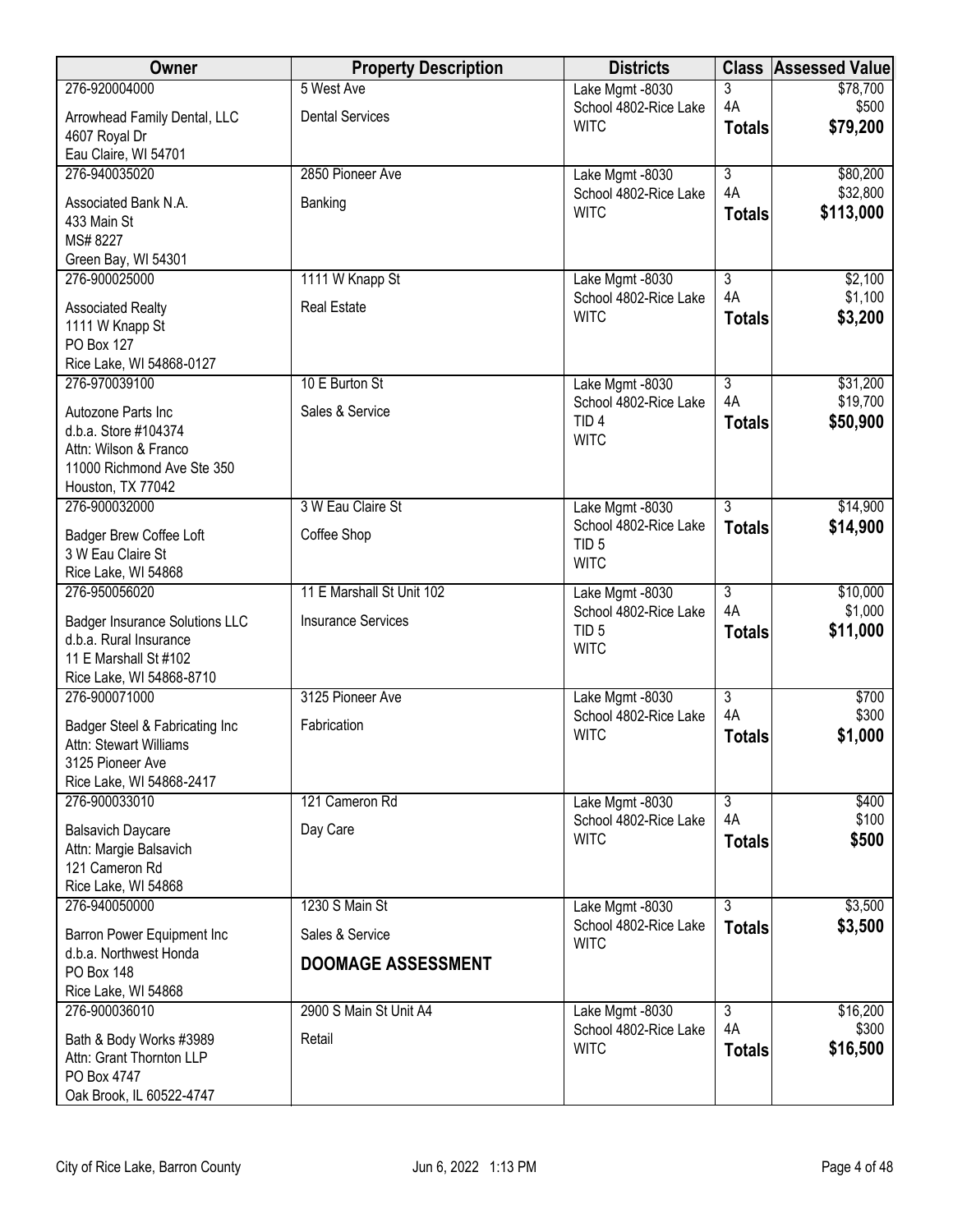| Owner                                                | <b>Property Description</b> | <b>Districts</b>                         |                      | <b>Class Assessed Value</b> |
|------------------------------------------------------|-----------------------------|------------------------------------------|----------------------|-----------------------------|
| 276-930041000                                        | 1727 S Main St              | Lake Mgmt -8030                          | 4A                   | \$300                       |
| Baumholder, LLC                                      | Dry Cleaner                 | School 4802-Rice Lake<br><b>WITC</b>     | <b>Totals</b>        | \$300                       |
| d.b.a. Lee's One Hour Dry Clean<br>1727 S Main St    | <b>DOOMAGE ASSESSMENT</b>   |                                          |                      |                             |
| Rice Lake, WI 54868-2915                             |                             |                                          |                      |                             |
| 276-900036050                                        | (scattered)                 | Lake Mgmt -8030                          | $\overline{3}$       | \$11,500                    |
| Baxter Healthcare Corp                               | Leasing                     | School 4802-Rice Lake                    | <b>Totals</b>        | \$11,500                    |
| Attn: Ryan LLC - Dept 313                            |                             | <b>WITC</b>                              |                      |                             |
| PO Box 4900                                          |                             |                                          |                      |                             |
| Scottsdale, AZ 85261-4900<br>276-960003050           | 13 W Marshall St            | Lake Mgmt -8030                          | $\overline{3}$       | \$6,600                     |
|                                                      | Bar & Grill                 | School 4802-Rice Lake                    | 4A                   | \$500                       |
| <b>BBB Investment, LLC</b><br>d.b.a. The Knapp Stout |                             | TID <sub>5</sub>                         | <b>Totals</b>        | \$7,100                     |
| Attn: Garrett Borgen                                 | <b>DOOMAGE ASSESSMENT</b>   | <b>WITC</b>                              |                      |                             |
| PO Box 543                                           |                             |                                          |                      |                             |
| Rice Lake, WI 54868<br>276-910012000                 | 308 N Main St               | Lake Mgmt -8030                          | $\overline{3}$       | \$4,900                     |
|                                                      |                             | School 4802-Rice Lake                    | <b>Totals</b>        | \$4,900                     |
| Beauty - N - You LLC<br>Attn: Adam & Deanna Mathews  | Salon                       | TID <sub>5</sub>                         |                      |                             |
| 2660 21st St                                         |                             | <b>WITC</b>                              |                      |                             |
| Rice Lake, WI 54868-1717                             |                             |                                          |                      |                             |
| 276-910043000                                        | 2 N Main St                 | Lake Mgmt -8030<br>School 4802-Rice Lake | $\overline{3}$<br>4A | \$500<br>\$2,200            |
| Beer Cheese Bar & Grill<br>2 N Main St               | Bar & Grill                 | TID <sub>5</sub>                         | <b>Totals</b>        | \$2,700                     |
| Rice Lake, WI 54868                                  | <b>DOOMAGE ASSESSMENT</b>   | <b>WITC</b>                              |                      |                             |
| 276-960002040                                        | 1872 14 1/2 Ave Unit C5     | Lake Mgmt -8030                          | $\overline{AB}$      | \$135,300                   |
| <b>Big Bike Parts</b>                                | Hangar                      | School 903-Cameron<br><b>WITC</b>        | <b>Totals</b>        | \$135,300                   |
| Attn: Sanctuary Bld & Design Co                      |                             |                                          |                      |                             |
| 2300 Pioneer Ave<br>Rice Lake, WI 54868              |                             |                                          |                      |                             |
| 276-950022070                                        | 2701 West Ave Unit I        | Lake Mgmt -8030                          | $\overline{3}$       | \$4,400                     |
| Big Teaze Hair Salon, LLC                            | Hair Salon                  | School 4802-Rice Lake                    | <b>Totals</b>        | \$4,400                     |
| Attn: Kylie Bodis                                    | <b>DOOMAGE ASSESSMENT</b>   | <b>WITC</b>                              |                      |                             |
| 175 27 1/2 St<br>New Auburn, WI 54757-8838           |                             |                                          |                      |                             |
| 276-900046000                                        | 910 S Main St               | Lake Mgmt -8030                          | $\overline{3}$       | $\sqrt[6]{}$                |
| <b>Bills Outboard Service</b>                        | Sales & Service             | School 4802-Rice Lake                    | 4A                   | \$200                       |
| Attn: Steve Ostedt                                   |                             | <b>WITC</b>                              | <b>Totals</b>        | \$200                       |
| 910 S Main St                                        | <b>DOOMAGE ASSESSMENT</b>   |                                          |                      |                             |
| Rice Lake, WI 54868-2655<br>276-940021000            | 409 W Knapp St              | Lake Mgmt -8030                          | $\overline{3}$       | \$200                       |
|                                                      |                             | School 4802-Rice Lake                    | 4A                   | \$500                       |
| Bimbo Bakeries USA, Inc<br>13155 Noel Rd Ste 100     | Retail                      | <b>WITC</b>                              | <b>Totals</b>        | \$700                       |
| Dallas, TX 75240                                     |                             |                                          |                      |                             |
| 276-900047000                                        | 2180 W Knapp St             | Lake Mgmt -8030                          | $\overline{3}$<br>4A | \$400                       |
| <b>Blake's Auto Sales LLC</b>                        | <b>Auto Sales</b>           | School 4802-Rice Lake<br><b>WITC</b>     | <b>Totals</b>        | \$100<br>\$500              |
| Attn: Taylor Marsh & Noah Marsh<br>2180 W Knapp St   |                             |                                          |                      |                             |
| Rice Lake, WI 54868                                  |                             |                                          |                      |                             |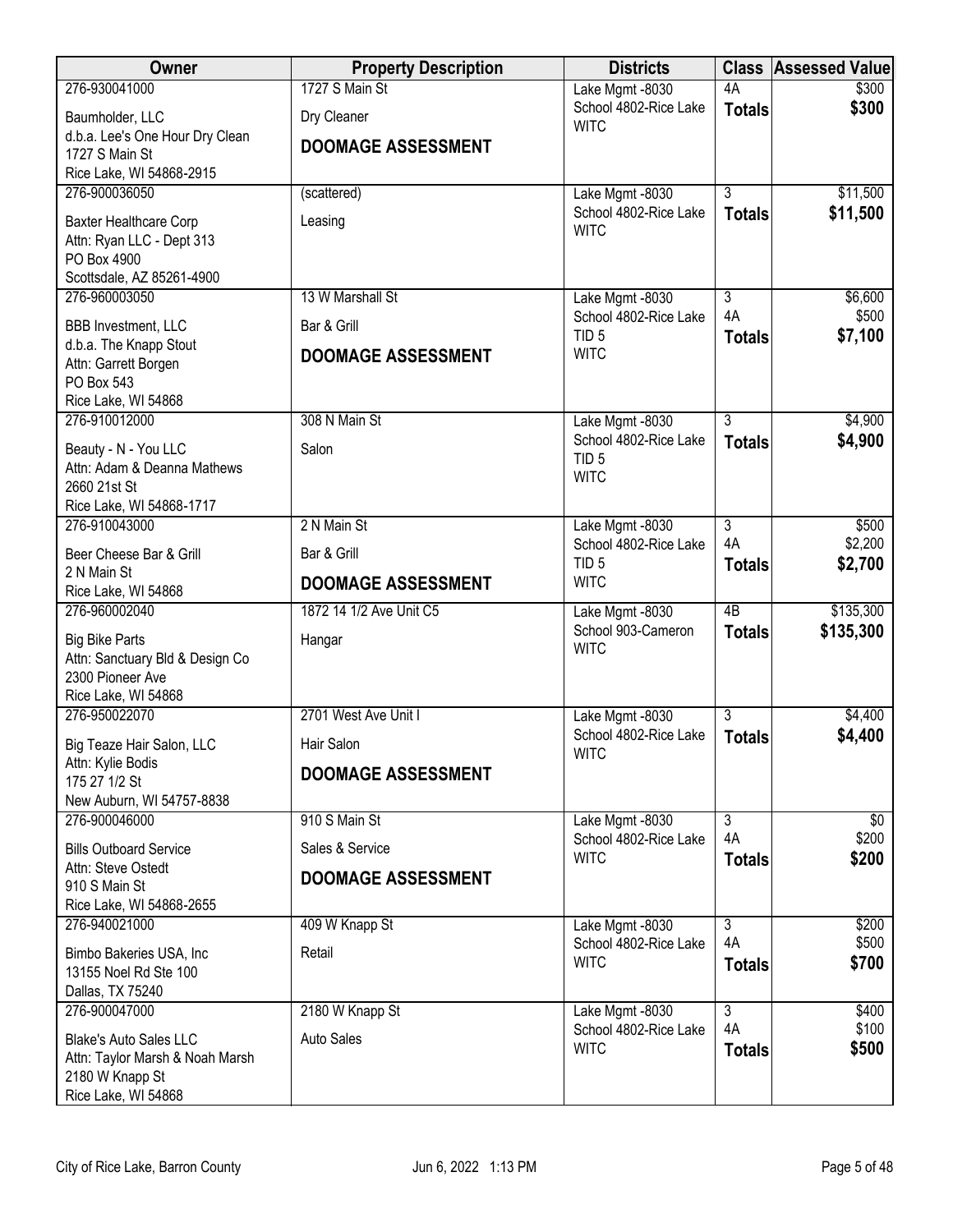| Owner                                           | <b>Property Description</b>  | <b>Districts</b>                          |                      | <b>Class Assessed Value</b> |
|-------------------------------------------------|------------------------------|-------------------------------------------|----------------------|-----------------------------|
| 276-970036000                                   | 210 N Main St                | Lake Mgmt -8030                           | $\overline{3}$       | \$100                       |
| Blind & Shade Factory, Inc.                     | Sales & Service              | School 4802-Rice Lake<br>TID <sub>5</sub> | 4A<br><b>Totals</b>  | \$100<br>\$200              |
| Attn: Todd Crotteau<br>210 N Main St            | <b>DOOMAGE ASSESSMENT</b>    | <b>WITC</b>                               |                      |                             |
| Rice Lake, WI 54868-1741                        |                              |                                           |                      |                             |
| 276-900036005                                   | 1207 W Knapp St Unit 101     | Lake Mgmt -8030                           | $\overline{3}$       | \$12,600                    |
| Blue Hills Chiropractic Rice Lake               | <b>Chiropractic Services</b> | School 4802-Rice Lake                     | 4A                   | \$2,000                     |
| 819 N Wilson Ave                                | <b>DOOMAGE ASSESSMENT</b>    | <b>WITC</b>                               | <b>Totals</b>        | \$14,600                    |
| Rice Lake, WI 54868                             |                              |                                           |                      |                             |
| 276-900053000                                   | 404 N Main St                | Lake Mgmt -8030<br>School 4802-Rice Lake  | $\overline{3}$<br>4A | \$100<br>\$300              |
| Bob & Steve's #9                                | Convenience Store            | TID <sub>5</sub>                          | <b>Totals</b>        | \$400                       |
| PO Box 210<br>New Richmond, WI 54017            |                              | <b>WITC</b>                               |                      |                             |
| 276-910049010                                   | 230 S Main St                | Lake Mgmt -8030                           | $\overline{3}$       | \$100                       |
| <b>Bodis Enterprises</b>                        | Retail                       | School 4802-Rice Lake                     | <b>Totals</b>        | \$100                       |
| d.b.a. Rockcrafts Fine Jewelry                  |                              | TID <sub>3</sub><br><b>WITC</b>           |                      |                             |
| 230 N Main St                                   |                              |                                           |                      |                             |
| Rice Lake, WI 54868-2928<br>276-900057090       | 1 S Main St Unit LL          | Lake Mgmt -8030                           | $\overline{3}$       | \$1,500                     |
|                                                 |                              | School 4802-Rice Lake                     | <b>Totals</b>        | \$1,500                     |
| Body Mind & Soul Massage Therapy<br>1 S Main St | Massage Therapy              | TID <sub>5</sub>                          |                      |                             |
| Rice Lake, WI 54868                             | <b>DOOMAGE ASSESSMENT</b>    | <b>WITC</b>                               |                      |                             |
| 276-960057042                                   | 225 S Main St                | Lake Mgmt -8030                           | $\overline{3}$       | \$600                       |
| <b>Bodyology Massage</b>                        | Massage Therapy              | School 4802-Rice Lake<br>TID <sub>3</sub> | 4A<br><b>Totals</b>  | \$1,500<br>\$2,100          |
| 225 S Main St                                   |                              | <b>WITC</b>                               |                      |                             |
| Rice Lake, WI 54868<br>276-900054000            | 1035 N Main St               | Lake Mgmt -8030                           | $\overline{3}$       | \$5,500                     |
|                                                 |                              | School 4802-Rice Lake                     | <b>Totals</b>        | \$5,500                     |
| Branham-Healy Leasing<br>1035 N Main St         | Leasing                      | <b>WITC</b>                               |                      |                             |
| Rice Lake, WI 54868-1260                        | <b>DOOMAGE ASSESSMENT</b>    |                                           |                      |                             |
| 276-900055000                                   | 1035 N Main St               | Lake Mgmt -8030                           | $\overline{3}$       | \$6,800                     |
| Branham-Healy Orthopedic Clinic                 | <b>Medical Services</b>      | School 4802-Rice Lake<br><b>WITC</b>      | 4A<br><b>Totals</b>  | \$200<br>\$7,000            |
| Attn: Roger Branham                             | <b>DOOMAGE ASSESSMENT</b>    |                                           |                      |                             |
| 1035 N Main<br>Rice Lake, WI 54868-1260         |                              |                                           |                      |                             |
| 276-900062000                                   | 1905 Kern Ave                | Lake Mgmt -8030                           | $\overline{3}$       | \$300                       |
| Bud's Tool & Party Rental                       | Rentals                      | School 4802-Rice Lake                     | 4A                   | \$400                       |
| Attn: Bruce Thunberg                            |                              | <b>WITC</b>                               | <b>Totals</b>        | \$700                       |
| 2130 23rd St                                    |                              |                                           |                      |                             |
| Rice Lake, WI 54868-9080<br>276-910028000       | 7 E Charles St               | Lake Mgmt -8030                           | $\overline{3}$       | \$4,600                     |
|                                                 |                              | School 4802-Rice Lake                     | <b>Totals</b>        | \$4,600                     |
| <b>Burr Oak Estates</b><br>7 E Charles St       | Services                     | TID <sub>3</sub>                          |                      |                             |
| Rice Lake, WI 54868                             |                              | <b>WITC</b>                               |                      |                             |
| 276-900066050                                   | 2500 Pioneer Ave             | Lake Mgmt -8030                           | $\overline{3}$       | \$300                       |
| <b>Bush &amp; Gilles Furniture</b>              | Retail                       | School 4802-Rice Lake<br><b>WITC</b>      | 4A<br><b>Totals</b>  | \$16,500<br>\$16,800        |
| Attn: Gene Gilles                               |                              |                                           |                      |                             |
| PO Box 218<br>Cameron, WI 54822                 |                              |                                           |                      |                             |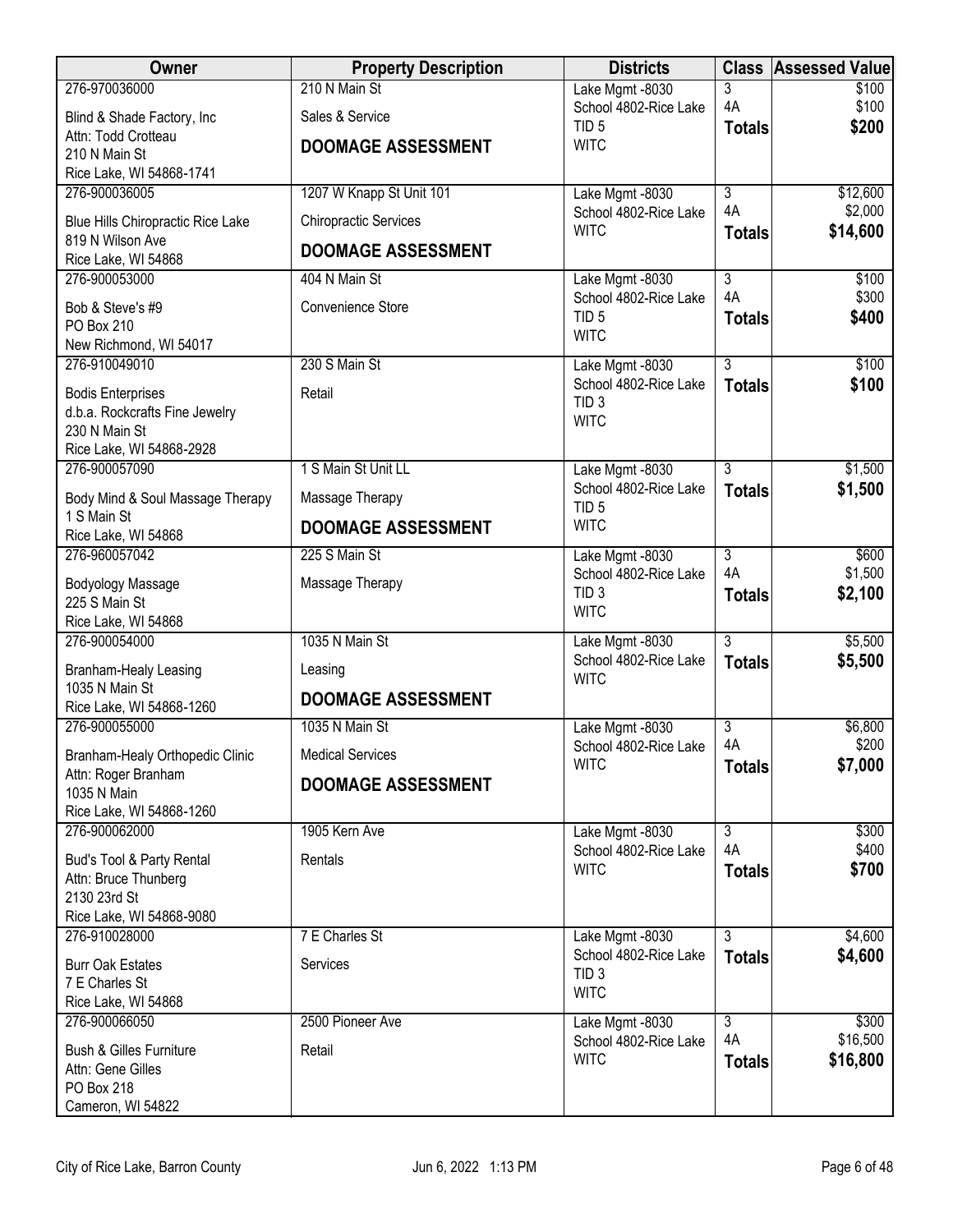| Owner                                                                                     | <b>Property Description</b> | <b>Districts</b>                                         |                      | <b>Class Assessed Value</b> |
|-------------------------------------------------------------------------------------------|-----------------------------|----------------------------------------------------------|----------------------|-----------------------------|
| 276-900065050                                                                             | 738 N Wilson Ave            | Lake Mgmt -8030                                          | 3                    | \$8,000                     |
| Business & Estate Advisors of WI<br>738 N Wilson Ave                                      | <b>Financial Advisor</b>    | School 4802-Rice Lake<br>TID <sub>5</sub>                | 4A<br><b>Totals</b>  | \$1,000<br>\$9,000          |
| Rice Lake, WI 54868                                                                       | <b>DOOMAGE ASSESSMENT</b>   | <b>WITC</b>                                              |                      |                             |
| 276-900066000                                                                             | 234 N Wilson Ave            | Lake Mgmt -8030                                          | $\overline{3}$       | \$1,900                     |
| <b>Busy Bobbin</b>                                                                        | Retail                      | School 4802-Rice Lake<br><b>WITC</b>                     | <b>Totals</b>        | \$1,900                     |
| Attn: Diann Raymond<br>234 N Wilson Ave                                                   | <b>DOOMAGE ASSESSMENT</b>   |                                                          |                      |                             |
| Rice Lake, WI 54868-1659                                                                  |                             |                                                          |                      |                             |
| 276-950010030                                                                             | 2023 Cenex Dr               | Lake Mgmt -8030                                          | $\overline{3}$       | \$63,900                    |
| C&H Foods<br>d.b.a. Max's Family Restaurant & Bar<br>1172 Redfox Rd                       | Restaurant                  | School 4802-Rice Lake<br><b>WITC</b>                     | 4A<br><b>Totals</b>  | \$7,900<br>\$71,800         |
| Arden Hills, MN 55112<br>276-910000000                                                    | 138 N Main St Unit 206      | Lake Mgmt -8030                                          | $\overline{3}$       | \$300                       |
| <b>Caillier Clinic</b><br>Attn: Todd Caillier                                             | Mental Health - Outpatient  | School 4802-Rice Lake<br>TID <sub>5</sub>                | 4A<br><b>Totals</b>  | \$100<br>\$400              |
| 2620 Stein Blvd Ste B<br>Eau Claire, WI 54701-6201                                        |                             | <b>WITC</b>                                              |                      |                             |
| 276-910000005                                                                             | 820 Bear Paw Ave            | Lake Mgmt -8030                                          | $\overline{3}$       | \$59,100                    |
| Cambridge Senior Living, LLC<br>820 Bear Paw Ave                                          | <b>Assisted Living</b>      | School 4802-Rice Lake<br><b>WITC</b>                     | 4A<br><b>Totals</b>  | \$300<br>\$59,400           |
| Rice Lake, WI 54868-1379                                                                  |                             |                                                          |                      |                             |
| 276-920057000                                                                             | 104 Cameron Rd              | Lake Mgmt -8030<br>School 4802-Rice Lake                 | $\overline{3}$<br>4A | \$3,700<br>\$100            |
| Cameron Road Daycare, Inc                                                                 | Preschool/Child Care        | <b>WITC</b>                                              | <b>Totals</b>        | \$3,800                     |
| d.b.a. Hilltop Day Care & Preschool<br>104 Cameron Rd                                     |                             |                                                          |                      |                             |
| Rice Lake, WI 54868-1868                                                                  |                             |                                                          |                      |                             |
| 276-910000010                                                                             | (scattered)                 | Lake Mgmt -8030                                          | $\overline{3}$       | \$32,400                    |
| Canon Financial Services Inc                                                              | Leasing                     | School 4802-Rice Lake<br><b>WITC</b>                     | <b>Totals</b>        | \$32,400                    |
| PO Box 5008<br>158 Gaither Dr #200                                                        |                             |                                                          |                      |                             |
| Mt Laurel, NJ 08054                                                                       |                             |                                                          |                      |                             |
| 276-910000020                                                                             | 25 N Main St                | Lake Mgmt -8030                                          | $\overline{3}$       | \$2,600                     |
| <b>Canon Financial Services Inc.</b><br>PO Box 5008<br>158 Gaither Dr #200                | Leasing                     | School 4802-Rice Lake<br>TID <sub>5</sub><br><b>WITC</b> | <b>Totals</b>        | \$2,600                     |
| Mt Laurel, NJ 08054                                                                       |                             |                                                          |                      |                             |
| 276-910006050                                                                             | 421 S Main St               | Lake Mgmt -8030                                          | $\overline{3}$       | \$4,900                     |
| Casa Mexicana                                                                             | Restaurant                  | School 4802-Rice Lake<br>TID <sub>3</sub>                | 4A<br><b>Totals</b>  | \$500<br>\$5,400            |
| 421 S Main St<br>Rice Lake, WI 54868                                                      | <b>DOOMAGE ASSESSMENT</b>   | <b>WITC</b>                                              |                      |                             |
| 276-900063000                                                                             | 1130 S Main St              | Lake Mgmt -8030                                          | $\overline{3}$       | \$44,400                    |
| Cave Enterprises, Inc.<br>d.b.a. Burger King #6799<br>1624 W 18th St<br>Chicago, IL 60608 | Restaurant                  | School 4802-Rice Lake<br><b>WITC</b>                     | <b>Totals</b>        | \$44,400                    |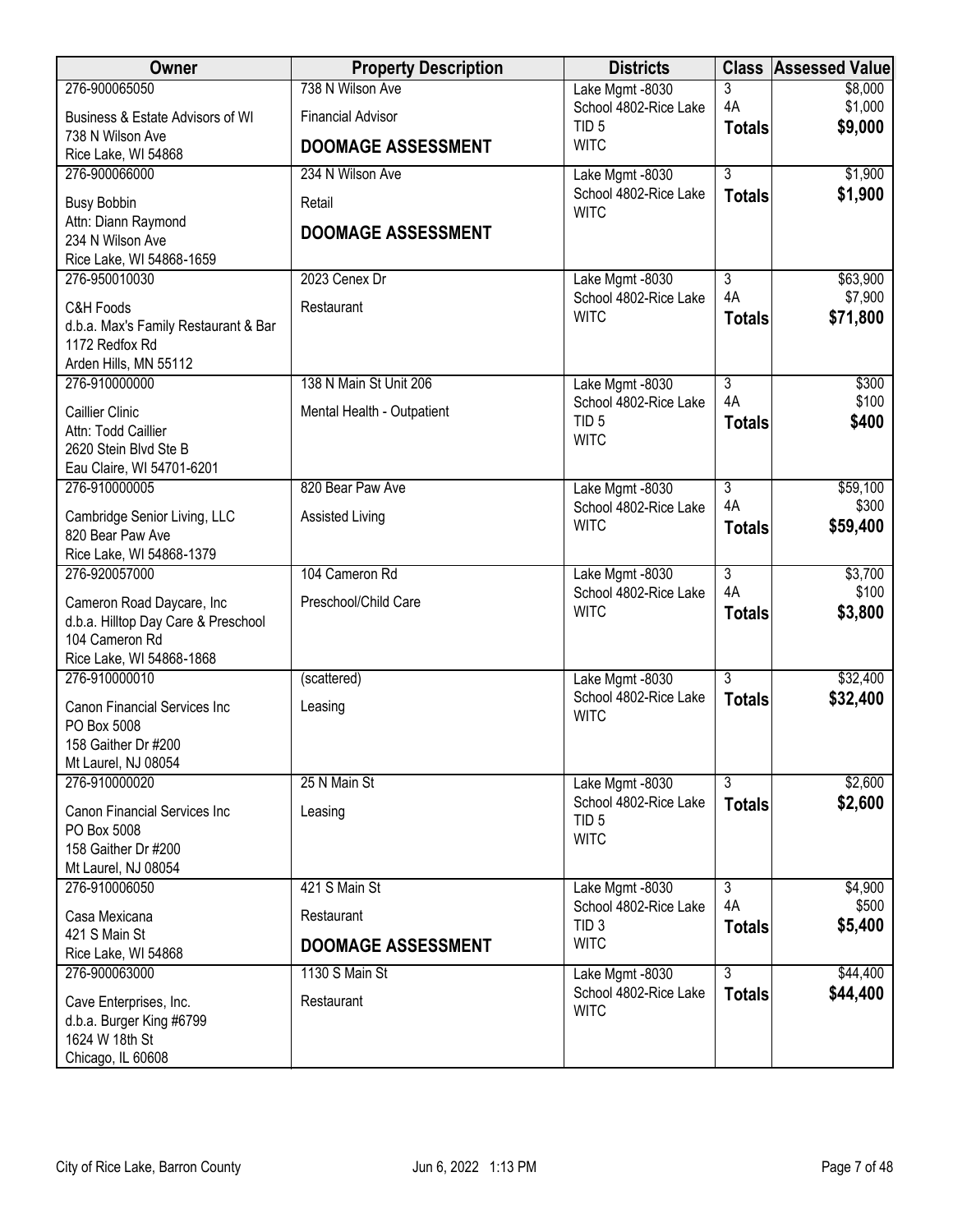| Owner                                                                                    | <b>Property Description</b>    | <b>Districts</b>                         |                           | <b>Class Assessed Value</b> |
|------------------------------------------------------------------------------------------|--------------------------------|------------------------------------------|---------------------------|-----------------------------|
| 276-910005000                                                                            | 2192 19th St                   | Lake Mgmt -8030                          | 4A                        | \$36,400                    |
| <b>CCTM2 LLC</b><br>Attn: PMB 353                                                        | Tower                          | School 4802-Rice Lake<br><b>WITC</b>     | <b>Totals</b>             | \$36,400                    |
| 4017 Washington Rd                                                                       |                                |                                          |                           |                             |
| McMurray, PA 15317                                                                       |                                |                                          |                           |                             |
| 276-910009000                                                                            | 1502 S Main St                 | Lake Mgmt -8030                          | $\overline{3}$            | \$1,100                     |
| Cedar Glass & Door                                                                       | Sales & Service                | School 4802-Rice Lake                    | 4A                        | \$500                       |
| 1502 S Main St                                                                           |                                | <b>WITC</b>                              | <b>Totals</b>             | \$1,600                     |
| Rice Lake, WI 54868-2831                                                                 |                                |                                          |                           |                             |
| 276-910012010                                                                            | 2304 S Main St Unit 2          | Lake Mgmt -8030                          | $\overline{3}$<br>4A      | \$3,900                     |
| Check Into Cash of Wisconsin LLC<br>4025 Woodland Pk Blvd Ste 180<br>Arlington, TX 76013 | Cash Advance                   | School 4802-Rice Lake<br><b>WITC</b>     | <b>Totals</b>             | \$1,600<br>\$5,500          |
| 276-910015000                                                                            | 2820 S Wisconsin Ave Unit 8573 | Lake Mgmt -8030                          | $\overline{3}$            | \$26,000                    |
| Chippewa Valley Eye Clinic                                                               | Optometry                      | School 4802-Rice Lake                    | 4A                        | \$5,800                     |
| 2715 Damon St                                                                            |                                | TID <sub>6</sub>                         | <b>Totals</b>             | \$31,800                    |
| Eau Claire, WI 54701                                                                     |                                | <b>WITC</b>                              |                           |                             |
| 276-910015040                                                                            | 1129 Bayview Ave               | Lake Mgmt -8030                          | $\overline{3}$            | \$100                       |
| <b>Choppers Tree Service</b>                                                             | <b>Tree Service</b>            | School 4802-Rice Lake<br><b>WITC</b>     | 4A<br><b>Totals</b>       | \$100<br>\$200              |
| Attn: Jeff Severson                                                                      |                                |                                          |                           |                             |
| 1129 Bayview Ave                                                                         |                                |                                          |                           |                             |
| Rice Lake, WI 54868-2706<br>276-910015050                                                | 610 West Ave                   | Lake Mgmt -8030                          | $\overline{3}$            | \$200                       |
|                                                                                          |                                | School 4802-Rice Lake                    | 4A                        | \$900                       |
| <b>Christines Dance</b><br>610 West Ave                                                  | Dance Instruction              | <b>WITC</b>                              | <b>Totals</b>             | \$1,100                     |
| Rice Lake, WI 54868                                                                      | <b>DOOMAGE ASSESSMENT</b>      |                                          |                           |                             |
| 276-900056000                                                                            | 2900 S Main St Unit E5         | Lake Mgmt -8030                          | $\overline{\overline{3}}$ | \$4,800                     |
| Christopher & Banks #4013                                                                | Retail                         | School 4802-Rice Lake                    | 4A                        | \$5,400                     |
| 646 W Ocean Heights Ave Ste103                                                           |                                | <b>WITC</b>                              | <b>Totals</b>             | \$10,200                    |
| Linwood, NJ 08221                                                                        | <b>DOOMAGE ASSESSMENT</b>      |                                          |                           |                             |
| 276-900058000                                                                            | 1204 W Knapp St                | Lake Mgmt -8030                          | 3<br>4A                   | \$82,500<br>\$4,700         |
| <b>Citizens Community Federal Bank</b>                                                   | Banking                        | School 4802-Rice Lake<br><b>WITC</b>     | <b>Totals</b>             | \$87,200                    |
| 2174 Eastridge Ctr                                                                       |                                |                                          |                           |                             |
| Eau Claire, WI 54701<br>276-910016040                                                    | 2850 Decker Dr                 | Lake Mgmt -8030                          | $\overline{3}$            | \$56,100                    |
|                                                                                          |                                | School 4802-Rice Lake                    | 4A                        | \$9,600                     |
| <b>Citizens Community Federal Bank</b><br>PO Box 218                                     | Banking                        | TID <sub>6</sub>                         | <b>Totals</b>             | \$65,700                    |
| Altoona, WI 54720-0218                                                                   |                                | <b>WITC</b>                              |                           |                             |
| 276-910017000                                                                            | 2900 S Main St Unit D5         | Lake Mgmt -8030                          | $\overline{3}$            | \$10,100                    |
| Claire's Boutique #5929                                                                  | Retail                         | School 4802-Rice Lake                    | 4A                        | \$200                       |
| 3 SW 129 Ave                                                                             |                                | <b>WITC</b>                              | <b>Totals</b>             | \$10,300                    |
| <b>Ste 400</b>                                                                           |                                |                                          |                           |                             |
| Pembroke Pines, FL 33027-1775                                                            |                                |                                          |                           |                             |
| 276-960049000                                                                            | 11 E Marshall St Unit 103      | Lake Mgmt -8030<br>School 4802-Rice Lake | $\overline{3}$<br>4A      | \$30,700<br>\$300           |
| Clifton Larson Allen LLP                                                                 | CPA's                          | TID <sub>5</sub>                         | <b>Totals</b>             | \$31,000                    |
| Attn: Martha Vogel<br>220 6th St Ste 300                                                 |                                | <b>WITC</b>                              |                           |                             |
| Minneapolis, MN 55402                                                                    |                                |                                          |                           |                             |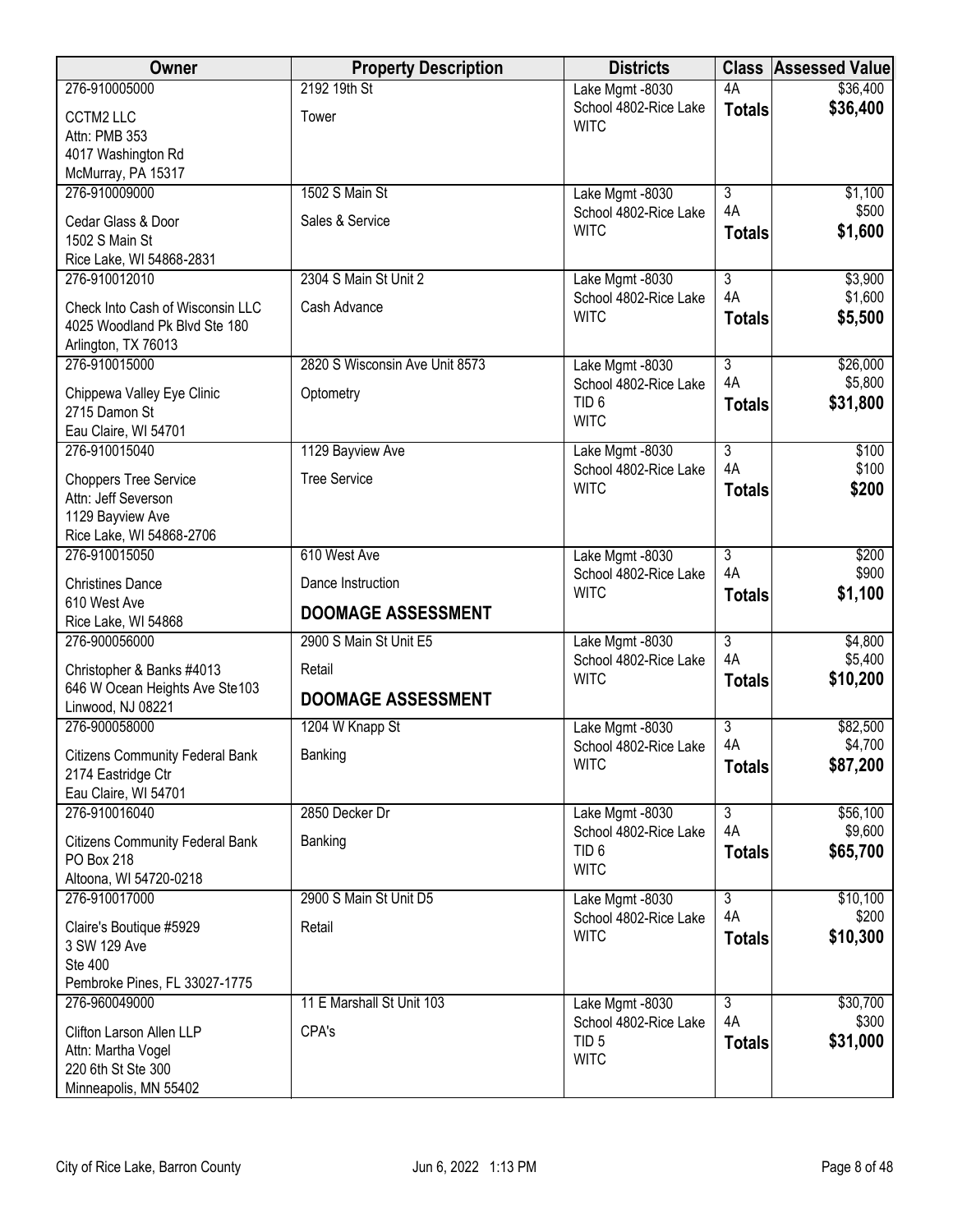| Owner                                                                                                      | <b>Property Description</b> | <b>Districts</b>                                         |                           | <b>Class Assessed Value</b> |
|------------------------------------------------------------------------------------------------------------|-----------------------------|----------------------------------------------------------|---------------------------|-----------------------------|
| 276-920001000                                                                                              | 329 N Main St               | Lake Mgmt -8030                                          | 3                         | \$4,300                     |
| Clothes Spin Laundry LLC<br>321 N Main St                                                                  | Laundromat, Self Serve      | School 4802-Rice Lake<br>TID <sub>5</sub><br><b>WITC</b> | <b>Totals</b>             | \$4,300                     |
| Rice Lake, WI 54868<br>276-940004011                                                                       | 330 S Main St               | Lake Mgmt -8030                                          | $\overline{\overline{3}}$ | \$1,670,000                 |
|                                                                                                            |                             | School 4802-Rice Lake                                    | 4A                        | \$4,500                     |
| Coborn's Incorporated<br>d.b.a. Marketplace Foods<br>1921 Coborn Blvd<br>St Cloud, MN 56303                | Grocery                     | TID <sub>3</sub><br><b>WITC</b>                          | <b>Totals</b>             | \$1,674,500                 |
| 276-910020000                                                                                              | 24 W Marshall St            | Lake Mgmt -8030                                          | $\overline{3}$            | \$6,600                     |
| Coe & Cuskey, S.C.<br>24 W Marshall St<br>Rice Lake, WI 54868-1751                                         | Attorney                    | School 4802-Rice Lake<br>TID <sub>5</sub><br><b>WITC</b> | <b>Totals</b>             | \$6,600                     |
| 276-910021002                                                                                              | 2501 West Ave               | Lake Mgmt -8030                                          |                           |                             |
| Coinstar Asset Holdings LLC<br>PO Box 72210<br>Phoenix, AZ 85050                                           | Services                    | School 4802-Rice Lake<br><b>WITC</b>                     | <b>Totals</b>             |                             |
| 276-910021001                                                                                              | 330 S Main St               | Lake Mgmt -8030                                          | $\overline{3}$            | \$3,300                     |
| Coinstar Asset Holdings LLC<br>PO Box 72210<br>Phoenix, AZ 85050                                           | Services                    | School 4802-Rice Lake<br>TID <sub>3</sub><br><b>WITC</b> | <b>Totals</b>             | \$3,300                     |
| 276-910022000                                                                                              | 237 S Main St               | Lake Mgmt -8030                                          | $\overline{3}$            | \$3,100                     |
| Coldwell Banker<br>Attn: Michael Brenizer<br>1021 Regis Ct<br>Eau Claire, WI 54701-4466                    | Realtor                     | School 4802-Rice Lake<br>TID <sub>3</sub><br><b>WITC</b> | <b>Totals</b>             | \$3,100                     |
| 276-920013000                                                                                              | 2912 Pioneer Ave            | Lake Mgmt -8030                                          | $\overline{\overline{3}}$ | \$900                       |
| Compeer Financial PCA<br>Attn: Accts Payable<br>PO Box 810<br>2600 Jenny Wren Trl<br>Sun Prairie, WI 53590 | <b>Agricultural Lending</b> | School 4802-Rice Lake<br><b>WITC</b>                     | 4A<br><b>Totals</b>       | \$2,200<br>\$3,100          |
| 276-910023040                                                                                              | 401 N Main St               | Lake Mgmt -8030                                          | $\overline{3}$            | \$4,000                     |
| Computers With Byte                                                                                        | Sales & Service             | School 4802-Rice Lake<br>TID <sub>5</sub>                | <b>Totals</b>             | \$4,000                     |
| 401 N Main St<br>Rice Lake, WI 54868                                                                       | <b>DOOMAGE ASSESSMENT</b>   | <b>WITC</b>                                              |                           |                             |
| 276-910024000                                                                                              | 2500 College Dr             | Lake Mgmt -8030                                          | $\overline{3}$            | \$200                       |
| Conopco, Inc<br>PO Box 5195<br>Oak Brook, IL 60522                                                         | Leasing                     | School 4802-Rice Lake<br><b>WITC</b>                     | <b>Totals</b>             | \$200                       |
| 276-910025000                                                                                              | 2120 W Knapp St             | Lake Mgmt -8030                                          | $\overline{3}$            | \$2,000                     |
| Consolidated Lumber Company, LLC<br>d.b.a. Arrow Building Center                                           | Sales & Service             | School 4802-Rice Lake<br><b>WITC</b>                     | <b>Totals</b>             | \$2,000                     |
| 3503 High Point Dr N Ste 350<br>Oakdale, MN 55128                                                          | <b>DOOMAGE ASSESSMENT</b>   |                                                          |                           |                             |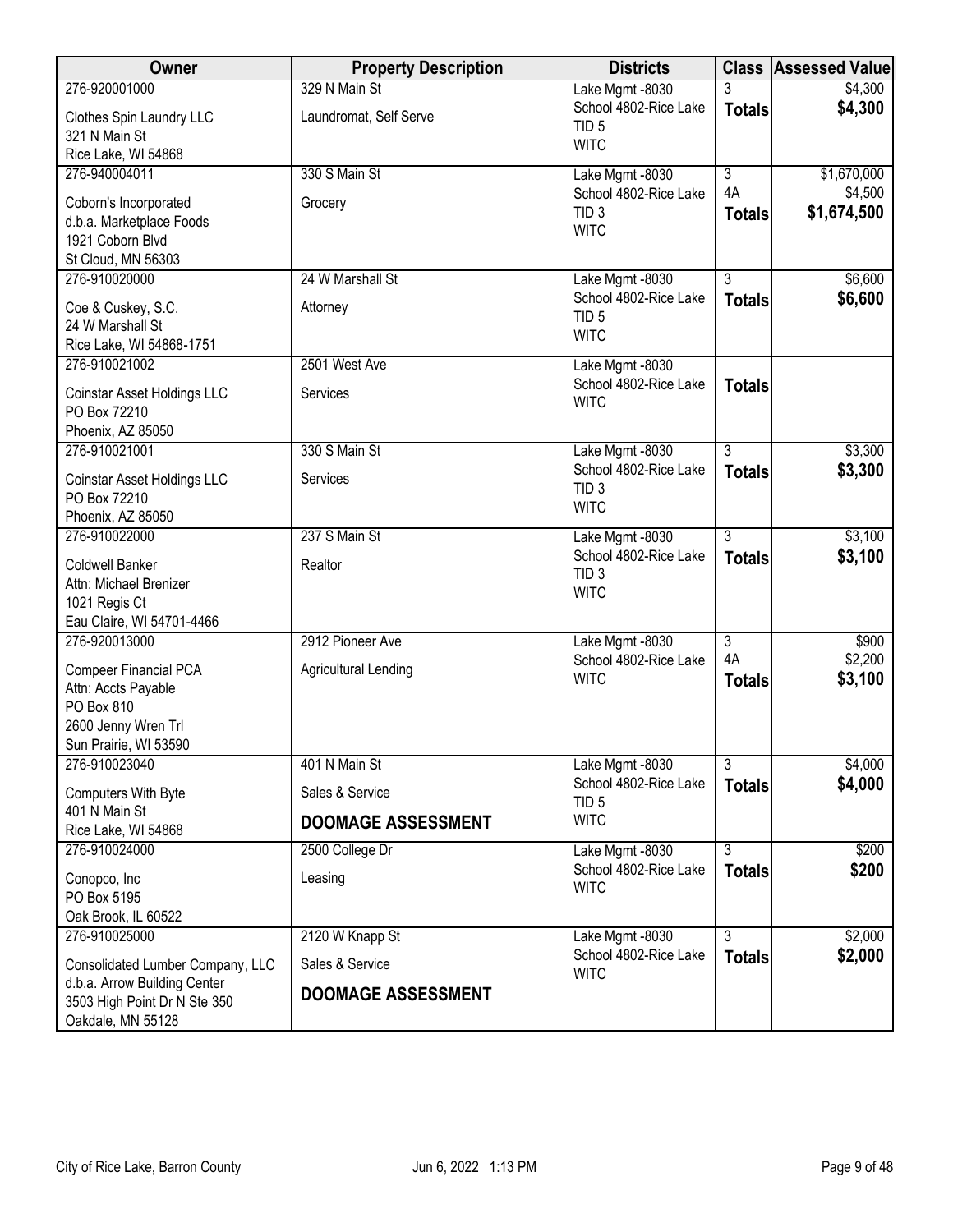| Owner                                                  | <b>Property Description</b>  | <b>Districts</b>                         | <b>Class</b>         | <b>Assessed Value</b>  |
|--------------------------------------------------------|------------------------------|------------------------------------------|----------------------|------------------------|
| 276-910026000                                          | 2600 College Dr              | Lake Mgmt -8030                          | 3                    | \$39,600               |
| Cooper Engineering Inc                                 | Engineering                  | School 4802-Rice Lake<br><b>WITC</b>     | 4A                   | \$600<br>\$40,200      |
| Attn: Kelley Draeger                                   |                              |                                          | <b>Totals</b>        |                        |
| PO Box 230<br>2600 College Dr                          |                              |                                          |                      |                        |
| Rice Lake, WI 54868-0230                               |                              |                                          |                      |                        |
| 276-910027000                                          | 2900 S Main St Unit D1       | Lake Mgmt -8030                          | $\overline{3}$       | \$100                  |
| Corner Corral Cafe                                     | Restaurant                   | School 4802-Rice Lake<br><b>WITC</b>     | 4A<br><b>Totals</b>  | \$300<br>\$400         |
| 2900 S Main St<br>Rice Lake, WI 54868                  | <b>DOOMAGE ASSESSMENT</b>    |                                          |                      |                        |
| 276-910009050                                          | 1100 Lindy St                | Lake Mgmt -8030                          | $\overline{3}$       | \$6,500                |
| Country Hills Properties LLC                           | Realtor                      | School 4802-Rice Lake                    | <b>Totals</b>        | \$6,500                |
| 1100 Lindy St                                          |                              | <b>WITC</b>                              |                      |                        |
| Rice Lake, WI 54868                                    |                              |                                          |                      |                        |
| 276-910029010                                          | 3200 S Main St               | Lake Mgmt -8030<br>School 4802-Rice Lake | $\overline{3}$<br>4A | \$8,400<br>\$0         |
| <b>County Materials Corporation</b>                    | Concrete                     | <b>WITC</b>                              | <b>Totals</b>        | \$8,400                |
| <b>PO Box 100</b><br>Marathon, WI 54448                |                              |                                          |                      |                        |
| 276-940013000                                          | 1917 S Main St               | Lake Mgmt -8030                          | $\overline{3}$       | \$67,800               |
| Courtesy Corporation                                   | Restaurant                   | School 4802-Rice Lake                    | 4A                   | \$39,300               |
| d.b.a. McDonald's #3818                                |                              | <b>WITC</b>                              | <b>Totals</b>        | \$107,100              |
| 2700 National Dr                                       |                              |                                          |                      |                        |
| Onalaska, WI 54650-8784                                |                              |                                          |                      |                        |
| 276-910031045                                          | 1700 W Stout St              | Lake Mgmt -8030<br>School 4802-Rice Lake | 4A                   | \$101,700<br>\$101,700 |
| Crothall Healthcare, Inc                               | <b>Medical Services</b>      | <b>WITC</b>                              | <b>Totals</b>        |                        |
| PO Box 30188<br>Charlotte, NC 28230                    |                              |                                          |                      |                        |
| 276-910031050                                          | 407 W Knapp St               | Lake Mgmt -8030                          | $\overline{3}$       | \$35,800               |
| Crotteau Chiropractic                                  | <b>Chiropractic Services</b> | School 4802-Rice Lake                    | <b>Totals</b>        | \$35,800               |
| 407 W Knapp St                                         | <b>DOOMAGE ASSESSMENT</b>    | <b>WITC</b>                              |                      |                        |
| Rice Lake, WI 54868                                    |                              |                                          |                      |                        |
| 276-910035000                                          | 2200 Pioneer Ave             | Lake Mgmt -8030<br>School 4802-Rice Lake | 3<br><b>Totals</b>   | \$900<br>\$900         |
| <b>Culligan Water Conditioning</b><br>2200 Pioneer Ave | Services                     | <b>WITC</b>                              |                      |                        |
| Rice Lake, WI 54858                                    | <b>DOOMAGE ASSESSMENT</b>    |                                          |                      |                        |
| 276-960005000                                          | 3020 Pioneer Ave             | Lake Mgmt -8030                          | $\overline{3}$       | \$400                  |
| Cygnus Home Services LLC                               | Services                     | School 4802-Rice Lake<br><b>WITC</b>     | <b>Totals</b>        | \$400                  |
| d.b.a. Schwan's Home Services                          |                              |                                          |                      |                        |
| PO Box 4747<br>Oak Brook, IL 60522                     |                              |                                          |                      |                        |
| 276-910036000                                          | 2041 S Kern Ave              | Lake Mgmt -8030                          | 3                    | \$1,000                |
| D Larson Construction Inc                              | Contractor                   | School 4802-Rice Lake                    | <b>Totals</b>        | \$1,000                |
| 1505 19 1/4 St                                         |                              | TID <sub>4</sub><br><b>WITC</b>          |                      |                        |
| Cameron, WI 54822                                      | <b>DOOMAGE ASSESSMENT</b>    |                                          |                      |                        |
| 276-910039000                                          | 224 S Main St                | Lake Mgmt -8030<br>School 4802-Rice Lake | 4A                   | \$2,500                |
| Dairy Queen                                            | Restaurant                   | TID <sub>3</sub>                         | <b>Totals</b>        | \$2,500                |
| Attn: James Adams<br>224 S Main St                     | <b>DOOMAGE ASSESSMENT</b>    | <b>WITC</b>                              |                      |                        |
| Rice Lake, WI 54868-2268                               |                              |                                          |                      |                        |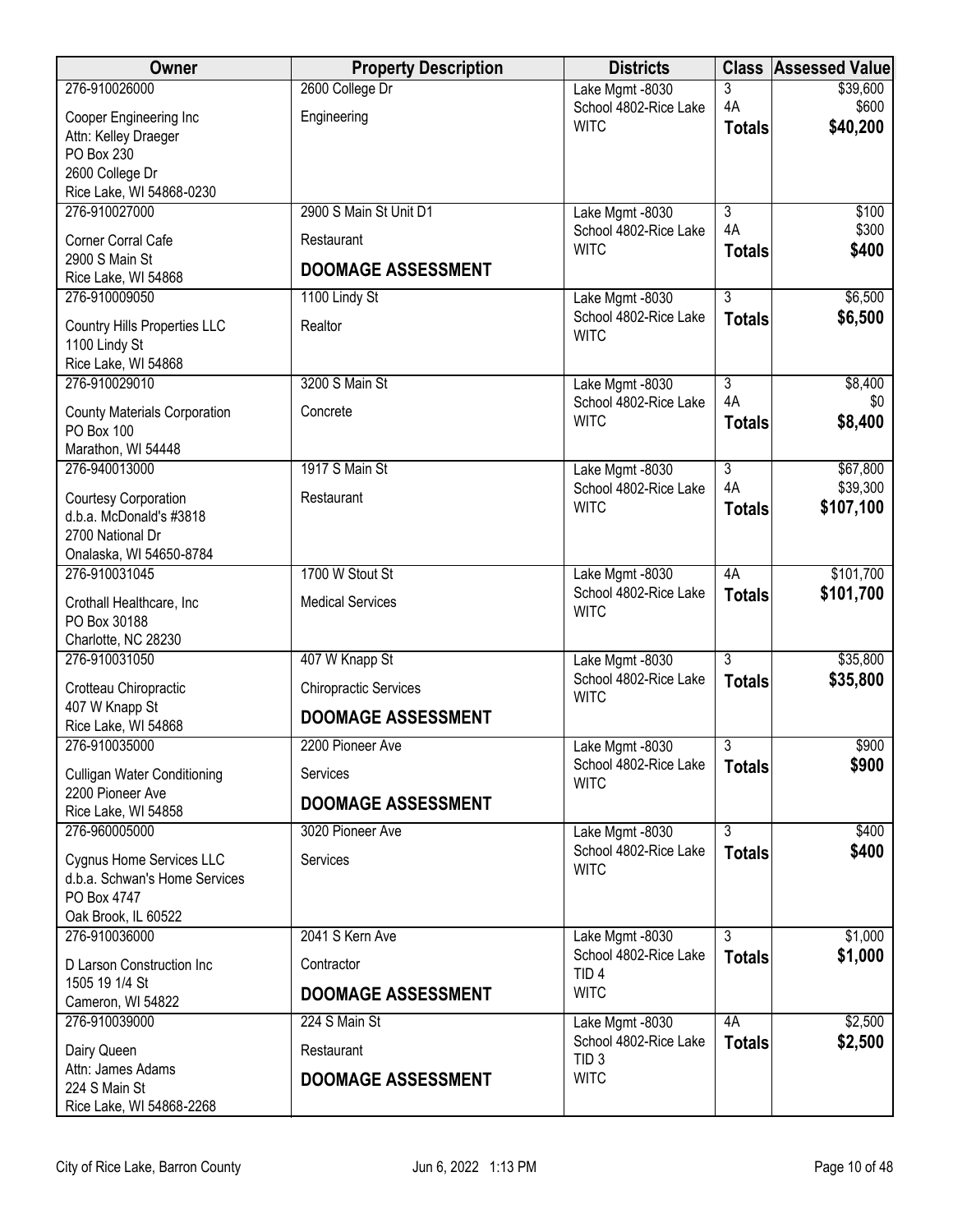| Owner                                          | <b>Property Description</b> | <b>Districts</b>                          |                     | <b>Class Assessed Value</b> |
|------------------------------------------------|-----------------------------|-------------------------------------------|---------------------|-----------------------------|
| 276-910040000                                  | 16 S Main St                | Lake Mgmt -8030                           | 3                   | \$161,000                   |
| Dairy State Bank                               | Banking                     | School 4802-Rice Lake<br>TID <sub>5</sub> | 4A<br><b>Totals</b> | \$6,000<br>\$167,000        |
| 16 S Main St                                   |                             | <b>WITC</b>                               |                     |                             |
| Rice Lake, WI 54868<br>276-970010000           | 2118 19th St                | Lake Mgmt -8030                           | $\overline{3}$      | \$53,500                    |
|                                                |                             | School 4802-Rice Lake                     | 4A                  | \$200                       |
| Dakota Supply Group<br>2601 3rd Ave N          | Contractor                  | <b>WITC</b>                               | <b>Totals</b>       | \$53,700                    |
| Fargo, ND 58102                                |                             |                                           |                     |                             |
| 276-910044010                                  | (scattered)                 | Lake Mgmt -8030                           | $\overline{3}$      | \$400                       |
| Data Sales Co, Inc                             | Leasing                     | School 4802-Rice Lake                     | <b>Totals</b>       | \$400                       |
| 3450 W Burnsville Pkwy                         |                             | <b>WITC</b>                               |                     |                             |
| Burnsville, MN 55337                           |                             |                                           |                     |                             |
| 276-910044060                                  | S Main St                   | Lake Mgmt -8030                           | 4A                  | \$4,700                     |
| Davis Outdoor LLC                              | <b>Outdoor Advertising</b>  | School 4802-Rice Lake<br><b>WITC</b>      | <b>Totals</b>       | \$4,700                     |
| 150 Snowline Ln<br>Kalispell, MT 59901         | <b>DOOMAGE ASSESSMENT</b>   |                                           |                     |                             |
| 276-920057057                                  | S Main St                   | Lake Mgmt -8030                           | 4A                  | \$6,700                     |
| Davis Outdoor LLC                              | <b>Outdoor Advertising</b>  | School 4802-Rice Lake                     | <b>Totals</b>       | \$6,700                     |
| 150 Snowline Ln                                |                             | <b>WITC</b>                               |                     |                             |
| Kalispell, MT 59901                            | <b>DOOMAGE ASSESSMENT</b>   |                                           |                     |                             |
| 276-910035030                                  | 101 E South St              | Lake Mgmt -8030<br>School 4802-Rice Lake  | $\overline{3}$      | \$3,300                     |
| <b>DCS Netlink</b>                             | <b>Computer Related</b>     | <b>WITC</b>                               | <b>Totals</b>       | \$3,300                     |
| Attn: Dane Deutsch<br>101 E South St           | <b>DOOMAGE ASSESSMENT</b>   |                                           |                     |                             |
| Rice Lake, WI 54868                            |                             |                                           |                     |                             |
| 276-910045010                                  | (scattered)                 | Lake Mgmt -8030                           | $\overline{3}$      | \$3,800                     |
| De Lage Landen Financial Services LLC Leasing  |                             | School 4802-Rice Lake                     | <b>Totals</b>       | \$3,800                     |
| Attn: Tax Dept                                 |                             | <b>WITC</b>                               |                     |                             |
| 1111 Old Eagle School Rd                       |                             |                                           |                     |                             |
| Wayne, PA 19087<br>276-900064000               | 502 N Main St               |                                           | 3                   | \$3,800                     |
|                                                |                             | Lake Mgmt -8030<br>School 4802-Rice Lake  | <b>Totals</b>       | \$3,800                     |
| Decorator's Supply Inc                         | Retail                      | TID <sub>5</sub>                          |                     |                             |
| Attn: Bjorn Hanson<br>502 N Main St            | <b>DOOMAGE ASSESSMENT</b>   | <b>WITC</b>                               |                     |                             |
| Rice Lake, WI 54868-1787                       |                             |                                           |                     |                             |
| 276-910045015                                  | 12 W Marshall St Unit 202   | Lake Mgmt -8030                           |                     |                             |
| Deja You Salon                                 | Salon                       | School 4802-Rice Lake<br>TID <sub>5</sub> | <b>Totals</b>       |                             |
| 12 W Marshall St Ste 202                       |                             | <b>WITC</b>                               |                     |                             |
| Rice Lake, WI 54868<br>276-910047000           | 32 S Main St                | Lake Mgmt -8030                           | $\overline{3}$      | \$5,100                     |
|                                                |                             | School 4802-Rice Lake                     | <b>Totals</b>       | \$5,100                     |
| Deutsch's Inc Gymnastics<br>Attn: Dane Deutsch | Recreation                  | TID <sub>5</sub>                          |                     |                             |
| 32 S Main St                                   |                             | <b>WITC</b>                               |                     |                             |
| Rice Lake, WI 54868-2269                       |                             |                                           |                     |                             |
| 276-910049000                                  | 1024 N Main St              | Lake Mgmt -8030                           | $\overline{3}$      | \$31,700                    |
| Diagnostic Radiology Associates                | <b>Medical Services</b>     | School 4802-Rice Lake<br>TID <sub>5</sub> | 4A<br><b>Totals</b> | \$1,000<br>\$32,700         |
| Attn: Dr. Pelant                               | <b>DOOMAGE ASSESSMENT</b>   | <b>WITC</b>                               |                     |                             |
| 1024 N Main St<br>Rice Lake, WI 54868          |                             |                                           |                     |                             |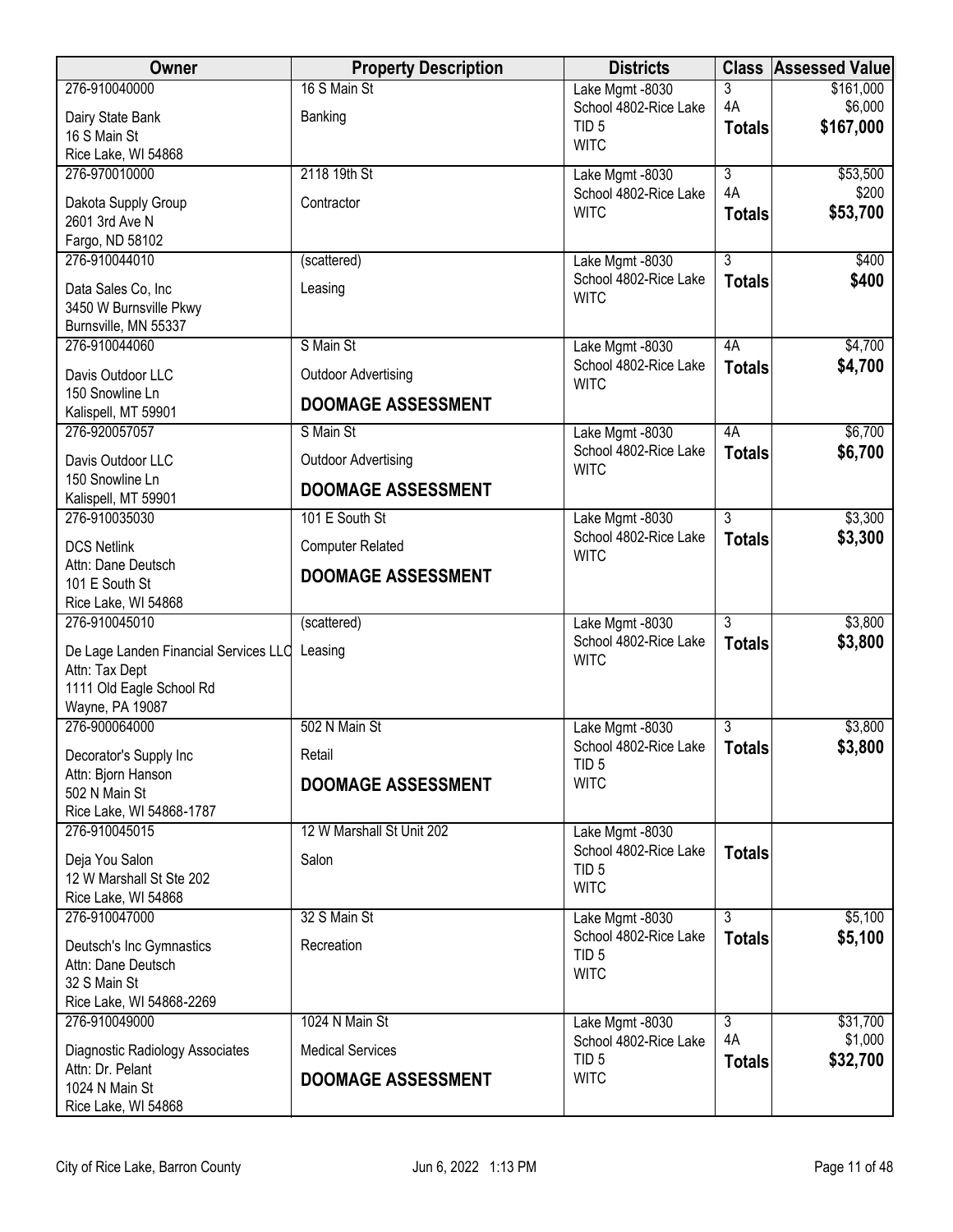| Owner                                                                                                                             | <b>Property Description</b>  | <b>Districts</b>                                         |                     | <b>Class Assessed Value</b> |
|-----------------------------------------------------------------------------------------------------------------------------------|------------------------------|----------------------------------------------------------|---------------------|-----------------------------|
| 276-960034000                                                                                                                     | 2701 S West Ave              | Lake Mgmt -8030                                          | 3                   | \$4,400                     |
| Diamond Tanning & Spa<br>2701 S West Ave                                                                                          | Tanning / Salon              | School 4802-Rice Lake<br><b>WITC</b>                     | 4A<br><b>Totals</b> | \$500<br>\$4,900            |
| Rice Lake, WI 54868-2741                                                                                                          | <b>DOOMAGE ASSESSMENT</b>    |                                                          |                     |                             |
| 276-930029000                                                                                                                     | 9 E Eau Claire St            | Lake Mgmt -8030                                          | $\overline{3}$      | \$3,800                     |
| Diana & Associates LLC<br>738 Cornell Ave                                                                                         | Accountants                  | School 4802-Rice Lake<br>TID <sub>5</sub><br><b>WITC</b> | <b>Totals</b>       | \$3,800                     |
| Rice Lake, WI 54868<br>276-910049050                                                                                              | (scattered)                  | Lake Mgmt -8030                                          | $\overline{3}$      | \$5,300                     |
| <b>DIRECTV LLC</b><br>Attn: Kroll LLC<br>PO Box 2789<br>Addison, TX 75001                                                         | Satellite TV                 | School 4802-Rice Lake<br><b>WITC</b>                     | <b>Totals</b>       | \$5,300                     |
| 276-910068030                                                                                                                     | (scattered)                  | Lake Mgmt -8030                                          | 4A                  | \$4,300                     |
| <b>DISH Network LLC</b><br>PO Box 6623<br>Englewood, CO 80155                                                                     | Satellite TV                 | School 4802-Rice Lake<br><b>WITC</b>                     | <b>Totals</b>       | \$4,300                     |
| 276-910040055                                                                                                                     | 12 E John St                 | Lake Mgmt -8030                                          | $\overline{3}$      | \$2,000                     |
| Divine Skin and Nails                                                                                                             | Salon                        | School 4802-Rice Lake<br><b>WITC</b>                     | <b>Totals</b>       | \$2,000                     |
| 12 E John St<br>Rice Lake, WI 54868                                                                                               | <b>DOOMAGE ASSESSMENT</b>    |                                                          |                     |                             |
| 276-910050000                                                                                                                     | 710 S Main St                | Lake Mgmt -8030                                          | $\overline{3}$      | \$22,000                    |
| Dolgencorp, LLC<br>d.b.a. Dollar General #10569<br>Attn: Corporate Tax Consulting<br>PO Box 503410<br>Indianapolis, IN 46256-3410 | Retail                       | School 4802-Rice Lake<br><b>WITC</b>                     | 4A<br><b>Totals</b> | \$19,700<br>\$41,700        |
| 276-910050020                                                                                                                     | 2701 West Ave Unit A         | Lake Mgmt -8030                                          | $\overline{3}$      | \$10,300                    |
| Dollar Tree Stores, Inc.<br>PO Box 460389<br>Dept 120<br>Houston, TX 77056                                                        | Retail                       | School 4802-Rice Lake<br><b>WITC</b>                     | 4A<br><b>Totals</b> | \$500<br>\$10,800           |
| 276-910052000                                                                                                                     | 734 West Ave                 | Lake Mgmt -8030                                          | $\overline{3}$      | \$37,400                    |
| Don Johnson Motors<br>Attn: Don Johnson<br>734 West Ave<br>Rice Lake, WI 54868-1364                                               |                              | School 4802-Rice Lake<br><b>WITC</b>                     | 4A<br><b>Totals</b> | \$25,200<br>\$62,600        |
| 276-910059000                                                                                                                     | 2835 S Main St               | Lake Mgmt -8030                                          | $\overline{3}$      | \$16,700                    |
| Doyle Properties<br>d.b.a. Best Western<br>Attn: Tom Doyle<br>2835 S Main<br>Rice Lake, WI 54868-2936                             | Motel                        | School 4802-Rice Lake<br><b>WITC</b>                     | 4A<br><b>Totals</b> | \$200<br>\$16,900           |
| 276-940008000                                                                                                                     | 1801 W Knapp St Unit 2       | Lake Mgmt -8030                                          | $\overline{3}$      | \$2,400                     |
| Draeger Chiropractic<br>1801 W Knapp St Ste 2<br>Rice Lake, WI 54868-1752                                                         | <b>Chiropractic Services</b> | School 4802-Rice Lake<br><b>WITC</b>                     | 4A<br><b>Totals</b> | \$200<br>\$2,600            |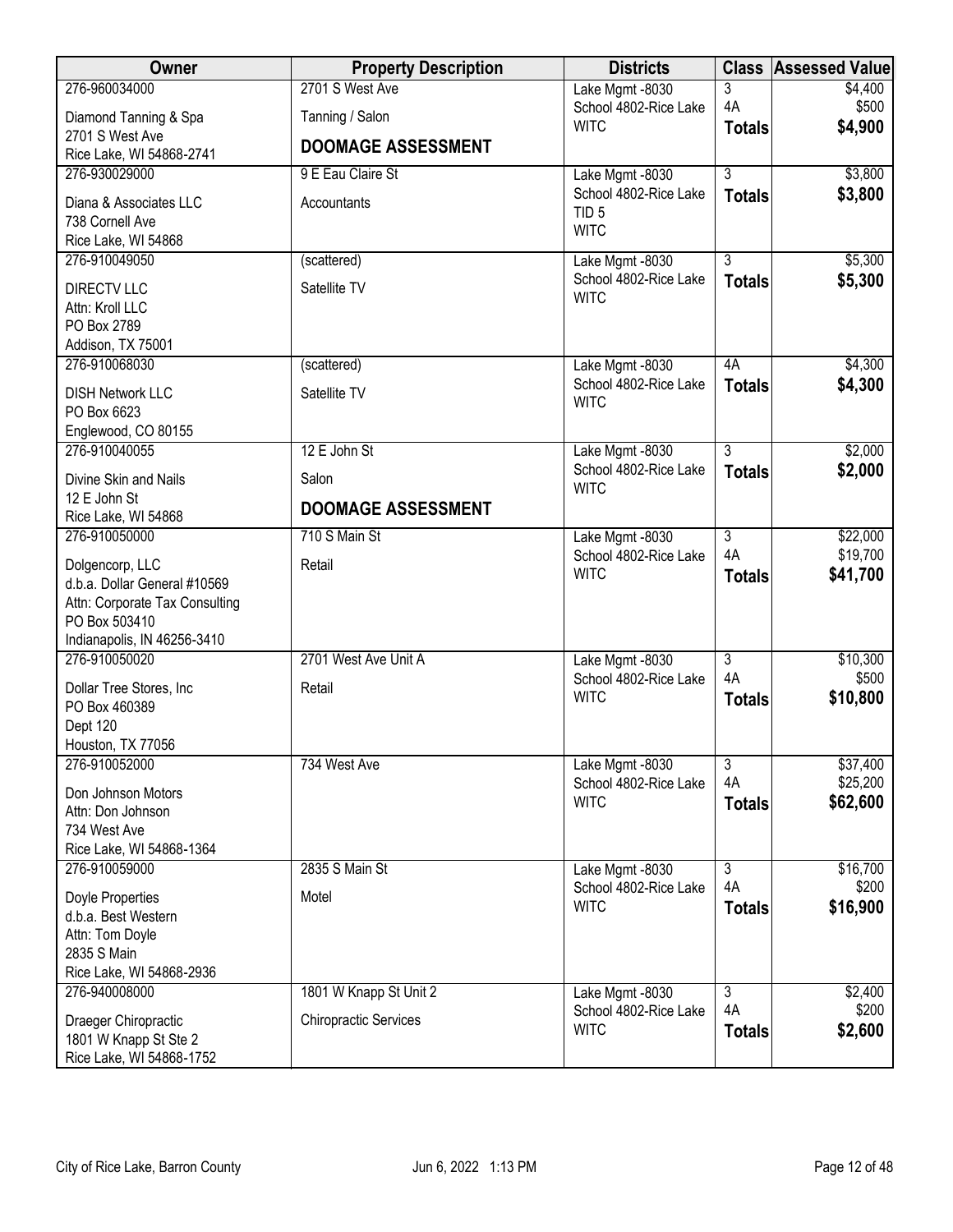| <b>Owner</b>                                      | <b>Property Description</b> | <b>Districts</b>                         |                           | <b>Class Assessed Value</b> |
|---------------------------------------------------|-----------------------------|------------------------------------------|---------------------------|-----------------------------|
| 276-910060000                                     | 511 S Main St               | Lake Mgmt -8030                          | 3                         | \$17,200                    |
| Drag's Inc                                        | Restaurant                  | School 4802-Rice Lake                    | <b>Totals</b>             | \$17,200                    |
| 511 S Main St                                     |                             | TID <sub>3</sub><br><b>WITC</b>          |                           |                             |
| Rice Lake, WI 54868-2577                          |                             |                                          |                           |                             |
| 276-920039010                                     | (scattered)                 | Lake Mgmt -8030                          | $\overline{3}$            | \$2,900                     |
| DS Services of America Inc                        | Services                    | School 4802-Rice Lake                    | <b>Totals</b>             | \$2,900                     |
| d.b.a. Primo Water North America                  |                             | <b>WITC</b>                              |                           |                             |
| 4221 W Boy Scout Blvd Ste 400                     |                             |                                          |                           |                             |
| Tampa, FL 33607                                   |                             |                                          |                           |                             |
| 276-910035012                                     | 2250 S Main St              | Lake Mgmt -8030                          | $\overline{3}$            | \$28,300                    |
| DSRT 4u, Inc                                      | Restaurant                  | School 4802-Rice Lake<br><b>WITC</b>     | 4A                        | \$10,100                    |
| d.b.a. Culver's                                   |                             |                                          | <b>Totals</b>             | \$38,400                    |
| 2154 Eastridge Ctr                                |                             |                                          |                           |                             |
| Eau Claire, WI 54701                              |                             |                                          |                           |                             |
| 276-910060050                                     | 2900 S Main St Unit B2      | Lake Mgmt -8030                          | $\overline{3}$<br>4A      | \$46,000<br>\$20,300        |
| Dunhams Athleisure Corp                           | Retail, Sporting Goods      | School 4802-Rice Lake<br><b>WITC</b>     | <b>Totals</b>             | \$66,300                    |
| 5607 New King Dr #125                             |                             |                                          |                           |                             |
| Troy, MI 48098                                    |                             |                                          |                           |                             |
| 276-910068010                                     | 212 S Main St               | Lake Mgmt -8030<br>School 4802-Rice Lake | $\overline{3}$            | \$200                       |
| Eagle Services                                    | <b>Computer Related</b>     | TID <sub>3</sub>                         | <b>Totals</b>             | \$200                       |
| Attn: Randy Flach                                 | <b>DOOMAGE ASSESSMENT</b>   | <b>WITC</b>                              |                           |                             |
| 212 S Main St<br>Rice Lake, WI 54868              |                             |                                          |                           |                             |
| 276-900039010                                     | 1507 W Knapp St             | Lake Mgmt -8030                          | $\overline{3}$            | \$4,500                     |
|                                                   |                             | School 4802-Rice Lake                    | 4A                        | \$3,300                     |
| Edward D Jones & Co LP                            | Stockbroker                 | <b>WITC</b>                              | <b>Totals</b>             | \$7,800                     |
| d.b.a. Branch Tax 15461<br>PO Box 66528           |                             |                                          |                           |                             |
| St Louis, MO 63166-6528                           |                             |                                          |                           |                             |
| 276-910068020                                     | 320 N Main St               | Lake Mgmt -8030                          | $\overline{\overline{3}}$ | \$3,400                     |
|                                                   |                             | School 4802-Rice Lake                    | 4A                        | \$1,000                     |
| Edward D Jones & Co LP<br>d.b.a. Branch Tax 81978 | Stockbroker                 | TID <sub>5</sub>                         | <b>Totals</b>             | \$4,400                     |
| PO Box 66528                                      |                             | <b>WITC</b>                              |                           |                             |
| St. Louis, MO 63166-6528                          |                             |                                          |                           |                             |
| 276-920003005                                     | 2304 S Main St Unit 5       | Lake Mgmt -8030                          | $\overline{3}$            | \$1,600                     |
| Edward D Jones & Co LP                            | Stockbroker                 | School 4802-Rice Lake                    | 4A                        | \$2,200                     |
| d.b.a. Branch Tax 35469                           |                             | <b>WITC</b>                              | <b>Totals</b>             | \$3,800                     |
| PO Box 66528                                      |                             |                                          |                           |                             |
| St Louis, MO 63166-6528                           |                             |                                          |                           |                             |
| 276-920003000                                     | 2908 College Dr             | Lake Mgmt -8030                          | $\overline{3}$            | \$7,500                     |
| Edward D Jones & Co LP                            | Stockbroker                 | School 4802-Rice Lake                    | 4A                        | \$2,200                     |
| d.b.a. Branch Tax 05468                           |                             | <b>WITC</b>                              | <b>Totals</b>             | \$9,700                     |
| PO Box 66528                                      |                             |                                          |                           |                             |
| St Louis, MO 63116-6528                           |                             |                                          |                           |                             |
| 276-910060005                                     | 2900 S Main St Unit A2      | Lake Mgmt -8030                          |                           |                             |
| Elite                                             | Retail                      | School 4802-Rice Lake                    | <b>Totals</b>             |                             |
| Attn: Marc Behrendt                               |                             | <b>WITC</b>                              |                           |                             |
| 2900 Main St Ste A2                               |                             |                                          |                           |                             |
| Rice Lake, WI 54868                               |                             |                                          |                           |                             |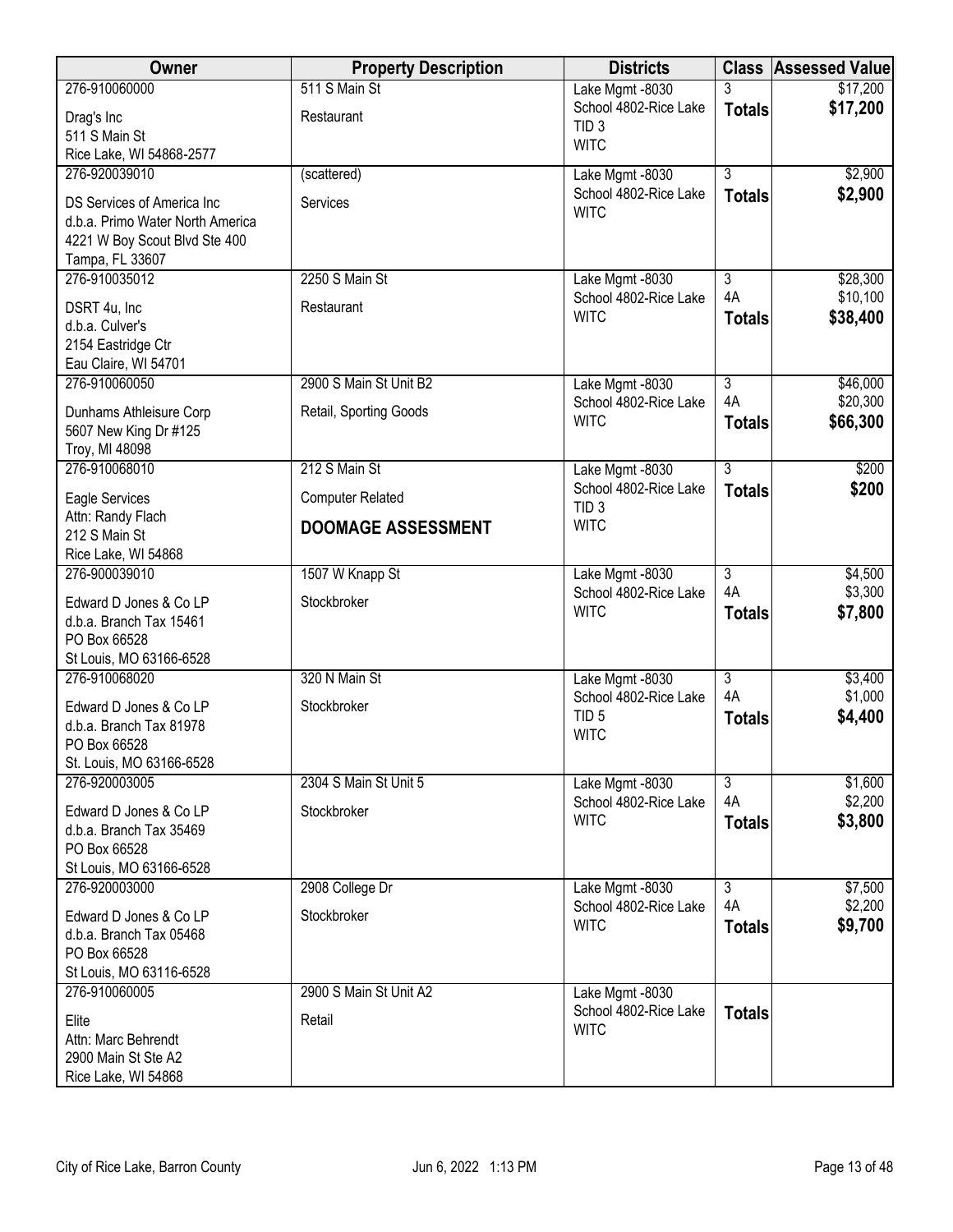| Owner                                            | <b>Property Description</b> | <b>Districts</b>                         |                 | <b>Class Assessed Value</b> |
|--------------------------------------------------|-----------------------------|------------------------------------------|-----------------|-----------------------------|
| 276-920005002                                    | 1801 W Knapp St Unit 4      | Lake Mgmt -8030                          | 3               | \$2,400                     |
| Elite Therapy LLC                                | Medical Facility/Clinic     | School 4802-Rice Lake                    | <b>Totals</b>   | \$2,400                     |
| 1801 W Knapp St #4                               |                             | <b>WITC</b>                              |                 |                             |
| Rice Lake, WI 54868                              |                             |                                          |                 |                             |
| 276-920005005                                    | 1035 W Main St              | Lake Mgmt -8030                          | $\overline{3}$  | \$191,600                   |
| Enliven MedSpa LLC                               | Spa                         | School 4802-Rice Lake                    | <b>Totals</b>   | \$191,600                   |
| d.b.a. Medical Spa                               |                             | <b>WITC</b>                              |                 |                             |
| 1035 N Main St Unit 2SE                          | <b>DOOMAGE ASSESSMENT</b>   |                                          |                 |                             |
| Rice Lake, WI 54868                              |                             |                                          |                 |                             |
| 276-920005010                                    | 1872 14 1/2 Ave             | Lake Mgmt -8030                          | $\overline{3}$  | \$5,100                     |
| Enterprise Rent a Car Co Inc                     | Auto Rental                 | School 903-Cameron                       | 4A              | \$100                       |
| Attn: Controller                                 |                             | <b>WITC</b>                              | <b>Totals</b>   | \$5,200                     |
| S17 W22650 Lincoln Ave                           |                             |                                          |                 |                             |
| Waukesha, WI 53188                               |                             |                                          |                 |                             |
| 276-920005020                                    | 1872 14 1/2 Ave             | Lake Mgmt -8030                          | $\overline{AB}$ | \$19,500                    |
| Enterprise Rent a Car Co Inc                     | Auto Rental                 | School 903-Cameron<br><b>WITC</b>        | <b>Totals</b>   | \$19,500                    |
| Attn: Controller                                 |                             |                                          |                 |                             |
| S17 W22650 Lincoln Ave                           |                             |                                          |                 |                             |
| Waukesha, WI 53188                               |                             |                                          |                 |                             |
| 276-920005030                                    | 2021 Kern Ave               | Lake Mgmt -8030<br>School 4802-Rice Lake | $\overline{3}$  | \$100<br>\$100              |
| Evolve IP, LLC                                   | Leasing                     | TID <sub>4</sub>                         | <b>Totals</b>   |                             |
| 656 E Swedesford Rd Ste 200                      |                             | <b>WITC</b>                              |                 |                             |
| Wayne, PA 19087                                  |                             |                                          | $\overline{3}$  |                             |
| 276-920008000                                    | 1912 Macauley Ave           | Lake Mgmt -8030<br>School 4802-Rice Lake | 4A              | \$300<br>\$100              |
| F & F Automotive                                 | Auto Repair                 | <b>WITC</b>                              | <b>Totals</b>   | \$400                       |
| Attn: Fredrick Lord                              | <b>DOOMAGE ASSESSMENT</b>   |                                          |                 |                             |
| 1912 Macauley Ave<br>Rice Lake, WI 54868         |                             |                                          |                 |                             |
| 276-920009000                                    | 1501 W Stout St             | Lake Mgmt -8030                          | $\overline{3}$  | \$230,200                   |
|                                                  |                             | School 4802-Rice Lake                    | 4A              | \$105,200                   |
| Family Health Center of Marshfield Inc           | <b>Dental Services</b>      | <b>WITC</b>                              | <b>Totals</b>   | \$335,400                   |
| d.b.a. Rice Lake Dental Center<br>1000 N Oak Ave |                             |                                          |                 |                             |
| Marshfield, WI 54449                             |                             |                                          |                 |                             |
| 276-920010000                                    | 2304 S Main St              | Lake Mgmt -8030                          | $\overline{3}$  | \$13,100                    |
| Fantastic Sam's                                  | Salon                       | School 4802-Rice Lake                    | 4A              | \$300                       |
| Attn: Alden Corporation                          |                             | <b>WITC</b>                              | <b>Totals</b>   | \$13,400                    |
| 16120 Huron Cir                                  |                             |                                          |                 |                             |
| Lakeville, MN 55044-2900                         |                             |                                          |                 |                             |
| 276-920011000                                    | 2011 S Main St              | Lake Mgmt -8030                          | $\overline{3}$  | \$854,000                   |
| Farm & Fleet Rice Lake                           | Retail                      | School 4802-Rice Lake                    | 4A              | \$13,100                    |
| Attn: Accounting                                 |                             | <b>WITC</b>                              | <b>Totals</b>   | \$867,100                   |
| PO Box 5391                                      |                             |                                          |                 |                             |
| Janesville, WI 53545-0391                        |                             |                                          |                 |                             |
| 276-920012000                                    | (scattered)                 | Lake Mgmt -8030                          | $\overline{3}$  | \$13,400                    |
| Farmer Bros Co                                   | Leasing                     | School 4802-Rice Lake                    | <b>Totals</b>   | \$13,400                    |
| Attn: Tax Dept                                   |                             | <b>WITC</b>                              |                 |                             |
| 1912 Farmer Brothers Dr                          |                             |                                          |                 |                             |
| Northlake, TX 76262                              |                             |                                          |                 |                             |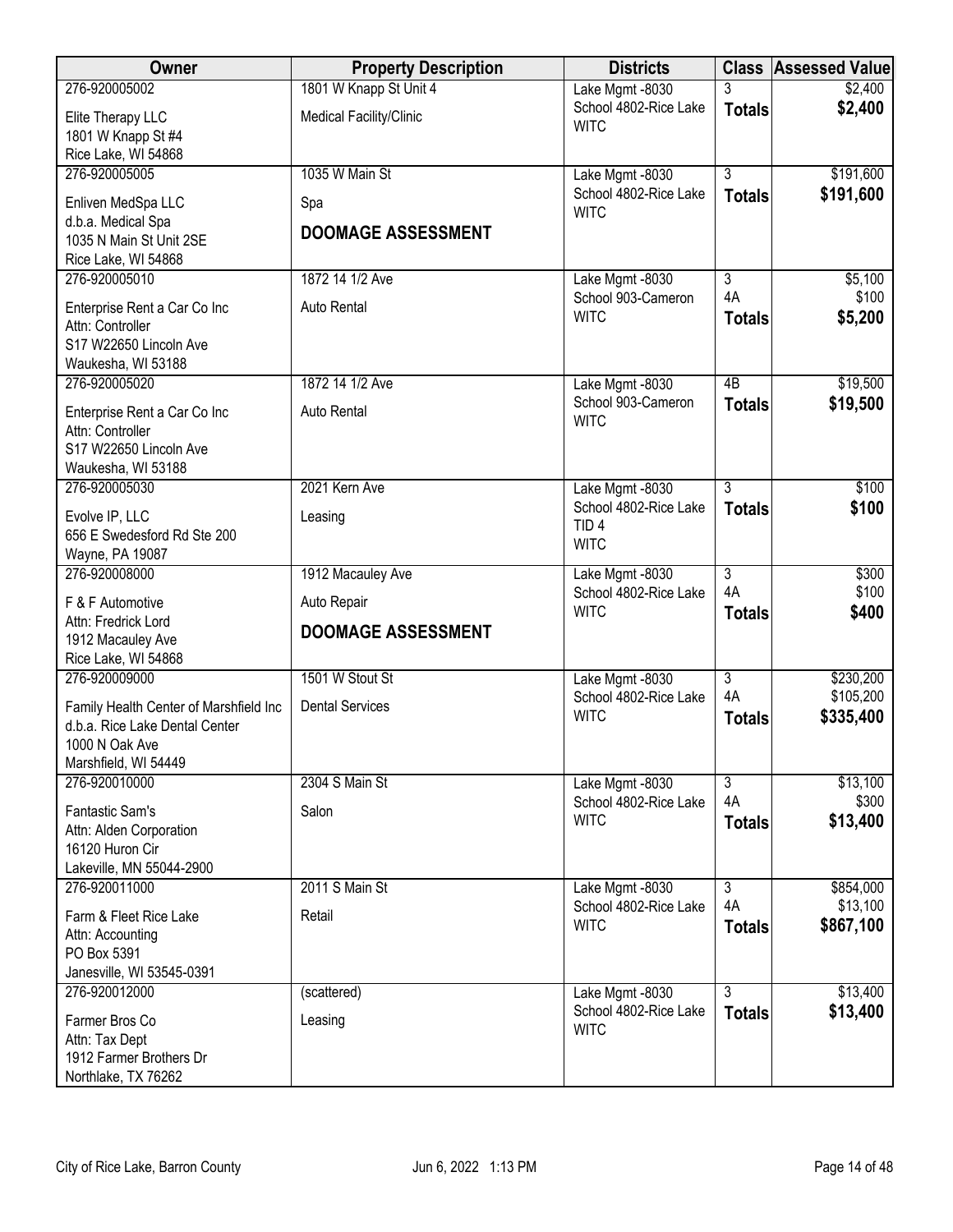| Owner                                                       | <b>Property Description</b> | <b>Districts</b>                         |                           | <b>Class Assessed Value</b> |
|-------------------------------------------------------------|-----------------------------|------------------------------------------|---------------------------|-----------------------------|
| 276-920015010                                               | 2903 Pioneer Ave            | Lake Mgmt -8030                          | 3                         | \$50,400                    |
| <b>Fastenal Company</b>                                     | Retail/Wholesale            | School 4802-Rice Lake<br><b>WITC</b>     | 4A                        | \$8,800<br>\$59,200         |
| PO Box 1206                                                 |                             |                                          | <b>Totals</b>             |                             |
| Winona, MN 55987-1206                                       |                             |                                          |                           |                             |
| 276-920016000                                               | (scattered)                 | Lake Mgmt -8030<br>School 4802-Rice Lake | 4A                        | \$2,800                     |
| Ferrellgas, LP                                              | Leasing                     | <b>WITC</b>                              | <b>Totals</b>             | \$2,800                     |
| d.b.a. Ferrellgas/Blue Rhino                                |                             |                                          |                           |                             |
| Attn: Operating Tax Dept<br>One Liberty Plaza               |                             |                                          |                           |                             |
| Liberty, MO 64068                                           |                             |                                          |                           |                             |
| 276-920017000                                               | 11 E Burton St              | Lake Mgmt -8030                          | 3                         | \$4,300                     |
| Fifth Third Bank, National Association                      | Leasing                     | School 4802-Rice Lake                    | <b>Totals</b>             | \$4,300                     |
| d.b.a. Currency Processing Solutions                        |                             | <b>WITC</b>                              |                           |                             |
| 38 Fountain Square Plaza 1090H                              |                             |                                          |                           |                             |
| Cincinnati, OH 45263                                        |                             |                                          |                           |                             |
| 276-920017010                                               | 2301 S Main St              | Lake Mgmt -8030                          | $\overline{3}$            | \$4,000                     |
| Fifth Third Bank, National Association                      | Leasing                     | School 4802-Rice Lake<br><b>WITC</b>     | <b>Totals</b>             | \$4,000                     |
| d.b.a. Currency Processing Solutions                        |                             |                                          |                           |                             |
| 38 Fountain Square Plaza 1090H<br>Cincinnati, OH 45263      |                             |                                          |                           |                             |
| 276-920018000                                               | 17 E Messenger St           | Lake Mgmt -8030                          | $\overline{3}$            | $\overline{60}$             |
| Finewood Inc                                                | Retail                      | School 4802-Rice Lake                    | <b>Totals</b>             | \$0                         |
| 17 E Messenger St                                           |                             | TID <sub>5</sub>                         |                           |                             |
| Rice Lake, WI 54868                                         |                             | <b>WITC</b>                              |                           |                             |
| 276-970038000                                               | 2700 Pioneer Ave            | Lake Mgmt -8030                          | $\overline{3}$            | \$20,800                    |
| Fireline Shooting & Training Center                         | <b>Firearms</b>             | School 4802-Rice Lake<br><b>WITC</b>     | 4A<br><b>Totals</b>       | \$2,700<br>\$23,500         |
| 2700 Pioneer Ave                                            | <b>DOOMAGE ASSESSMENT</b>   |                                          |                           |                             |
| Rice Lake, WI 54868<br>276-920020000                        | 1016 Lakeshore Dr           | Lake Mgmt -8030                          | $\overline{\overline{3}}$ | \$14,900                    |
|                                                             |                             | School 4802-Rice Lake                    | 4A                        | \$10,500                    |
| First American Enterprises Inc<br>d.b.a. Heritage Lakeside  | Skilled nursery facility    | <b>WITC</b>                              | <b>Totals</b>             | \$25,400                    |
| 1016 Lakeshore Dr                                           | <b>DOOMAGE ASSESSMENT</b>   |                                          |                           |                             |
| Rice Lake, WI 54868                                         |                             |                                          |                           |                             |
| 276-910016020                                               | 1311 S Main St              | Lake Mgmt -8030                          | $\overline{3}$            | \$23,900                    |
| First-Citizens Bank & Trust Company                         | Leasing                     | School 4802-Rice Lake                    | <b>Totals</b>             | \$23,900                    |
| Attn: Ryan Tax Compliance Services                          |                             | <b>WITC</b>                              |                           |                             |
| PO Box 460709                                               |                             |                                          |                           |                             |
| Houston, TX 77056                                           |                             |                                          |                           |                             |
| 276-920020010                                               | 217 N Main St               | Lake Mgmt -8030<br>School 4802-Rice Lake | $\overline{3}$<br>4A      | \$4,300<br>\$200            |
| <b>Flaunt Salon</b>                                         | Salon                       | TID <sub>5</sub>                         | <b>Totals</b>             | \$4,500                     |
| Attn: Sheri Koehler                                         | <b>DOOMAGE ASSESSMENT</b>   | <b>WITC</b>                              |                           |                             |
| 217 N Main St<br>Rice Lake, WI 54868                        |                             |                                          |                           |                             |
| 276-920021000                                               | 230 N Main St               | Lake Mgmt -8030                          | $\overline{3}$            | \$100                       |
|                                                             |                             | School 4802-Rice Lake                    | <b>Totals</b>             | \$100                       |
| Flawless Enterprises Inc<br>d.b.a. Diamond Designs By Bodis |                             | TID <sub>5</sub>                         |                           |                             |
| 230 N Main St                                               |                             | <b>WITC</b>                              |                           |                             |
| Rice Lake, WI 54868                                         |                             |                                          |                           |                             |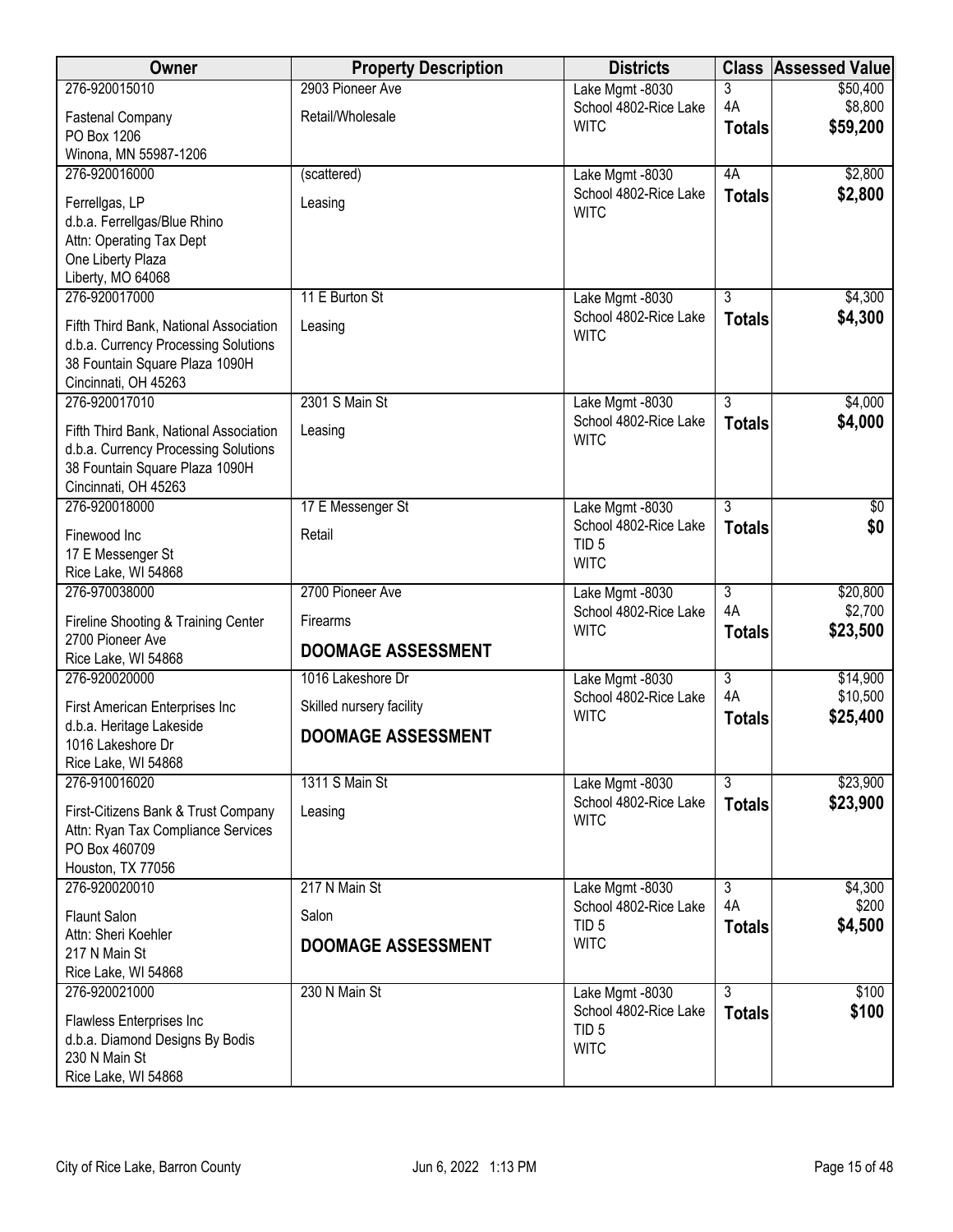| Owner                                               | <b>Property Description</b> | <b>Districts</b>                          |                           | <b>Class Assessed Value</b> |
|-----------------------------------------------------|-----------------------------|-------------------------------------------|---------------------------|-----------------------------|
| 276-920021050                                       | (scattered)                 | Lake Mgmt -8030                           | 3                         | \$1,000                     |
| Florida's Natural Food Service, Inc<br>20205 Hwy 27 | Services                    | School 4802-Rice Lake<br><b>WITC</b>      | <b>Totals</b>             | \$1,000                     |
| Lake Wales, FL 33853<br>276-970038500               | 2900 College Dr             | Lake Mgmt -8030                           | $\overline{3}$            | \$6,900                     |
|                                                     |                             | School 4802-Rice Lake                     | <b>Totals</b>             | \$6,900                     |
| Fringe Aveda Salon<br>2900 College Dr               | Salon                       | <b>WITC</b>                               |                           |                             |
| Rice Lake, WI 54868                                 | <b>DOOMAGE ASSESSMENT</b>   |                                           |                           |                             |
| 276-920033000                                       | 2701 West Ave Unit D        | Lake Mgmt -8030                           | $\overline{\overline{3}}$ | \$23,900                    |
| Gamestop, Inc                                       | Retail                      | School 4802-Rice Lake                     | 4A                        | \$0                         |
| d.b.a. Gamestop #5964                               |                             | <b>WITC</b>                               | <b>Totals</b>             | \$23,900                    |
| PO Box 4900                                         |                             |                                           |                           |                             |
| Scottsdale, AZ 85261<br>276-920065010               | 801 Hammond Ave             | Lake Mgmt -8030                           | $\overline{3}$            | \$2,400                     |
|                                                     |                             | School 4802-Rice Lake                     | <b>Totals</b>             | \$2,400                     |
| Gargulak Appraisal Svcs<br>Attn: Jon Gargulak       | Appraisal                   | <b>WITC</b>                               |                           |                             |
| 801 Hammond Ave                                     | <b>DOOMAGE ASSESSMENT</b>   |                                           |                           |                             |
| Rice Lake, WI 54868-8710                            |                             |                                           |                           |                             |
| 276-920033050                                       | 910 Bear Paw Ave            | Lake Mgmt -8030                           | $\overline{3}$            | \$322,900                   |
| Gemini Holdings LLC                                 | Skilled nursery facility    | School 4802-Rice Lake<br><b>WITC</b>      | 4A<br><b>Totals</b>       | \$12,200<br>\$335,100       |
| d.b.a. Dove Healthcare - Rice Lake                  |                             |                                           |                           |                             |
| 1405 Truax Blvd<br>Eau Claire, WI 54703             |                             |                                           |                           |                             |
| 276-960070000                                       | 2900 S Main St Unit C1      | Lake Mgmt -8030                           | $\overline{3}$            | \$1,000                     |
| Glik's                                              | Retail                      | School 4802-Rice Lake                     | 4A                        | \$900                       |
| 25 ABC Pkwy                                         |                             | <b>WITC</b>                               | <b>Totals</b>             | \$1,900                     |
| Collinsville, IL 62234                              |                             |                                           |                           |                             |
| 276-920039005                                       | 734 West Ave                | Lake Mgmt -8030<br>School 4802-Rice Lake  | 4A                        | \$1,200                     |
| <b>GM-DI Leasing LLC</b>                            | Leasing                     | <b>WITC</b>                               | <b>Totals</b>             | \$1,200                     |
| Attn: Ryan Tax Compliance Services                  |                             |                                           |                           |                             |
| Dept 851<br>PO Box 460169                           |                             |                                           |                           |                             |
| Houston, TX 77056                                   |                             |                                           |                           |                             |
| 276-920067000                                       | 2900 S Main St Unit D9      | Lake Mgmt -8030                           | $\overline{3}$            | \$3,100                     |
| GNC Holdings, LLC                                   | Retail                      | School 4802-Rice Lake<br><b>WITC</b>      | 4A<br><b>Totals</b>       | \$2,000<br>\$5,100          |
| d.b.a. General Nutrition Center #2885               | <b>DOOMAGE ASSESSMENT</b>   |                                           |                           |                             |
| PO Box 548<br>Glen Rock, NJ 07452-0548              |                             |                                           |                           |                             |
| 276-920034080                                       | (scattered)                 | Lake Mgmt -8030                           |                           |                             |
| Gordon Flesch Company Inc                           | Leasing                     | School 4802-Rice Lake                     | <b>Totals</b>             |                             |
| 2675 Research Park Dr                               |                             | <b>WITC</b>                               |                           |                             |
| Madison, WI 53711                                   |                             |                                           |                           |                             |
| 276-920034085                                       | (scattered)                 | Lake Mgmt -8030                           | $\overline{3}$            | \$35,200                    |
| Gordon Flesch Company Inc                           | Leasing                     | School 4802-Rice Lake<br>TID <sub>5</sub> | <b>Totals</b>             | \$35,200                    |
| 2675 Research Park Dr                               |                             | <b>WITC</b>                               |                           |                             |
| Madison, WI 53711<br>276-930009060                  | 1872 14 1/2 Ave Unit S10    | Lake Mgmt -8030                           | $\overline{AB}$           | \$26,100                    |
|                                                     |                             | School 903-Cameron                        | <b>Totals</b>             | \$26,100                    |
| Graff, Justin<br>4804 Acorn Dr                      | Hangar                      | <b>WITC</b>                               |                           |                             |
| Beldon, MS 38826                                    |                             |                                           |                           |                             |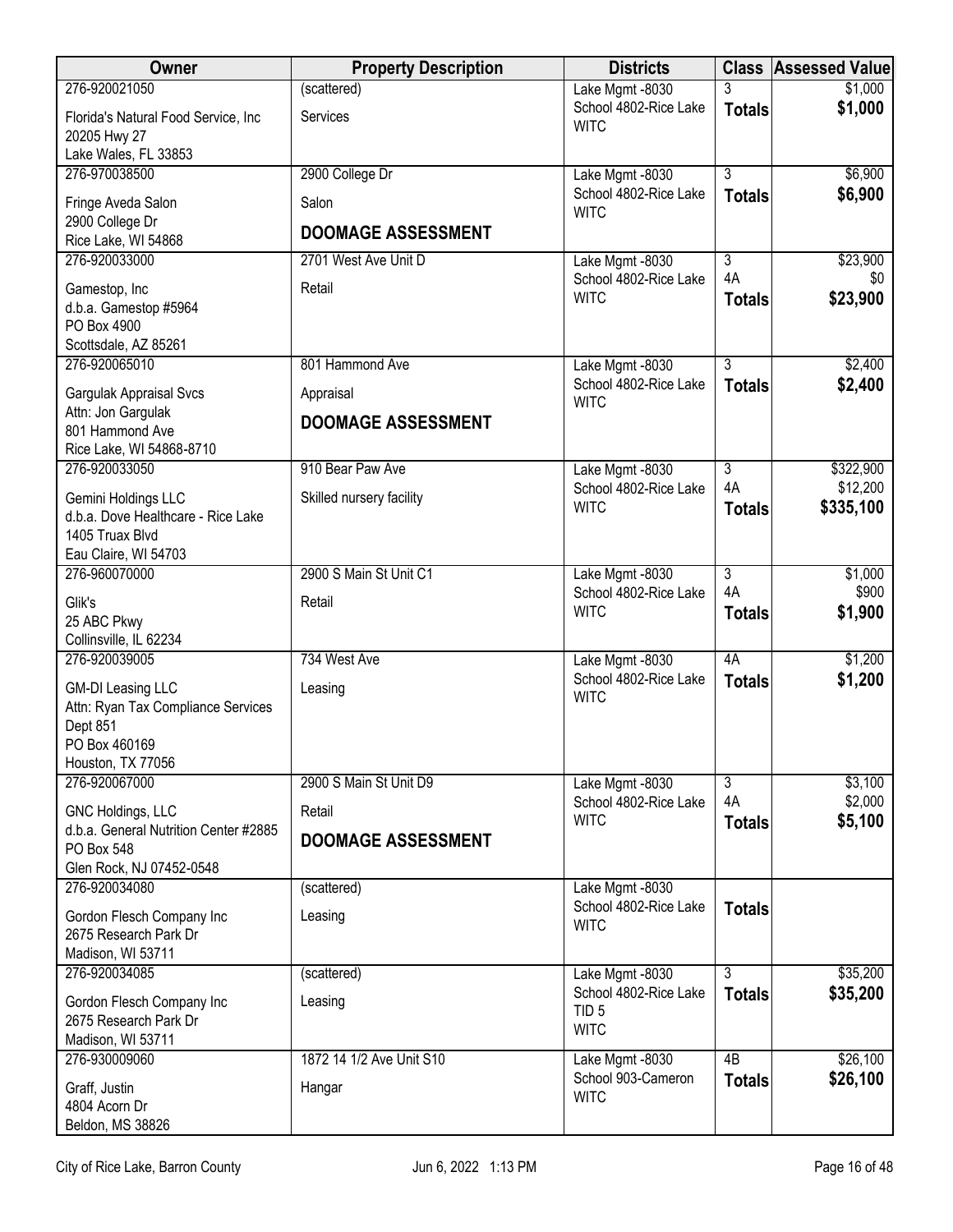| <b>Owner</b>                                                                                                         | <b>Property Description</b> | <b>Districts</b>                                         |                | <b>Class Assessed Value</b> |
|----------------------------------------------------------------------------------------------------------------------|-----------------------------|----------------------------------------------------------|----------------|-----------------------------|
| 276-950010010                                                                                                        | (scattered)                 | Lake Mgmt -8030                                          |                | \$32,400                    |
| Grayhawk Leasing LLC<br>1412 Main St Ste 1500<br>Dallas, TX 75202                                                    | Fountain Equipment          | School 4802-Rice Lake<br><b>WITC</b>                     | <b>Totals</b>  | \$32,400                    |
| 276-920068000                                                                                                        | 2492 S Main St              | Lake Mgmt -8030                                          | $\overline{3}$ | \$700                       |
| Great Clips of Rice Lake, Inc<br>Attn: Connie Lahners<br>2492 S Main St<br>Rice Lake, WI 54868                       | Salon                       | School 4802-Rice Lake<br><b>WITC</b>                     | <b>Totals</b>  | \$700                       |
| 276-920067014                                                                                                        | (scattered)                 | Lake Mgmt -8030                                          | $\overline{3}$ | \$12,300                    |
| <b>GreatAmerica Financial Services</b><br>Corporation<br>625 First St SE<br>Ste 800<br>Cedar Rapids, IA 52401        | Leasing                     | School 4802-Rice Lake<br><b>WITC</b>                     | <b>Totals</b>  | \$12,300                    |
| 276-920067019                                                                                                        | (scattered)                 | Lake Mgmt -8030                                          | $\overline{3}$ | \$28,600                    |
| <b>GreatAmerica Financial Services</b><br>Corporation<br>625 First St SE<br><b>Ste 800</b><br>Cedar Rapids, IA 52401 | Leasing                     | School 4802-Rice Lake<br><b>WITC</b>                     | <b>Totals</b>  | \$28,600                    |
| 276-920067023                                                                                                        | (scattered)                 | Lake Mgmt -8030                                          | $\overline{3}$ | \$1,400                     |
| <b>GreatAmerica Financial Services</b><br>Corporation<br>625 First St SE<br>Ste 800<br>Cedar Rapids, IA 52401        | Leasing                     | School 4802-Rice Lake<br><b>WITC</b>                     | <b>Totals</b>  | \$1,400                     |
| 276-920067013                                                                                                        | 1700 W Stout St             | Lake Mgmt -8030                                          | $\overline{3}$ | \$54,400                    |
| <b>GreatAmerica Financial Services</b><br>Corporation<br>625 First St SE<br><b>Ste 800</b><br>Cedar Rapids, IA 52401 | Leasing                     | School 4802-Rice Lake<br><b>WITC</b>                     | <b>Totals</b>  | \$54,400                    |
| 276-920067012                                                                                                        | 1024 N Main St              | Lake Mgmt -8030                                          | $\overline{3}$ | \$2,900                     |
| <b>GreatAmerica Financial Services</b><br>Corporation<br>625 First St SE<br>Ste 800<br>Cedar Rapids, IA 52401        | Leasing                     | School 4802-Rice Lake<br>TID <sub>5</sub><br><b>WITC</b> | <b>Totals</b>  | \$2,900                     |
| 276-920067016                                                                                                        | 821 S Main St               | Lake Mgmt -8030<br>School 4802-Rice Lake                 | $\overline{3}$ | \$900<br>\$900              |
| <b>GreatAmerica Financial Services</b><br>Corporation<br>625 First St SE<br>Ste 800<br>Cedar Rapids, IA 52401        | Leasing                     | <b>WITC</b>                                              | <b>Totals</b>  |                             |
| 276-920067018                                                                                                        | 24 W Marshall St            | Lake Mgmt -8030                                          | $\overline{3}$ | \$400                       |
| <b>GreatAmerica Financial Services</b><br>Corporation<br>625 First St SE<br>Ste 800<br>Cedar Rapids, IA 52401        | Leasing                     | School 4802-Rice Lake<br>TID <sub>5</sub><br><b>WITC</b> | <b>Totals</b>  | \$400                       |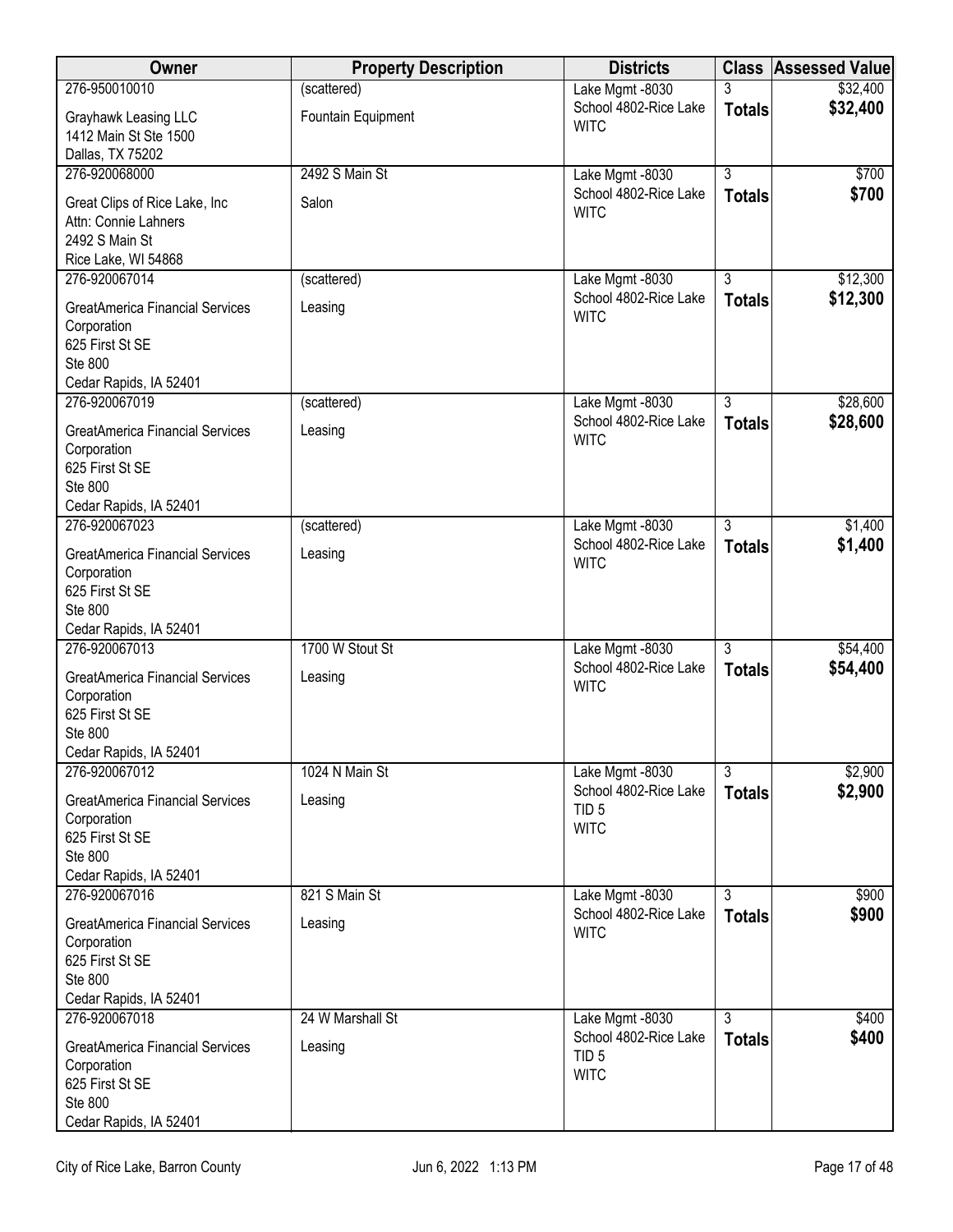| Owner                                             | <b>Property Description</b>        | <b>Districts</b>                         |                      | <b>Class Assessed Value</b> |
|---------------------------------------------------|------------------------------------|------------------------------------------|----------------------|-----------------------------|
| 276-920067022                                     | 2420 S Main St                     | Lake Mgmt -8030                          |                      | \$10,400                    |
| <b>GreatAmerica Financial Services</b>            | Leasing                            | School 4802-Rice Lake<br><b>WITC</b>     | <b>Totals</b>        | \$10,400                    |
| Corporation                                       |                                    |                                          |                      |                             |
| 625 First St SE<br>Ste 800                        |                                    |                                          |                      |                             |
| Cedar Rapids, IA 52401                            |                                    |                                          |                      |                             |
| 276-920067015                                     | 816 Hammond Ave                    | Lake Mgmt -8030                          | $\overline{3}$       | \$200                       |
| Grinders                                          | Sales & Service                    | School 4802-Rice Lake<br><b>WITC</b>     | 4A                   | \$100                       |
| 816 B Hammond Ave                                 |                                    |                                          | <b>Totals</b>        | \$300                       |
| Rice Lake, WI 54868<br>276-910011040              | 16 E Koepp St                      | Lake Mgmt -8030                          | 3                    | \$1,500                     |
|                                                   |                                    | School 4802-Rice Lake                    | <b>Totals</b>        | \$1,500                     |
| Groovy's Collision Repair<br>Attn: Corey Carlson  | Auto Repair                        | TID <sub>5</sub>                         |                      |                             |
| 16 E Koepp St                                     | <b>DOOMAGE ASSESSMENT</b>          | <b>WITC</b>                              |                      |                             |
| Rice Lake, WI 54868                               |                                    |                                          |                      |                             |
| 276-970022000                                     | 1321 S Main St                     | Lake Mgmt -8030<br>School 4802-Rice Lake | $\overline{3}$<br>4A | \$5,600<br>\$1,500          |
| Gruman, Alexander & Amelia Gruman                 | <b>Orthotics &amp; Prosthetics</b> | <b>WITC</b>                              | <b>Totals</b>        | \$7,100                     |
| Laird<br>740 Douglas Dr                           |                                    |                                          |                      |                             |
| Golden Valley, MN 55422-3193                      |                                    |                                          |                      |                             |
| 276-910029000                                     | 2501 Pioneer Ave                   | Lake Mgmt -8030                          | $\overline{3}$       | \$14,700                    |
| Gunderson Faulkner WI Corp                        | Salon                              | School 4802-Rice Lake<br><b>WITC</b>     | 4A<br><b>Totals</b>  | \$100<br>\$14,800           |
| d.b.a. Cost Cutters                               |                                    |                                          |                      |                             |
| 101 N Division St<br>Stevens Point, WI 54481-1183 |                                    |                                          |                      |                             |
| 276-920060010                                     | 800 S Main St                      | Lake Mgmt -8030                          | $\overline{3}$       | \$12,800                    |
| H & R Block Eastern Enterprises Inc               | <b>Tax Prep Services</b>           | School 4802-Rice Lake                    | 4A                   | \$15,000                    |
| Attn: Business Tax #47307                         |                                    | <b>WITC</b>                              | <b>Totals</b>        | \$27,800                    |
| One H & R Block Way                               |                                    |                                          |                      |                             |
| Kansas City, MO 64105<br>276-960031000            | 2920 College Dr                    | Lake Mgmt -8030                          | $\overline{3}$       | \$28,200                    |
| <b>Haack Orthodontics</b>                         | <b>Dental Services</b>             | School 4802-Rice Lake                    | 4A                   | \$3,200                     |
| Attn: Jim Haack                                   |                                    | <b>WITC</b>                              | <b>Totals</b>        | \$31,400                    |
| 2920 College Dr                                   | <b>DOOMAGE ASSESSMENT</b>          |                                          |                      |                             |
| Rice Lake, WI 54868<br>276-920046000              |                                    |                                          |                      |                             |
|                                                   | 409 S Main St                      | Lake Mgmt -8030<br>School 4802-Rice Lake | <b>Totals</b>        |                             |
| Hair Care Studio<br>Attn: Buck Marsh              | Salon                              | TID <sub>3</sub>                         |                      |                             |
| 409 S Main St                                     |                                    | <b>WITC</b>                              |                      |                             |
| Rice Lake, WI 54868-2241                          |                                    |                                          |                      |                             |
| 276-920048020                                     | (scattered)                        | Lake Mgmt -8030<br>School 4802-Rice Lake | $\overline{3}$       | \$2,900                     |
| Hallmark Marketing Corporation -011               | Marketing                          | TID <sub>3</sub>                         | <b>Totals</b>        | \$2,900                     |
| Attn: Tax 407<br>PO Box 419479                    |                                    | <b>WITC</b>                              |                      |                             |
| Kansas City, MO 64141-6479                        |                                    |                                          |                      |                             |
| 276-920045000                                     | 2021 Cenex Dr Unit K               | Lake Mgmt -8030                          | $\overline{3}$       | \$2,400                     |
| Hampton Products International Corp               | Office                             | School 4802-Rice Lake                    | <b>Totals</b>        | \$2,400                     |
| 50 Icon                                           |                                    | <b>WITC</b>                              |                      |                             |
| Foothill Ranch, CA 92610                          |                                    |                                          |                      |                             |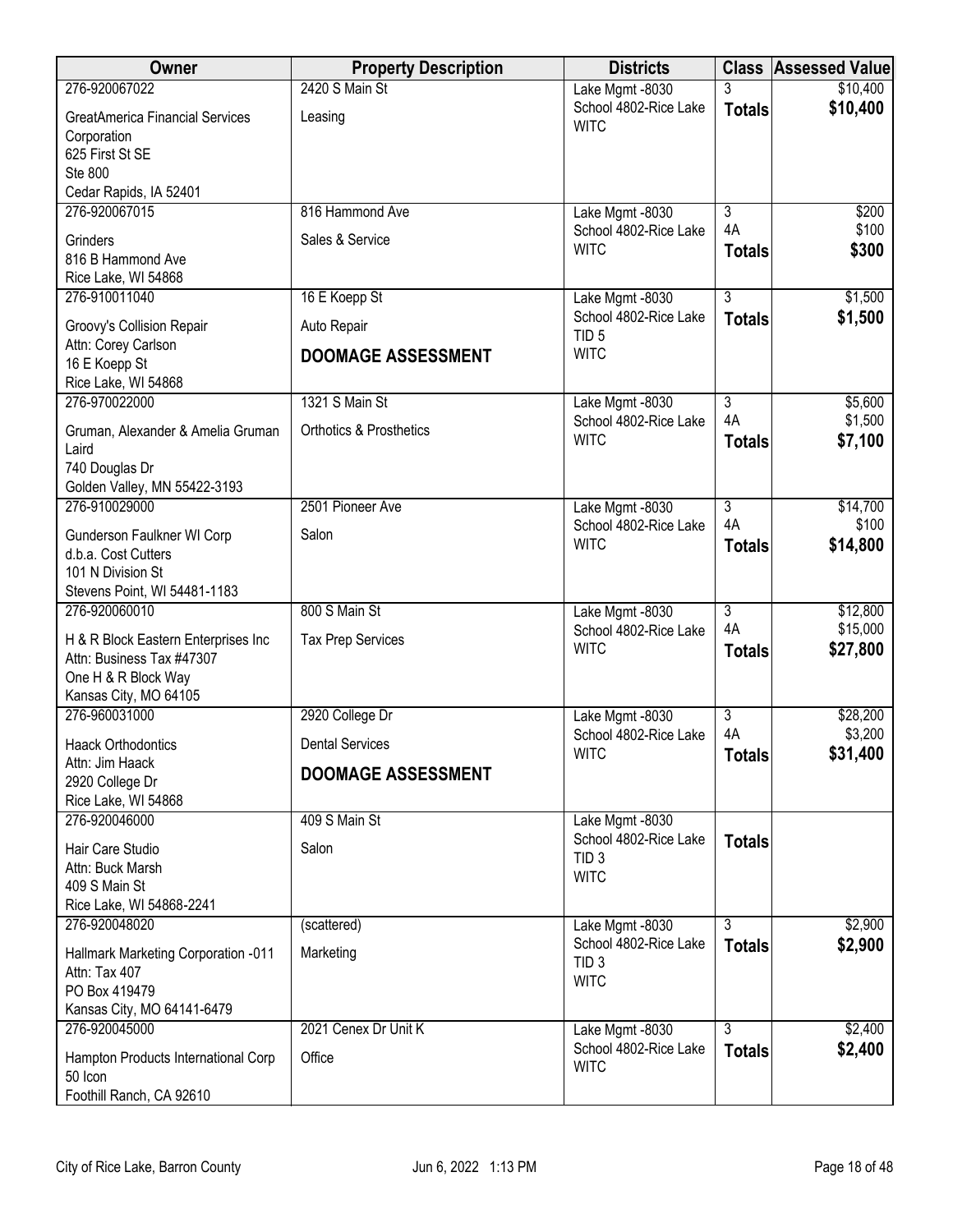| Owner                                  | <b>Property Description</b> | <b>Districts</b>      | <b>Class</b>   | <b>Assessed Value</b> |
|----------------------------------------|-----------------------------|-----------------------|----------------|-----------------------|
| 276-920053030                          | 2601 S Main St Unit B       | Lake Mgmt -8030       | 3              | \$90,300              |
| Harbor Frieght Tools USA, Inc          | Retail                      | School 4802-Rice Lake | 4A             | \$36,400              |
| Attn: Ryan LLC - Property Tax Services |                             | <b>WITC</b>           | <b>Totals</b>  | \$126,700             |
| - Dept 570                             |                             |                       |                |                       |
| PO Box 4900                            |                             |                       |                |                       |
| Scottsdale, AZ 85261                   |                             |                       |                |                       |
| 276-920052000                          | 1819 S Main St              | Lake Mgmt -8030       | $\overline{3}$ | \$42,200              |
| Hardee's Restaurant                    | Restaurant                  | School 4802-Rice Lake | <b>Totals</b>  | \$42,200              |
| Attn: Kevin Hanusa                     |                             | <b>WITC</b>           |                |                       |
| 1311 S Main St #133                    |                             |                       |                |                       |
| Rice Lake, WI 54868                    |                             |                       |                |                       |
| 276-920054010                          | 2488 S Main St              | Lake Mgmt -8030       | $\overline{3}$ | \$1,100               |
| <b>Heights Finance</b>                 | <b>Consumer Finance</b>     | School 4802-Rice Lake | 4A             | \$700                 |
| PO Box 800729                          |                             | <b>WITC</b>           | <b>Totals</b>  | \$1,800               |
| Dallas, TX 75380                       |                             |                       |                |                       |
| 276-920053000                          | 318 S Main St               | Lake Mgmt -8030       | $\overline{3}$ | \$2,100               |
| <b>Hemlock Interiors</b>               | Retail                      | School 4802-Rice Lake | 4A             | \$2,800               |
| 318 S Main St                          |                             | TID <sub>3</sub>      | <b>Totals</b>  | \$4,900               |
| Rice Lake, WI 54868                    | <b>DOOMAGE ASSESSMENT</b>   | <b>WITC</b>           |                |                       |
| 276-960013005                          | 580 West Ave                | Lake Mgmt -8030       | $\overline{3}$ | \$3,000               |
| Hesch, Inc                             |                             | School 4802-Rice Lake | 4A             | \$2,600               |
| d.b.a. Slumberland                     |                             | <b>WITC</b>           | <b>Totals</b>  | \$5,600               |
| Attn: Craig Antonson                   |                             |                       |                |                       |
| 580 West Ave                           |                             |                       |                |                       |
| Rice Lake, WI 54868-1368               |                             |                       |                |                       |
| 276-920053060                          | 2496 S Main St              | Lake Mgmt -8030       | $\overline{3}$ | \$6,300               |
| Heska Corporation                      | Leasing                     | School 4802-Rice Lake | <b>Totals</b>  | \$6,300               |
| 3760 Rocky Mountain Ave                |                             | <b>WITC</b>           |                |                       |
| Loveland, CO 80538                     |                             |                       |                |                       |
| 276-920053040                          | 2961 Decker Dr              | Lake Mgmt -8030       | $\overline{3}$ | \$100                 |
| <b>Higher Ground Family Therapy</b>    | Counseling                  | School 4802-Rice Lake | <b>Totals</b>  | \$100                 |
| 2961 Decker Dr Ste 1                   |                             | <b>WITC</b>           |                |                       |
| Rice Lake, WI 54868                    | <b>DOOMAGE ASSESSMENT</b>   |                       |                |                       |
| 276-970037500                          | 2800 Pioneer Ave Unit 2     | Lake Mgmt -8030       | $\overline{3}$ | \$194,300             |
| Hobby Lobby, Inc #684                  | Retail                      | School 4802-Rice Lake | 4A             | \$1,200               |
| Attn: Ryan LLC                         |                             | <b>WITC</b>           | <b>Totals</b>  | \$195,500             |
| 15 W 6th St Ste 2400                   |                             |                       |                |                       |
| Tulsa, OK 74119                        |                             |                       |                |                       |
| 276-920057060                          | 610 W Knapp St              | Lake Mgmt -8030       | $\overline{3}$ | \$3,200               |
| Hoff Insurance Services Inc            | <b>Insurance Services</b>   | School 4802-Rice Lake | 4A             | \$600                 |
| 610 W Knapp St                         |                             | <b>WITC</b>           | <b>Totals</b>  | \$3,800               |
| Rice Lake, WI 54868                    |                             |                       |                |                       |
| 276-920053045                          | 1700 W Stout St             | Lake Mgmt -8030       | $\overline{3}$ | \$1,100               |
| Hologic, (MA), LLC                     | Leasing                     | School 4802-Rice Lake | <b>Totals</b>  | \$1,100               |
| Attn: The Albano Group LLC             |                             | <b>WITC</b>           |                |                       |
| PO Box 1240                            |                             |                       |                |                       |
| Manchester, NH 03105                   |                             |                       |                |                       |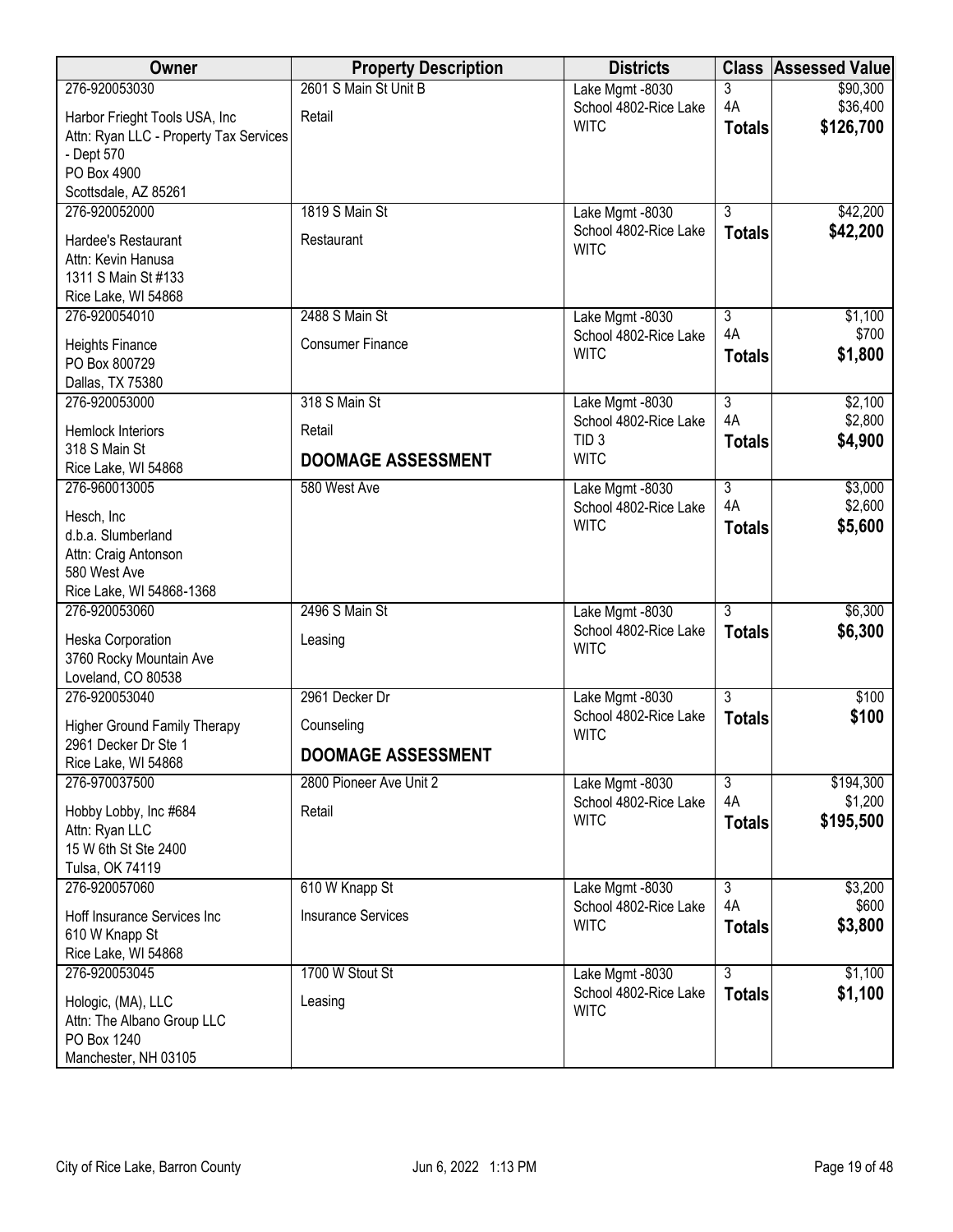| <b>Owner</b>                                     | <b>Property Description</b>  | <b>Districts</b>                          |                    | <b>Class Assessed Value</b> |
|--------------------------------------------------|------------------------------|-------------------------------------------|--------------------|-----------------------------|
| 276-920058040                                    | 3015 S Main St               | Lake Mgmt -8030                           | 3                  | \$800                       |
| Home Spun Tours                                  | <b>Travel Agency</b>         | School 4802-Rice Lake<br><b>WITC</b>      | <b>Totals</b>      | \$800                       |
| 3015 S Main St                                   |                              |                                           |                    |                             |
| Rice Lake, WI 54868<br>276-920058020             | 821 S Main St                |                                           | $\overline{3}$     | \$20,000                    |
|                                                  |                              | Lake Mgmt -8030<br>School 4802-Rice Lake  | <b>Totals</b>      | \$20,000                    |
| Home Town Title                                  | Title Insurance & Abstract   | <b>WITC</b>                               |                    |                             |
| 821 S Main St<br>Rice Lake, WI 54868             | <b>DOOMAGE ASSESSMENT</b>    |                                           |                    |                             |
| 276-920053050                                    | 2701 S West Ave Unit P       | Lake Mgmt -8030                           | 3                  | \$700                       |
| <b>Hometown Mattress</b>                         | Retail                       | School 4802-Rice Lake                     | 4A                 | \$1,600                     |
| 2701 S West Ave Unit P                           |                              | <b>WITC</b>                               | <b>Totals</b>      | \$2,300                     |
| Rice Lake, WI 54868                              |                              |                                           |                    |                             |
| 276-920059000                                    | 17 E Messenger St            | Lake Mgmt -8030                           | $\overline{3}$     | \$3,500                     |
| Hot Italian Sandwich Shop                        | Restaurant                   | School 4802-Rice Lake<br>TID <sub>5</sub> | <b>Totals</b>      | \$3,500                     |
| 17 E Messenger St                                | <b>DOOMAGE ASSESSMENT</b>    | <b>WITC</b>                               |                    |                             |
| Rice Lake, WI 54868                              |                              |                                           |                    |                             |
| 276-920053090                                    | 2921 Decker Dr               | Lake Mgmt -8030<br>School 4802-Rice Lake  | <b>Totals</b>      |                             |
| Huntington Technology Finance                    | Leasing                      | <b>WITC</b>                               |                    |                             |
| 2285 Franklin Rd<br>PO Box 2017                  |                              |                                           |                    |                             |
| Bloomfield Hills, MI 48302                       |                              |                                           |                    |                             |
| 276-960002000                                    | 1025 Haugen Ave              | Lake Mgmt -8030                           | 3                  | \$10,600                    |
| <b>Indianhead Glass</b>                          | Sales & Service              | School 4802-Rice Lake                     | <b>Totals</b>      | \$10,600                    |
| PO Box 578                                       |                              | <b>WITC</b>                               |                    |                             |
| St Croix Falls, MN 54024                         |                              |                                           |                    |                             |
| 276-930030000                                    | 2701 West Ave                | Lake Mgmt -8030                           | $\overline{3}$     | \$100                       |
| Interface Security Systems LLC                   | Secure Managed Broadband/ES  | School 4802-Rice Lake<br><b>WITC</b>      | <b>Totals</b>      | \$100                       |
| 6 CityPlace Dr Ste 800                           |                              |                                           |                    |                             |
| St. Louis, MO 63141                              |                              |                                           |                    |                             |
| 276-950008045                                    | 2021 Cenex Dr Unit J         | Lake Mgmt -8030<br>School 4802-Rice Lake  | 3<br><b>Totals</b> | \$50,000<br>\$50,000        |
| <b>Interventional Pain Specialists</b>           | Medical Facility/Clinic      | <b>WITC</b>                               |                    |                             |
| 2021 Cenex Dr #J<br>Rice Lake, WI 54868          | <b>DOOMAGE ASSESSMENT</b>    |                                           |                    |                             |
| 276-920060000                                    | 1801 W Knapp St Unit 1       | Lake Mgmt -8030                           | $\overline{3}$     | \$1,100                     |
| Jacob DeSantis D.C.                              | <b>Chiropractic Services</b> | School 4802-Rice Lake                     | <b>Totals</b>      | \$1,100                     |
| 1801 W Knapp St                                  |                              | <b>WITC</b>                               |                    |                             |
| Suite 1                                          | <b>DOOMAGE ASSESSMENT</b>    |                                           |                    |                             |
| Rice Lake, WI 54868                              |                              |                                           |                    |                             |
| 276-960009100                                    | 35 W Marshall St             | Lake Mgmt -8030<br>School 4802-Rice Lake  | $\overline{3}$     | \$6,600                     |
| JB's Cafe & Cocktails                            | Bar & Grill                  | <b>WITC</b>                               | <b>Totals</b>      | \$6,600                     |
| 35 W Marshall St                                 |                              |                                           |                    |                             |
| Rice Lake, WI 54868<br>276-970038300             | 12 W Marshall St Unit 01     | Lake Mgmt -8030                           | 3                  | \$500                       |
|                                                  |                              | School 4802-Rice Lake                     | 4A                 | \$100                       |
| JC Enterprises Midwest LLC<br>2900 S Main St #B1 | Recreation                   | TID <sub>5</sub>                          | <b>Totals</b>      | \$600                       |
| Rice Lake, WI 54868                              | <b>DOOMAGE ASSESSMENT</b>    | <b>WITC</b>                               |                    |                             |
| 276-970038100                                    | 2498 S Main St               | Lake Mgmt -8030                           | $\overline{3}$     | \$84,100                    |
| Jimmie's Old Southern BBQ                        | Restaurant                   | School 4802-Rice Lake                     | 4A                 | \$68,400                    |
| 5259 Edina Industrial Blvd                       |                              | <b>WITC</b>                               | <b>Totals</b>      | \$152,500                   |
| Edina, MN 55439                                  | <b>DOOMAGE ASSESSMENT</b>    |                                           |                    |                             |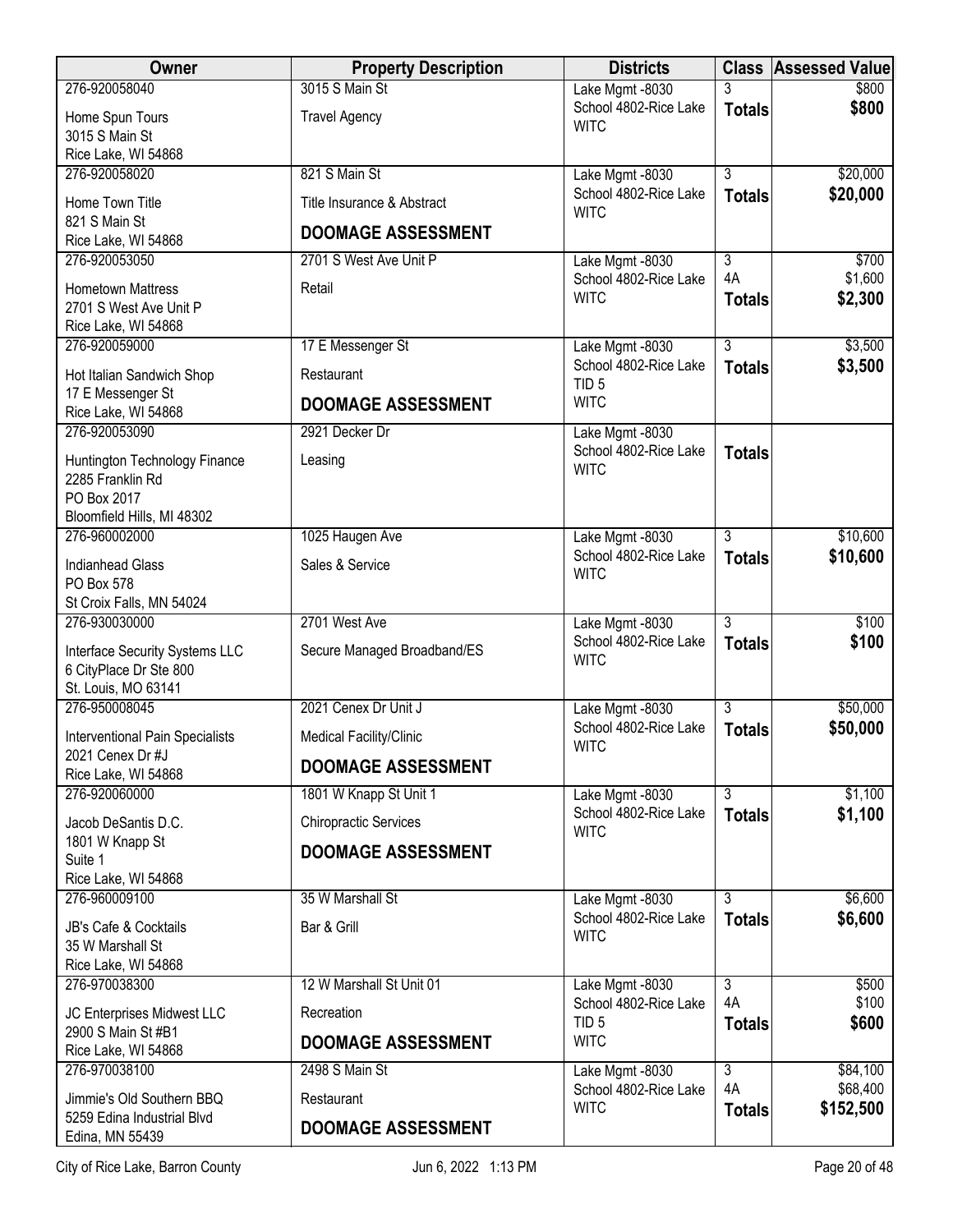| Owner                                          | <b>Property Description</b> | <b>Districts</b>                         |                           | <b>Class Assessed Value</b> |
|------------------------------------------------|-----------------------------|------------------------------------------|---------------------------|-----------------------------|
| 276-930011010                                  | 602 S Main St Unit A        | Lake Mgmt -8030                          | 3                         | \$75,000                    |
| Jimmy John's                                   | Restaurant                  | School 4802-Rice Lake                    | <b>Totals</b>             | \$75,000                    |
| W2295 Belvidere Rd                             | <b>DOOMAGE ASSESSMENT</b>   | TID <sub>3</sub><br><b>WITC</b>          |                           |                             |
| Sarona, WI 54870                               |                             |                                          |                           |                             |
| 276-930013000                                  | 210 W Messenger St          | Lake Mgmt -8030                          | 4A                        | \$3,000                     |
| Jj Elf                                         | Cobbler                     | School 4802-Rice Lake<br><b>WITC</b>     | <b>Totals</b>             | \$3,000                     |
| Attn: Janna Darna                              |                             |                                          |                           |                             |
| 210 W Messenger St                             |                             |                                          |                           |                             |
| Rice Lake, WI 54868-2120<br>276-950037000      | 503 S Main St               | Lake Mgmt -8030                          | $\overline{3}$            | \$37,800                    |
|                                                |                             | School 4802-Rice Lake                    | 4A                        | \$2,500                     |
| Joe Ricci Tire, Inc                            | Sales & Service             | TID <sub>3</sub>                         | <b>Totals</b>             | \$40,300                    |
| Attn: Joseph Ricci<br>503 S Main St            |                             | <b>WITC</b>                              |                           |                             |
| Rice Lake, WI 54868-2577                       |                             |                                          |                           |                             |
| 276-930013025                                  | 2019 Cenex Dr               | Lake Mgmt -8030                          | $\overline{3}$            | \$109,700                   |
| Johnson Bank - 18000 - Rice Lake Main          | Banking                     | School 4802-Rice Lake                    | 4A                        | \$127,900                   |
| Attn: Johnson Financial Group, Inc             |                             | <b>WITC</b>                              | <b>Totals</b>             | \$237,600                   |
| 555 Main St #460                               |                             |                                          |                           |                             |
| Racine, WI 53403                               |                             |                                          |                           |                             |
| 276-930013010                                  | 1203 W Knapp St Unit O      | Lake Mgmt -8030<br>School 4802-Rice Lake | $\overline{3}$            | \$1,400<br>\$1,400          |
| Johnson, Agen, Kupferschmidt & Assoc           | Accountants                 | <b>WITC</b>                              | <b>Totals</b>             |                             |
| Inc<br>1203 W Knapp St                         | <b>DOOMAGE ASSESSMENT</b>   |                                          |                           |                             |
| Rice Lake, WI 54868                            |                             |                                          |                           |                             |
| 276-920026000                                  | 14 E Marshall St            | Lake Mgmt -8030                          | $\overline{3}$            | \$2,000                     |
| Journey Skincare LLC                           | Salon                       | School 4802-Rice Lake                    | <b>Totals</b>             | \$2,000                     |
| Attn: Elisha Stone                             |                             | TID <sub>5</sub>                         |                           |                             |
| PO Box 307                                     | <b>DOOMAGE ASSESSMENT</b>   | <b>WITC</b>                              |                           |                             |
| Rice Lake, WI 54868-0307                       |                             |                                          |                           |                             |
| 276-910031040                                  | 1811 S Main St              | Lake Mgmt -8030                          | 4A                        | \$500                       |
| Just Imagine                                   | Retail                      | School 4802-Rice Lake<br><b>WITC</b>     | <b>Totals</b>             | \$500                       |
| Attn: Shawna Seidling                          | <b>DOOMAGE ASSESSMENT</b>   |                                          |                           |                             |
| 1811 S Main St                                 |                             |                                          |                           |                             |
| Rice Lake, WI 54868<br>276-930015000           | 1524 S Main St              |                                          | $\overline{\overline{3}}$ | \$1,500                     |
|                                                | <b>Auto Sales</b>           | Lake Mgmt -8030<br>School 4802-Rice Lake | <b>Totals</b>             | \$1,500                     |
| Just Miles Motor Company<br>Attn: Dusty Strand |                             | <b>WITC</b>                              |                           |                             |
| 1524 S Main St                                 | <b>DOOMAGE ASSESSMENT</b>   |                                          |                           |                             |
| Rice Lake, WI 54868                            |                             |                                          |                           |                             |
| 276-920032010                                  | 2464 S Main St              | Lake Mgmt -8030                          | 4A                        | \$50,000                    |
| K & R Pizza, LLC                               | Restaurant                  | School 4802-Rice Lake                    | <b>Totals</b>             | \$50,000                    |
| d.b.a. Little Caesars Pizza                    |                             | <b>WITC</b>                              |                           |                             |
| 2464 S Main St                                 | <b>DOOMAGE ASSESSMENT</b>   |                                          |                           |                             |
| Rice Lake, WI 54868                            |                             |                                          |                           |                             |
| 276-950054000                                  | 1810 S Main St              | Lake Mgmt -8030                          | $\overline{3}$<br>4A      | \$19,400<br>\$100           |
| Keller Williams Realty                         | Realtor                     | School 4802-Rice Lake<br><b>WITC</b>     | <b>Totals</b>             | \$19,500                    |
| 4330 Golf Ter Unit 103                         |                             |                                          |                           |                             |
| Eau Claire, WI 54701                           |                             |                                          |                           |                             |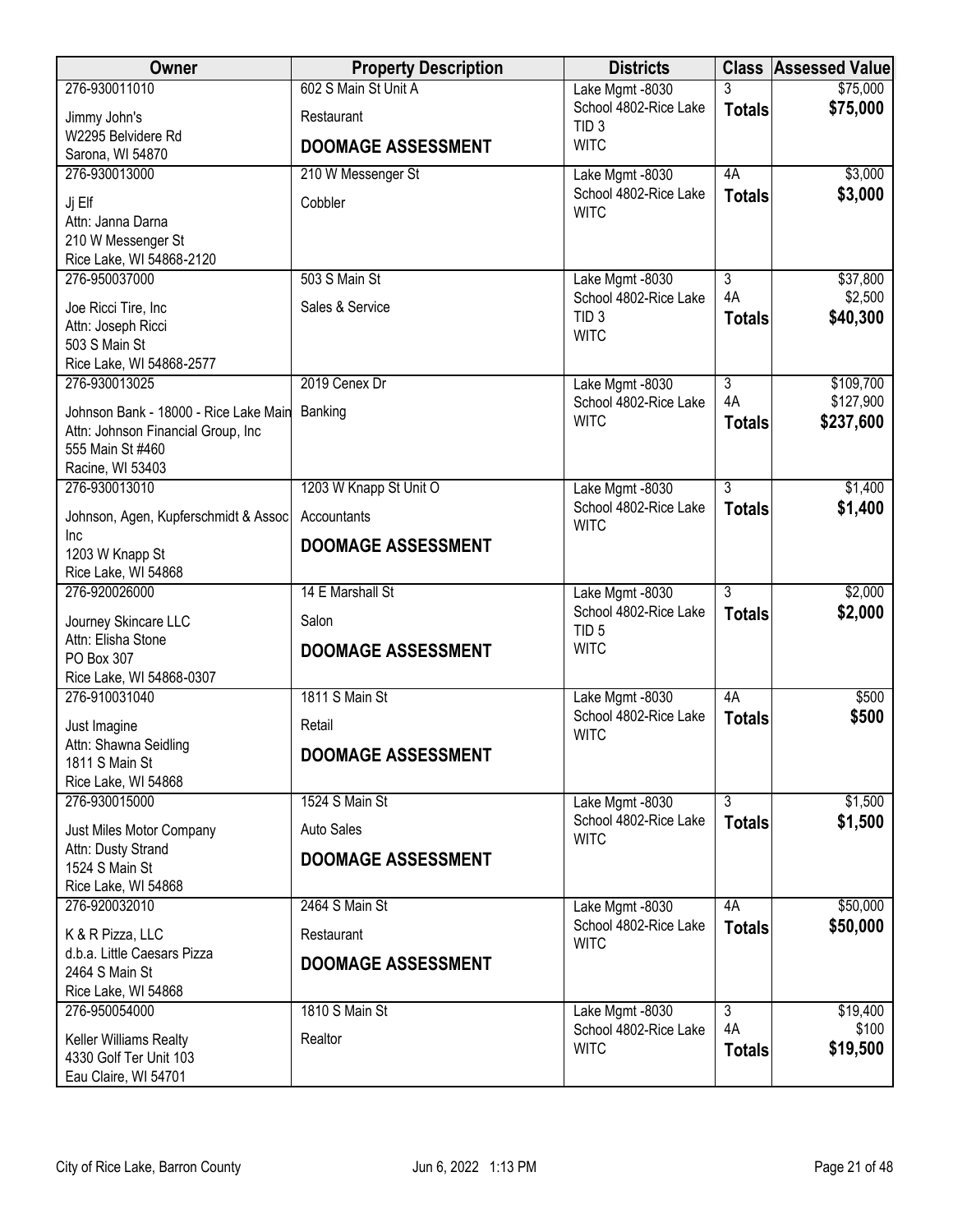| Owner                                                     | <b>Property Description</b> | <b>Districts</b>                          |                      | <b>Class Assessed Value</b> |
|-----------------------------------------------------------|-----------------------------|-------------------------------------------|----------------------|-----------------------------|
| 276-930017000                                             | 1417 N Wisconsin Ave        | Lake Mgmt -8030                           | 3                    | \$2,900                     |
| Kenway Services                                           | Services                    | School 4802-Rice Lake                     | 4A                   | \$500                       |
| Attn: John Bowen                                          |                             | <b>WITC</b>                               | <b>Totals</b>        | \$3,400                     |
| 1417 N Wisconsin Ave                                      |                             |                                           |                      |                             |
| Rice Lake, WI 54868                                       |                             |                                           |                      |                             |
| 276-950005050                                             | 413 E South St              | Lake Mgmt -8030                           | $\overline{3}$<br>4A | \$63,300                    |
| Keystone Rice Lake, LLC                                   | Senior Living               | School 4802-Rice Lake<br><b>WITC</b>      |                      | \$800<br>\$64,100           |
| 3965 Airport Dr                                           |                             |                                           | <b>Totals</b>        |                             |
| Indianapolis, IN 46254                                    |                             |                                           |                      |                             |
| 276-930020040                                             | 810 Nunn Ave                | Lake Mgmt -8030                           | $\overline{3}$       | \$100                       |
| Kids World Learning Center                                | Day Care                    | School 4802-Rice Lake<br><b>WITC</b>      | 4A                   | \$100                       |
| Attn: Pittman Earline                                     | <b>DOOMAGE ASSESSMENT</b>   |                                           | <b>Totals</b>        | \$200                       |
| 810 Nunn Ave                                              |                             |                                           |                      |                             |
| Rice Lake, WI 54868-1041                                  |                             |                                           |                      |                             |
| 276-930021000                                             | 226 N Main St               | Lake Mgmt -8030                           | $\overline{3}$<br>4A | \$900<br>\$100              |
| Kiewits Lock & Security                                   | Services                    | School 4802-Rice Lake<br>TID <sub>5</sub> | <b>Totals</b>        | \$1,000                     |
| Attn: Janice Kiewit                                       |                             | <b>WITC</b>                               |                      |                             |
| 226 N Main St                                             |                             |                                           |                      |                             |
| Rice Lake, WI 54868-1741                                  | 823 Hammond Ave             |                                           |                      |                             |
| 276-930022000                                             |                             | Lake Mgmt -8030<br>School 4802-Rice Lake  | $\overline{3}$       | \$700<br>\$700              |
| Kilmers Inc                                               | Sales & Service             | <b>WITC</b>                               | <b>Totals</b>        |                             |
| Attn: David Kilmer                                        |                             |                                           |                      |                             |
| 823 Hammond Ave                                           |                             |                                           |                      |                             |
| Rice Lake, WI 54868-1210<br>276-930023000                 | 711 S Main St               |                                           | $\overline{3}$       | \$1,000                     |
|                                                           |                             | Lake Mgmt -8030<br>School 4802-Rice Lake  | <b>Totals</b>        | \$1,000                     |
| King's Way Bible Book Store                               | Retail                      | <b>WITC</b>                               |                      |                             |
| Attn: Dysland Winette                                     | <b>DOOMAGE ASSESSMENT</b>   |                                           |                      |                             |
| 711 S Main St<br>Rice Lake, WI 54868-2900                 |                             |                                           |                      |                             |
| 276-930024000                                             | 25 N Main St                | Lake Mgmt -8030                           | $\overline{3}$       | \$2,700                     |
|                                                           |                             | School 4802-Rice Lake                     | <b>Totals</b>        | \$2,700                     |
| Kitchen & Floor Decor Inc                                 | Sales & Service             | TID <sub>5</sub>                          |                      |                             |
| 25 N Main St<br>Rice Lake, WI 54868-1738                  |                             | <b>WITC</b>                               |                      |                             |
| 276-930026000                                             | 803 S Main St               | Lake Mgmt -8030                           | $\overline{3}$       | \$1,900                     |
|                                                           |                             | School 4802-Rice Lake                     | <b>Totals</b>        | \$1,900                     |
| Knudson Agency Inc                                        | Insurance Agency            | <b>WITC</b>                               |                      |                             |
| Attn: Lind Knudson<br>803 S Main St                       |                             |                                           |                      |                             |
| Rice Lake, WI 54868                                       |                             |                                           |                      |                             |
| 276-920031000                                             | 1381/2 N Main St            | Lake Mgmt -8030                           | 3                    | \$2,000                     |
|                                                           |                             | School 4802-Rice Lake                     | 4A                   | \$2,500                     |
| Koehler & Stephens Law Office LLC<br>Attn: Koehler Arnold | Attorney                    | TID <sub>5</sub>                          | <b>Totals</b>        | \$4,500                     |
| PO Box 430                                                | <b>DOOMAGE ASSESSMENT</b>   | <b>WITC</b>                               |                      |                             |
| Rice Lake, WI 54868-0430                                  |                             |                                           |                      |                             |
| 276-930028000                                             | 2960 Decker Dr              | Lake Mgmt -8030                           | $\overline{3}$       | \$104,500                   |
|                                                           |                             | School 4802-Rice Lake                     | 4A                   | \$171,100                   |
| Kohls Value Services Inc<br>d.b.a. Kohls #1397            | Retail                      | <b>WITC</b>                               | <b>Totals</b>        | \$275,600                   |
| PO Box 3208                                               |                             |                                           |                      |                             |
| Milwaukee, WI 53201                                       |                             |                                           |                      |                             |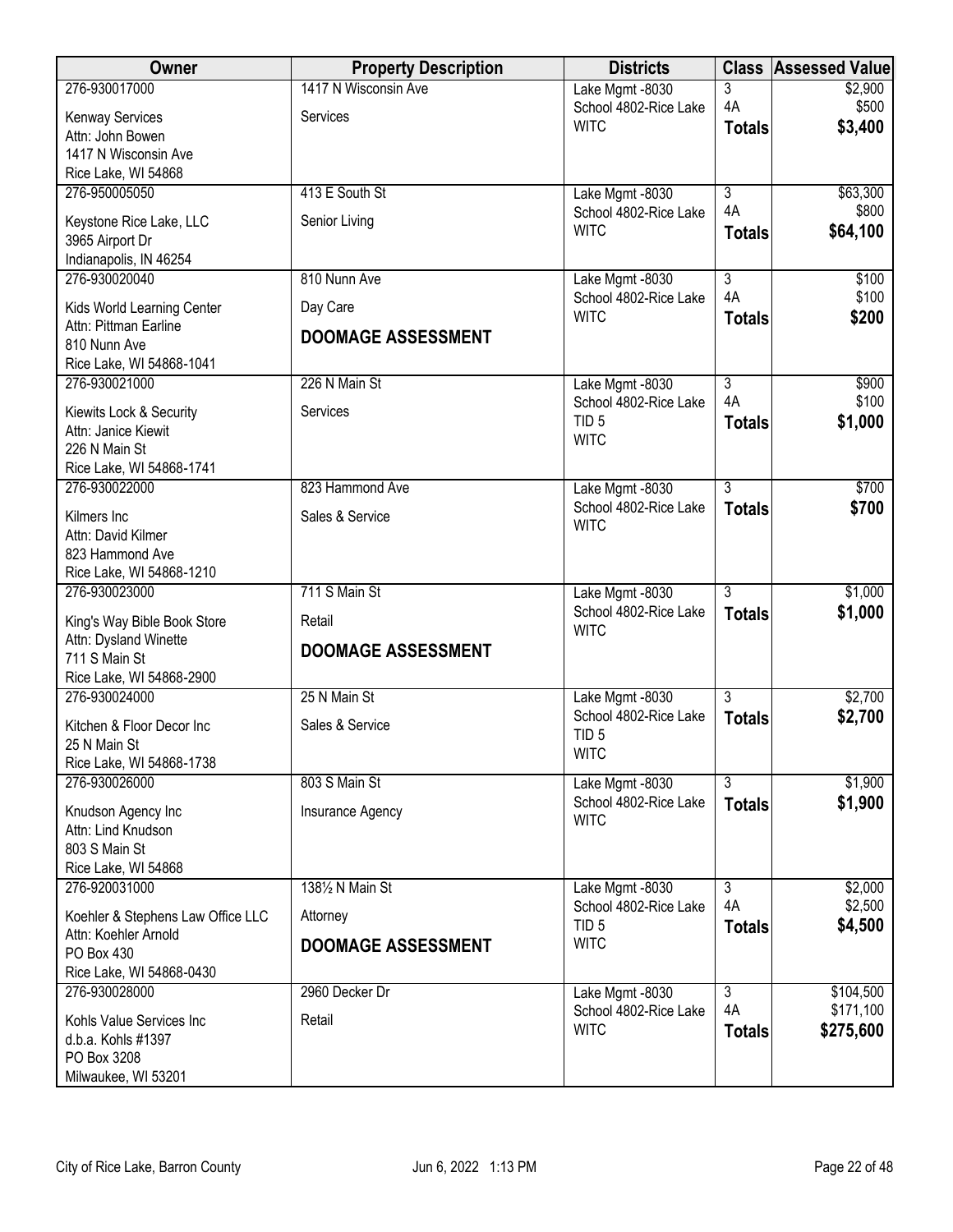| Owner                                                 | <b>Property Description</b>     | <b>Districts</b>                          |                           | <b>Class Assessed Value</b> |
|-------------------------------------------------------|---------------------------------|-------------------------------------------|---------------------------|-----------------------------|
| 276-930027000                                         | 1 E Eau Claire St               | Lake Mgmt -8030                           |                           | \$700                       |
| Kristensen CPA                                        | Accountants                     | School 4802-Rice Lake<br>TID <sub>5</sub> | <b>Totals</b>             | \$700                       |
| Attn: Steven A Kristensen                             |                                 | <b>WITC</b>                               |                           |                             |
| 1 E Eau Claire St                                     |                                 |                                           |                           |                             |
| 2nd Floor East                                        |                                 |                                           |                           |                             |
| Rice Lake, WI 54868<br>276-930028050                  | 840 Bear Paw Ave                |                                           | $\overline{3}$            | \$218,400                   |
|                                                       |                                 | Lake Mgmt -8030<br>School 4802-Rice Lake  | 4A                        | \$2,000                     |
| Kristo LTD                                            | <b>Dental Services</b>          | <b>WITC</b>                               | <b>Totals</b>             | \$220,400                   |
| d.b.a. Kristo Orthodontics                            |                                 |                                           |                           |                             |
| Attn: Steve Kristo<br>3902 Oakwood Hills Pkwy         |                                 |                                           |                           |                             |
| Eau Claire, WI 54701                                  |                                 |                                           |                           |                             |
| 276-920029050                                         | 2800 Pioneer Ave                | Lake Mgmt -8030                           | 3                         | \$900                       |
| Kuhn Furniture & Mattresses                           |                                 | School 4802-Rice Lake                     | 4A                        | \$1,700                     |
| 3235 E Hamilton Ave                                   | Retail                          | <b>WITC</b>                               | <b>Totals</b>             | \$2,600                     |
| Eau Claire, WI 54701                                  | <b>DOOMAGE ASSESSMENT</b>       |                                           |                           |                             |
| 276-960010050                                         | 2851 Decker Dr                  | Lake Mgmt -8030                           | $\overline{3}$            | \$41,700                    |
|                                                       | Convenience Store               | School 4802-Rice Lake                     | 4A                        | \$48,900                    |
| Kwik Trip Inc<br>d.b.a. Kwik Trip #476                |                                 | TID <sub>6</sub>                          | <b>Totals</b>             | \$90,600                    |
| 1626 Oak St                                           |                                 | <b>WITC</b>                               |                           |                             |
| La Crosse, WI 54602                                   |                                 |                                           |                           |                             |
| 276-930031000                                         | 1821 S Main St                  | Lake Mgmt -8030                           | $\overline{3}$            | \$84,500                    |
| Kwik Trip Inc                                         | Convenience Store               | School 4802-Rice Lake                     | 4A                        | \$20,500                    |
| d.b.a. Kwik Trip #749                                 |                                 | <b>WITC</b>                               | <b>Totals</b>             | \$105,000                   |
| 1626 Oak St                                           |                                 |                                           |                           |                             |
| La Crosse, WI 54602                                   |                                 |                                           |                           |                             |
| 276-930032010                                         | 220 W Knapp St                  | Lake Mgmt -8030                           | $\overline{3}$            | \$148,200                   |
| Kwik Trip Inc                                         | Convenience Store               | School 4802-Rice Lake                     | 4A                        | \$29,900                    |
| d.b.a. Kwik Trip #426                                 |                                 | TID <sub>5</sub><br><b>WITC</b>           | <b>Totals</b>             | \$178,100                   |
| 1626 Oak St                                           |                                 |                                           |                           |                             |
| La Crosse, WI 54602                                   |                                 |                                           |                           |                             |
| 276-930006000                                         | 1403 Macauley Ave               | Lake Mgmt -8030<br>School 4802-Rice Lake  | 3                         | \$8,200<br>\$8,200          |
| La Win, LLC                                           | Salon                           | <b>WITC</b>                               | <b>Totals</b>             |                             |
| 8620 230th Ave                                        |                                 |                                           |                           |                             |
| New Auburn, WI 54757<br>276-930035040                 | 2221/2 N Main St                | Lake Mgmt -8030                           | $\overline{\overline{3}}$ | \$19,000                    |
|                                                       |                                 | School 4802-Rice Lake                     | <b>Totals</b>             | \$19,000                    |
| Lake States Environmental Ltd                         | <b>Environmental Consulting</b> | TID <sub>5</sub>                          |                           |                             |
| Attn: Rogalia Robert<br>PO Box 645                    | <b>DOOMAGE ASSESSMENT</b>       | <b>WITC</b>                               |                           |                             |
| Rice Lake, WI 54868-0645                              |                                 |                                           |                           |                             |
| 276-930036000                                         | 35 E Eau Claire St              | Lake Mgmt -8030                           | $\overline{3}$            | \$28,500                    |
|                                                       | <b>Dental Services</b>          | School 4802-Rice Lake                     | <b>Totals</b>             | \$28,500                    |
| Lakeview Dental Clinic Ltd<br>Attn: Cuskey Donald, Jr |                                 | TID <sub>5</sub>                          |                           |                             |
| 35 E Eau Claire St                                    |                                 | <b>WITC</b>                               |                           |                             |
| Rice Lake, WI 54868-1781                              |                                 |                                           |                           |                             |
| 276-930037000                                         | 2420 S Main St                  | Lake Mgmt -8030                           | $\overline{3}$            | \$14,100                    |
| Lampert Yards - US LBM, LLC                           | Sales & Service                 | School 4802-Rice Lake                     | 4A                        | \$500                       |
| 2150 E Lake Cook Rd 10th Floor                        | <b>DOOMAGE ASSESSMENT</b>       | <b>WITC</b>                               | <b>Totals</b>             | \$14,600                    |
| Buffalo Grove, IL 60089                               |                                 |                                           |                           |                             |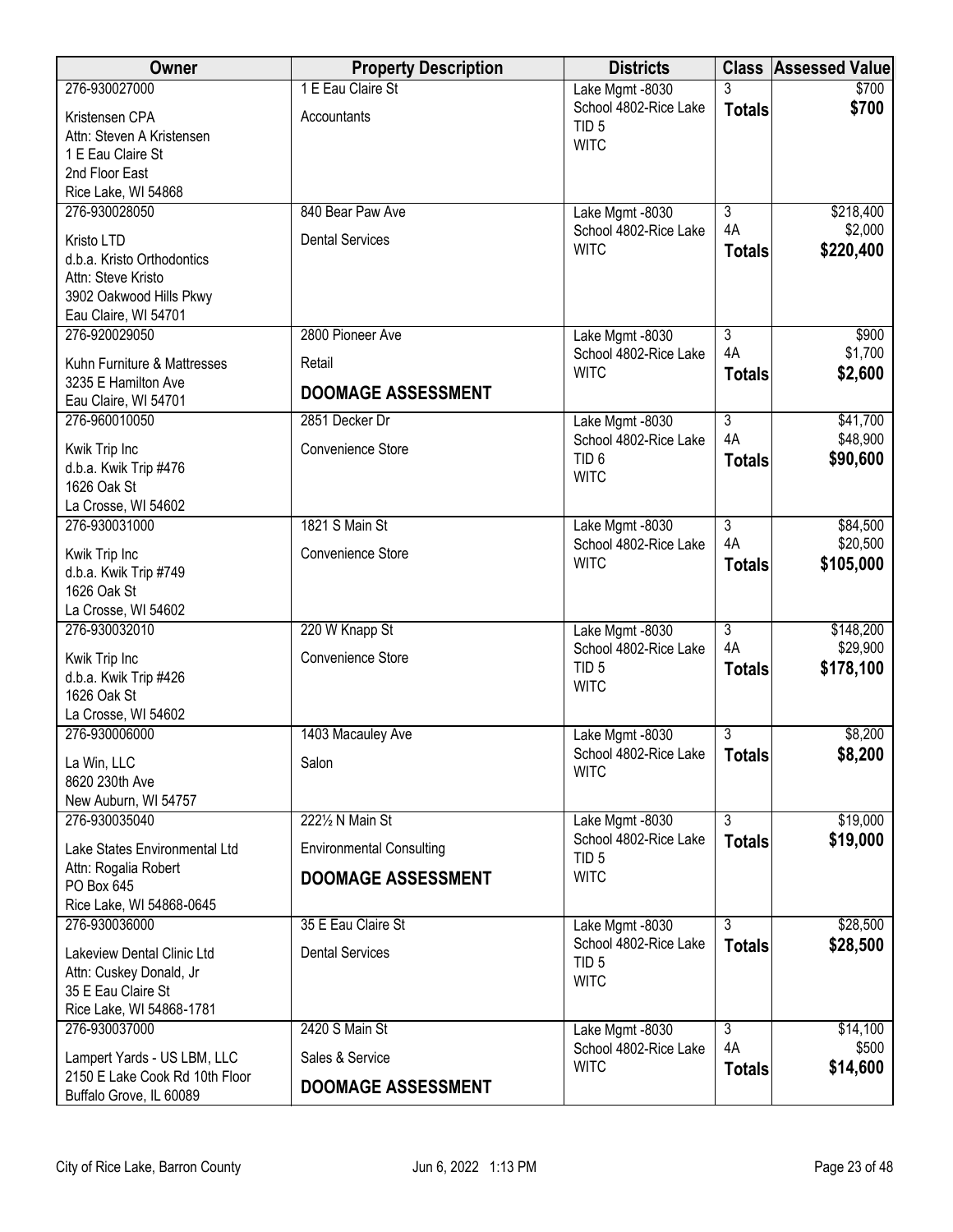| Owner                                                                                               | <b>Property Description</b> | <b>Districts</b>                                         |                     | <b>Class Assessed Value</b> |
|-----------------------------------------------------------------------------------------------------|-----------------------------|----------------------------------------------------------|---------------------|-----------------------------|
| 276-930038000                                                                                       | 818 S Main St               | Lake Mgmt -8030                                          | 3                   | \$1,000                     |
| LaPoint Tire & Repair                                                                               | Auto Repair                 | School 4802-Rice Lake<br><b>WITC</b>                     | <b>Totals</b>       | \$1,000                     |
| 818 S Main St<br>Rice Lake, WI 54868                                                                | <b>DOOMAGE ASSESSMENT</b>   |                                                          |                     |                             |
| 276-930040010                                                                                       | 315 E South St Unit A       | Lake Mgmt -8030                                          | $\overline{3}$      | \$7,500                     |
| Lawrence, Nelson & Associates, Ltd<br>315 E South St<br>Rice Lake, WI 54868-0776                    | <b>Alteration Services</b>  | School 4802-Rice Lake<br><b>WITC</b>                     | 4A<br><b>Totals</b> | \$2,800<br>\$10,300         |
| 276-930040040                                                                                       | 2476 S Main St              | Lake Mgmt -8030                                          | $\overline{3}$      | \$10,500                    |
| Lebakkens Inc of Wisconsin<br>d.b.a. Lebakkens Rent to Own<br>2842 Melby St<br>Eau Claire, WI 54703 | Rentals                     | School 4802-Rice Lake<br><b>WITC</b>                     | 4A<br><b>Totals</b> | \$2,300<br>\$12,800         |
| 276-930040080                                                                                       | 2900 S Main St Unit D3      | Lake Mgmt -8030                                          | $\overline{3}$      | \$2,000                     |
| Lee's Lavish Boutique                                                                               | Retail                      | School 4802-Rice Lake                                    | <b>Totals</b>       | \$2,000                     |
| Attn: Corey Lee<br>2900 S Main St #D3<br>Rice Lake, WI 54868                                        | <b>DOOMAGE ASSESSMENT</b>   | TID <sub>5</sub><br><b>WITC</b>                          |                     |                             |
| 276-930042000                                                                                       | 2911 S Main St              | Lake Mgmt -8030                                          | $\overline{3}$      | \$24,000                    |
| Lehman's Supper Club<br>Attn: Harold & Trudy Lehman<br>2911 S Main St<br>Rice Lake, WI 54868-2939   | Restaurant                  | School 4802-Rice Lake<br><b>WITC</b>                     | <b>Totals</b>       | \$24,000                    |
| 276-930044040                                                                                       | 920 E Barker St             | Lake Mgmt -8030                                          | $\overline{3}$      | \$2,000                     |
| Lil Britches Daycare & Learning Center                                                              | Day Care                    | School 4802-Rice Lake<br><b>WITC</b>                     | <b>Totals</b>       | \$2,000                     |
| Attn: Elbe Debra<br>920 E Barker St<br>Rice Lake, WI 54868-2607                                     | <b>DOOMAGE ASSESSMENT</b>   |                                                          |                     |                             |
| 276-920070060                                                                                       | (scattered)                 | Lake Mgmt -8030                                          | $\overline{3}$      | \$126,400                   |
| Linde Leased Equipment<br>Attn: Tax Dept<br>10 Riverview Dr<br>Danbury, CT 06810                    | Services                    | School 4802-Rice Lake<br><b>WITC</b>                     | 4A<br><b>Totals</b> | \$2,800<br>\$129,200        |
| 276-920070050                                                                                       | 1700 W Stout St             | Lake Mgmt -8030                                          | $\overline{3}$      | \$6,200                     |
| Linde Leased Equipment<br>Attn: Tax Dept<br>10 Riverview Dr<br>Danbury, CT 06810                    | Services                    | School 4802-Rice Lake<br><b>WITC</b>                     | <b>Totals</b>       | \$6,200                     |
| 276-930045000                                                                                       | 2700 Decker Dr              | Lake Mgmt -8030                                          | 3                   | \$3,400                     |
| Link Ford & RV Rice Lake LLC<br>2700 Decker Dr<br>Rice Lake, WI 54868-2293                          | Sales & Service             | School 4802-Rice Lake<br>TID <sub>6</sub><br><b>WITC</b> | 4A<br><b>Totals</b> | \$100<br>\$3,500            |
| 276-930045040                                                                                       | 115 E South St              | Lake Mgmt -8030                                          | $\overline{3}$      | \$2,500                     |
| Little Bear Daycare and Preschool Ltd                                                               | Day Care                    | School 4802-Rice Lake<br><b>WITC</b>                     | <b>Totals</b>       | \$2,500                     |
| 115 E South St<br>Rice Lake, WI 54868-3017                                                          | <b>DOOMAGE ASSESSMENT</b>   |                                                          |                     |                             |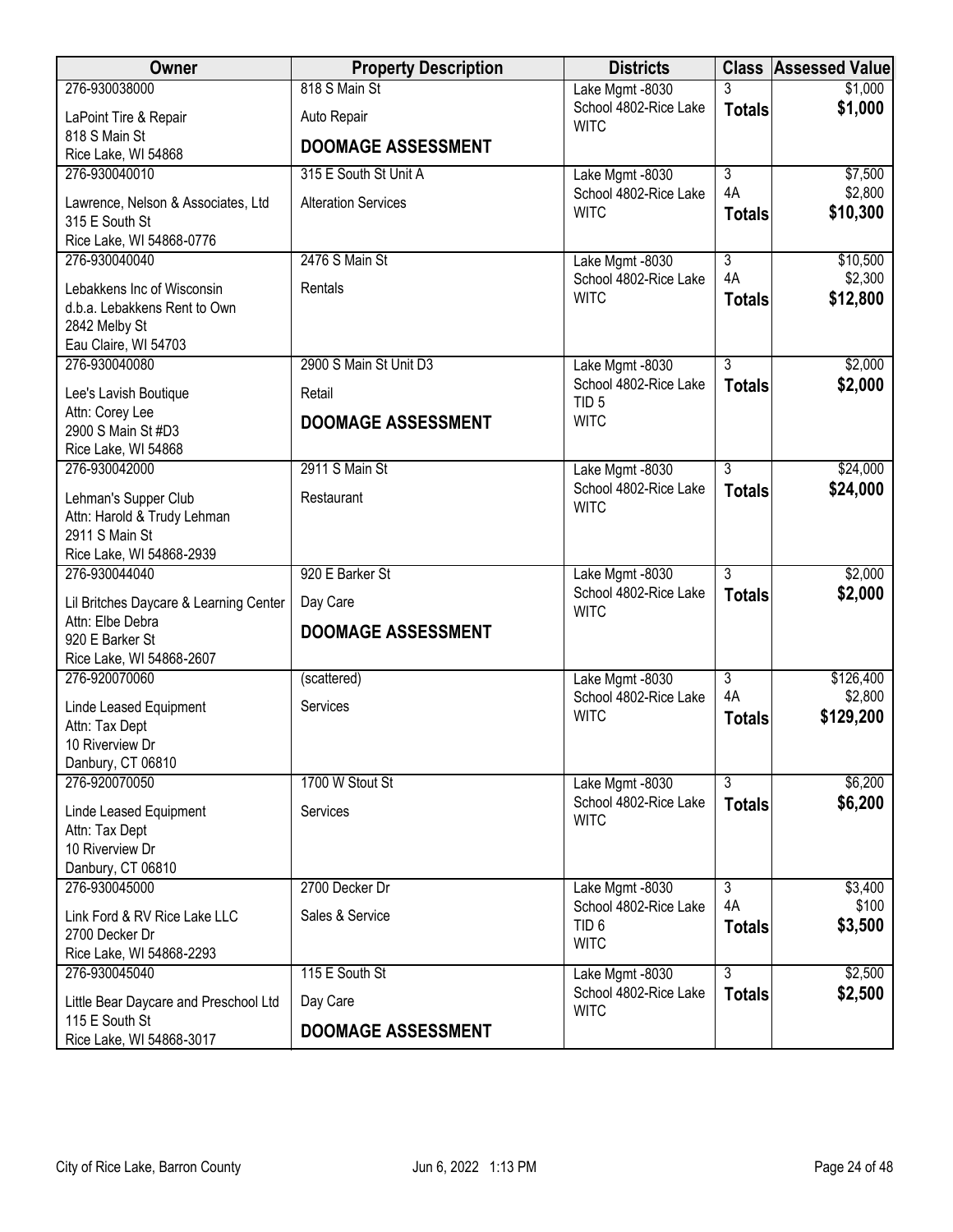| Owner<br><b>Property Description</b>                                  | <b>Districts</b>                          |                           | <b>Class Assessed Value</b> |
|-----------------------------------------------------------------------|-------------------------------------------|---------------------------|-----------------------------|
| 2815 Pioneer Ave<br>276-930046000                                     | Lake Mgmt -8030                           | 3                         | \$200                       |
| Lubrication Station                                                   | School 4802-Rice Lake<br><b>WITC</b>      | <b>Totals</b>             | \$200                       |
| Attn: Albert Rieschl                                                  |                                           |                           |                             |
| 2815 Pioneer Ave<br>Rice Lake, WI 54868-2429                          |                                           |                           |                             |
| 1231 S Main St<br>276-930052040                                       | Lake Mgmt -8030                           | $\overline{3}$            | \$800                       |
| <b>Auto Sales</b>                                                     | School 4802-Rice Lake                     | 4A                        | \$500                       |
| Main Stop Auto Sales<br>1231 S Main St                                | <b>WITC</b>                               | <b>Totals</b>             | \$1,300                     |
| <b>DOOMAGE ASSESSMENT</b><br>Rice Lake, WI 54868                      |                                           |                           |                             |
| 276-910067000<br>331 S Main St                                        | Lake Mgmt -8030                           | $\overline{\overline{3}}$ | \$2,400                     |
| <b>Employment Services</b><br>Manpower US, Inc                        | School 4802-Rice Lake                     | 4A                        | \$1,600                     |
| PO Box 51049                                                          | TID <sub>5</sub><br><b>WITC</b>           | <b>Totals</b>             | \$4,000                     |
| Fort Myers, FL 33994                                                  |                                           |                           |                             |
| 276-940004023<br>7 W Eau Claire St                                    | Lake Mgmt -8030                           | 4A                        | \$500                       |
| Mantiques & Oddities, Etc.<br>Retail                                  | School 4802-Rice Lake<br>TID <sub>5</sub> | <b>Totals</b>             | \$500                       |
| 7 W Eau Claire St<br><b>DOOMAGE ASSESSMENT</b>                        | <b>WITC</b>                               |                           |                             |
| Rice Lake, WI 54868<br>276-940005000<br>112 W Knapp St                | Lake Mgmt -8030                           | $\overline{3}$            | \$1,400                     |
|                                                                       | School 4802-Rice Lake                     | 4A                        | \$1,200                     |
| <b>Alteration Services</b><br>Mar Z Alterations                       | TID <sub>5</sub>                          | <b>Totals</b>             | \$2,600                     |
| 112 W Knapp St<br><b>DOOMAGE ASSESSMENT</b><br>Rice Lake, WI 54868    | <b>WITC</b>                               |                           |                             |
| 276-940004025<br>105 West Ave                                         | Lake Mgmt -8030                           | $\overline{3}$            | \$500                       |
| Marriage and Family Health Services<br>Counseling                     | School 4802-Rice Lake<br><b>WITC</b>      | <b>Totals</b>             | \$500                       |
| 105 West Ave<br><b>DOOMAGE ASSESSMENT</b>                             |                                           |                           |                             |
| Rice Lake, WI 54868<br>276-940007000<br>11 E Newton St                |                                           | $\overline{3}$            | \$5,200                     |
|                                                                       | Lake Mgmt -8030<br>School 4802-Rice Lake  | 4A                        | \$100                       |
| <b>Insurance Services</b><br>Marsh Insurance Services Inc             | TID <sub>5</sub>                          | <b>Totals</b>             | \$5,300                     |
| PO Box 270<br>Rice Lake, WI 54868-0270                                | <b>WITC</b>                               |                           |                             |
| 276-940009020<br>1215 W Knapp St                                      | Lake Mgmt -8030                           | 4A                        | \$21,100                    |
| Marshfield Clinic of RL Lakewood Cente Medical Facility/Clinic        | School 4802-Rice Lake                     | <b>Totals</b>             | \$21,100                    |
| 1000 N Oak Ave                                                        | <b>WITC</b>                               |                           |                             |
| Marshfield, WI 54449-5702                                             |                                           |                           |                             |
| 1700 W Stout St<br>276-940009010                                      | Lake Mgmt -8030                           | $\overline{3}$            | \$10,900                    |
| Marshfield Clinic-Rice Lake Center<br>Medical Facility/Clinic         | School 4802-Rice Lake<br><b>WITC</b>      | 4A                        | \$108,200                   |
| 1000 N Oak Ave                                                        |                                           | <b>Totals</b>             | \$119,100                   |
| Marshfield, WI 54449-5777<br>610 W Knapp St<br>276-940009030          |                                           | $\overline{3}$            | \$400                       |
|                                                                       | Lake Mgmt -8030<br>School 4802-Rice Lake  | <b>Totals</b>             | \$400                       |
| <b>Financial Advisor</b><br><b>Martin Financial</b><br>610 W Knapp St | <b>WITC</b>                               |                           |                             |
| <b>DOOMAGE ASSESSMENT</b><br>Rice Lake, WI 54868                      |                                           |                           |                             |
| 276-940010000<br>2701 West Ave Unit H                                 | Lake Mgmt -8030                           | $\overline{3}$            | \$25,300                    |
| Maurice's Inc #0060<br>Retail                                         | School 4802-Rice Lake                     | 4A                        | \$20,300                    |
| 425 W Superior St                                                     | <b>WITC</b>                               | <b>Totals</b>             | \$45,600                    |
| Duluth, MN 55802                                                      |                                           |                           |                             |
| 1721 S Main St<br>276-940011000                                       | Lake Mgmt -8030                           | $\overline{3}$<br>4A      | \$7,900                     |
| Restaurant<br>Maxine's, Inc                                           | School 4802-Rice Lake<br><b>WITC</b>      | <b>Totals</b>             | \$200<br>\$8,100            |
| Attn: Maxine Smith                                                    |                                           |                           |                             |
| 1721 S Main St<br>Rice Lake, WI 54868-2915                            |                                           |                           |                             |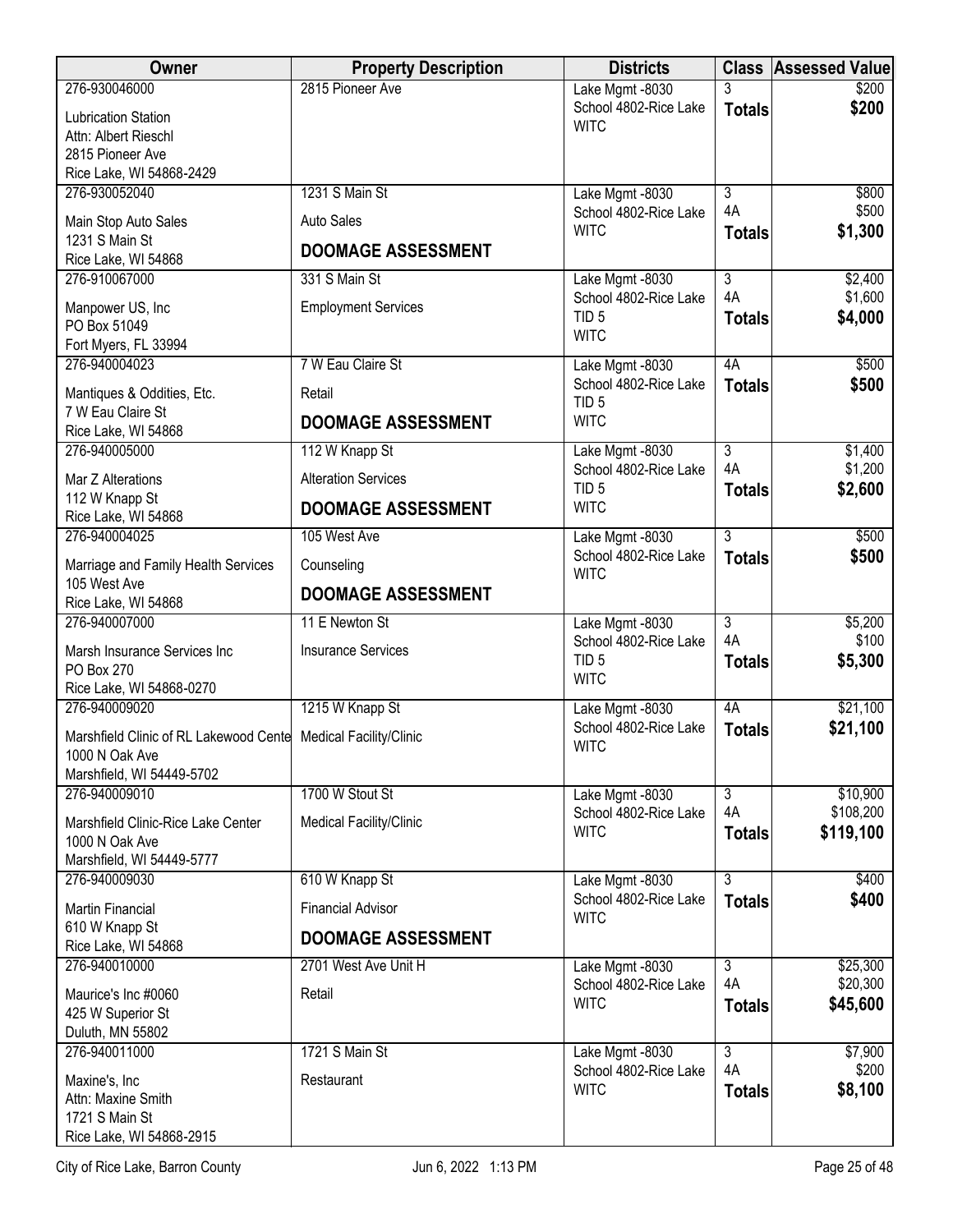| <b>Owner</b>                                          | <b>Property Description</b> | <b>Districts</b>                          |                      | <b>Class Assessed Value</b> |
|-------------------------------------------------------|-----------------------------|-------------------------------------------|----------------------|-----------------------------|
| 276-930050000                                         | 331 S Main St               | Lake Mgmt -8030                           | 3                    | \$415,900                   |
| Mayo Clinic Health System - Rice Lake                 | Medical Facility/Clinic     | School 4802-Rice Lake<br>TID <sub>5</sub> | 4A<br><b>Totals</b>  | \$354,700<br>\$770,600      |
| Clinic<br>331 S Main St                               |                             | <b>WITC</b>                               |                      |                             |
| Rice Lake, WI 54868                                   |                             |                                           |                      |                             |
| 276-940014010                                         | 315 E South St Unit B       | Lake Mgmt -8030                           | $\overline{3}$       | \$6,900                     |
| McCollum Crowley P.A.                                 | Attorney                    | School 4802-Rice Lake                     | 4A                   | \$2,500                     |
| 7900 Xerxes Ave S Ste 700                             |                             | <b>WITC</b>                               | <b>Totals</b>        | \$9,400                     |
| Minneapolis, MN 55431-1127                            | <b>DOOMAGE ASSESSMENT</b>   |                                           |                      |                             |
| 276-940015010                                         | 1805 Kern Ave               | Lake Mgmt -8030<br>School 4802-Rice Lake  | $\overline{3}$<br>4A | \$13,900<br>\$1,500         |
| <b>Medical Staffing Solutions</b>                     | <b>Employment Services</b>  | <b>WITC</b>                               | <b>Totals</b>        | \$15,400                    |
| 1805 Kern Ave<br>Rice Lake, WI 54868                  |                             |                                           |                      |                             |
| 276-940016000                                         | 2920 Decker Dr              | Lake Mgmt -8030                           | $\overline{3}$       | \$803,600                   |
| Menard Inc #3152                                      | Retail                      | School 4802-Rice Lake                     | 4A                   | \$41,000                    |
| 5101 Menard Dr                                        |                             | <b>WITC</b>                               | <b>Totals</b>        | \$844,600                   |
| Eau Claire, WI 54703                                  |                             |                                           |                      |                             |
| 276-940022000                                         | 900 Lindy St                | Lake Mgmt -8030                           | $\overline{3}$       | \$1,000                     |
| Meyers Electric                                       | Contractor                  | School 4802-Rice Lake<br><b>WITC</b>      | <b>Totals</b>        | \$1,000                     |
| Attn: Jason Meyers<br>900 Lindy St                    |                             |                                           |                      |                             |
| Rice Lake, WI 54868-2676                              |                             |                                           |                      |                             |
| 276-930053020                                         | 1815 S Main St Unit B       | Lake Mgmt -8030                           | $\overline{3}$       | \$6,200                     |
| <b>MHT LLC</b>                                        | Insurance Agency            | School 4802-Rice Lake                     | <b>Totals</b>        | \$6,200                     |
| d.b.a. American Insurance Services                    |                             | <b>WITC</b>                               |                      |                             |
| Attn: Pete Bolduc & Kent Martinson                    |                             |                                           |                      |                             |
| 3610 Oakwood Hills Pkwy Ste 1<br>Eau Claire, WI 54701 |                             |                                           |                      |                             |
| 276-940026050                                         | 2771 Decker Dr              | Lake Mgmt -8030                           | $\overline{3}$       | \$17,100                    |
| Microtel                                              | Motel                       | School 4802-Rice Lake                     | 4A                   | \$7,700                     |
| 2771 Decker Dr                                        | <b>DOOMAGE ASSESSMENT</b>   | TID <sub>6</sub><br><b>WITC</b>           | <b>Totals</b>        | \$24,800                    |
| Rice Lake, WI 54868<br>276-940027000                  | 437 N Main St               |                                           | $\overline{3}$       |                             |
|                                                       |                             | Lake Mgmt -8030<br>School 4802-Rice Lake  | 4A                   | \$1,300<br>\$100            |
| Mid America Realty Inc<br>Attn: David O Thomas        | Realtor                     | TID <sub>5</sub>                          | <b>Totals</b>        | \$1,400                     |
| 437 N Main St                                         | <b>DOOMAGE ASSESSMENT</b>   | <b>WITC</b>                               |                      |                             |
| Rice Lake, WI 17205                                   |                             |                                           |                      |                             |
| 276-940030000                                         | 17 W Marshall St            | Lake Mgmt -8030                           | $\overline{3}$       | \$6,800                     |
| Midway Bar                                            | Bar                         | School 4802-Rice Lake<br>TID <sub>5</sub> | 4A<br><b>Totals</b>  | \$300<br>\$7,100            |
| Attn: Mary Bloom<br>17 W Marshall St                  |                             | <b>WITC</b>                               |                      |                             |
| Rice Lake, WI 54868-1752                              |                             |                                           |                      |                             |
| 276-940030012                                         | 134 W Knapp St              | Lake Mgmt -8030                           | $\overline{3}$       | \$400                       |
| Midwest Hearing, LLC                                  | Sales & Service             | School 4802-Rice Lake                     | 4A                   | \$100                       |
| 131 Enterprise Rd                                     |                             | TID <sub>5</sub><br><b>WITC</b>           | <b>Totals</b>        | \$500                       |
| Johnstown, NY 12095                                   | <b>DOOMAGE ASSESSMENT</b>   |                                           |                      |                             |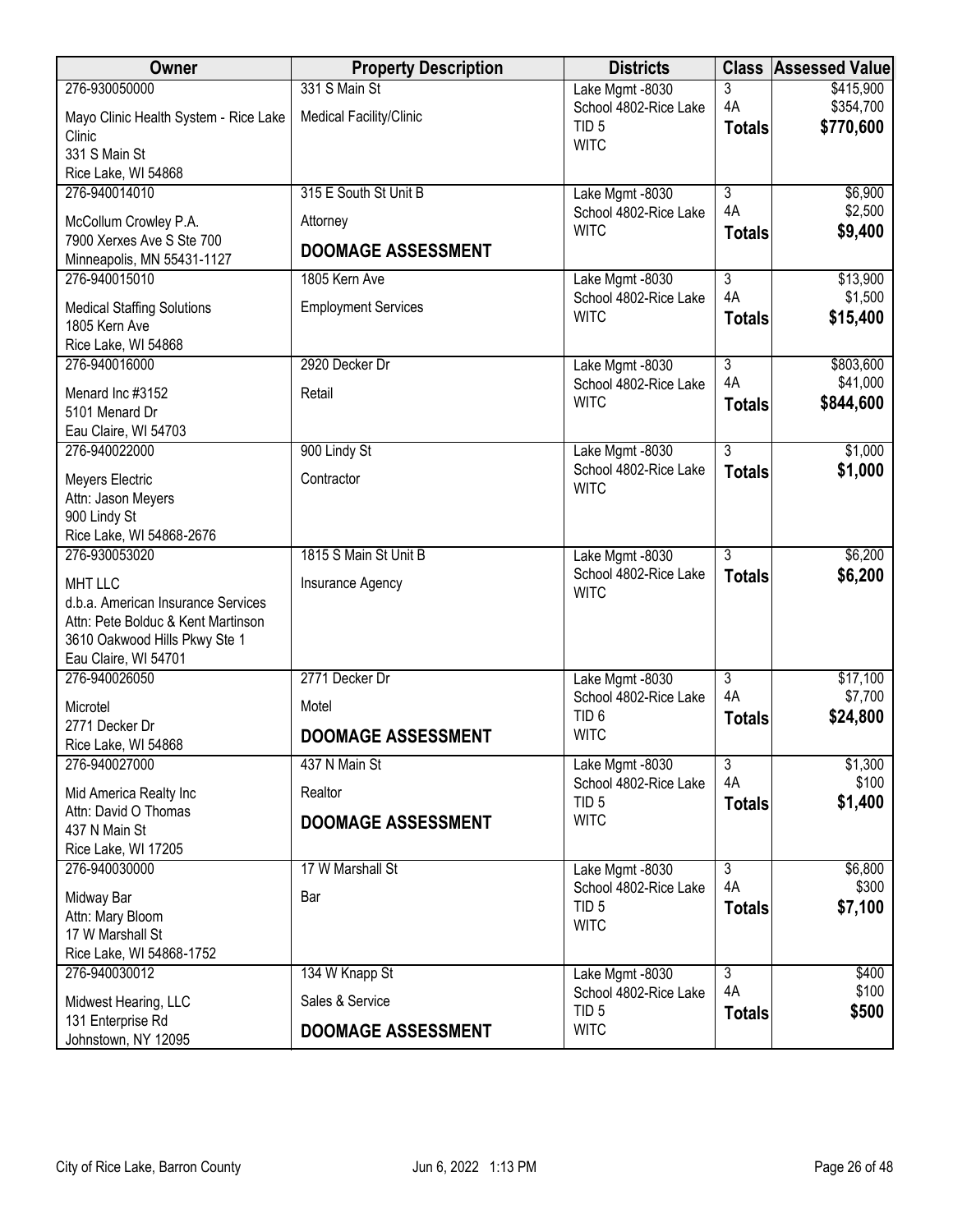| Owner                                                   | <b>Property Description</b> | <b>Districts</b>                         | <b>Class</b>              | <b>Assessed Value</b> |
|---------------------------------------------------------|-----------------------------|------------------------------------------|---------------------------|-----------------------|
| 276-970029000                                           | 2301 S Main St              | Lake Mgmt -8030                          | 3                         | \$27,100              |
| MITRA QSR KNE LLC                                       | Restaurant                  | School 4802-Rice Lake<br><b>WITC</b>     | 4A                        | \$3,000<br>\$30,100   |
| d.b.a. KFC                                              |                             |                                          | <b>Totals</b>             |                       |
| Attn: Kurz Group Inc                                    |                             |                                          |                           |                       |
| 8333 Douglas Ave Ste 1370 LB21<br>Dallas, TX 75225      |                             |                                          |                           |                       |
| 276-930030010                                           | 2901 Pioneer Ave            | Lake Mgmt -8030                          | $\overline{3}$            | \$62,600              |
| Mondovi Inc                                             | <b>Dental Services</b>      | School 4802-Rice Lake                    | 4A                        | \$3,500               |
| d.b.a. Midwest Dental Care                              |                             | <b>WITC</b>                              | <b>Totals</b>             | \$66,100              |
| PO Box 802206                                           |                             |                                          |                           |                       |
| Dallas, TX 75380-2206                                   |                             |                                          |                           |                       |
| 276-900073000                                           | 6 N Main St                 | Lake Mgmt -8030<br>School 4802-Rice Lake | $\overline{3}$            | \$400                 |
| Moongate                                                | <b>Alteration Services</b>  | TID <sub>5</sub>                         | <b>Totals</b>             | \$400                 |
| Attn: Breck Lillyblad                                   |                             | <b>WITC</b>                              |                           |                       |
| 6 N Main St<br>Rice Lake, WI 54868-2741                 |                             |                                          |                           |                       |
| 276-940032000                                           | 1700 W Stout St             | Lake Mgmt -8030                          | $\overline{3}$            | \$3,700               |
| Morrison Management Specialists Inc                     | Services                    | School 4802-Rice Lake                    | 4A                        | \$0                   |
| PO Box 30188                                            |                             | <b>WITC</b>                              | <b>Totals</b>             | \$3,700               |
| Charlotte, NC 28230                                     |                             |                                          |                           |                       |
| 276-940034000                                           | 205 N Main St               | Lake Mgmt -8030                          | $\overline{3}$            | \$4,000               |
| Mr Bobs                                                 |                             | School 4802-Rice Lake                    | <b>Totals</b>             | \$4,000               |
| Attn: Brian Skar                                        | <b>DOOMAGE ASSESSMENT</b>   | TID <sub>5</sub><br><b>WITC</b>          |                           |                       |
| 205 N Main St                                           |                             |                                          |                           |                       |
| Rice Lake, WI 54868-1742<br>276-930044000               | 11 E Marshall St Unit 201   | Lake Mgmt -8030                          | $\overline{3}$            | \$12,600              |
|                                                         |                             | School 4802-Rice Lake                    | 4A                        | \$500                 |
| <b>MSA Professional Services Inc</b><br>1230 South Blvd | Engineering                 | TID <sub>5</sub>                         | <b>Totals</b>             | \$13,100              |
| Baraboo, WI 53913                                       |                             | <b>WITC</b>                              |                           |                       |
| 276-940056010                                           | 800 Hammond Ave             | Lake Mgmt -8030                          | $\overline{\overline{3}}$ | \$1,500               |
| Nail U                                                  | Salon                       | School 4802-Rice Lake                    | 4A                        | \$200                 |
| 800 Hammond Ave                                         | <b>DOOMAGE ASSESSMENT</b>   | <b>WITC</b>                              | <b>Totals</b>             | \$1,700               |
| Rice Lake, WI 54868                                     |                             |                                          |                           |                       |
| 276-940036000                                           | 337 N Main St               | Lake Mgmt -8030<br>School 4802-Rice Lake | 4A                        | \$300                 |
| Napa Machine Shop                                       | Retail                      | TID <sub>5</sub>                         | <b>Totals</b>             | \$300                 |
| Attn: John Habas<br>337 N Main St                       |                             | <b>WITC</b>                              |                           |                       |
| Rice Lake, WI 54868                                     |                             |                                          |                           |                       |
| 276-960033040                                           | (scattered)                 | Lake Mgmt -8030                          | $\overline{3}$            | \$9,000               |
| National Entertainment Network, LLC                     | <b>Amusement Devices</b>    | School 4802-Rice Lake                    | <b>Totals</b>             | \$9,000               |
| 246 S Taylor Ave                                        |                             | <b>WITC</b>                              |                           |                       |
| <b>Unit 200</b>                                         |                             |                                          |                           |                       |
| Louisville, CO 80027                                    |                             |                                          |                           |                       |
| 276-940037000                                           | 431 S Main St               | Lake Mgmt -8030<br>School 4802-Rice Lake | $\overline{3}$            | \$1,100<br>\$1,100    |
| National Express Tax Service Inc                        | <b>Tax Prep Services</b>    | TID <sub>3</sub>                         | <b>Totals</b>             |                       |
| Attn: Judith A Cobb C/O The Accountan<br>Office         |                             | <b>WITC</b>                              |                           |                       |
| PO Box 2938                                             |                             |                                          |                           |                       |
| La Crosse, WI 54602                                     |                             |                                          |                           |                       |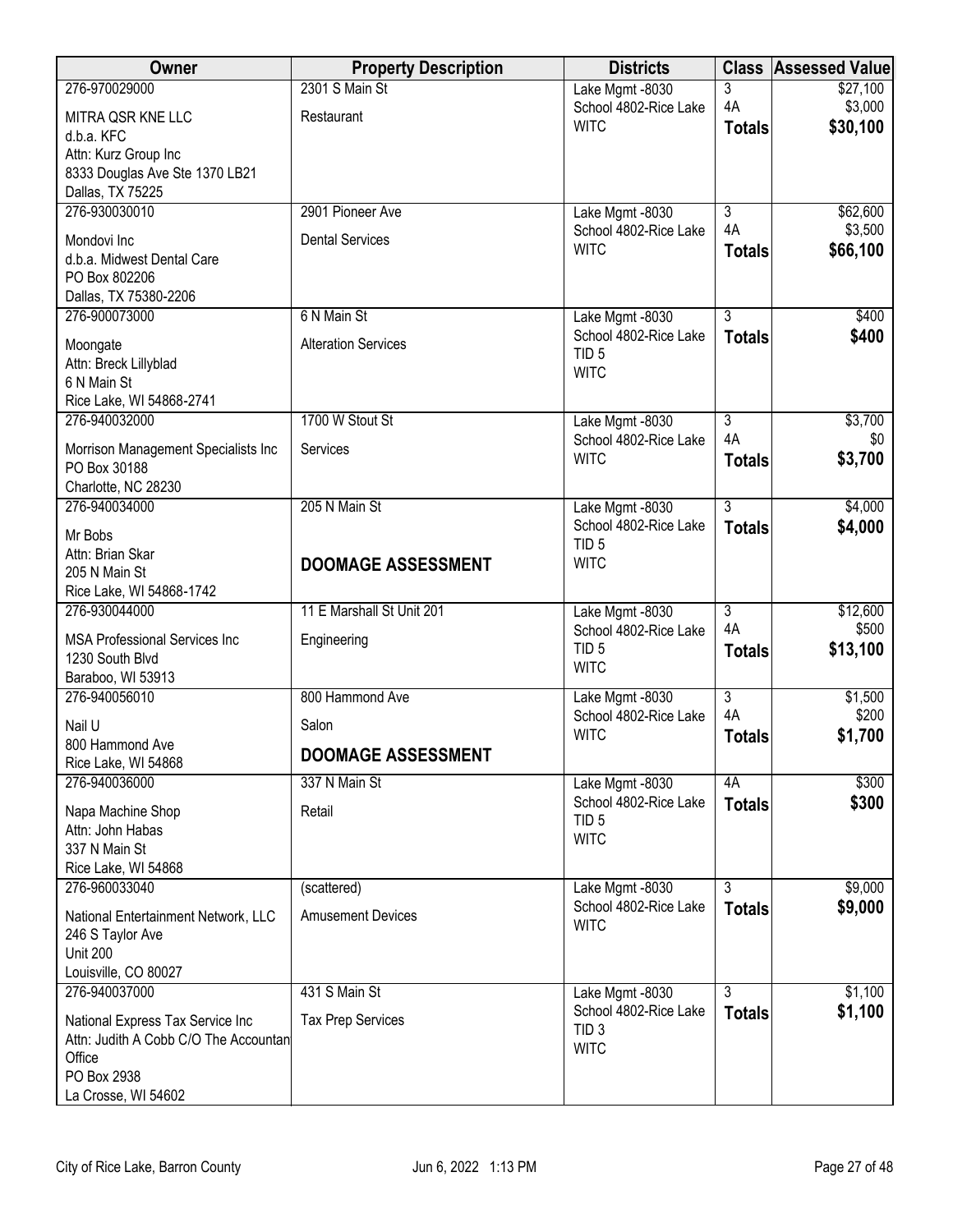| <b>Owner</b>                          | <b>Property Description</b> | <b>Districts</b>                          | <b>Class</b>         | <b>Assessed Value</b> |
|---------------------------------------|-----------------------------|-------------------------------------------|----------------------|-----------------------|
| 276-940040000                         | 314 N Main St               | Lake Mgmt -8030                           | 3                    | \$1,700               |
| Natures Gallery Inc                   | <b>Custom Framing</b>       | School 4802-Rice Lake<br>TID <sub>5</sub> | 4B                   | \$300                 |
| 314 N Main St                         |                             | <b>WITC</b>                               | <b>Totals</b>        | \$2,000               |
| Rice Lake, WI 54868                   |                             |                                           |                      |                       |
| 276-940038010                         | 1524 S Main St              | Lake Mgmt -8030                           | $\overline{3}$       | \$13,200              |
| Navitas Credit Corp                   | Leasing                     | School 4802-Rice Lake<br><b>WITC</b>      | <b>Totals</b>        | \$13,200              |
| Attn: Property Tax Dept               |                             |                                           |                      |                       |
| 303 Fellowship Rd Ste 310             |                             |                                           |                      |                       |
| Mount Laurel, NJ 08054                |                             |                                           |                      |                       |
| 276-910061040                         | 1872 14 1/2 Ave Unit M9     | Lake Mgmt -8030<br>School 903-Cameron     | 4B                   | \$27,000              |
| Neal, Peter                           | Hangar                      | <b>WITC</b>                               | <b>Totals</b>        | \$27,000              |
| Attn: Peter Neal                      |                             |                                           |                      |                       |
| 2615 27 1/4 27 3/4 Ave                |                             |                                           |                      |                       |
| Rice Lake, WI 54868                   |                             |                                           |                      |                       |
| 276-940057000                         | 2900 Pioneer Ave            | Lake Mgmt -8030<br>School 4802-Rice Lake  | $\overline{3}$<br>4A | \$14,200<br>\$900     |
| Norske Nook, Inc                      | Restaurant                  | <b>WITC</b>                               | <b>Totals</b>        | \$15,100              |
| Attn: Jerry Bechard                   |                             |                                           |                      |                       |
| PO Box 213                            |                             |                                           |                      |                       |
| Osseo, WI 54758-0213                  |                             |                                           | $\overline{AB}$      |                       |
| 276-910061050                         | 1872 14 1/2 Ave Unit S22    | Lake Mgmt -8030<br>School 903-Cameron     |                      | \$24,700<br>\$24,700  |
| North Carolina Insurance Group        | Hangar                      | <b>WITC</b>                               | <b>Totals</b>        |                       |
| Attn: Clarence Symond                 |                             |                                           |                      |                       |
| 5831 Rockfish Rd                      |                             |                                           |                      |                       |
| Hope Mills, NC 58348<br>276-920056000 | 123 N Main St               |                                           | $\overline{3}$       | \$23,000              |
|                                       |                             | Lake Mgmt -8030<br>School 4802-Rice Lake  | <b>Totals</b>        | \$23,000              |
| <b>Northern Business Products</b>     | Retail                      | TID <sub>5</sub>                          |                      |                       |
| Attn: Jim Farrell                     | <b>DOOMAGE ASSESSMENT</b>   | <b>WITC</b>                               |                      |                       |
| PO Box 16127<br>Duluth, MN 55816      |                             |                                           |                      |                       |
| 276-940044010                         | 516 W Humbird St            | Lake Mgmt -8030                           | $\overline{3}$       | \$700                 |
|                                       |                             | School 4802-Rice Lake                     | <b>Totals</b>        | \$700                 |
| Northern Heating & Cooling            | Heating/Cooling             | TID <sub>5</sub>                          |                      |                       |
| 516 W Humbird St                      | <b>DOOMAGE ASSESSMENT</b>   | <b>WITC</b>                               |                      |                       |
| Rice Lake, WI 54868<br>276-940044050  | 12 W Marshall St            |                                           | $\overline{3}$       | \$14,700              |
|                                       |                             | Lake Mgmt -8030<br>School 4802-Rice Lake  | <b>Totals</b>        | \$14,700              |
| Northern Star Theater Company         | <b>Community Theatre</b>    | TID <sub>5</sub>                          |                      |                       |
| 12 W Marshall St                      |                             | <b>WITC</b>                               |                      |                       |
| Rice Lake, WI 54868<br>276-910042000  | 2395 S Main St              |                                           | $\overline{3}$       |                       |
|                                       |                             | Lake Mgmt -8030<br>School 4802-Rice Lake  |                      | \$58,300<br>\$58,300  |
| Northfield Restaurant Corporation     | Restaurant                  | <b>WITC</b>                               | <b>Totals</b>        |                       |
| d.b.a. Pizza Hut #1002                |                             |                                           |                      |                       |
| 9313 E 34th St North Ste 100          |                             |                                           |                      |                       |
| Wichita, KS 67226<br>276-940046000    | 608 W Marshall St           |                                           | $\overline{3}$       | \$700                 |
|                                       |                             | Lake Mgmt -8030<br>School 4802-Rice Lake  | 4A                   | \$300                 |
| Northland Dental Lab of Rice Lake Inc | Dental Lab                  | <b>WITC</b>                               | <b>Totals</b>        | \$1,000               |
| Attn: Michael Nelson                  | <b>DOOMAGE ASSESSMENT</b>   |                                           |                      |                       |
| PO Box 14<br>Rice Lake, WI 54868-0014 |                             |                                           |                      |                       |
|                                       |                             |                                           |                      |                       |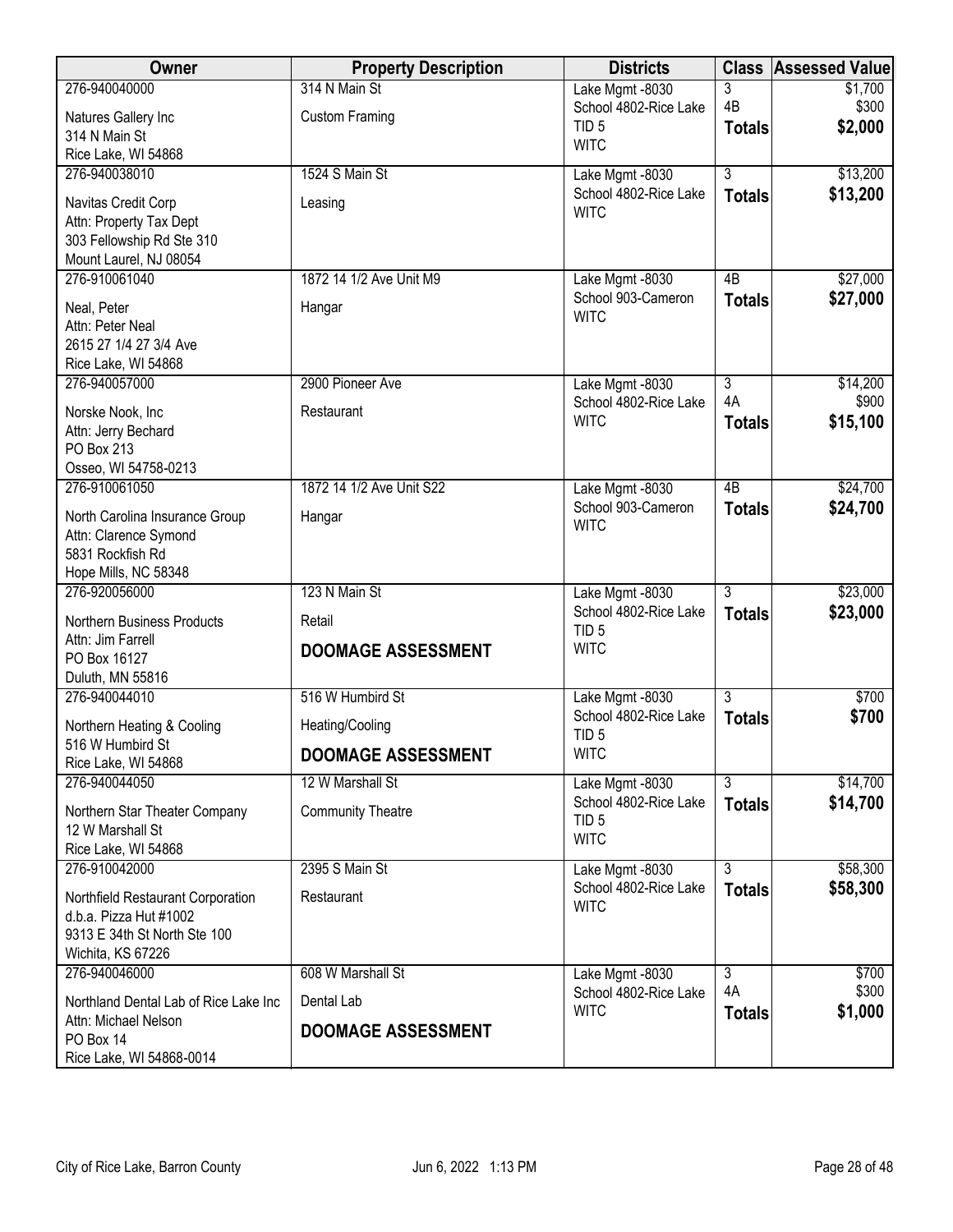| <b>Owner</b>                                                                                          | <b>Property Description</b>       | <b>Districts</b>                                             |                           | <b>Class Assessed Value</b> |
|-------------------------------------------------------------------------------------------------------|-----------------------------------|--------------------------------------------------------------|---------------------------|-----------------------------|
| 276-940047000<br>Northland Insurance Services Inc                                                     | 5 W Newton St<br>Insurance Agency | Lake Mgmt -8030<br>School 4802-Rice Lake<br>TID <sub>5</sub> | 3<br>4A<br><b>Totals</b>  | \$400<br>\$100<br>\$500     |
| Attn: Daniel Fjelstad<br>5 W Newton St                                                                |                                   | <b>WITC</b>                                                  |                           |                             |
| Rice Lake, WI 54868-1744                                                                              |                                   |                                                              |                           |                             |
| 276-930009000                                                                                         | 1801 W Knapp St                   | Lake Mgmt -8030<br>School 4802-Rice Lake                     | $\overline{3}$<br>4A      | \$17,700<br>\$1,000         |
| Northview Eye Associates, LLC<br>1819 Carrie Ave                                                      | Optometry                         | <b>WITC</b>                                                  | <b>Totals</b>             | \$18,700                    |
| Rice Lake, WI 54868<br>276-970021000                                                                  | 115 E Thomas St                   |                                                              | $\overline{\overline{3}}$ | \$39,900                    |
| Northwoods Dentistry Rice Lake LLC                                                                    | <b>Dental Services</b>            | Lake Mgmt -8030<br>School 4802-Rice Lake                     | 4A                        | \$1,000                     |
| 115 E Thomas St                                                                                       | <b>DOOMAGE ASSESSMENT</b>         | <b>WITC</b>                                                  | <b>Totals</b>             | \$40,900                    |
| Rice Lake, WI 54868<br>276-940057020                                                                  | 113 N Main St                     | Lake Mgmt -8030                                              | $\overline{3}$            | \$3,000                     |
| Northwoods Promotions                                                                                 | Sales & Service                   | School 4802-Rice Lake                                        | <b>Totals</b>             | \$3,000                     |
| PO Box 191                                                                                            | <b>DOOMAGE ASSESSMENT</b>         | TID <sub>5</sub><br><b>WITC</b>                              |                           |                             |
| Rice Lake, WI 54868<br>276-910061020                                                                  | 1872 14 1/2 Ave Unit S21          | Lake Mgmt -8030                                              | $\overline{AB}$           | \$24,700                    |
| Norton, Thomas & Janet<br>Attn: Thomas & Janet Norton<br>10760 Grey Cloud Island                      | Hangar                            | School 903-Cameron<br><b>WITC</b>                            | <b>Totals</b>             | \$24,700                    |
| St Paul Park, MN 55071                                                                                |                                   |                                                              |                           |                             |
| 276-940053050                                                                                         | (scattered)                       | Lake Mgmt -8030<br>School 4802-Rice Lake                     | $\overline{3}$            | \$2,500                     |
| NuCO2 Supply LLC<br>Attn: Tax Department<br>10 Riverview Dr<br>Danbury, CT 06810                      | Leasing                           | <b>WITC</b>                                                  | <b>Totals</b>             | \$2,500                     |
| 276-950060000                                                                                         | 37 N Main St                      | Lake Mgmt -8030                                              | $\overline{3}$            | \$100                       |
| Old Bookshop of Rice Lake<br>Attn: Elizabeth Johnson<br><b>PO Box 104</b><br>Rice Lake, WI 54868-0104 | <b>Book Shop</b>                  | School 4802-Rice Lake<br>TID <sub>5</sub><br><b>WITC</b>     | <b>Totals</b>             | \$100                       |
| 276-950001000                                                                                         | 10 N Main St                      | Lake Mgmt -8030                                              | $\overline{3}$            | \$400                       |
| Olsen Office Equipment                                                                                | Retail                            | School 4802-Rice Lake<br>TID <sub>5</sub>                    | <b>Totals</b>             | \$400                       |
| Attn: Robert Olsen<br>10 N Main St<br>Rice Lake, WI 54868-1737                                        | <b>DOOMAGE ASSESSMENT</b>         | <b>WITC</b>                                                  |                           |                             |
| 276-920054006                                                                                         | 3013 S Main St                    | Lake Mgmt -8030                                              | $\overline{3}$            | \$2,900                     |
| <b>Olson's Hearing Center</b><br>3013 S Main St<br>Rice Lake, WI 54868-8710                           | Sales & Service                   | School 4802-Rice Lake<br><b>WITC</b>                         | <b>Totals</b>             | \$2,900                     |
| 276-950002000                                                                                         | 800 Hammond Ave                   | Lake Mgmt -8030                                              | $\overline{3}$            | \$20,000                    |
| <b>Olympic Racquetball &amp; Fitness</b>                                                              | <b>Fitness</b>                    | School 4802-Rice Lake<br><b>WITC</b>                         | <b>Totals</b>             | \$20,000                    |
| Attn: Dan Schwab<br>800 Hammond Ave<br>Rice Lake, WI 54868-1209                                       | <b>DOOMAGE ASSESSMENT</b>         |                                                              |                           |                             |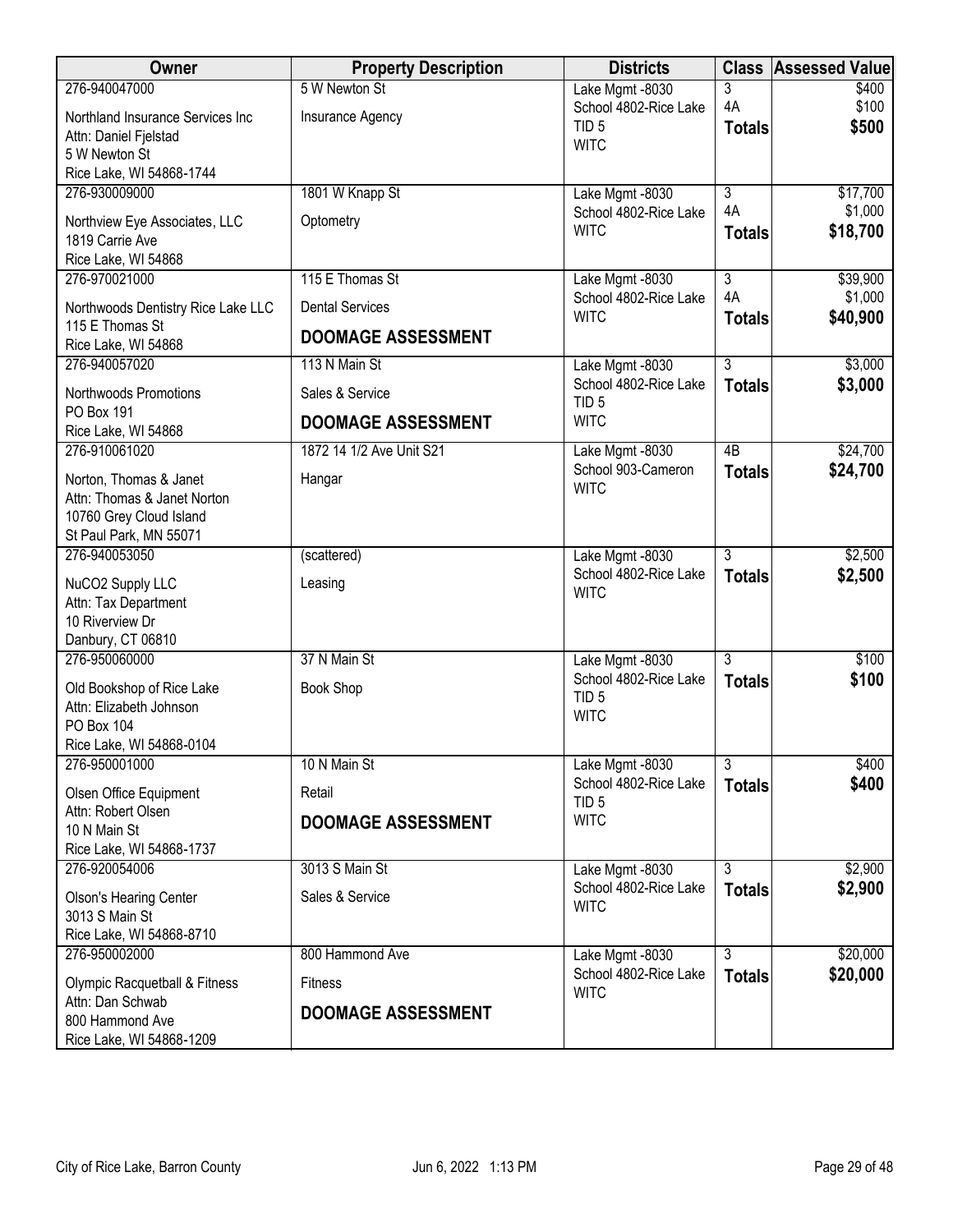| Owner                                                | <b>Property Description</b> | <b>Districts</b>                          |                           | <b>Class Assessed Value</b> |
|------------------------------------------------------|-----------------------------|-------------------------------------------|---------------------------|-----------------------------|
| 276-900043000                                        | 411 Tainter Ave             | Lake Mgmt -8030                           | 3                         | \$5,000                     |
| Omaha Bar - Big O                                    | Bar                         | School 4802-Rice Lake<br><b>WITC</b>      | <b>Totals</b>             | \$5,000                     |
| Attn: Shirley Hayes                                  | <b>DOOMAGE ASSESSMENT</b>   |                                           |                           |                             |
| 411 Tainter Ave                                      |                             |                                           |                           |                             |
| Rice Lake, WI 54868                                  |                             |                                           |                           |                             |
| 276-960044010                                        | 602 S Main St Unit B        | Lake Mgmt -8030                           | $\overline{3}$<br>4A      | \$9,900                     |
| OneMain Financial Group, LLC                         | <b>Consumer Finance</b>     | School 4802-Rice Lake<br>TID <sub>3</sub> |                           | \$8,200                     |
| 125 E John Carpenter Freeway                         |                             | <b>WITC</b>                               | <b>Totals</b>             | \$18,100                    |
| <b>Suite 1400</b>                                    |                             |                                           |                           |                             |
| Irving, TX 75062                                     |                             |                                           |                           |                             |
| 276-950026050                                        | 1507 W Knapp St Unit 1      | Lake Mgmt -8030                           | $\overline{3}$            | \$2,300                     |
| Optimum Therapies                                    | Physical Therapy            | School 4802-Rice Lake                     | <b>Totals</b>             | \$2,300                     |
| 517 E Clairemont Ave                                 |                             | <b>WITC</b>                               |                           |                             |
| Eau Claire, WI 54701                                 |                             |                                           |                           |                             |
| 276-950004040                                        | 821 Bear Paw Ave            | Lake Mgmt -8030                           | $\overline{3}$            | \$13,800                    |
| Oral & Maxillofacial Surgery Associates              | Orthodontist                | School 4802-Rice Lake                     | 4A                        | \$8,400                     |
| 788 Oakleaf Way                                      |                             | <b>WITC</b>                               | <b>Totals</b>             | \$22,200                    |
| Altoona, WI 54720                                    |                             |                                           |                           |                             |
| 276-900062010                                        | 2410 S Main St              | Lake Mgmt -8030                           | $\overline{3}$            | \$18,300                    |
|                                                      | Sales & Service             | School 4802-Rice Lake                     | 4A                        | \$3,600                     |
| O'Reilly Automotive Stores Inc #1526<br>PO Box 9167  |                             | <b>WITC</b>                               | <b>Totals</b>             | \$21,900                    |
| Springfield, MO 65801-9167                           |                             |                                           |                           |                             |
| 276-950008040                                        | 11 E Burton St              | Lake Mgmt -8030                           | $\overline{3}$            | \$243,700                   |
|                                                      |                             | School 4802-Rice Lake                     | 4A                        | \$81,900                    |
| Pacific Bells, LLC                                   | Restaurant                  | TID <sub>4</sub>                          | <b>Totals</b>             | \$325,600                   |
| d.b.a. Taco Bell #37062<br>Attn: Permits             |                             | <b>WITC</b>                               |                           |                             |
| 111 W 39th St                                        |                             |                                           |                           |                             |
| Vancouver, WA 98660                                  |                             |                                           |                           |                             |
| 276-950008060                                        | 2304 S Main St              | Lake Mgmt -8030                           | $\overline{\overline{3}}$ | \$12,200                    |
|                                                      |                             | School 4802-Rice Lake                     | 4A                        | \$9,600                     |
| Papa Murphys Company Stores, Inc                     | Restaurant                  | <b>WITC</b>                               | <b>Totals</b>             | \$21,800                    |
| d.b.a. Papa Murphys Pizza<br>8000 NE Parkway Dr #350 |                             |                                           |                           |                             |
| Vancouver, WA 98662                                  |                             |                                           |                           |                             |
| 276-950007000                                        | 939 Lakeshore Dr            | Lake Mgmt -8030                           | $\overline{3}$            | \$700                       |
|                                                      |                             | School 4802-Rice Lake                     | <b>Totals</b>             | \$700                       |
| Paul Bunyan Resort                                   | Resort                      | <b>WITC</b>                               |                           |                             |
| 939 Lakeshore Dr                                     |                             |                                           |                           |                             |
| Rice Lake, WI 54868-1224<br>276-950008000            | 1017 Haugen Ave             |                                           | $\overline{3}$            | \$12,100                    |
|                                                      |                             | Lake Mgmt -8030<br>School 4802-Rice Lake  | 4A                        | \$600                       |
| Paul's Sheet Metal Inc                               | Contractor                  | <b>WITC</b>                               | <b>Totals</b>             | \$12,700                    |
| <b>PO Box 247</b>                                    |                             |                                           |                           |                             |
| Rice Lake, WI 54868-0247                             |                             |                                           |                           |                             |
| 276-950009000                                        | 2835 S Main St              | Lake Mgmt -8030                           | $\overline{3}$            | \$13,600                    |
| Pawnee Leasing Corporation                           | Leasing                     | School 4802-Rice Lake                     | <b>Totals</b>             | \$13,600                    |
| Attn: Advanced Property Tax                          |                             | <b>WITC</b>                               |                           |                             |
| Compliance                                           |                             |                                           |                           |                             |
| 1611 N Interstate 35E Ste 428                        |                             |                                           |                           |                             |
| Carrollton, TX 75006-8616                            |                             |                                           |                           |                             |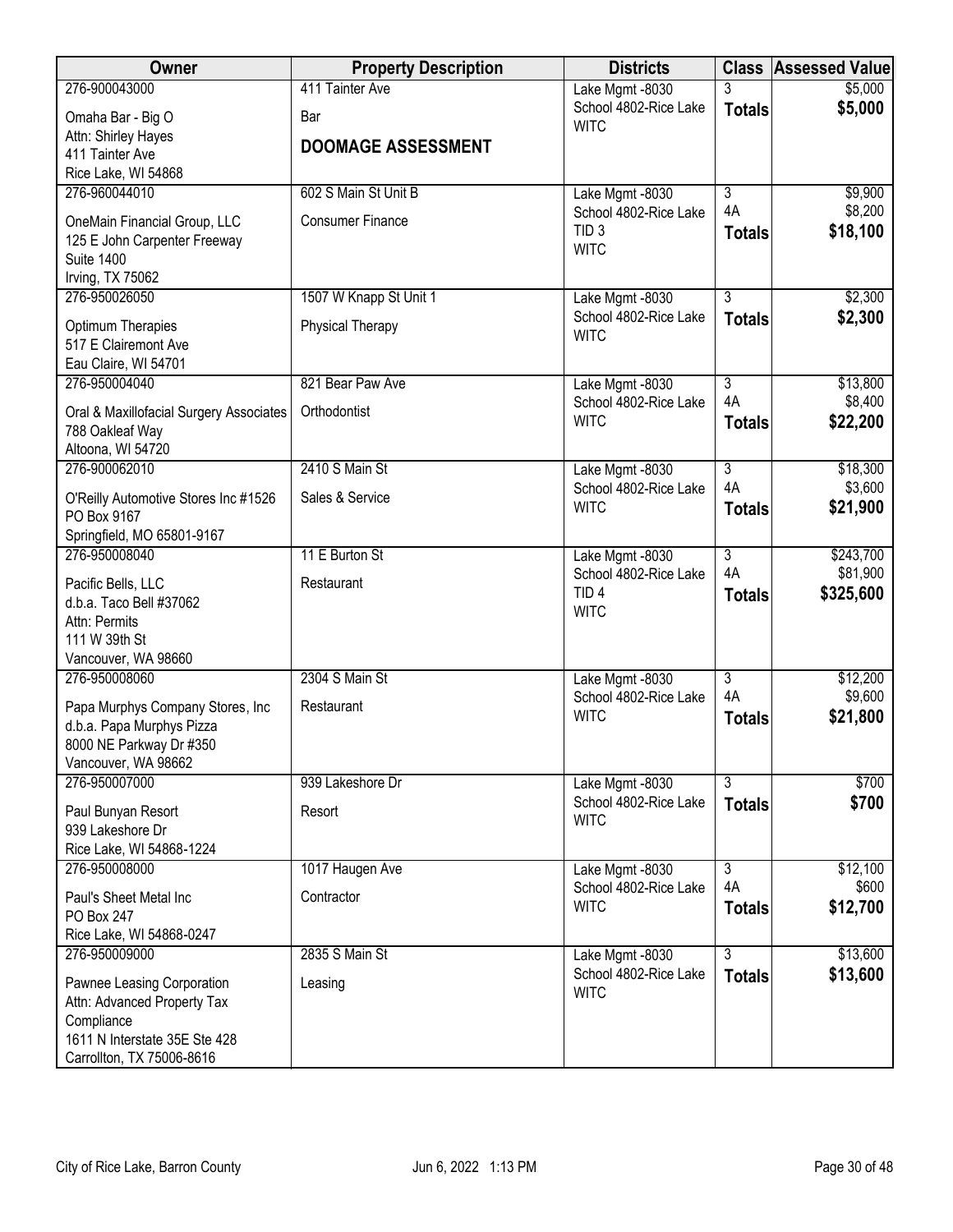| <b>Owner</b>                                                      | <b>Property Description</b> | <b>Districts</b>                         | <b>Class</b>   | <b>Assessed Value</b> |
|-------------------------------------------------------------------|-----------------------------|------------------------------------------|----------------|-----------------------|
| 276-900050000                                                     | 15 W Evans St               | Lake Mgmt -8030                          |                | \$2,200               |
| Peg's Place                                                       | Salon                       | School 4802-Rice Lake<br><b>WITC</b>     | <b>Totals</b>  | \$2,200               |
| Attn: Peg                                                         | <b>DOOMAGE ASSESSMENT</b>   |                                          |                |                       |
| 15 W Evans St<br>Rice Lake, WI 54868-1707                         |                             |                                          |                |                       |
| 276-900050050                                                     | 212 S Main St               | Lake Mgmt -8030                          | $\overline{3}$ | \$2,500               |
|                                                                   |                             | School 4802-Rice Lake                    | 4A             | \$300                 |
| Peopleready Inc                                                   | Services                    | <b>WITC</b>                              | <b>Totals</b>  | \$2,800               |
| Attn: Tax Dept #37261<br>PO Box 2910                              |                             |                                          |                |                       |
| Tacoma, WA 98401-2910                                             |                             |                                          |                |                       |
| 276-950010020                                                     | 2501 College Dr             | Lake Mgmt -8030                          | $\overline{3}$ | \$5,000               |
| Perfect Image Sign, LLC                                           | Signs                       | School 4802-Rice Lake<br><b>WITC</b>     | <b>Totals</b>  | \$5,000               |
| Attn: Mike Schullo                                                | <b>DOOMAGE ASSESSMENT</b>   |                                          |                |                       |
| 2501 College Dr<br>Rice Lake, WI 54868                            |                             |                                          |                |                       |
| 276-950013000                                                     | 1918 Manwaring Ave          | Lake Mgmt -8030                          | 4A             | \$17,600              |
|                                                                   |                             | School 4802-Rice Lake                    | <b>Totals</b>  | \$17,600              |
| PI Tower Development, LLC                                         | Tower                       | <b>WITC</b>                              |                |                       |
| Attn: Ryan LLC Complex Prop Tax Attn<br>Cloria Burkes             |                             |                                          |                |                       |
| PO Box 460667dept100                                              |                             |                                          |                |                       |
| Houston, TX 77056                                                 |                             |                                          |                |                       |
| 276-950013005                                                     | 2920 Decker Dr              | Lake Mgmt -8030                          | 4A             | \$2,400               |
| Pinnacle Propane Express, LLC                                     | Wholesale                   | School 4802-Rice Lake<br><b>WITC</b>     | <b>Totals</b>  | \$2,400               |
| 600 E Las Colinas Blvd Ste 200                                    | <b>DOOMAGE ASSESSMENT</b>   |                                          |                |                       |
| Irving, TX 75039<br>276-950016010                                 |                             |                                          | $\overline{3}$ | \$8,400               |
|                                                                   | (scattered)                 | Lake Mgmt -8030<br>School 4802-Rice Lake | <b>Totals</b>  | \$8,400               |
| Pitney Bowes Global Financial Svcs LLQ                            | Leasing                     | <b>WITC</b>                              |                |                       |
| Attn: Westshore Corporate Center<br>600 N West Shore Blvd Ste 810 |                             |                                          |                |                       |
| Tampa, FL 33609                                                   |                             |                                          |                |                       |
| 276-950013016                                                     | (scattered)                 | Lake Mgmt -8030                          | $\overline{3}$ | \$500                 |
| Pitney Bowes Inc                                                  | Leasing                     | School 4802-Rice Lake                    | <b>Totals</b>  | \$500                 |
| Attn: Westshore Corporate Center                                  |                             | <b>WITC</b>                              |                |                       |
| 600 N West Shore Blvd Ste 810                                     |                             |                                          |                |                       |
| Tampa, FL 33609                                                   |                             |                                          |                |                       |
| 276-950020010                                                     | 2500 S Main St Unit A       | Lake Mgmt -8030                          | $\overline{3}$ | \$18,700              |
| Platinum Pet Supply                                               | Retail                      | School 4802-Rice Lake<br><b>WITC</b>     | 4A             | \$500                 |
| Attn: Kevin De Cook                                               |                             |                                          | <b>Totals</b>  | \$19,200              |
| 310 Pinnacle Way Ste 300                                          |                             |                                          |                |                       |
| Eau Claire, WI 54701<br>276-950020000                             | 1410 S Main St              |                                          | $\overline{3}$ | \$26,900              |
|                                                                   |                             | Lake Mgmt -8030<br>School 4802-Rice Lake | 4A             | \$21,600              |
| Pomp's Tire Service                                               | Sales & Service             | <b>WITC</b>                              | <b>Totals</b>  | \$48,500              |
| Attn: Joel Hansen<br>PO Box 1630                                  |                             |                                          |                |                       |
| Green Bay, WI 54305-1630                                          |                             |                                          |                |                       |
| 276-950020005                                                     | 30 N Main St Unit 1737      | Lake Mgmt -8030                          | 4A             | \$1,000               |
| Poppy Popcorn Co                                                  | Retail                      | School 4802-Rice Lake                    | <b>Totals</b>  | \$1,000               |
| 308 W Humbird St                                                  |                             | TID <sub>5</sub>                         |                |                       |
| Rice Lake, WI 54868                                               | <b>DOOMAGE ASSESSMENT</b>   | <b>WITC</b>                              |                |                       |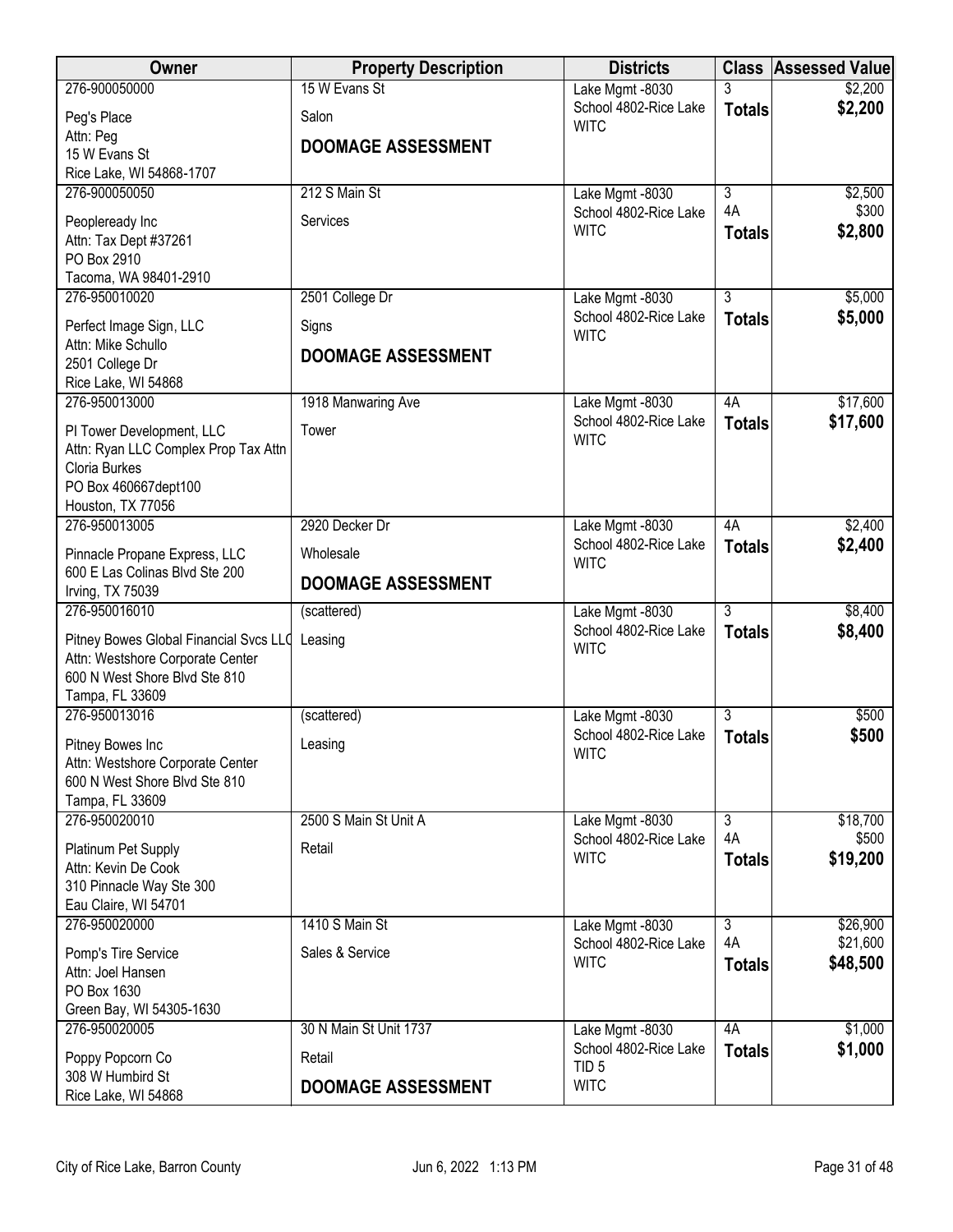| Owner                                                             | <b>Property Description</b>  | <b>Districts</b>                          |                                 | <b>Class Assessed Value</b> |
|-------------------------------------------------------------------|------------------------------|-------------------------------------------|---------------------------------|-----------------------------|
| 276-900008000                                                     | 5 W John St                  | Lake Mgmt -8030                           | 3                               | \$800                       |
| Potter Agency, LLC                                                | Insurance Agency             | School 4802-Rice Lake<br><b>WITC</b>      | 4A<br><b>Totals</b>             | \$400<br>\$1,200            |
| 5 W John St<br>Rice Lake, WI 54868                                | <b>DOOMAGE ASSESSMENT</b>    |                                           |                                 |                             |
| 276-960002015                                                     | 703 Nunn Ave                 | Lake Mgmt -8030                           | $\overline{3}$                  | \$2,200                     |
| Precious Steps Daycare                                            | Day Care                     | School 4802-Rice Lake                     | <b>Totals</b>                   | \$2,200                     |
| Attn: Terri Sandberg                                              |                              | <b>WITC</b>                               |                                 |                             |
| 703 Nunn Ave                                                      | <b>DOOMAGE ASSESSMENT</b>    |                                           |                                 |                             |
| Rice Lake, WI 54868<br>276-960003010                              | 1051 West Ave                | Lake Mgmt -8030                           | 4A                              | \$1,400                     |
|                                                                   | <b>Medical Services</b>      | School 4802-Rice Lake                     | <b>Totals</b>                   | \$1,400                     |
| Prevea Clinic Inc<br>PO Box 19070                                 |                              | <b>WITC</b>                               |                                 |                             |
| Green Bay, WI 54307                                               |                              |                                           |                                 |                             |
| 276-950021000                                                     | 2304 S Main St Unit 4        | Lake Mgmt -8030                           | $\overline{3}$                  | \$8,800                     |
| Prime Comms Retail, LLC                                           | Retail                       | School 4802-Rice Lake<br><b>WITC</b>      | 4A<br><b>Totals</b>             | \$3,600<br>\$12,400         |
| PO Box 743068<br>Dallas, TX 75374                                 |                              |                                           |                                 |                             |
| 276-950022000                                                     | 11 E Eau Claire St           | Lake Mgmt -8030                           | $\overline{3}$                  | \$100                       |
| Primerica                                                         | <b>Financial Services</b>    | School 4802-Rice Lake                     | 4A                              | \$100                       |
| 11 E Eau Claire St                                                | <b>DOOMAGE ASSESSMENT</b>    | TID <sub>5</sub><br><b>WITC</b>           | <b>Totals</b>                   | \$200                       |
| Rice Lake, WI 54868                                               |                              |                                           |                                 |                             |
| 276-940015000                                                     | 1907 Kern Ave                | Lake Mgmt -8030<br>School 4802-Rice Lake  | 4A<br><b>Totals</b>             | \$500<br>\$500              |
| <b>Prine Cuts Meat Market</b><br>1907 Kern Ave                    | <b>Butcher Shop</b>          | <b>WITC</b>                               |                                 |                             |
| Rice Lake, WI 54868                                               |                              |                                           |                                 |                             |
| 276-950022046                                                     | 225 S Main St                | Lake Mgmt -8030                           | $\overline{3}$                  | \$7,300                     |
| Priority Chiropractic Wellness Center                             | <b>Chiropractic Services</b> | School 4802-Rice Lake<br><b>WITC</b>      | 4A<br><b>Totals</b>             | \$20,500<br>\$27,800        |
| 225 S Main St<br>Rice Lake, WI 54868                              | <b>DOOMAGE ASSESSMENT</b>    |                                           |                                 |                             |
| 276-950022080                                                     | 2900 S Main St Unit D7       | Lake Mgmt -8030                           | $\overline{3}$                  | \$600                       |
| Pro Nails                                                         | Salon                        | School 4802-Rice Lake                     | 4A                              | \$2,000                     |
| 2900 S Main St                                                    | <b>DOOMAGE ASSESSMENT</b>    | <b>WITC</b>                               | <b>Totals</b>                   | \$2,600                     |
| Rice Lake, WI 54868                                               |                              |                                           |                                 |                             |
| 276-950024030                                                     | 2462 S Main St               | Lake Mgmt -8030<br>School 4802-Rice Lake  | $\overline{3}$<br>4A            | \$20,700<br>\$7,000         |
| Purple Martin Holdings LLC<br>d.b.a. Cabin Coffee Co of Rice Lake | Restaurant/Catering          | <b>WITC</b>                               | <b>Totals</b>                   | \$27,700                    |
| 2462 S Main St                                                    |                              |                                           |                                 |                             |
| Rice Lake, WI 54868                                               |                              |                                           |                                 |                             |
| 276-950024020                                                     | 1100 Lindy St                | Lake Mgmt -8030<br>School 4802-Rice Lake  | $\overline{3}$<br><b>Totals</b> | \$35,300<br>\$35,300        |
| Push, Inc.<br>Attn: Jack Lapcinski                                | Construction & Supply        | <b>WITC</b>                               |                                 |                             |
| PO Box 72                                                         |                              |                                           |                                 |                             |
| Rice Lake, WI 54868                                               |                              |                                           |                                 |                             |
| 276-940004020                                                     | (scattered)                  | Lake Mgmt -8030                           | $\overline{3}$                  | \$1,800                     |
| Quadient Inc                                                      | Services                     | School 4802-Rice Lake<br>TID <sub>5</sub> | <b>Totals</b>                   | \$1,800                     |
| Attn: Tax Dept<br>478 Wheelers Farms Rd                           |                              | <b>WITC</b>                               |                                 |                             |
| Milford, CT 06461                                                 |                              |                                           |                                 |                             |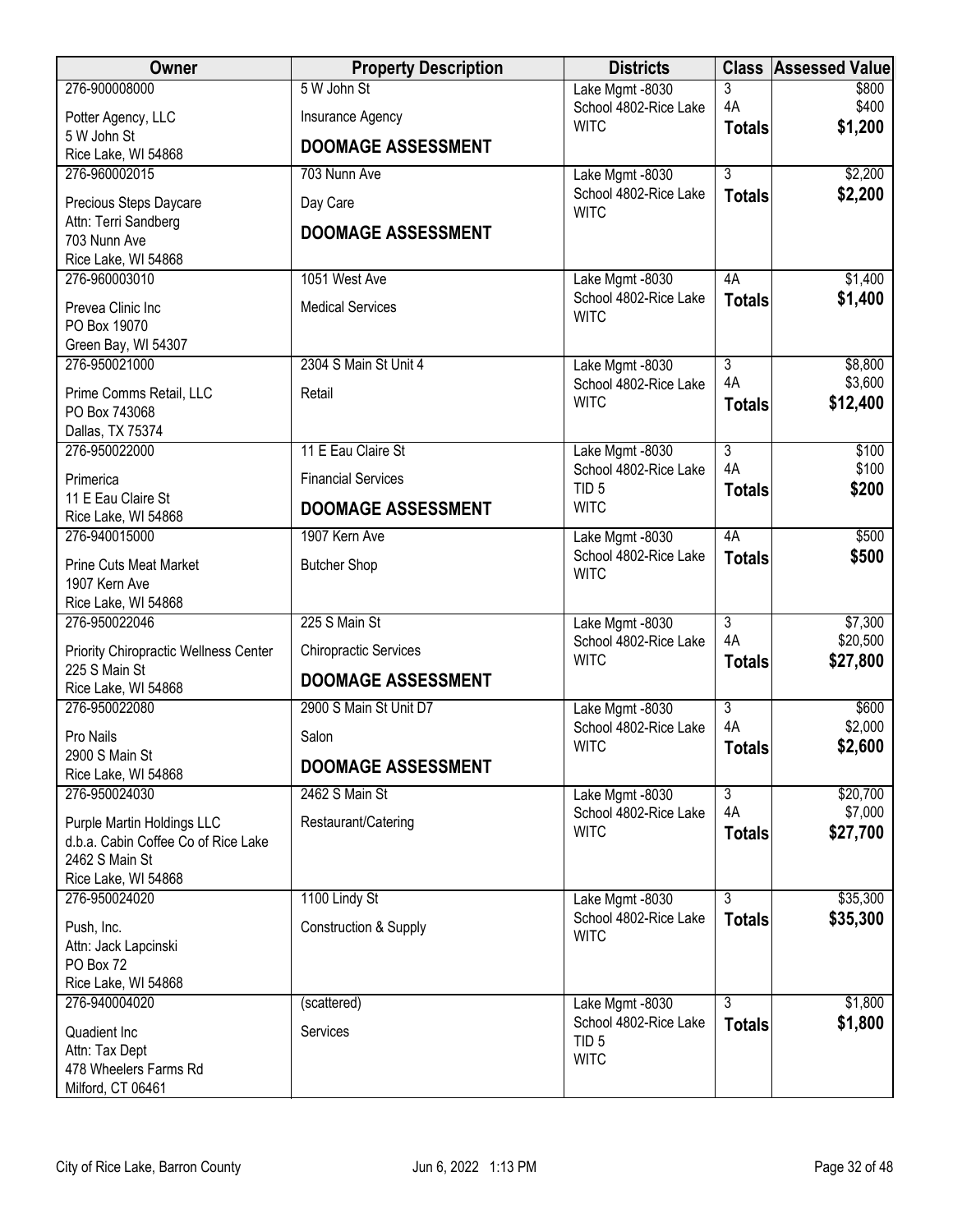| Owner                                     | <b>Property Description</b> | <b>Districts</b>                         |                | <b>Class Assessed Value</b> |
|-------------------------------------------|-----------------------------|------------------------------------------|----------------|-----------------------------|
| 276-950034015                             | (scattered)                 | Lake Mgmt -8030                          |                | \$24,400                    |
| Quadient Leasing USA, Inc.                | Leasing                     | School 4802-Rice Lake<br><b>WITC</b>     | <b>Totals</b>  | \$24,400                    |
| Attn: Tax Department                      |                             |                                          |                |                             |
| 478 Wheelers Farms Rd                     |                             |                                          |                |                             |
| Milford, CT 06461<br>276-920028000        | 531 S Main St               |                                          | 4A             | \$10,000                    |
|                                           |                             | Lake Mgmt -8030<br>School 4802-Rice Lake | <b>Totals</b>  | \$10,000                    |
| <b>Quality Cleaners</b>                   | Dry Cleaner                 | TID <sub>3</sub>                         |                |                             |
| Attn: Kay Paulson<br>531 S Main St        | <b>DOOMAGE ASSESSMENT</b>   | <b>WITC</b>                              |                |                             |
| Rice Lake, WI 54868-2577                  |                             |                                          |                |                             |
| 276-950027040                             | 907 W Stout St              | Lake Mgmt -8030                          | $\overline{3}$ | \$100                       |
| Rako Orthodontic Lab                      | Dental Lab                  | School 4802-Rice Lake                    | <b>Totals</b>  | \$100                       |
| Attn: Raymond Kodesh                      |                             | <b>WITC</b>                              |                |                             |
| 907 W Stout St                            |                             |                                          |                |                             |
| Rice Lake, WI 54868-3123                  |                             |                                          |                |                             |
| 276-950027080                             | 425 Tainter Ave             | Lake Mgmt -8030                          | $\overline{3}$ | \$6,000                     |
| <b>Randall Therapeutic Services</b>       | <b>Personal Services</b>    | School 4802-Rice Lake                    | 4A             | \$300                       |
| 425 Tainter Ave                           |                             | TID <sub>5</sub><br><b>WITC</b>          | <b>Totals</b>  | \$6,300                     |
| Rice Lake, WI 54868                       |                             |                                          |                |                             |
| 276-950028000                             | 1601 S Main St              | Lake Mgmt -8030                          | $\overline{3}$ | \$2,000                     |
| Rand's Bowling Lanes & Lounge             | <b>Bowling Alley</b>        | School 4802-Rice Lake<br><b>WITC</b>     | <b>Totals</b>  | \$2,000                     |
| Attn: Thomas Rand                         | <b>DOOMAGE ASSESSMENT</b>   |                                          |                |                             |
| 1601 S Main St                            |                             |                                          |                |                             |
| Rice Lake, WI 54868-2913<br>276-950045010 | 1815 S Main St Unit A       | Lake Mgmt -8030                          | $\overline{3}$ | \$1,100                     |
|                                           |                             | School 4802-Rice Lake                    | 4A             | \$2,900                     |
| <b>Real Estate Solutions</b>              | Realtor                     | <b>WITC</b>                              | <b>Totals</b>  | \$4,000                     |
| Attn: Thomas Richie<br>1876 22 22 1/4 St  |                             |                                          |                |                             |
| Rice Lake, WI 54868-8823                  |                             |                                          |                |                             |
| 276-950033030                             | 502 S Main St               | Lake Mgmt -8030                          |                |                             |
| Redbox Automated Retail, LLC              | <b>DVD</b> Rental           | School 4802-Rice Lake                    | <b>Totals</b>  |                             |
| d.b.a. WI-Rice Lake City                  |                             | TID <sub>3</sub>                         |                |                             |
| PO Box 72210                              |                             | <b>WITC</b>                              |                |                             |
| Phoenix, AZ 85050                         |                             |                                          |                |                             |
| 276-950024010                             | 2501 West Ave               | Lake Mgmt -8030                          |                |                             |
| Redbox Automated Retail, LLC              | <b>DVD Rental</b>           | School 4802-Rice Lake<br><b>WITC</b>     | <b>Totals</b>  |                             |
| d.b.a. WI-Rice Lake City                  |                             |                                          |                |                             |
| PO Box 72210                              |                             |                                          |                |                             |
| Phoenix, AZ 85050<br>276-950033000        | 14 E Koepp St               | Lake Mgmt -8030                          | 4A             | \$300                       |
|                                           |                             | School 4802-Rice Lake                    | <b>Totals</b>  | \$300                       |
| Reich's Radiator & Auto Service           | Auto Repair                 | TID <sub>5</sub>                         |                |                             |
| Attn: Edward Clemons<br>14 E Koepp St     |                             | <b>WITC</b>                              |                |                             |
| Rice Lake, WI 54868-2221                  |                             |                                          |                |                             |
| 276-950034000                             | 903 S Main St               | Lake Mgmt -8030                          | $\overline{3}$ | \$300                       |
| Renee's Salon                             | Salon                       | School 4802-Rice Lake                    | 4A             | \$400                       |
| Attn: Renee K Barfknecht                  |                             | <b>WITC</b>                              | <b>Totals</b>  | \$700                       |
| 903 S Main St                             |                             |                                          |                |                             |
| Rice Lake, WI 54868-1614                  |                             |                                          |                |                             |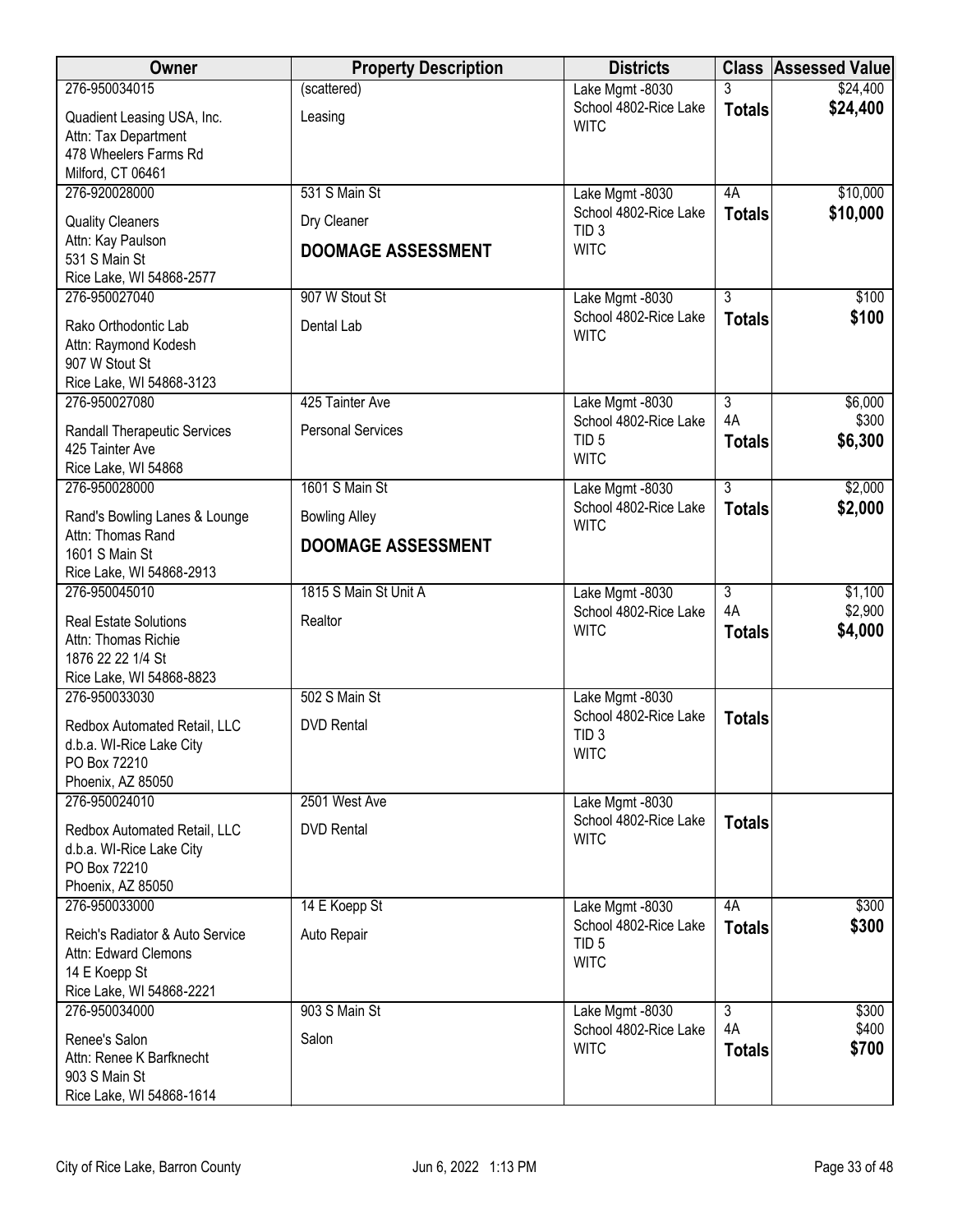| Owner                                              | <b>Property Description</b>  | <b>Districts</b>                          |                | <b>Class Assessed Value</b> |
|----------------------------------------------------|------------------------------|-------------------------------------------|----------------|-----------------------------|
| 276-950044070                                      | 2900 S Main St Unit E2       | Lake Mgmt -8030                           | 4A             | \$700                       |
| Revive Electronics LLC                             | Leasing                      | School 4802-Rice Lake<br><b>WITC</b>      | <b>Totals</b>  | \$700                       |
| PO Box 80615                                       |                              |                                           |                |                             |
| Indianapolis, IN 46280                             |                              |                                           |                |                             |
| 276-950038000                                      | 110 Kern Ave                 | Lake Mgmt -8030<br>School 4802-Rice Lake  | $\overline{3}$ | \$26,900                    |
| Rice Lake Animal Hospital Inc                      | Veterinary Clinic            | TID <sub>4</sub>                          | <b>Totals</b>  | \$26,900                    |
| 110 Kern Ave                                       |                              | <b>WITC</b>                               |                |                             |
| Rice Lake, WI 54868<br>276-950041000               | 338 N Main St                | Lake Mgmt -8030                           | $\overline{3}$ | \$9,600                     |
|                                                    |                              | School 4802-Rice Lake                     | 4A             | \$300                       |
| Rice Lake Auto Supply                              | <b>Auto Parts Sales</b>      | TID <sub>5</sub>                          | <b>Totals</b>  | \$9,900                     |
| Attn: John Habas<br>338 N Main St                  |                              | <b>WITC</b>                               |                |                             |
| Rice Lake, WI 54868-1773                           |                              |                                           |                |                             |
| 276-960000000                                      | 307 W Evans St               | Lake Mgmt -8030                           | $\overline{3}$ | \$100                       |
| Rice Lake Bus Service, Inc                         | Transportation, Bus          | School 4802-Rice Lake                     | <b>Totals</b>  | \$100                       |
| 307 W Evans St                                     |                              | TID <sub>5</sub>                          |                |                             |
| Rice Lake, WI 54868                                |                              | <b>WITC</b>                               |                |                             |
| 276-950041050                                      | 820 Bear Paw Ave             | Lake Mgmt -8030                           | $\overline{3}$ | \$487,100                   |
| Rice Lake Capital Partners, LLC                    | Assisted Living              | School 4802-Rice Lake                     | <b>Totals</b>  | \$487,100                   |
| E2535 Cedar Rd                                     |                              | <b>WITC</b>                               |                |                             |
| Eleva, WI 54738                                    |                              |                                           |                |                             |
| 276-910010000                                      | 2900 S Main St               | Lake Mgmt -8030                           | $\overline{3}$ | \$3,300                     |
| Rice Lake Cedar Mall Inc                           | Retail                       | School 4802-Rice Lake<br><b>WITC</b>      | 4A             | \$10,400                    |
| Attn: James Hagen                                  | <b>DOOMAGE ASSESSMENT</b>    |                                           | <b>Totals</b>  | \$13,700                    |
| 420 E 58th Ave                                     |                              |                                           |                |                             |
| Denver, CO 80216<br>276-950042000                  | 37 S Main St                 |                                           | 4A             | \$3,400                     |
|                                                    |                              | Lake Mgmt -8030<br>School 4802-Rice Lake  | <b>Totals</b>  | \$3,400                     |
| Rice Lake Chamber of Commerce Inc                  | Non Profit                   | TID <sub>5</sub>                          |                |                             |
| Attn: Jody Greiner<br>37 S Main St                 |                              | <b>WITC</b>                               |                |                             |
| Rice Lake, WI 54868-2299                           |                              |                                           |                |                             |
| 276-950043000                                      | 1822 S Main St               | Lake Mgmt -8030                           | 3              | \$1,300                     |
| Rice Lake Chiropractic                             | <b>Chiropractic Services</b> | School 4802-Rice Lake                     | <b>Totals</b>  | \$1,300                     |
| 1822 S Main St                                     |                              | <b>WITC</b>                               |                |                             |
| Rice Lake, WI 54868-2916                           |                              |                                           |                |                             |
| 276-950044000                                      | 1704 Macauley Ave            | Lake Mgmt -8030                           | $\overline{3}$ | \$3,000                     |
| Rice Lake Diesel Service LLC                       | Sales & Service              | School 4802-Rice Lake                     | <b>Totals</b>  | \$3,000                     |
| 1704 Macauley Ave                                  |                              | <b>WITC</b>                               |                |                             |
| Rice Lake, WI 54868                                |                              |                                           |                |                             |
| 276-950045000                                      | 15 E Eau Claire St           | Lake Mgmt -8030                           | $\overline{3}$ | \$2,300                     |
| Rice Lake Engineering                              | Engineering                  | School 4802-Rice Lake<br>TID <sub>5</sub> | <b>Totals</b>  | \$2,300                     |
| Attn: Robert Sexton                                |                              | <b>WITC</b>                               |                |                             |
| PO Box 683                                         |                              |                                           |                |                             |
| Rice Lake, WI 54868-0683<br>276-950044050          | 824 Bear Paw Ave             | Lake Mgmt -8030                           | $\overline{3}$ | \$524,300                   |
|                                                    |                              | School 4802-Rice Lake                     | 4A             | \$33,900                    |
| Rice Lake Express LLC                              | Hotel                        | <b>WITC</b>                               | <b>Totals</b>  | \$558,200                   |
| d.b.a. Holiday Inn Express and Suites<br>Rice Lake |                              |                                           |                |                             |
| 3502 Oakwood Mall Dr Ste A                         |                              |                                           |                |                             |
| Eau Claire, WI 54701                               |                              |                                           |                |                             |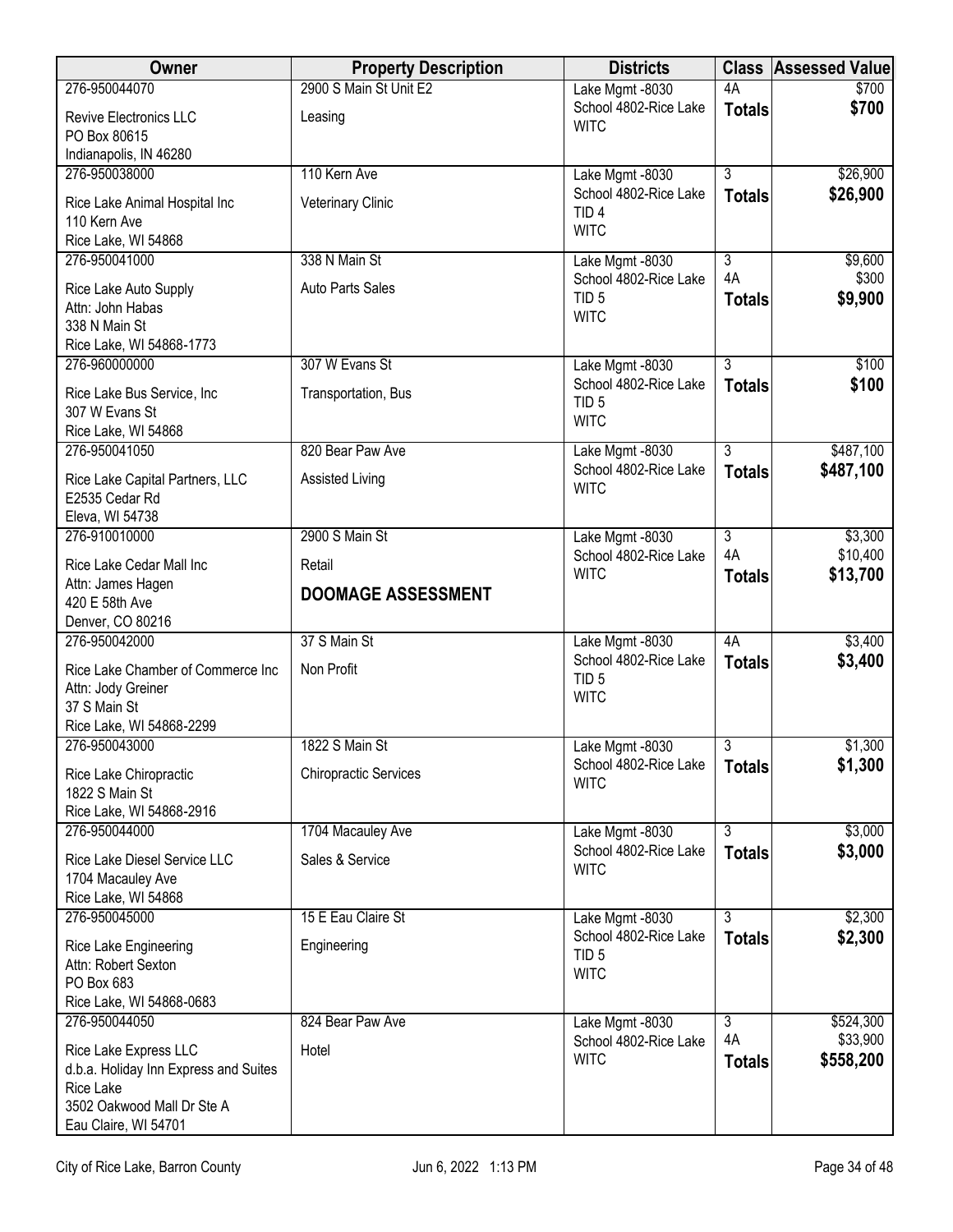| <b>Owner</b>                                                                                  | <b>Property Description</b>           | <b>Districts</b>                                         |                                       | <b>Class Assessed Value</b>       |
|-----------------------------------------------------------------------------------------------|---------------------------------------|----------------------------------------------------------|---------------------------------------|-----------------------------------|
| 276-950048050                                                                                 | 2411 S Main St                        | Lake Mgmt -8030                                          |                                       | \$12,200                          |
| Rice Lake Family Restaurant<br>2411 S Main St                                                 | Restaurant                            | School 4802-Rice Lake<br><b>WITC</b>                     | <b>Totals</b>                         | \$12,200                          |
| Rice Lake, WI 54868                                                                           |                                       |                                                          |                                       |                                   |
| 276-950052000                                                                                 | 2906 Pioneer Ave                      | Lake Mgmt -8030                                          | $\overline{3}$<br>4A                  | \$90,700<br>\$3,500               |
| Rice Lake Lodging Inc AmericInn<br>Attn: Ruhr Mike<br>3030 Harbor Ln N Ste 210                | Motel                                 | School 4802-Rice Lake<br><b>WITC</b>                     | <b>Totals</b>                         | \$94,200                          |
| Plymouth, MN 55447-5145                                                                       |                                       |                                                          |                                       |                                   |
| 276-910061035                                                                                 | 1872 14 1/2 Ave                       | Lake Mgmt -8030                                          | $\overline{\overline{3}}$             | \$11,900                          |
| Rice Lake Weighing<br>230 W Coleman St                                                        | Assets at Hangar                      | School 903-Cameron<br><b>WITC</b>                        | 4A<br><b>Totals</b>                   | \$500<br>\$12,400                 |
| Rice Lake, WI 54868<br>276-910061030                                                          | 1872 14 1/2 Ave Unit C3/C4            | Lake Mgmt -8030                                          | $\overline{AB}$                       | \$980,400                         |
| Rice Lake Weighing<br>Attn: Rice Lake Weighing<br>230 W Coleman St<br>Rice Lake, WI 54868     | Hangar                                | School 903-Cameron<br><b>WITC</b>                        | <b>Totals</b>                         | \$980,400                         |
| 276-930002040                                                                                 | (scattered)                           | Lake Mgmt -8030                                          | 3                                     | \$800                             |
| Ricoh USA, Inc<br>PO Box 3850<br>Manchester, NH 03105-3850                                    | Leasing                               | School 4802-Rice Lake<br><b>WITC</b>                     | <b>Totals</b>                         | \$800                             |
| 276-950054040                                                                                 | 15 E Eau Claire St                    | Lake Mgmt -8030                                          | $\overline{3}$                        | \$8,500                           |
| <b>Ritchie Land Surveying</b>                                                                 | Surveying                             | School 4802-Rice Lake<br>TID <sub>5</sub>                | <b>Totals</b>                         | \$8,500                           |
| Attn: Jim Ritchie<br>15 E Eau Claire St<br>Rice Lake, WI 54868-1747                           | <b>DOOMAGE ASSESSMENT</b>             | <b>WITC</b>                                              |                                       |                                   |
| 276-950025000                                                                                 | 2801 S Wisconsin Ave                  | Lake Mgmt -8030                                          | $\overline{3}$                        | \$900                             |
| RL Harley Davidson Shop<br>Attn: Chris Brekken<br>2801 S Wisconsin Ave<br>Rice Lake, WI 54868 | Sales & Service                       | School 4802-Rice Lake<br><b>WITC</b>                     | <b>Totals</b>                         | \$900                             |
| 276-930012000                                                                                 | 2910 College Dr                       | Lake Mgmt -8030                                          | $\overline{3}$                        | \$100                             |
| RL Shoes Inc                                                                                  | Retail                                | School 4802-Rice Lake<br><b>WITC</b>                     | 4A<br><b>Totals</b>                   | \$500<br>\$600                    |
| d.b.a. J Shoes<br>2910 College Dr<br>Rice Lake, WI 54868-2436                                 | <b>DOOMAGE ASSESSMENT</b>             |                                                          |                                       |                                   |
| 276-950055000                                                                                 | 331 S Main St                         | Lake Mgmt -8030                                          | $\overline{3}$                        | \$22,100                          |
| Roche Diagnostics Corporation<br>Attn: Crowe LLP<br>PO Box 7                                  | Leasing                               | School 4802-Rice Lake<br>TID <sub>5</sub><br><b>WITC</b> | <b>Totals</b>                         | \$22,100                          |
| South Bend, IN 46624-0007                                                                     |                                       |                                                          |                                       |                                   |
| 276-950056000<br>Royal Credit Union<br>PO Box 970<br>Eau Claire, WI 54702                     | 1421 S Main St<br><b>Credit Union</b> | Lake Mgmt -8030<br>School 4802-Rice Lake<br><b>WITC</b>  | $\overline{3}$<br>4A<br><b>Totals</b> | \$149,400<br>\$1,100<br>\$150,500 |
| 276-950056010                                                                                 | (scattered)                           | Lake Mgmt -8030                                          | $\overline{3}$                        | \$2,400                           |
| Rug Doctor LLC<br>2201 W Plano Pkwy Ste 100<br>Plano, TX 75057                                | <b>Carpet Cleaning Machines</b>       | School 4802-Rice Lake<br><b>WITC</b>                     | <b>Totals</b>                         | \$2,400                           |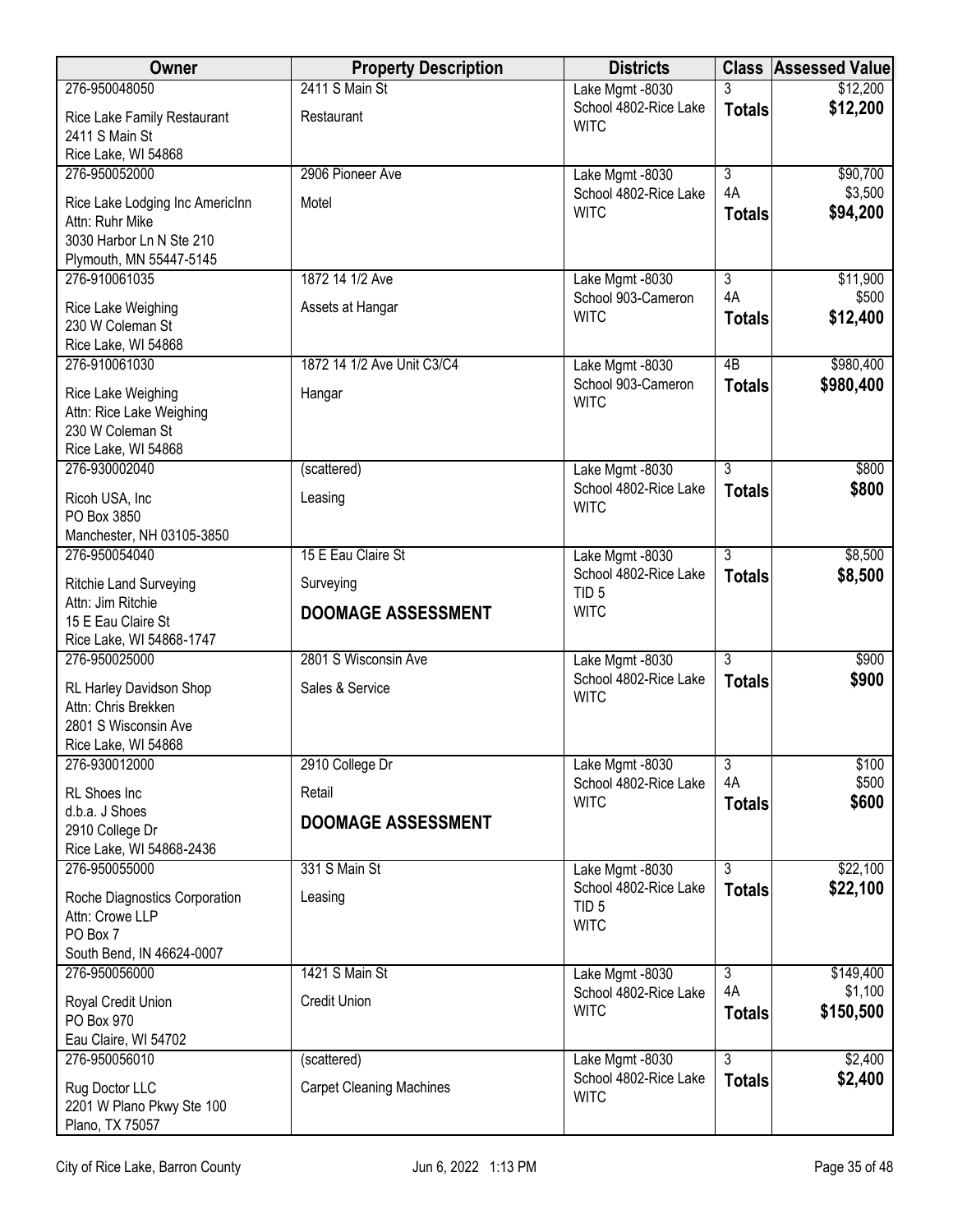| Owner                                                 | <b>Property Description</b> | <b>Districts</b>                         |                                 | <b>Class Assessed Value</b> |
|-------------------------------------------------------|-----------------------------|------------------------------------------|---------------------------------|-----------------------------|
| 276-960002010                                         | 2901 Decker Dr              | Lake Mgmt -8030                          | 3                               | \$700                       |
| S&D Coffee Inc                                        | Services                    | School 4802-Rice Lake<br><b>WITC</b>     | <b>Totals</b>                   | \$700                       |
| 2500 Westfield Dr<br>Bldg 1, Ste 202                  | <b>DOOMAGE ASSESSMENT</b>   |                                          |                                 |                             |
| Elgin, IL 60124                                       |                             |                                          |                                 |                             |
| 276-960001000                                         | (scattered)                 | Lake Mgmt -8030                          | $\overline{3}$                  | \$4,800                     |
| <b>S&amp;S Aviation</b>                               | Hangar                      | School 903-Cameron<br><b>WITC</b>        | <b>Totals</b>                   | \$4,800                     |
| Attn: Joe Robbins                                     |                             |                                          |                                 |                             |
| PO Box 300<br>Cameron, WI 54822-0300                  |                             |                                          |                                 |                             |
| 276-940041050                                         | 1872 14 1/2 Ave Unit C1     | Lake Mgmt -8030                          | 4B                              | \$82,700                    |
| <b>S&amp;S Aviation</b>                               | Hangar                      | School 903-Cameron                       | <b>Totals</b>                   | \$82,700                    |
| Attn: Joe Robbins                                     |                             | <b>WITC</b>                              |                                 |                             |
| PO Box 300                                            |                             |                                          |                                 |                             |
| Cameron, WI 54822-0300<br>276-910061010               | 1872 14 1/2 Ave Unit C6     | Lake Mgmt -8030                          | $\overline{AB}$                 | \$170,000                   |
|                                                       |                             | School 903-Cameron                       | <b>Totals</b>                   | \$170,000                   |
| <b>S&amp;S Aviation</b><br>Attn: Joe Robbins          | Hangar                      | <b>WITC</b>                              |                                 |                             |
| PO Box 300                                            |                             |                                          |                                 |                             |
| Cameron, WI 54822-0300                                |                             |                                          |                                 |                             |
| 276-960002045                                         | 1051 West Ave               | Lake Mgmt -8030<br>School 4802-Rice Lake | $\overline{3}$<br>4A            | \$303,000<br>\$44,600       |
| Sacred Heart Hospital                                 | <b>Medical Services</b>     | <b>WITC</b>                              | <b>Totals</b>                   | \$347,600                   |
| d.b.a. Prevea Health<br>PO Box 19070                  |                             |                                          |                                 |                             |
| Green Bay, WI 54307-9070                              |                             |                                          |                                 |                             |
| 276-900030000                                         | 308 W Knapp St              | Lake Mgmt -8030                          | $\overline{3}$                  | \$100                       |
| Safelite Fulfillment, Inc.                            | Retail                      | School 4802-Rice Lake<br><b>WITC</b>     | 4A<br><b>Totals</b>             | \$100<br>\$200              |
| d.b.a. Safellite Auto Glass                           | <b>DOOMAGE ASSESSMENT</b>   |                                          |                                 |                             |
| PO Box 2437<br>Smyrna, GA 30081                       |                             |                                          |                                 |                             |
| 276-960002035                                         | 2701 West Ave Unit K        | Lake Mgmt -8030                          | $\overline{3}$                  | \$7,400                     |
| Sally Beauty Supply                                   | Retail                      | School 4802-Rice Lake                    | 4A                              | \$2,500                     |
| d.b.a. Sally Beauty Supply #10053                     |                             | <b>WITC</b>                              | <b>Totals</b>                   | \$9,900                     |
| PO Box 90220<br>Denton, TX 76202                      |                             |                                          |                                 |                             |
| 276-960003000                                         | 104 Hilltop Dr              | Lake Mgmt -8030                          | $\overline{3}$                  | \$1,100                     |
| Sandy's Salon                                         | Salon                       | School 4802-Rice Lake                    | 4A                              | \$2,000                     |
| Attn: Sandy Kubesh                                    |                             | <b>WITC</b>                              | <b>Totals</b>                   | \$3,100                     |
| 104 Hilltop Dr                                        | <b>DOOMAGE ASSESSMENT</b>   |                                          |                                 |                             |
| Rice Lake, WI 54868-1845<br>276-960002050             | (scattered)                 | Lake Mgmt -8030                          | 4A                              | \$95,400                    |
|                                                       |                             | School 4802-Rice Lake                    | <b>Totals</b>                   | \$95,400                    |
| <b>SBA Towers V LLC</b><br>Attn: Tax Dept             | Tower                       | <b>WITC</b>                              |                                 |                             |
| 8051 Congress Ave                                     |                             |                                          |                                 |                             |
| Boca Raton, FL 33487                                  |                             |                                          |                                 |                             |
| 276-960003020                                         | 2501 West Ave               | Lake Mgmt -8030<br>School 4802-Rice Lake | $\overline{3}$<br><b>Totals</b> | \$2,600<br>\$2,600          |
| Scholl's Wellness Company, LLC                        | <b>Services</b>             | <b>WITC</b>                              |                                 |                             |
| d.b.a. Scholl's Wellness Comapny, LLC<br>PO Box 80615 |                             |                                          |                                 |                             |
| Indianapolis, IN 46280                                |                             |                                          |                                 |                             |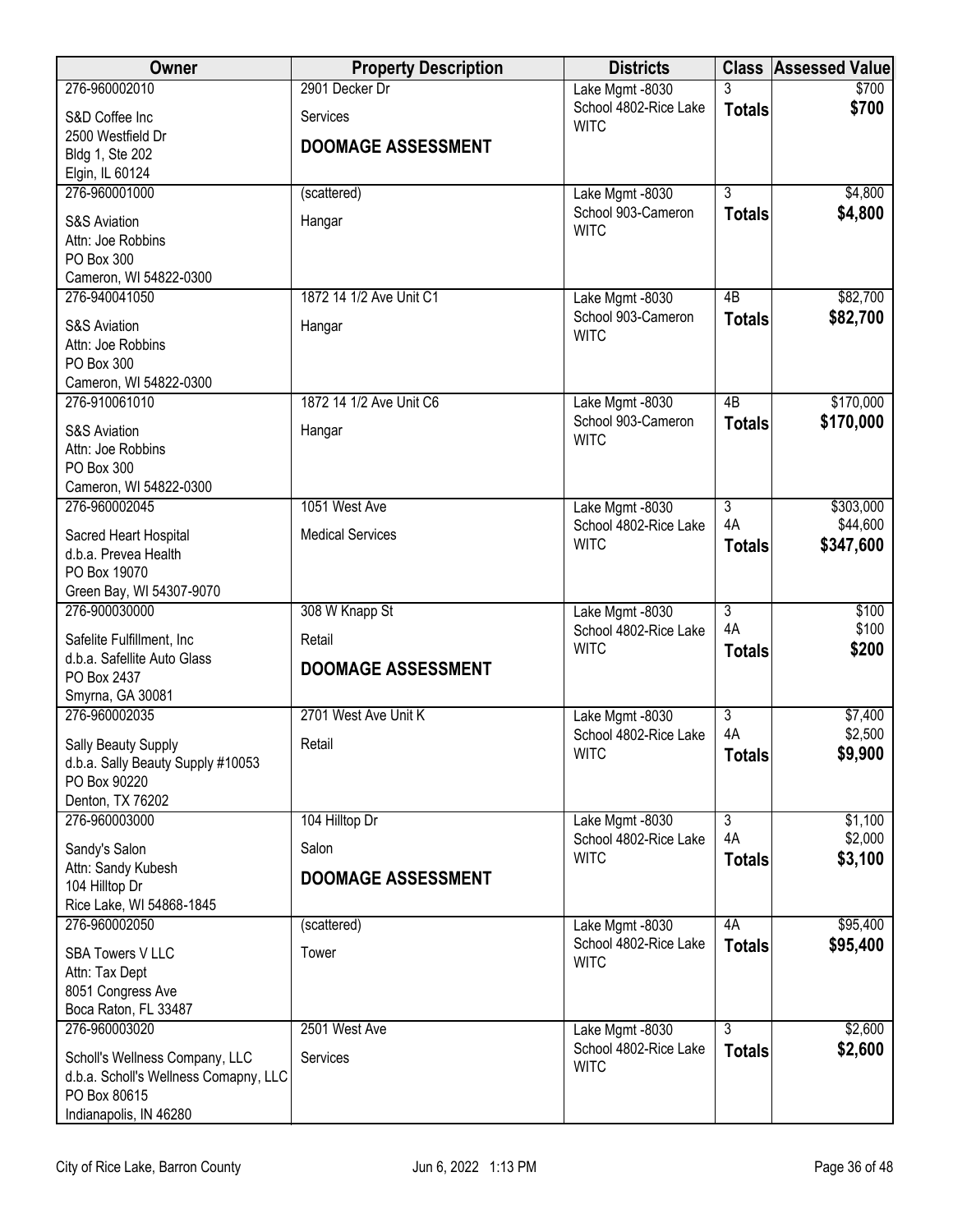| Owner                                                                                          | <b>Property Description</b> | <b>Districts</b>                                         |                      | <b>Class Assessed Value</b> |
|------------------------------------------------------------------------------------------------|-----------------------------|----------------------------------------------------------|----------------------|-----------------------------|
| 276-920057055                                                                                  | Augusta St                  | Lake Mgmt -8030                                          | 4A                   | \$3,200                     |
| Schubert & Hoey Outdoor Advertising In<br>PO Box 21715<br>Eagan, MN 55121                      | <b>Outdoor Advertising</b>  | School 4802-Rice Lake<br><b>WITC</b>                     | <b>Totals</b>        | \$3,200                     |
| 276-960004040                                                                                  | 1 W John St                 | Lake Mgmt -8030                                          | $\overline{3}$       | \$400                       |
| Schultz Agency<br>Attn: Thomas Schultz<br>1 W John St<br>Rice Lake, WI 54868-1718              | <b>Insurance Services</b>   | School 4802-Rice Lake<br><b>WITC</b>                     | <b>Totals</b>        | \$400                       |
| 276-920067020                                                                                  | 137 N Main St               | Lake Mgmt -8030                                          | 4A                   | \$100                       |
| Seabiscuit Partners, LLC<br>620 N Hillcrest Pkwy<br>Altoona, WI 54720                          | Sales & Service             | School 4802-Rice Lake<br>TID <sub>5</sub><br><b>WITC</b> | <b>Totals</b>        | \$100                       |
| 276-960006070                                                                                  | 405 S Main St               | Lake Mgmt -8030                                          | $\overline{3}$       | \$2,700                     |
| Security Finance Corporation of<br>Wisconsin<br>d.b.a. Security Finance #17-1884<br>PO Box 811 | <b>Consumer Finance</b>     | School 4802-Rice Lake<br>TID <sub>3</sub><br><b>WITC</b> | 4A<br><b>Totals</b>  | \$1,400<br>\$4,100          |
| Spartanburg, SC 29304                                                                          |                             |                                                          |                      |                             |
| 276-960002020                                                                                  | 1701 W Knapp St Unit B      | Lake Mgmt -8030                                          | $\overline{3}$<br>4A | \$46,400                    |
| SEH, Inc<br>3535 Vadnais Center Dr<br>St Paul, MN 55110                                        | Engineering                 | School 4802-Rice Lake<br><b>WITC</b>                     | <b>Totals</b>        | \$3,200<br>\$49,600         |
| 276-960009000                                                                                  | 202 W Newton St             | Lake Mgmt -8030                                          | $\overline{3}$       | \$2,500                     |
| <b>Shared Medical Technology</b><br>202 W Newton St<br>Rice Lake, WI 54868-1627                | <b>Medical Technology</b>   | School 4802-Rice Lake<br>TID <sub>5</sub><br><b>WITC</b> | 4A<br><b>Totals</b>  | \$500<br>\$3,000            |
| 276-900013011                                                                                  | 421 N Main St               | Lake Mgmt -8030                                          | $\overline{3}$       | \$300                       |
| Shaun Carr                                                                                     | Insurance Agency            | School 4802-Rice Lake<br>TID <sub>5</sub>                | 4A                   | \$1,000<br>\$1,300          |
| d.b.a. American Family Insurance<br>421 N Main St<br>Rice Lake, WI 54868                       | <b>DOOMAGE ASSESSMENT</b>   | <b>WITC</b>                                              | <b>Totals</b>        |                             |
| 276-960010000                                                                                  | 2701 West Ave Unit M        | Lake Mgmt -8030                                          | $\overline{3}$       | \$23,200                    |
| Shoe Sensation #879                                                                            | Retail                      | School 4802-Rice Lake                                    | 4A                   | \$16,700                    |
| 253 America Pl                                                                                 | <b>DOOMAGE ASSESSMENT</b>   | <b>WITC</b>                                              | <b>Totals</b>        | \$39,900                    |
| Jefferson, IN 47130<br>276-960012050                                                           | 2304 S Main St Unit 4       | Lake Mgmt -8030                                          | $\overline{3}$       | \$105,700                   |
| Shoptikal LLC<br>d.b.a. Shopko Optical #4132<br>Attn: Tax Dept<br>PO Box 19060                 | Optometry                   | School 4802-Rice Lake<br><b>WITC</b>                     | 4A<br><b>Totals</b>  | \$300<br>\$106,000          |
| Green Bay, WI 54307-9060                                                                       |                             |                                                          |                      |                             |
| 276-950023000                                                                                  | 903 Hammond Ave             | Lake Mgmt -8030<br>School 4802-Rice Lake                 | 3<br><b>Totals</b>   | \$500<br>\$500              |
| Silveria Rentals LLC<br>PO Box 48                                                              | Motel                       | <b>WITC</b>                                              |                      |                             |
| Rice Lake, WI 54868                                                                            | <b>DOOMAGE ASSESSMENT</b>   |                                                          |                      |                             |
| 276-960025000                                                                                  | 1710 S Main St              | Lake Mgmt -8030                                          | $\overline{3}$       | \$10,000                    |
| Silveria Rentals, LLC                                                                          | Lodging                     | School 4802-Rice Lake<br><b>WITC</b>                     | <b>Totals</b>        | \$10,000                    |
| 1710 S Main St<br>Rice Lake, WI 54868                                                          | <b>DOOMAGE ASSESSMENT</b>   |                                                          |                      |                             |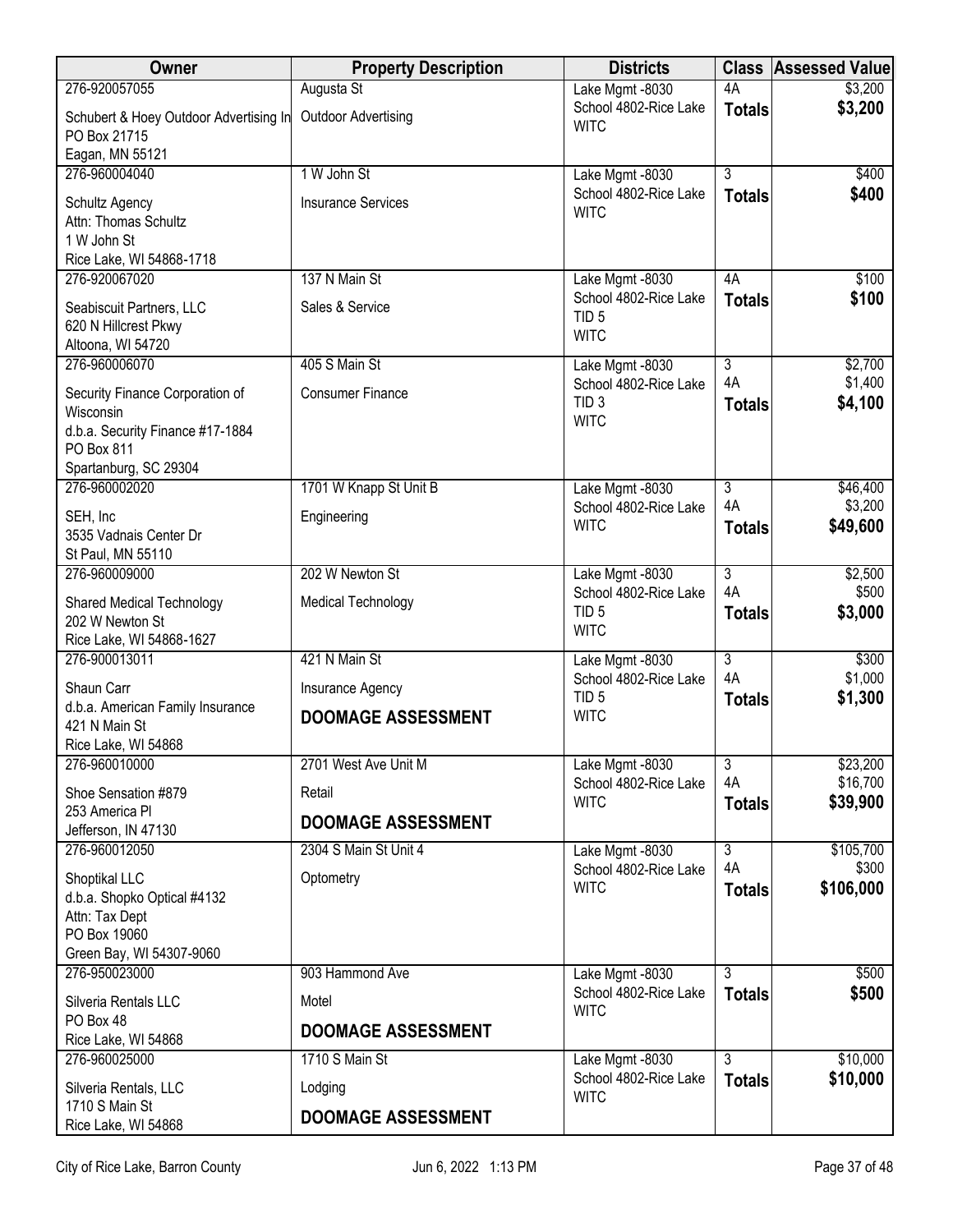| Owner                                     | <b>Property Description</b>  | <b>Districts</b>                          |                      | <b>Class Assessed Value</b> |
|-------------------------------------------|------------------------------|-------------------------------------------|----------------------|-----------------------------|
| 276-960013010                             | 3 S Main St                  | Lake Mgmt -8030                           | 3                    | \$1,200                     |
| Simply Cake Couture                       | <b>Bakery</b>                | School 4802-Rice Lake                     | 4A                   | \$600                       |
| Attn: Ashley Estreen                      |                              | TID <sub>5</sub>                          | <b>Totals</b>        | \$1,800                     |
| 510 Plne PL                               | <b>DOOMAGE ASSESSMENT</b>    | <b>WITC</b>                               |                      |                             |
| Rice Lake, WI 54868-2300                  |                              |                                           |                      |                             |
| 276-960011000                             | 2900 S Main St               | Lake Mgmt -8030                           | $\overline{3}$       | \$2,400                     |
| Simply Elegant Bridal Salon               | Retail                       | School 4802-Rice Lake                     | <b>Totals</b>        | \$2,400                     |
| Attn: Brenda Mcdermitt                    |                              | TID <sub>5</sub>                          |                      |                             |
| 2900 S Main St                            |                              | <b>WITC</b>                               |                      |                             |
| Rice Lake, WI 54868-2900                  |                              |                                           |                      |                             |
| 276-930011000                             | 637 N Main St                | Lake Mgmt -8030                           | $\overline{3}$       | \$1,000                     |
| <b>Skinner Funeral Home</b>               | <b>Funeral Services</b>      | School 4802-Rice Lake<br>TID <sub>5</sub> | <b>Totals</b>        | \$1,000                     |
| 637 N Main St<br>Rice Lake, WI 54868-1725 | <b>DOOMAGE ASSESSMENT</b>    | <b>WITC</b>                               |                      |                             |
| 276-920002000                             | 202 N Wilson Ave             | Lake Mgmt -8030                           | $\overline{3}$       | \$3,200                     |
| SLP Center LLC                            | Bar                          | School 4802-Rice Lake                     | 4A                   | \$500                       |
| Attn: David C Hennig                      | <b>DOOMAGE ASSESSMENT</b>    | <b>WITC</b>                               | <b>Totals</b>        | \$3,700                     |
| 202 N Wilson Ave                          |                              |                                           |                      |                             |
| Rice Lake, WI 54868                       |                              |                                           |                      |                             |
| 276-960013008                             | 840 Bear Paw Ave             | Lake Mgmt -8030                           | $\overline{3}$<br>4A | \$267,800<br>\$5,300        |
| Smiles In Motion                          | <b>Dental Services</b>       | School 4802-Rice Lake<br><b>WITC</b>      | <b>Totals</b>        | \$273,100                   |
| 3902 Oakwood Hills Pkwy                   |                              |                                           |                      |                             |
| Eau Claire, WI 54701                      |                              |                                           |                      |                             |
| 276-960013006                             | 131 N Main St                | Lake Mgmt -8030                           | $\overline{3}$       | \$11,700                    |
| Smith & Smith Law Office                  | Attorney                     | School 4802-Rice Lake                     | 4A                   | \$600                       |
| PO Box 535                                |                              | TID <sub>5</sub><br><b>WITC</b>           | <b>Totals</b>        | \$12,300                    |
| Rice Lake, WI 54868                       |                              |                                           |                      |                             |
| 276-960013015                             | (scattered)                  | Lake Mgmt -8030                           | $\overline{3}$       | \$4,400                     |
| Smucker FoodService Inc                   | Wholesale                    | School 4802-Rice Lake                     | <b>Totals</b>        | \$4,400                     |
| PO Box 3576                               |                              | <b>WITC</b>                               |                      |                             |
| Chicago, IL 60654                         |                              |                                           |                      |                             |
| 276-960014050                             | 225 S Main St                | Lake Mgmt -8030                           | $\overline{3}$       | \$3,100                     |
| Snap Fitness Center                       | <b>Fitness</b>               | School 4802-Rice Lake<br>TID <sub>3</sub> | 4A                   | \$15,500                    |
| 225 S Main St                             | <b>DOOMAGE ASSESSMENT</b>    | <b>WITC</b>                               | <b>Totals</b>        | \$18,600                    |
| Rice Lake, WI 54868-2231                  |                              |                                           |                      |                             |
| 276-960016000                             | 6 W St Patrick St            | Lake Mgmt -8030                           | $\overline{3}$       | \$3,000                     |
| Sommerfeld's Chiropractic Health          | <b>Chiropractic Services</b> | School 4802-Rice Lake<br><b>WITC</b>      | <b>Totals</b>        | \$3,000                     |
| Attn: Sommerfeld David, DC                |                              |                                           |                      |                             |
| 6 W St Patrick St                         |                              |                                           |                      |                             |
| Rice Lake, WI 54868-2867                  |                              |                                           |                      |                             |
| 276-960016050                             | 430 N Main St                | Lake Mgmt -8030<br>School 4802-Rice Lake  | $\overline{3}$<br>4A | \$300<br>\$200              |
| Sound N Logic, LLC                        | Sales & Installs             | TID <sub>5</sub>                          | <b>Totals</b>        | \$500                       |
| 430 N Main St                             | <b>DOOMAGE ASSESSMENT</b>    | <b>WITC</b>                               |                      |                             |
| Rice Lake, WI 54868                       |                              |                                           |                      |                             |
| 276-960017000                             | 1931 S Main St               | Lake Mgmt -8030<br>School 4802-Rice Lake  | $\overline{3}$       | \$13,800                    |
| South Lake Motors Inc                     | <b>Auto Sales</b>            | <b>WITC</b>                               | <b>Totals</b>        | \$13,800                    |
| 1931 S Main St                            |                              |                                           |                      |                             |
| Rice Lake, WI 54868                       |                              |                                           |                      |                             |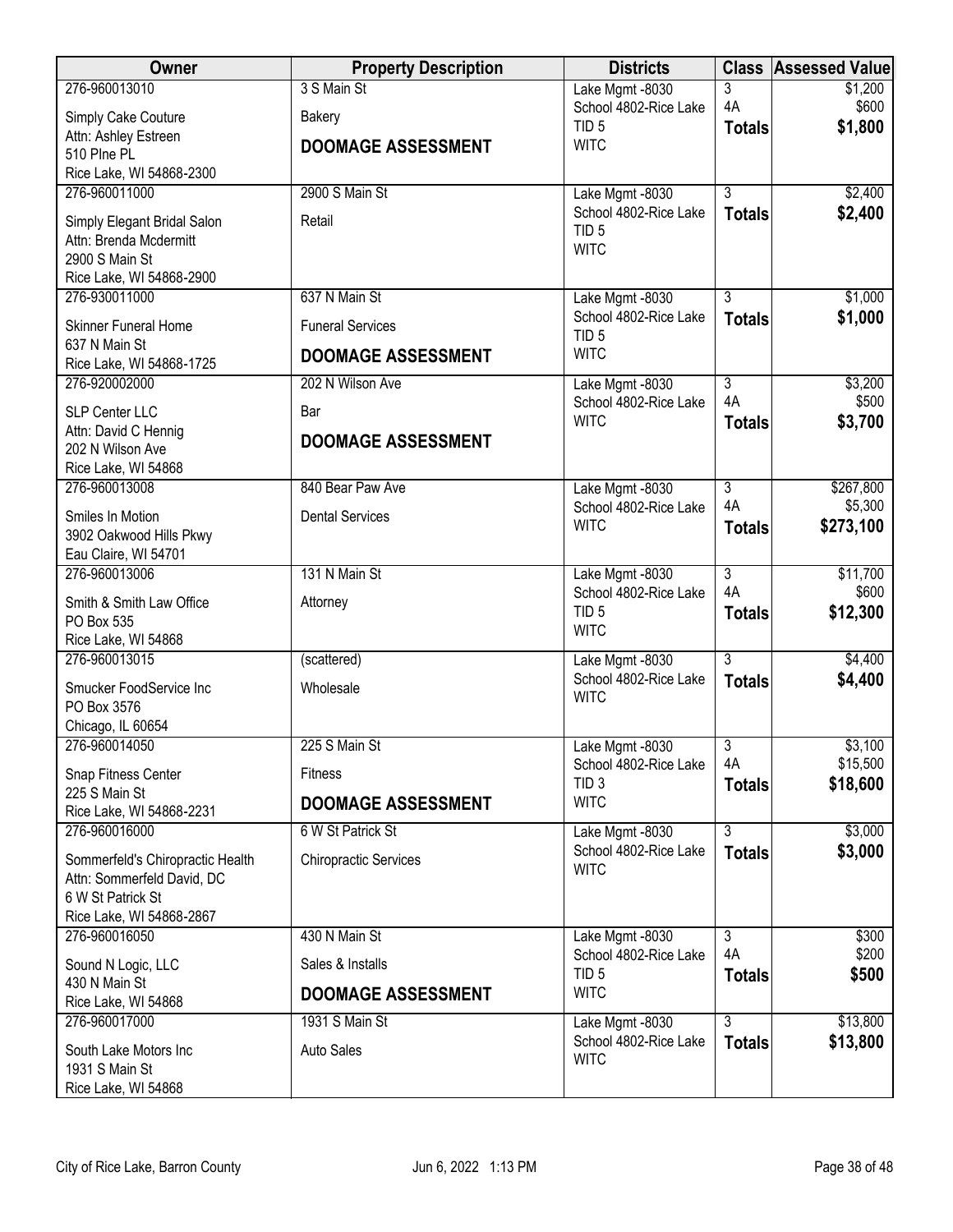| <b>Owner</b>                                                       | <b>Property Description</b>  | <b>Districts</b>                         |                | <b>Class Assessed Value</b> |
|--------------------------------------------------------------------|------------------------------|------------------------------------------|----------------|-----------------------------|
| 276-960018000                                                      | 1814 S Main St               | Lake Mgmt -8030                          |                | \$27,100                    |
| Southgate of Rice Lake Inc                                         | Laundromat, Self Serve       | School 4802-Rice Lake<br><b>WITC</b>     | <b>Totals</b>  | \$27,100                    |
| d.b.a. Quickwash                                                   |                              |                                          |                |                             |
| 1814 S Main St                                                     |                              |                                          |                |                             |
| Rice Lake, WI 54868                                                |                              |                                          |                |                             |
| 276-960029040                                                      | 1814 S Main St               | Lake Mgmt -8030<br>School 4802-Rice Lake | $\overline{3}$ | \$7,500                     |
| Southgate of Rice Lake Inc                                         | Bar & Grill                  | <b>WITC</b>                              | <b>Totals</b>  | \$7,500                     |
| d.b.a. Status Crow                                                 |                              |                                          |                |                             |
| 1814 S Main St<br>Rice Lake, WI 54868-2916                         |                              |                                          |                |                             |
| 276-960019000                                                      | 1602 S Main St               | Lake Mgmt -8030                          | $\overline{3}$ | \$700                       |
|                                                                    |                              | School 4802-Rice Lake                    | 4A             | \$300                       |
| Southside Laundry                                                  | Laundromat, Self Serve       | <b>WITC</b>                              | <b>Totals</b>  | \$1,000                     |
| Attn: Paula Kodesh<br>907 W Stout St                               |                              |                                          |                |                             |
| Rice Lake, WI 54868                                                |                              |                                          |                |                             |
| 276-940003000                                                      | 2304 S Main St               | Lake Mgmt -8030                          | $\overline{3}$ | \$342,100                   |
|                                                                    |                              | School 4802-Rice Lake                    | <b>Totals</b>  | \$342,100                   |
| Spectrum Mid-America, LLC<br>Attn: Charter Communications Tax Dept | Cable TV                     | <b>WITC</b>                              |                |                             |
| PO Box 7467                                                        |                              |                                          |                |                             |
| Charlotte, NC 28241-7467                                           |                              |                                          |                |                             |
| 276-900047010                                                      | 1872 14 1/2 Ave Unit S17     | Lake Mgmt -8030                          | 4B             | \$24,700                    |
| St Regis LLC                                                       | Hangar                       | School 903-Cameron                       | <b>Totals</b>  | \$24,700                    |
| Attn: Thomas McCarney                                              |                              | <b>WITC</b>                              |                |                             |
| PO Box 1189                                                        |                              |                                          |                |                             |
| Superior, WI 54880                                                 |                              |                                          |                |                             |
| 276-960026010                                                      | 1801 W Knapp St Unit 5       | Lake Mgmt -8030                          | $\overline{3}$ | \$1,300                     |
| State Farm Mutual Automobile Insurance                             | <b>Insurance Services</b>    | School 4802-Rice Lake                    | <b>Totals</b>  | \$1,300                     |
| Co                                                                 |                              | <b>WITC</b>                              |                |                             |
| d.b.a. WI-Rice Lake City                                           |                              |                                          |                |                             |
| Attn: Tax & Compliance - Property Tax                              |                              |                                          |                |                             |
| PO Box 2155                                                        |                              |                                          |                |                             |
| Bloomington, IL 61710<br>276-960026000                             | 1815 S Main St Unit C        | Lake Mgmt -8030                          | $\overline{3}$ | \$1,100                     |
|                                                                    |                              | School 4802-Rice Lake                    | <b>Totals</b>  | \$1,100                     |
| State Farm Mutual Automobile Insurance                             | <b>Insurance Services</b>    | TID <sub>5</sub>                         |                |                             |
| Company                                                            |                              | <b>WITC</b>                              |                |                             |
| Attn: Tax & Compliance - Property Tax<br>PO Box 2155               |                              |                                          |                |                             |
| Bloomington, IL 61702                                              |                              |                                          |                |                             |
| 276-960030040                                                      | 1011 Shield Ave              | Lake Mgmt -8030                          | دی             | \$100                       |
| <b>Steel Sales</b>                                                 | Sales & Service              | School 4802-Rice Lake                    | 4A             | \$100                       |
| 1011 Shield Ave                                                    |                              | <b>WITC</b>                              | <b>Totals</b>  | \$200                       |
| Rice Lake, WI 54868                                                |                              |                                          |                |                             |
| 276-960030000                                                      | 935 N Main St                | Lake Mgmt -8030                          | $\overline{3}$ | \$3,900                     |
| Steele Family Chiropractic                                         | <b>Chiropractic Services</b> | School 4802-Rice Lake                    | 4A             | \$100                       |
| Attn: Mat Steele, DC                                               |                              | <b>WITC</b>                              | <b>Totals</b>  | \$4,000                     |
| 935 N Main St                                                      | <b>DOOMAGE ASSESSMENT</b>    |                                          |                |                             |
| Rice Lake, WI 54868                                                |                              |                                          |                |                             |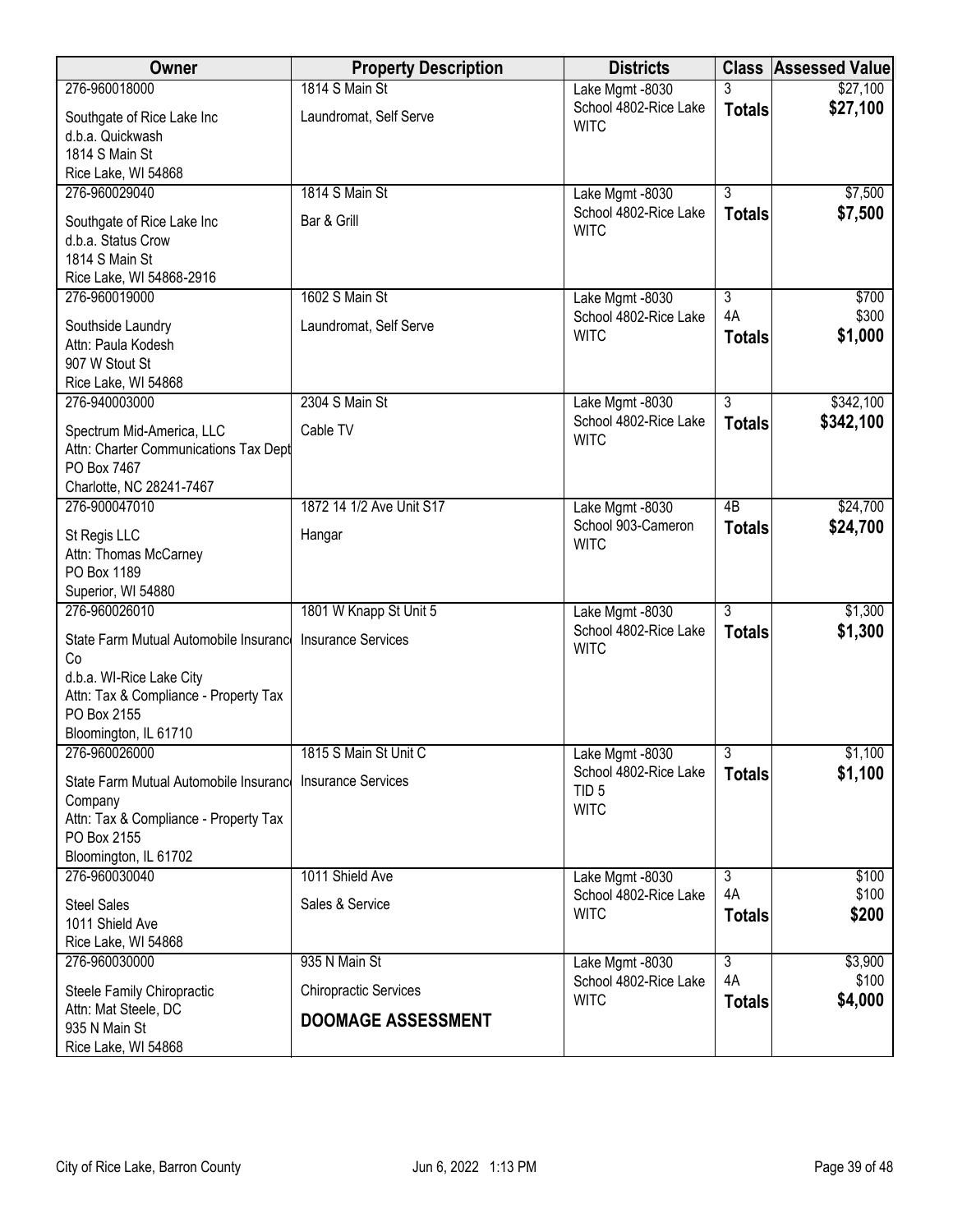| <b>Owner</b>                                    | <b>Property Description</b> | <b>Districts</b>                          |                           | <b>Class Assessed Value</b> |
|-------------------------------------------------|-----------------------------|-------------------------------------------|---------------------------|-----------------------------|
| 276-960030030                                   | 1872 14 1/2 Ave Unit S9     | Lake Mgmt -8030                           | $\overline{AB}$           | \$26,100                    |
| Stelzer, Gary                                   | Hangar                      | School 903-Cameron<br><b>WITC</b>         | <b>Totals</b>             | \$26,100                    |
| Attn: Gary Stelzer                              |                             |                                           |                           |                             |
| 911 Craite Ave<br>Rice Lake, WI 54868           |                             |                                           |                           |                             |
| 276-960030050                                   | 311 N Main St               | Lake Mgmt -8030                           | $\overline{3}$            | \$46,800                    |
|                                                 |                             | School 4802-Rice Lake                     | 4A                        | \$400                       |
| <b>Sterling Bank</b><br>311 N Main St           | Banking                     | TID <sub>5</sub>                          | <b>Totals</b>             | \$47,200                    |
| PO Box 480                                      |                             | <b>WITC</b>                               |                           |                             |
| Rice Lake, WI 54868                             |                             |                                           |                           |                             |
| 276-960032020                                   | 2501 West Ave               | Lake Mgmt -8030                           | $\overline{3}$            | \$40,000                    |
| Subway                                          | Restaurant                  | School 4802-Rice Lake                     | <b>Totals</b>             | \$40,000                    |
| Attn: Beth Rock                                 |                             | <b>WITC</b>                               |                           |                             |
| N1231 Waters Edge Rd                            | <b>DOOMAGE ASSESSMENT</b>   |                                           |                           |                             |
| Birchwood, WI 54817                             |                             |                                           |                           |                             |
| 276-960032010                                   | 2024 Cenex Dr               | Lake Mgmt -8030<br>School 4802-Rice Lake  | $\overline{3}$            | \$40,000<br>\$40,000        |
| Subway #21845                                   | Restaurant                  | <b>WITC</b>                               | <b>Totals</b>             |                             |
| Attn: Beth Rock                                 | <b>DOOMAGE ASSESSMENT</b>   |                                           |                           |                             |
| N1231 Waters Edge Rd<br>Birchwood, WI 54817     |                             |                                           |                           |                             |
| 276-960032000                                   | 2304 S Main St              | Lake Mgmt -8030                           | $\overline{3}$            | \$40,000                    |
| Subway #6386                                    | Restaurant                  | School 4802-Rice Lake                     | <b>Totals</b>             | \$40,000                    |
| Attn: Beth Rock                                 |                             | <b>WITC</b>                               |                           |                             |
| N1231 Waters Edge Rd                            | <b>DOOMAGE ASSESSMENT</b>   |                                           |                           |                             |
| Birchwood, WI 54817                             |                             |                                           |                           |                             |
| 276-960036000                                   | 7 S Main St                 | Lake Mgmt -8030                           | $\overline{3}$            | \$4,200                     |
| Surplus Outlet Store Inc                        | Retail                      | School 4802-Rice Lake<br>TID <sub>5</sub> | <b>Totals</b>             | \$4,200                     |
| 7 S Main St                                     |                             | <b>WITC</b>                               |                           |                             |
| Rice Lake, WI 54868                             |                             |                                           |                           |                             |
| 276-940018000                                   | 2900 S Wisconsin Ave        | Lake Mgmt -8030<br>School 4802-Rice Lake  | $\overline{3}$<br>4A      | \$14,400<br>\$5,100         |
| Swanson Eye Care LLC                            | Optometry                   | <b>WITC</b>                               | <b>Totals</b>             | \$19,500                    |
| d.b.a. Meng Eye Care<br>Attn: Todd Swanson O.D. | <b>DOOMAGE ASSESSMENT</b>   |                                           |                           |                             |
| 2900 S Wisconsin Ave                            |                             |                                           |                           |                             |
| Rice Lake, WI 54868                             |                             |                                           |                           |                             |
| 276-960037000                                   | 1202 S Main St              | Lake Mgmt -8030                           | $\overline{\overline{3}}$ | \$2,000                     |
| Swant Motor Company                             | <b>Auto Sales</b>           | School 4802-Rice Lake                     | <b>Totals</b>             | \$2,000                     |
| Attn: Michael Swant                             |                             | <b>WITC</b>                               |                           |                             |
| 1202 S Main St                                  |                             |                                           |                           |                             |
| Rice Lake, WI 54868-2748<br>276-950046000       | 924 Hammond Ave             |                                           |                           |                             |
|                                                 |                             | Lake Mgmt -8030<br>School 4802-Rice Lake  | 3<br>4A                   | \$6,900<br>\$300            |
| <b>Synergy Communicty Cooperative</b>           | Office                      | <b>WITC</b>                               | <b>Totals</b>             | \$7,200                     |
| d.b.a. Office<br>PO Box 155                     |                             |                                           |                           |                             |
| Ridgeland, WI 54763                             |                             |                                           |                           |                             |
| 276-950048000                                   | 203 W Eau Claire St         | Lake Mgmt -8030                           | $\overline{3}$            | \$900                       |
| <b>Synergy Communicty Cooperative</b>           | Feed Mill                   | School 4802-Rice Lake                     | 4A                        | \$300                       |
| d.b.a. Feed Mill                                |                             | TID <sub>5</sub>                          | <b>Totals</b>             | \$1,200                     |
| Attn: Dept 60055                                |                             | <b>WITC</b>                               |                           |                             |
| <b>PO Box 155</b>                               |                             |                                           |                           |                             |
| Ridgeland, WI 54763-0155                        |                             |                                           |                           |                             |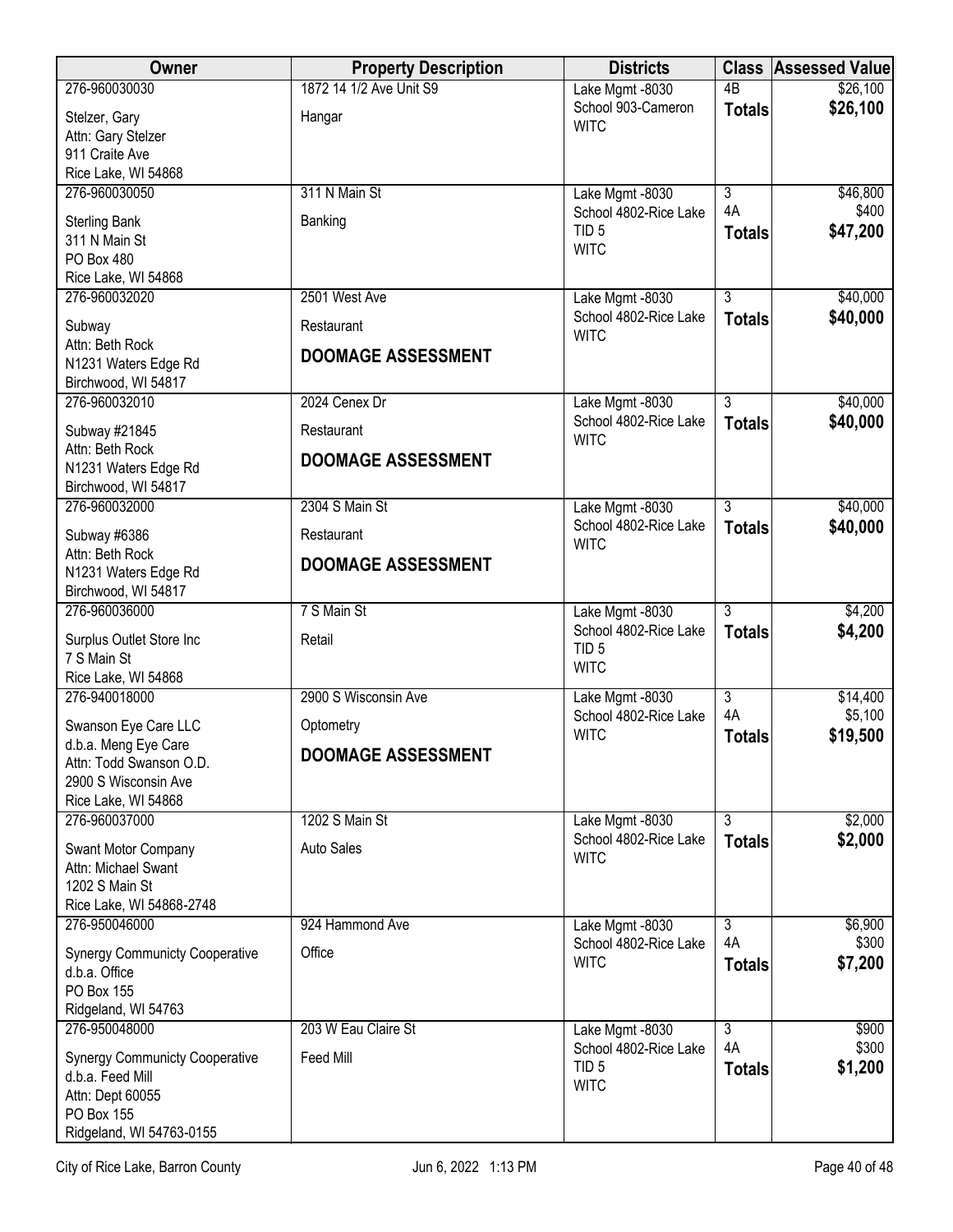| Owner                                           | <b>Property Description</b> | <b>Districts</b>                          |                      | <b>Class Assessed Value</b> |
|-------------------------------------------------|-----------------------------|-------------------------------------------|----------------------|-----------------------------|
| 276-910011000                                   | 1910 Macauley Ave           | Lake Mgmt -8030                           | 3                    | \$44,200                    |
| <b>Synergy Community Cooperative</b>            | C-Store                     | School 4802-Rice Lake<br><b>WITC</b>      | 4A                   | \$300<br>\$44,500           |
| d.b.a. Cenex South                              |                             |                                           | <b>Totals</b>        |                             |
| Attn: Dept 90056<br>PO Box 155                  |                             |                                           |                      |                             |
| Ridgeland, WI 54763-0155                        |                             |                                           |                      |                             |
| 276-910011010                                   | 2022 Cenex Dr               | Lake Mgmt -8030                           | $\overline{3}$       | \$56,500                    |
| <b>Synergy Community Cooperative</b>            | C-Store                     | School 4802-Rice Lake                     | 4A                   | \$300                       |
| d.b.a. Cenex West C-Store                       |                             | <b>WITC</b>                               | <b>Totals</b>        | \$56,800                    |
| Attn: Dept 90055                                |                             |                                           |                      |                             |
| PO Box 155<br>Ridgeland, WI 54763-0155          |                             |                                           |                      |                             |
| 276-930020000                                   | 322 N Main St               | Lake Mgmt -8030                           | $\overline{3}$       | \$36,200                    |
| Tatroe's KKP Inc                                | Restaurant                  | School 4802-Rice Lake                     | <b>Totals</b>        | \$36,200                    |
| d.b.a. Kids Korner Pizza                        |                             | TID <sub>5</sub>                          |                      |                             |
| 322 N Main St                                   |                             | <b>WITC</b>                               |                      |                             |
| Rice Lake, WI 54868                             |                             |                                           |                      |                             |
| 276-960040010                                   | 2501 West Ave               | Lake Mgmt -8030<br>School 4802-Rice Lake  | $\overline{3}$<br>4A | \$3,900<br>\$100            |
| Tax Services of America Inc                     | <b>Tax Prep Services</b>    | <b>WITC</b>                               | <b>Totals</b>        | \$4,000                     |
| d.b.a. Jackson Hewitt Tax Service               |                             |                                           |                      |                             |
| PO Box 941290<br>Maitland, FL 32794             |                             |                                           |                      |                             |
| 276-960043000                                   | 1004 Hammond Ave            | Lake Mgmt -8030                           | $\overline{3}$       | \$600                       |
| <b>Team Realty</b>                              | Realtor                     | School 4802-Rice Lake                     | <b>Totals</b>        | \$600                       |
| Attn: Layne Grover                              |                             | <b>WITC</b>                               |                      |                             |
| 1004 Hammond Ave                                |                             |                                           |                      |                             |
| Rice Lake, WI 54868-1213<br>276-960043050       | 11 W Marshall St            | Lake Mgmt -8030                           | 4A                   | \$2,000                     |
|                                                 |                             | School 4802-Rice Lake                     | <b>Totals</b>        | \$2,000                     |
| Terri's Loving Touch Pet Salon<br>19 E Gates St | Pet Grooming                | TID <sub>5</sub>                          |                      |                             |
| Rice Lake, WI 54868                             | <b>DOOMAGE ASSESSMENT</b>   | <b>WITC</b>                               |                      |                             |
| 276-900011020                                   | 710 S Main St               | Lake Mgmt -8030                           | $\overline{3}$       | \$4,100                     |
| The American Bottling Company                   | Leasing                     | School 4802-Rice Lake<br><b>WITC</b>      | <b>Totals</b>        | \$4,100                     |
| PO Box 1925                                     |                             |                                           |                      |                             |
| Frisco, TX 75034<br>276-930010000               | 9 W Marshall St             | Lake Mgmt -8030                           | $\overline{3}$       | \$600                       |
|                                                 |                             | School 4802-Rice Lake                     | 4A                   | \$700                       |
| The Bar & Grill<br>Attn: Sandra Briggs          | Bar                         | TID <sub>5</sub>                          | <b>Totals</b>        | \$1,300                     |
| 9 W Marshall St                                 | <b>DOOMAGE ASSESSMENT</b>   | <b>WITC</b>                               |                      |                             |
| Rice Lake, WI 54868-1752                        |                             |                                           |                      |                             |
| 276-900036060                                   | 150 Pioneer PI Unit B       | Lake Mgmt -8030                           | 4A                   | \$1,000                     |
| The Bean Sprout                                 | Children's Clothing         | School 4802-Rice Lake<br>TID <sub>5</sub> | <b>Totals</b>        | \$1,000                     |
| 150 Pioneer Pl                                  | <b>DOOMAGE ASSESSMENT</b>   | <b>WITC</b>                               |                      |                             |
| Rice Lake, WI 54868-2437<br>276-900046050       | 105 N Main St               | Lake Mgmt -8030                           | $\overline{3}$       | \$4,000                     |
|                                                 |                             | School 4802-Rice Lake                     | <b>Totals</b>        | \$4,000                     |
| The Boardwalk<br>d.b.a. Table Top Cafe          | Restaurant                  | TID <sub>5</sub>                          |                      |                             |
| 408 Messanger                                   | <b>DOOMAGE ASSESSMENT</b>   | <b>WITC</b>                               |                      |                             |
| Rice Lake, WI 54868                             |                             |                                           |                      |                             |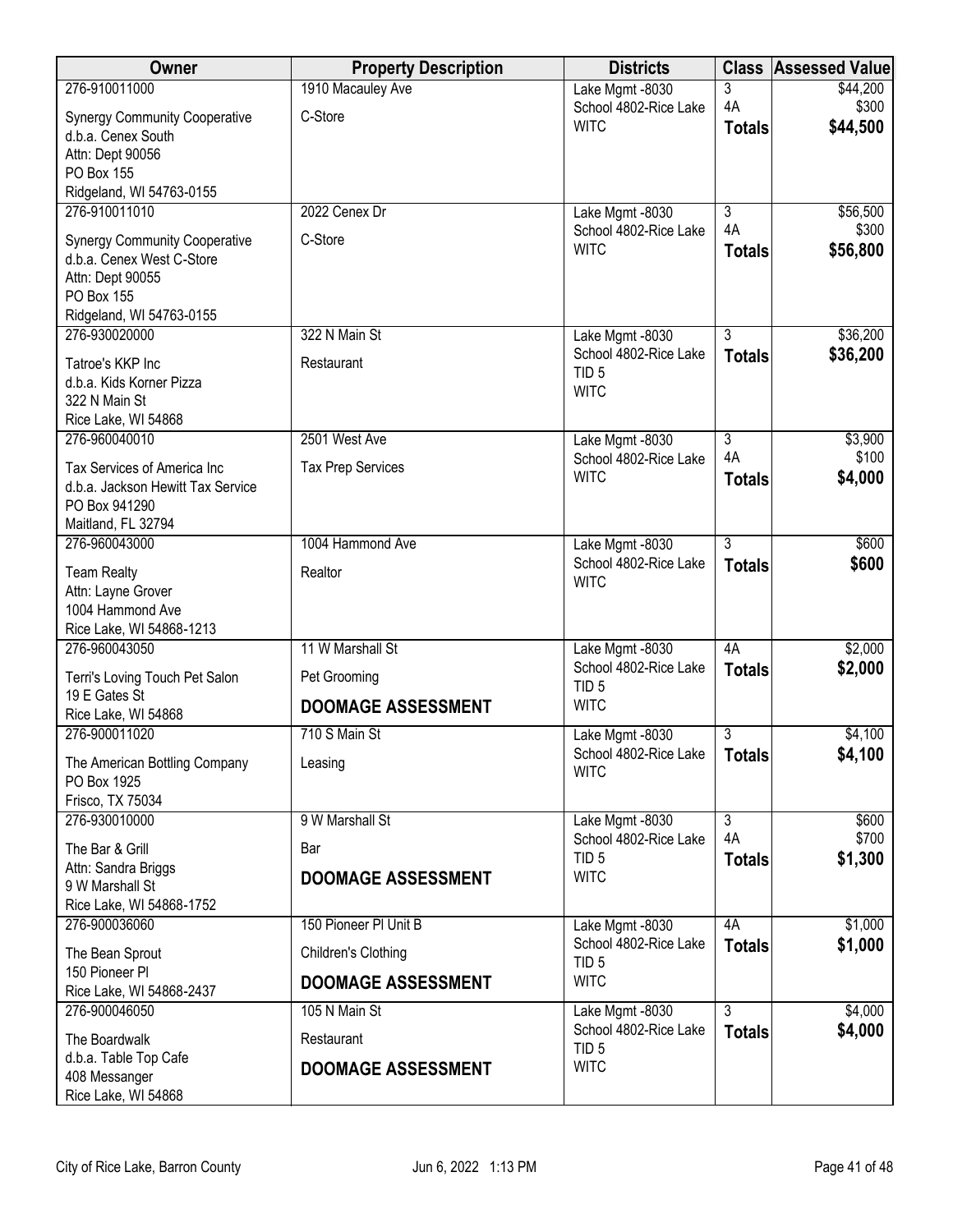| Owner                                                          | <b>Property Description</b> | <b>Districts</b>                      |                     | <b>Class Assessed Value</b> |
|----------------------------------------------------------------|-----------------------------|---------------------------------------|---------------------|-----------------------------|
| 276-960045000                                                  | 1240 Lakeshore Dr           | Lake Mgmt -8030                       | 3                   | \$1,100                     |
| The Butcher Shop LLC                                           | <b>Butcher Shop</b>         | School 4802-Rice Lake<br><b>WITC</b>  | 4A<br><b>Totals</b> | \$1,000<br>\$2,100          |
| 1240 Lakeshore Dr                                              |                             |                                       |                     |                             |
| Rice Lake, WI 54868-1252<br>276-960045010                      | 1903 S Main St              | Lake Mgmt -8030                       | $\overline{3}$      | \$5,000                     |
|                                                                |                             | School 4802-Rice Lake                 | 4A                  | \$5,300                     |
| The Cash Store #218<br>Attn: Cottonwood Financial              | Cash Advance                | <b>WITC</b>                           | <b>Totals</b>       | \$10,300                    |
| 2100 W Walnut Hill Ln Ste 300                                  |                             |                                       |                     |                             |
| Irving, TX 75038                                               |                             |                                       |                     |                             |
| 276-960045020                                                  | (scattered)                 | Lake Mgmt -8030                       | 4A                  | \$2,500                     |
| The Coca-Cola Company                                          | Beverage                    | School 4802-Rice Lake<br><b>WITC</b>  | <b>Totals</b>       | \$2,500                     |
| Attn: Fountain Property Tax - N A T 8<br>PO Box 1734           |                             |                                       |                     |                             |
| Atlanta, GA 30301                                              |                             |                                       |                     |                             |
| 276-910019000                                                  | (scattered)                 | Lake Mgmt -8030                       | 4A                  | \$14,600                    |
| The Coca-Cola Company                                          | Beverage                    | School 4802-Rice Lake                 | <b>Totals</b>       | \$14,600                    |
| Attn: Fountain Property Tax - N A T 8                          |                             | TID <sub>3</sub><br><b>WITC</b>       |                     |                             |
| PO Box 1734                                                    |                             |                                       |                     |                             |
| Atlanta, GA 30301<br>276-910019010                             | 2023 Cenex Dr               | Lake Mgmt -8030                       | 4A                  | \$200                       |
|                                                                |                             | School 4802-Rice Lake                 | <b>Totals</b>       | \$200                       |
| The Coca-Cola Company<br>Attn: Fountain Property Tax - N A T 8 | Beverage                    | <b>WITC</b>                           |                     |                             |
| PO Box 1734                                                    |                             |                                       |                     |                             |
| Atlanta, GA 30301                                              |                             |                                       |                     |                             |
| 276-960045023                                                  | (scattered)                 | Lake Mgmt -8030                       |                     |                             |
| The Hillman Group Inc                                          | Manufacturing               | School 4802-Rice Lake<br><b>WITC</b>  | <b>Totals</b>       |                             |
| 8990 S Kyrene Rd<br>Tempe, AZ 85284                            |                             |                                       |                     |                             |
| 276-920056050                                                  | 2011 S Main St              | Lake Mgmt -8030                       |                     |                             |
| The Hillman Group Inc                                          |                             | School 4802-Rice Lake                 | <b>Totals</b>       |                             |
| 8990 S Kyrene Rd                                               | Manufacturing               | <b>WITC</b>                           |                     |                             |
| Tempe, AZ 85284                                                |                             |                                       |                     |                             |
| 276-960011050                                                  | 2851 College Dr             | Lake Mgmt -8030                       | دی                  | \$24,500                    |
| The Sherwin-Williams Company                                   | Retail                      | School 4802-Rice Lake<br><b>WITC</b>  | 4A<br><b>Totals</b> | \$12,200<br>\$36,700        |
| d.b.a. Store #703470                                           |                             |                                       |                     |                             |
| PO Box 6027<br>Cleveland, OH 44101                             |                             |                                       |                     |                             |
| 276-960045024                                                  | 422 N Main St               | Lake Mgmt -8030                       | $\overline{3}$      | \$6,000                     |
| The Wicked Whisk Bake House & Bistro                           | Restaurant                  | School 4802-Rice Lake                 | <b>Totals</b>       | \$6,000                     |
| of Rice Lake                                                   |                             | TID <sub>5</sub><br><b>WITC</b>       |                     |                             |
| 422 N Main St                                                  | <b>DOOMAGE ASSESSMENT</b>   |                                       |                     |                             |
| Rice Lake, WI 54868<br>276-960051010                           | 1872 14 1/2 Ave Unit S6     |                                       | $\overline{AB}$     | \$24,700                    |
|                                                                |                             | Lake Mgmt -8030<br>School 903-Cameron | <b>Totals</b>       | \$24,700                    |
| Theroux, Theodore N.<br>2821 Moon Lake Dr                      | Hangar                      | <b>WITC</b>                           |                     |                             |
| Rice Lake, WI 54868                                            |                             |                                       |                     |                             |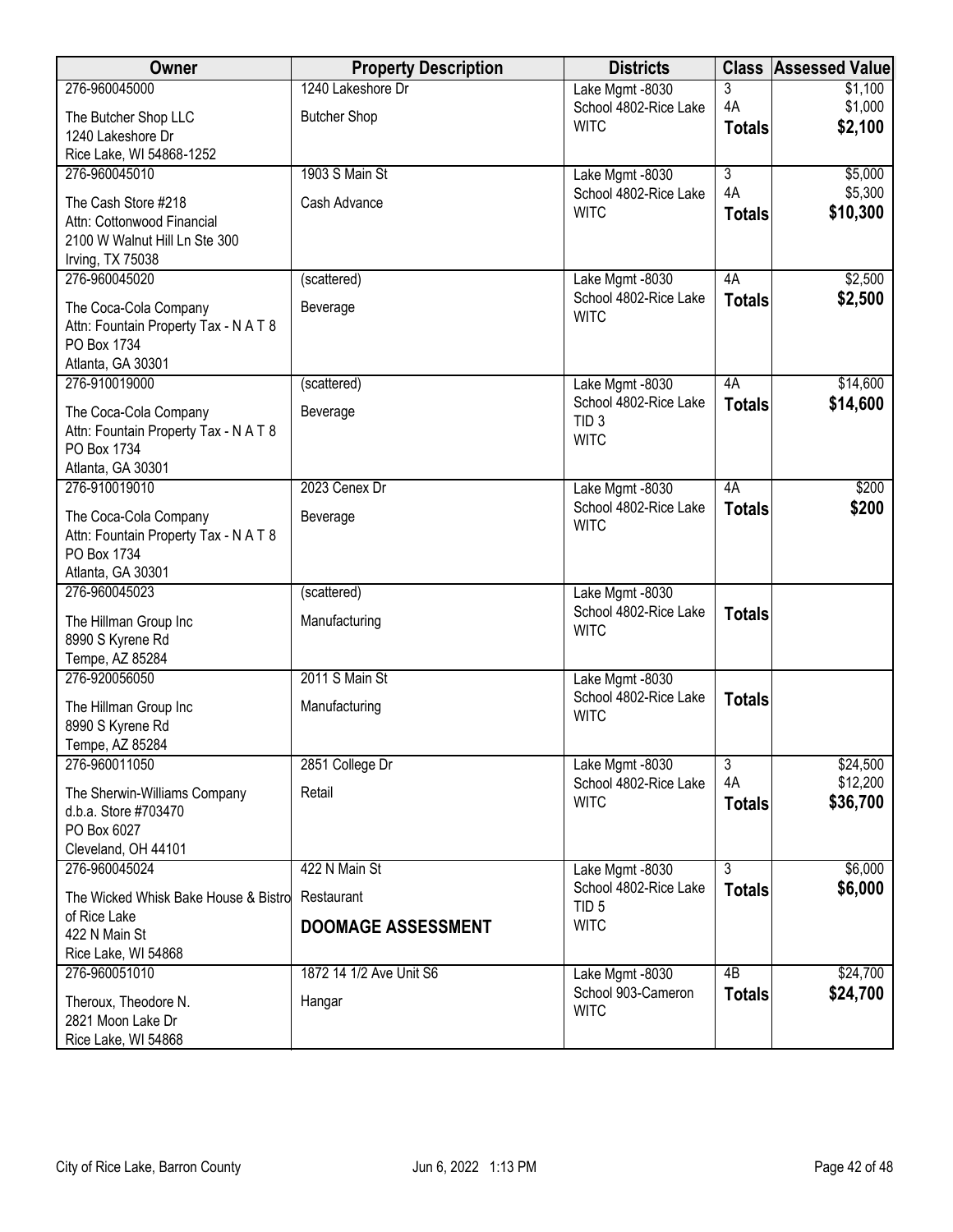| <b>Owner</b>                                | <b>Property Description</b> | <b>Districts</b>                          |                           | <b>Class Assessed Value</b> |
|---------------------------------------------|-----------------------------|-------------------------------------------|---------------------------|-----------------------------|
| 276-960050000                               | 321 N Main St               | Lake Mgmt -8030                           |                           | \$2,800                     |
| Thompson-Nelson Agency                      | <b>Insurance Services</b>   | School 4802-Rice Lake<br>TID <sub>5</sub> | <b>Totals</b>             | \$2,800                     |
| Attn: John Nelson                           |                             | <b>WITC</b>                               |                           |                             |
| PO Box 478                                  |                             |                                           |                           |                             |
| Rice Lake, WI 54868<br>276-960051000        | 13 E Eau Claire St          | Lake Mgmt -8030                           | $\overline{3}$            | \$15,700                    |
|                                             |                             | School 4802-Rice Lake                     | <b>Totals</b>             | \$15,700                    |
| Thrasher, Pelish, & Heaney, Ltd             | Attorney                    | TID <sub>5</sub>                          |                           |                             |
| 13 E Eau Claire St                          |                             | <b>WITC</b>                               |                           |                             |
| Rice Lake, WI 54868-1747<br>276-960058050   | 18 N Main St                | Lake Mgmt -8030                           | $\overline{3}$            | \$5,000                     |
|                                             |                             | School 4802-Rice Lake                     | 4A                        | \$4,000                     |
| Thyme Worn Treasures                        | Furnishings, Gift Shop/Cafe | TID <sub>5</sub>                          | <b>Totals</b>             | \$9,000                     |
| 18 N Main St                                | <b>DOOMAGE ASSESSMENT</b>   | <b>WITC</b>                               |                           |                             |
| Rice Lake, WI 54868<br>276-960043060        | 602 S Main St               | Lake Mgmt -8030                           | $\overline{3}$            | \$12,100                    |
|                                             |                             | School 4802-Rice Lake                     | <b>Totals</b>             | \$12,100                    |
| TIAA, FSB                                   | Leasing                     | <b>WITC</b>                               |                           |                             |
| 630 N Central Expy Ste A<br>Plano, TX 75074 |                             |                                           |                           |                             |
| 276-960044000                               | 610 West Ave Unit B         | Lake Mgmt -8030                           | $\overline{3}$            | \$700                       |
|                                             |                             | School 4802-Rice Lake                     | 4A                        | \$400                       |
| TIC Inc                                     | Insurance Agency            | <b>WITC</b>                               | <b>Totals</b>             | \$1,100                     |
| 701 Sand Lake Rd<br>Onalaska, WI 54650      |                             |                                           |                           |                             |
| 276-960051005                               | 1131 S Main St              | Lake Mgmt -8030                           | $\overline{3}$            | \$700                       |
|                                             |                             | School 4802-Rice Lake                     | <b>Totals</b>             | \$700                       |
| <b>Tice Computers</b><br>1131 S Main St     | Sales & Service             | <b>WITC</b>                               |                           |                             |
| Rice Lake, WI 54868                         |                             |                                           |                           |                             |
| 276-960052000                               | 1024 Hammond Ave            | Lake Mgmt -8030                           | $\overline{\overline{3}}$ | \$900                       |
| <b>Tire City</b>                            | Sales & Service             | School 4802-Rice Lake                     | 4A                        | \$100                       |
| Attn: Rusty Meyers                          |                             | <b>WITC</b>                               | <b>Totals</b>             | \$1,000                     |
| 1024 Hammond Ave                            |                             |                                           |                           |                             |
| Rice Lake, WI 54868-1213                    |                             |                                           |                           |                             |
| 276-960057040                               | 2501 College Dr             | Lake Mgmt -8030                           | $\overline{3}$            | \$300                       |
| <b>TLC Leasing Company</b>                  | Auto Rental                 | School 4802-Rice Lake                     | 4A                        | \$400                       |
| PO Box 466                                  |                             | <b>WITC</b>                               | <b>Totals</b>             | \$700                       |
| West Chicago, IL 60186-0466                 |                             |                                           |                           |                             |
| 276-920061000                               | 1507 W Knapp St Unit 1      | Lake Mgmt -8030                           | $\overline{3}$            | \$27,800                    |
| Toboggan Run Dental LLC                     | <b>Dental Services</b>      | School 4802-Rice Lake                     | <b>Totals</b>             | \$27,800                    |
| 1507 W Knapp St                             |                             | <b>WITC</b>                               |                           |                             |
| Rice Lake, WI 54868                         |                             |                                           |                           |                             |
| 276-970038400                               | 2472 S Main St              | Lake Mgmt -8030                           | $\overline{3}$<br>4A      | \$27,700                    |
| Tokyo Japanese Restaurant                   | Restaurant                  | School 4802-Rice Lake<br><b>WITC</b>      |                           | \$5,700<br>\$33,400         |
| 2472 S Main St                              |                             |                                           | <b>Totals</b>             |                             |
| Rice Lake, WI 54868                         |                             |                                           |                           |                             |
| 276-910012001                               | 1872 14 1/2 Ave Unit M10    | Lake Mgmt -8030<br>School 903-Cameron     | $\overline{AB}$           | \$50,600                    |
| Torgerson, Matt                             | Hangar                      | <b>WITC</b>                               | <b>Totals</b>             | \$50,600                    |
| 57 17 1/4 Ave                               |                             |                                           |                           |                             |
| Turtle Lake, WI 54889                       |                             |                                           |                           |                             |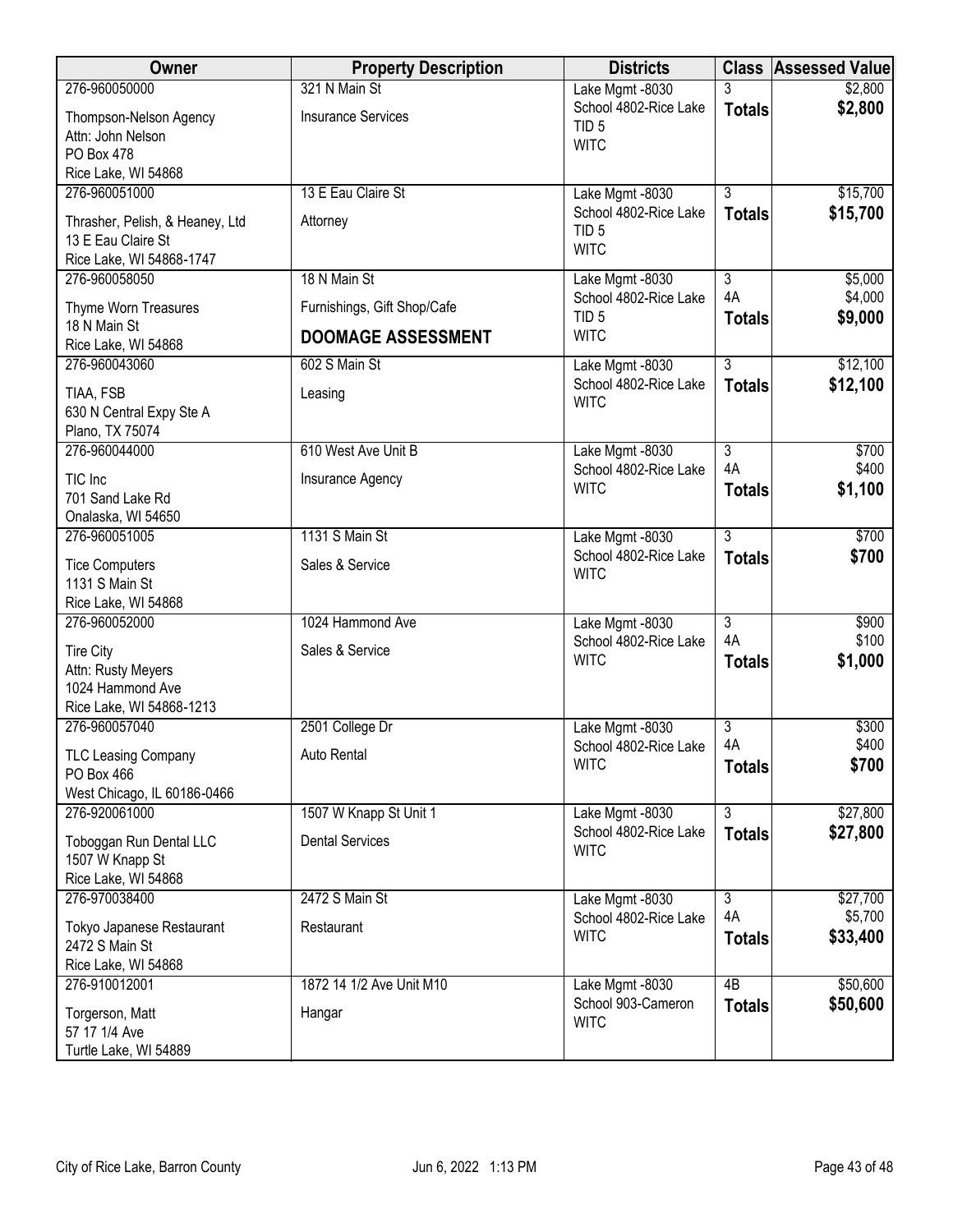| Owner                                              | <b>Property Description</b>      | <b>Districts</b>                          |                           | <b>Class Assessed Value</b> |
|----------------------------------------------------|----------------------------------|-------------------------------------------|---------------------------|-----------------------------|
| 276-960056000                                      | 615 S Main St                    | Lake Mgmt -8030                           | 3                         | \$2,100                     |
| Town 'N' Country Barber                            | <b>Barber Shop</b>               | School 4802-Rice Lake<br>TID <sub>3</sub> | <b>Totals</b>             | \$2,100                     |
| Attn: Linda Myers & Jason Erickson                 |                                  | <b>WITC</b>                               |                           |                             |
| 615 S Main St                                      |                                  |                                           |                           |                             |
| Rice Lake, WI 54868-2579<br>276-960041010          | 711 S Main St                    | Lake Mgmt -8030                           | $\overline{\overline{3}}$ | \$4,800                     |
|                                                    |                                  | School 4802-Rice Lake                     | 4A                        | \$5,200                     |
| Train, LLC<br>1616 Shasta Ct                       | <b>Fitness</b>                   | <b>WITC</b>                               | <b>Totals</b>             | \$10,000                    |
| Rice Lake, WI 54868-2900                           |                                  |                                           |                           |                             |
| 276-910002000                                      | 2920 College Dr                  | Lake Mgmt -8030                           | $\overline{3}$            | \$4,900                     |
| <b>Travel Leaders</b>                              | <b>Travel Agency</b>             | School 4802-Rice Lake                     | <b>Totals</b>             | \$4,900                     |
| Attn: Susan Tindell                                |                                  | <b>WITC</b>                               |                           |                             |
| 2920A College Dr                                   |                                  |                                           |                           |                             |
| Rice Lake, WI 54868-2928                           |                                  |                                           |                           |                             |
| 276-960058000                                      | (scattered)                      | Lake Mgmt -8030                           | $\overline{3}$            | \$2,800                     |
| <b>Tri State Business Machines</b>                 | Sales & Service                  | School 4802-Rice Lake<br><b>WITC</b>      | <b>Totals</b>             | \$2,800                     |
| 3310 State Rd 157                                  |                                  |                                           |                           |                             |
| La Crosse, WI 54601<br>276-960058030               | 35 W Eau Claire St               | Lake Mgmt -8030                           | $\overline{3}$            | \$700                       |
|                                                    |                                  | School 4802-Rice Lake                     | <b>Totals</b>             | \$700                       |
| Tri-State Lumber & Land, Inc                       | <b>Construction &amp; Supply</b> | TID <sub>5</sub>                          |                           |                             |
| 35 W Eau Claire St<br>Rice Lake, WI 54868          |                                  | <b>WITC</b>                               |                           |                             |
| 276-960058040                                      | 1232 Shield Ave                  | Lake Mgmt -8030                           | $\overline{3}$            | $\overline{50}$             |
| <b>Troys Shop</b>                                  | <b>Engine Rebuilding</b>         | School 4802-Rice Lake                     | 4A                        | \$0                         |
| Attn: Troy Newman                                  |                                  | <b>WITC</b>                               | <b>Totals</b>             | \$0                         |
| 1894 20th Ave                                      |                                  |                                           |                           |                             |
| Rice Lake, WI 54868                                |                                  |                                           |                           |                             |
| 276-960045025                                      | 26 N Main St                     | Lake Mgmt -8030                           | $\overline{3}$            | \$1,700                     |
| Two Sisters Boutique LLC                           | Retail                           | School 4802-Rice Lake<br>TID <sub>5</sub> | <b>Totals</b>             | \$1,700                     |
| 26 N Main St                                       |                                  | <b>WITC</b>                               |                           |                             |
| Rice Lake, WI 54868<br>276-970002000               | 220 W Coleman St                 | Lake Mgmt -8030                           | 3                         | \$9,900                     |
|                                                    |                                  | School 4802-Rice Lake                     | 4A                        | \$3,800                     |
| United Parcel Service, Inc                         | <b>Parcel Service</b>            | <b>WITC</b>                               | <b>Totals</b>             | \$13,700                    |
| Attn: Personal Property Tax<br>55 Glenlake Pkwy NE | <b>DOOMAGE ASSESSMENT</b>        |                                           |                           |                             |
| Sandy Springs, GA 30328                            |                                  |                                           |                           |                             |
| 276-970001040                                      | 315 E South St                   | Lake Mgmt -8030                           | $\overline{3}$            | \$5,100                     |
| <b>US Bank National Association</b>                | Leasing                          | School 4802-Rice Lake                     | <b>Totals</b>             | \$5,100                     |
| 1310 Madrid St #100                                |                                  | <b>WITC</b>                               |                           |                             |
| Marshall, MN 56258                                 |                                  |                                           |                           |                             |
| 276-970001020                                      | 330 S Main St                    | Lake Mgmt -8030                           | $\overline{3}$            | \$7,100                     |
| <b>US Bank National Association</b>                | Leasing                          | School 4802-Rice Lake<br>TID <sub>3</sub> | <b>Totals</b>             | \$7,100                     |
| 1310 Madrid St #100                                |                                  | <b>WITC</b>                               |                           |                             |
| Marshall, MN 56258<br>276-970001030                | 1801 W Knapp St                  |                                           | $\overline{3}$            | \$10,600                    |
|                                                    |                                  | Lake Mgmt -8030<br>School 4802-Rice Lake  | <b>Totals</b>             | \$10,600                    |
| <b>US Bank National Association</b>                | Leasing                          | <b>WITC</b>                               |                           |                             |
| 1310 Madrid St #100<br>Marshall, MN 56258          |                                  |                                           |                           |                             |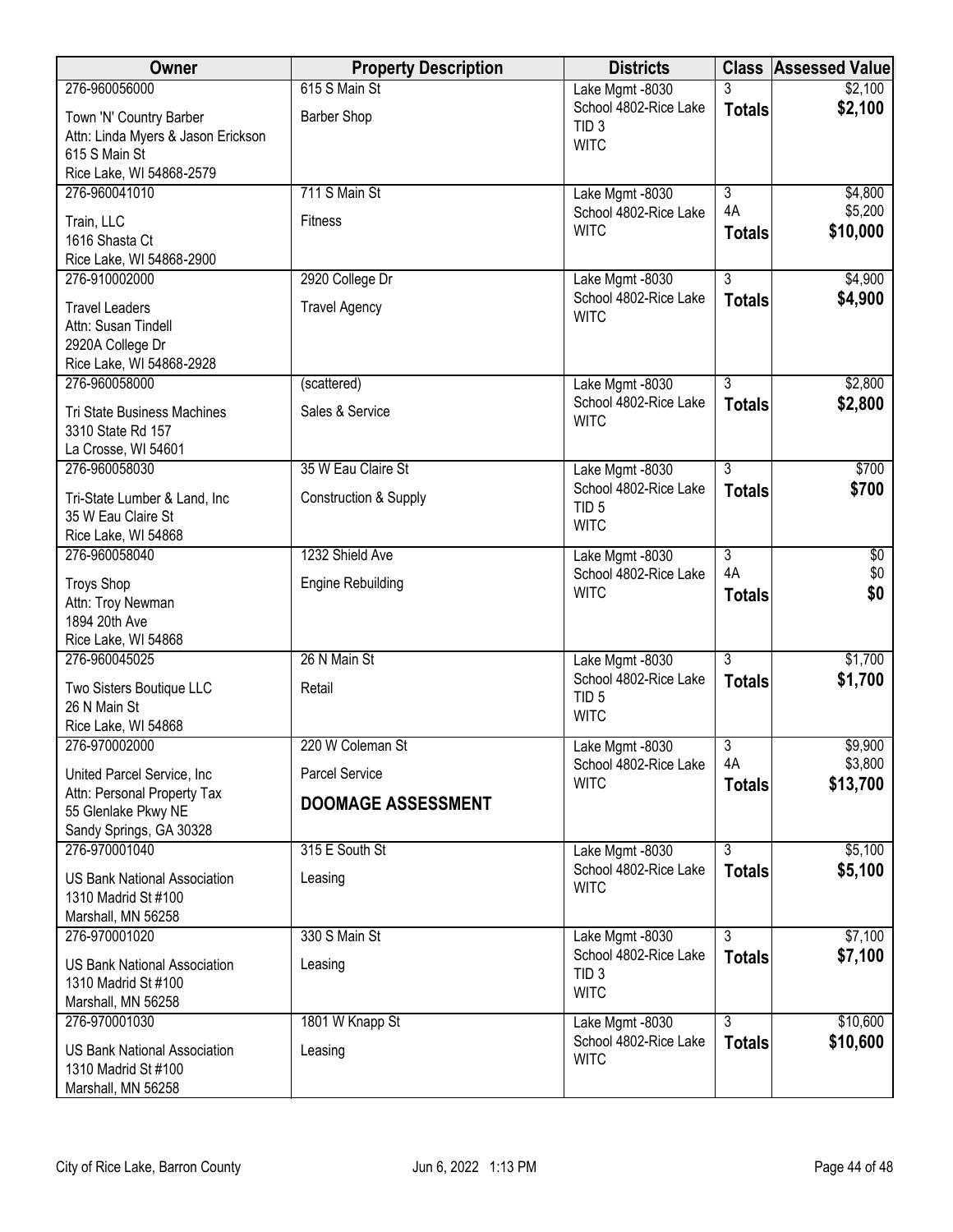| Owner                                        | <b>Property Description</b> | <b>Districts</b>      | <b>Class</b>              | <b>Assessed Value</b> |
|----------------------------------------------|-----------------------------|-----------------------|---------------------------|-----------------------|
| 276-920022020                                | 2950 S Main St              | Lake Mgmt -8030       | 3                         | \$24,600              |
| <b>US Bank National Association</b>          | Leasing                     | School 4802-Rice Lake | 4A                        | \$2,700               |
| 1310 Madrid St #100                          |                             | <b>WITC</b>           | <b>Totals</b>             | \$27,300              |
| Marshall, MN 56258                           |                             |                       |                           |                       |
| 276-920022010                                | 138 N Main St               | Lake Mgmt -8030       | $\overline{\overline{3}}$ | \$51,100              |
| <b>US Bank National Association</b>          | Leasing                     | School 4802-Rice Lake | 4A                        | \$14,400              |
| 1310 Madrid St #100                          |                             | TID <sub>5</sub>      | <b>Totals</b>             | \$65,500              |
| Marshall, MN 56258                           |                             | <b>WITC</b>           |                           |                       |
| 276-930047000                                | 2500 Pioneer Ave            | Lake Mgmt -8030       | $\overline{3}$            | \$200                 |
| <b>US Bank National Association</b>          | Leasing                     | School 4802-Rice Lake | <b>Totals</b>             | \$200                 |
| 1310 Madrid St #100                          |                             | <b>WITC</b>           |                           |                       |
| Marshall, MN 56258                           |                             |                       |                           |                       |
| 276-920022015                                | 10 W Eau Claire St          | Lake Mgmt -8030       | $\overline{3}$            | \$2,000               |
| <b>US Bank National Association</b>          | Leasing                     | School 4802-Rice Lake | 4A                        | \$1,400               |
| 1310 Madrid St #100                          |                             | TID <sub>5</sub>      | <b>Totals</b>             | \$3,400               |
| Marshall, MN 56258                           |                             | <b>WITC</b>           |                           |                       |
| 276-930023040                                | 810 S Main St               | Lake Mgmt -8030       | $\overline{3}$            | \$200                 |
| Vacuum Sales                                 | Sales & Service             | School 4802-Rice Lake | <b>Totals</b>             | \$200                 |
| 810 S Main St                                |                             | <b>WITC</b>           |                           |                       |
| Rice Lake, WI 54868                          |                             |                       |                           |                       |
| 276-970003000                                | 1047 Haugen Ave             | Lake Mgmt -8030       | $\overline{3}$            | \$7,900               |
|                                              | Sales & Service             | School 4802-Rice Lake | <b>Totals</b>             | \$7,900               |
| Valley Litho Supply Co<br>1047 Haugen Ave    |                             | <b>WITC</b>           |                           |                       |
| Rice Lake, WI 54868-1289                     |                             |                       |                           |                       |
| 276-970004000                                | 1630 Macauley Ave           | Lake Mgmt -8030       | $\overline{3}$            | \$100                 |
|                                              |                             | School 4802-Rice Lake | <b>Totals</b>             | \$100                 |
| Valley Scale Service Inc<br>Attn: Lori Weber | Sales & Service             | <b>WITC</b>           |                           |                       |
| 5555 N 28th Ave                              |                             |                       |                           |                       |
| Wausau, WI 54401                             |                             |                       |                           |                       |
| 276-900020000                                | 1201 S Main St              | Lake Mgmt -8030       | 4A                        | \$4,200               |
| Valvoline LLC                                | Signs                       | School 4802-Rice Lake | <b>Totals</b>             | \$4,200               |
| PO Box 55630                                 |                             | <b>WITC</b>           |                           |                       |
| Lexington, KY 40555                          |                             |                       |                           |                       |
| 276-970004030                                | 730 S Main St               | Lake Mgmt -8030       | $\overline{3}$            | \$600                 |
| Vangilder Insurance                          | <b>Insurance Services</b>   | School 4802-Rice Lake | 4A                        | \$100                 |
| Attn: Jeff Vangilder                         |                             | <b>WITC</b>           | <b>Totals</b>             | \$700                 |
| 730 S Main St                                |                             |                       |                           |                       |
| Rice Lake, WI 54868                          |                             |                       |                           |                       |
| 276-970005000                                | 19 N Main St                | Lake Mgmt -8030       | $\overline{3}$            | \$5,000               |
| Variety Outlet                               | Retail                      | School 4802-Rice Lake | 4A                        | \$4,000               |
| Attn: Lynnette Randall                       |                             | TID <sub>5</sub>      | <b>Totals</b>             | \$9,000               |
| 19 N Main St                                 | <b>DOOMAGE ASSESSMENT</b>   | <b>WITC</b>           |                           |                       |
| Rice Lake, WI 54868                          |                             |                       |                           |                       |
| 276-970040650                                | 130 N Main St               | Lake Mgmt -8030       | $\overline{3}$            | \$2,000               |
| <b>VCH Insurance Group</b>                   | <b>Insurance Services</b>   | School 4802-Rice Lake | <b>Totals</b>             | \$2,000               |
| 130 N Main St                                |                             | TID <sub>5</sub>      |                           |                       |
| Rice Lake, WI 54868-1739                     | <b>DOOMAGE ASSESSMENT</b>   | <b>WITC</b>           |                           |                       |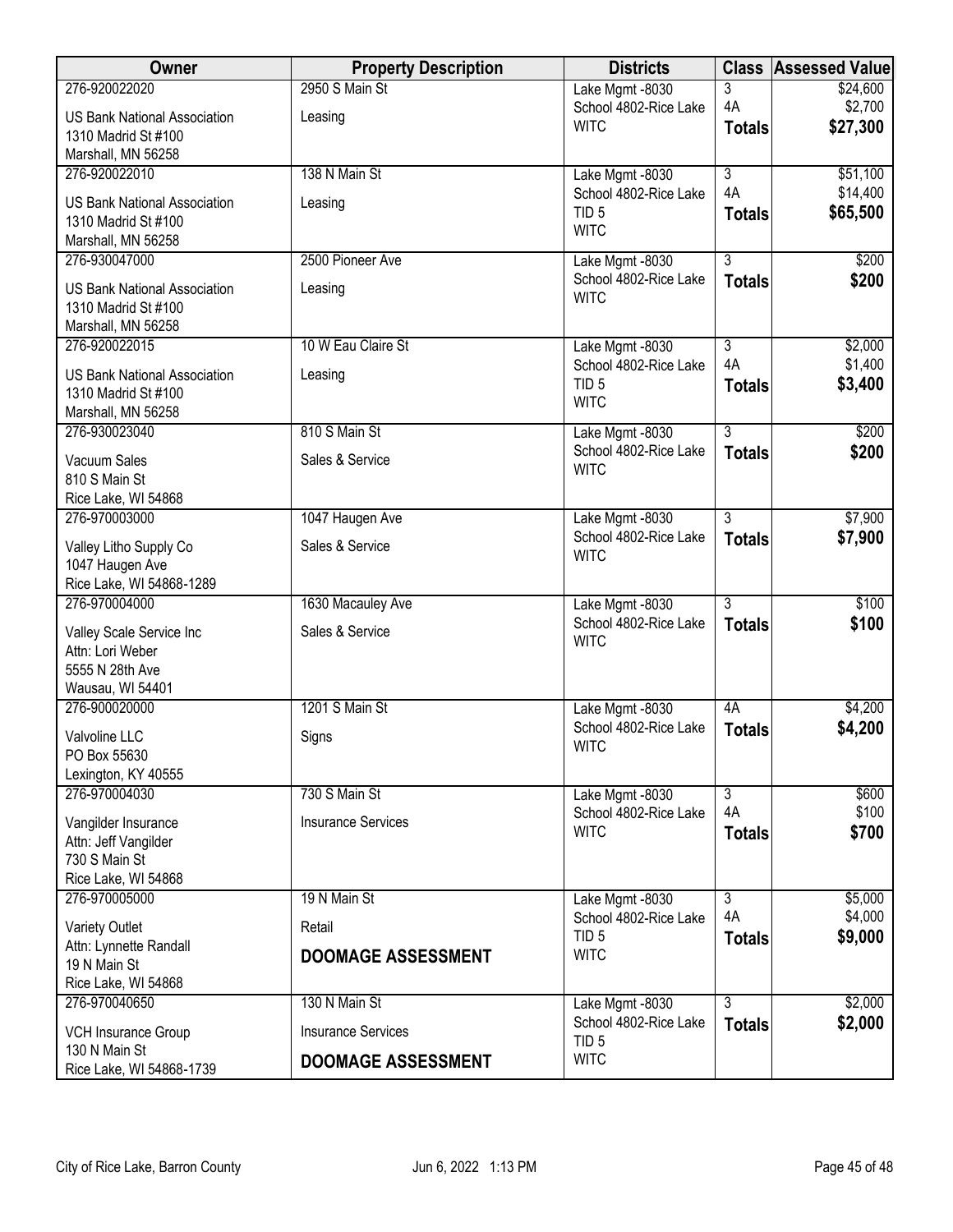| Owner                                  | <b>Property Description</b>    | <b>Districts</b>                          |                | <b>Class Assessed Value</b> |
|----------------------------------------|--------------------------------|-------------------------------------------|----------------|-----------------------------|
| 276-970007000                          | 2501 Pioneer Ave               | Lake Mgmt -8030                           | 3              | \$4,000                     |
| Viking Coca-Cola Bottling Company      | Soft Drink Distribution        | School 4802-Rice Lake<br><b>WITC</b>      | 4A             | \$300                       |
| PO Box 806                             |                                |                                           | <b>Totals</b>  | \$4,300                     |
| St Cloud, MN 56302-0806                |                                |                                           |                |                             |
| 276-970009000                          | 819 Hammond Ave                | Lake Mgmt -8030                           | $\overline{3}$ | \$12,000                    |
| Village Dell & Wine Shop Inc           | Retail                         | School 4802-Rice Lake<br><b>WITC</b>      | <b>Totals</b>  | \$12,000                    |
| 819 Hammond Ave                        |                                |                                           |                |                             |
| Rice Lake, WI 54868                    |                                |                                           |                |                             |
| 276-940031000                          | 2401 S Main St                 | Lake Mgmt -8030                           | $\overline{3}$ | \$45,000                    |
| Vitak Hospitality LLC                  | Motel                          | School 4802-Rice Lake<br><b>WITC</b>      | <b>Totals</b>  | \$45,000                    |
| 2401 S Main St                         | <b>DOOMAGE ASSESSMENT</b>      |                                           |                |                             |
| Rice Lake, WI 54868                    |                                |                                           |                |                             |
| 276-970009005                          | 1016 Lakeshore Dr              | Lake Mgmt -8030                           | 4A             | \$2,900                     |
| Vitality Foodservice, Inc.             | <b>Product Dispenser Sales</b> | School 4802-Rice Lake                     | <b>Totals</b>  | \$2,900                     |
| Attn: Property Tax                     |                                | <b>WITC</b>                               |                |                             |
| PO Box 330219                          |                                |                                           |                |                             |
| Nashville, TX 37203                    |                                |                                           |                |                             |
| 276-970009010                          | 407 W Knapp St                 | Lake Mgmt -8030                           | 3              | \$3,700                     |
| VTA of Rice Lake Inc                   | <b>Title/Abstract</b>          | School 4802-Rice Lake<br><b>WITC</b>      | <b>Totals</b>  | \$3,700                     |
| d.b.a. Vinopal Title & Abstract        |                                |                                           |                |                             |
| 407 W Knapp St #1                      |                                |                                           |                |                             |
| Rice Lake, WI 54868                    |                                |                                           |                |                             |
| 276-970009015                          | (scattered)                    | Lake Mgmt -8030                           | $\overline{3}$ | \$15,700                    |
| Wabasha Leasing LLC                    | Leasing                        | School 4802-Rice Lake<br><b>WITC</b>      | <b>Totals</b>  | \$15,700                    |
| PO Box 80615                           |                                |                                           |                |                             |
| Indianapolis, IN 46280                 |                                |                                           |                |                             |
| 276-970011000                          | 502 S Main St                  | Lake Mgmt -8030                           | $\overline{3}$ | \$141,700                   |
| Walgreens Co (001)                     | Retail                         | School 4802-Rice Lake<br>TID <sub>3</sub> | 4A             | \$500                       |
| d.b.a. Walgreens Co 11860-S-Ppt        |                                | <b>WITC</b>                               | <b>Totals</b>  | \$142,200                   |
| 300 Wilmot Road MS # 3301              |                                |                                           |                |                             |
| Deerfield, IL 60015-5121               |                                |                                           |                |                             |
| 276-970012000                          | 2501 West Ave                  | Lake Mgmt -8030                           | 3<br>4A        | \$1,461,800<br>\$169,500    |
| Wal-Mart Stores East LP                | Retail                         | School 4802-Rice Lake<br><b>WITC</b>      |                | \$1,631,300                 |
| Attn: Property Tax Dept MS 0555        |                                |                                           | <b>Totals</b>  |                             |
| PO Box 8050                            |                                |                                           |                |                             |
| Bentonville, AR 72716<br>276-970012020 |                                |                                           |                |                             |
|                                        | 113 E St Patrick St            | Lake Mgmt -8030<br>School 4802-Rice Lake  | $\overline{3}$ | \$3,500<br>\$3,500          |
| Wash Me                                | Vehicle Detailing              | <b>WITC</b>                               | <b>Totals</b>  |                             |
| Attn: Jamie Jacinto                    |                                |                                           |                |                             |
| 113 E Saint Patrick St                 |                                |                                           |                |                             |
| Rice Lake, WI 54868<br>276-970012040   | 11 E Newton St                 | Lake Mgmt -8030                           | $\overline{3}$ | \$300                       |
|                                        |                                | School 4802-Rice Lake                     | 4A             | \$300                       |
| Waznik Moseler Group, LLC              | <b>Financial Advisor</b>       | TID <sub>5</sub>                          | <b>Totals</b>  | \$600                       |
| 394 Red Cedar St Ste 1                 |                                | <b>WITC</b>                               |                |                             |
| Menomonie, WI 54751<br>276-970012050   | 515 N Main St                  |                                           | $\overline{3}$ | \$6,500                     |
|                                        |                                | Lake Mgmt -8030<br>School 4802-Rice Lake  |                | \$6,500                     |
| Wealth Management Group, LLC           | <b>Financial Advisor</b>       | TID <sub>5</sub>                          | <b>Totals</b>  |                             |
| 515 N Main St<br>Rice Lake, WI 54868   | <b>DOOMAGE ASSESSMENT</b>      | <b>WITC</b>                               |                |                             |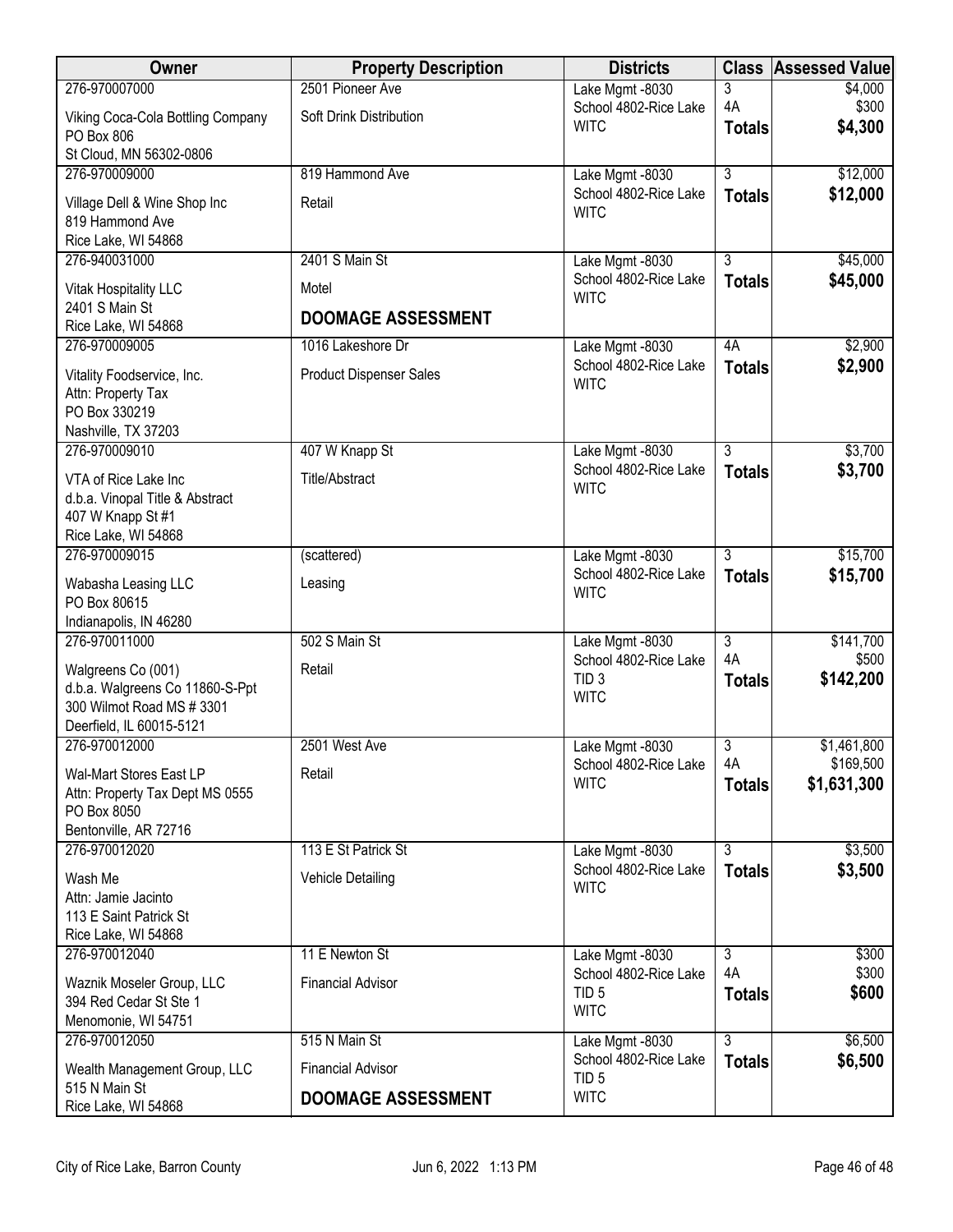| Owner                                                                  | <b>Property Description</b> | <b>Districts</b>                          |                     | <b>Class Assessed Value</b> |
|------------------------------------------------------------------------|-----------------------------|-------------------------------------------|---------------------|-----------------------------|
| 276-920032000                                                          | 2912 Pioneer Ave            | Lake Mgmt -8030                           |                     | \$11,800                    |
| Wells Fargo Vendor Financial Serv LLC<br>Attn: Property Tax Compliance | Leasing                     | School 4802-Rice Lake<br><b>WITC</b>      | <b>Totals</b>       | \$11,800                    |
| PO Box 36200<br>Billings, MT 59107-6200                                |                             |                                           |                     |                             |
| 276-970040800                                                          | 602 S Main St               | Lake Mgmt -8030                           | $\overline{3}$      | \$2,500                     |
| Western Wisconsin Pizza<br>d.b.a. Domino's Pizza                       | Restaurant                  | School 4802-Rice Lake<br>TID <sub>3</sub> | 4A<br><b>Totals</b> | \$3,200<br>\$5,700          |
| 1657 Doman Dr                                                          |                             | <b>WITC</b>                               |                     |                             |
| New Richmond, WI 54017                                                 |                             |                                           |                     |                             |
| 276-930008000                                                          | 116 W Knapp St              | Lake Mgmt -8030                           | $\overline{3}$      | \$200                       |
| Wheel Way Autos<br>116 W Knapp St                                      | Services                    | School 4802-Rice Lake<br>TID <sub>5</sub> | <b>Totals</b>       | \$200                       |
| Rice Lake, WI 54868                                                    | <b>DOOMAGE ASSESSMENT</b>   | <b>WITC</b>                               |                     |                             |
| 276-970018050                                                          | 828 Pioneer Ave             | Lake Mgmt -8030                           | $\overline{3}$      | \$100                       |
| White Thermal Coating & Painting Inc<br>PO Box 616                     | Coating & Painting          | School 4802-Rice Lake<br><b>WITC</b>      | <b>Totals</b>       | \$100                       |
| Rice Lake, WI 54868-0616                                               |                             |                                           |                     |                             |
| 276-920034090                                                          | 821 Whitetail St            | Lake Mgmt -8030                           | $\overline{3}$      | \$80,400                    |
| Whitetail Gardens, LLC<br>1667 20th Ave                                | <b>Real Estate</b>          | School 4802-Rice Lake<br><b>WITC</b>      | 4A<br><b>Totals</b> | \$0<br>\$80,400             |
| Rice Lake, WI 54868                                                    |                             |                                           |                     |                             |
| 276-970027000                                                          | 1872 14 1/2 Ave Unit S2     | Lake Mgmt -8030                           | $\overline{AB}$     | \$24,700                    |
| Wiesner, Loren<br>Attn: Loren Wiesner                                  | Hangar                      | School 903-Cameron<br><b>WITC</b>         | <b>Totals</b>       | \$24,700                    |
| 2261 16th Ave                                                          |                             |                                           |                     |                             |
| Cameron, WI 54822                                                      |                             |                                           |                     |                             |
| 276-900010010                                                          | 1311 S Main St              | Lake Mgmt -8030                           | $\overline{3}$      | \$11,100                    |
| Wihawk LLC                                                             | <b>UPS</b>                  | School 4802-Rice Lake<br><b>WITC</b>      | 4A                  | \$1,400                     |
| d.b.a. The UPS Store of Rice Lake                                      |                             |                                           | <b>Totals</b>       | \$12,500                    |
| 1311 S Main St                                                         |                             |                                           |                     |                             |
| Rice Lake, WI 54868<br>276-900045000                                   | 34 N Main St                | Lake Mgmt -8030                           | $\overline{3}$      | \$8,500                     |
| William Smith                                                          | Bar                         | School 4802-Rice Lake<br>TID <sub>5</sub> | <b>Totals</b>       | \$8,500                     |
| d.b.a. Big Smitty's on Main                                            | <b>DOOMAGE ASSESSMENT</b>   | <b>WITC</b>                               |                     |                             |
| 237 S Main St                                                          |                             |                                           |                     |                             |
| Rice Lake, WI 54868<br>276-970024000                                   | 515 N Main St               | Lake Mgmt -8030                           | $\overline{3}$      | \$500                       |
|                                                                        |                             | School 4802-Rice Lake                     | 4A                  | \$800                       |
| WIPFLI, LLP                                                            | <b>Alteration Services</b>  | TID <sub>5</sub>                          | <b>Totals</b>       | \$1,300                     |
| PO Box 8010<br>Wausau, WI 54402-8010                                   |                             | <b>WITC</b>                               |                     |                             |
| 276-920039000                                                          | 2941 Decker Dr              | Lake Mgmt -8030                           | $\overline{3}$      | \$51,100                    |
|                                                                        |                             | School 4802-Rice Lake                     | 4A                  | \$19,400                    |
| Wisconsin Taco's, Inc<br>d.b.a. Rice Lake Taco John's                  | Restaurant                  | <b>WITC</b>                               | <b>Totals</b>       | \$70,500                    |
| Attn: Brian Miller                                                     |                             |                                           |                     |                             |
| PO Box 307                                                             |                             |                                           |                     |                             |
| Onalaska, WI 54650                                                     |                             |                                           |                     |                             |